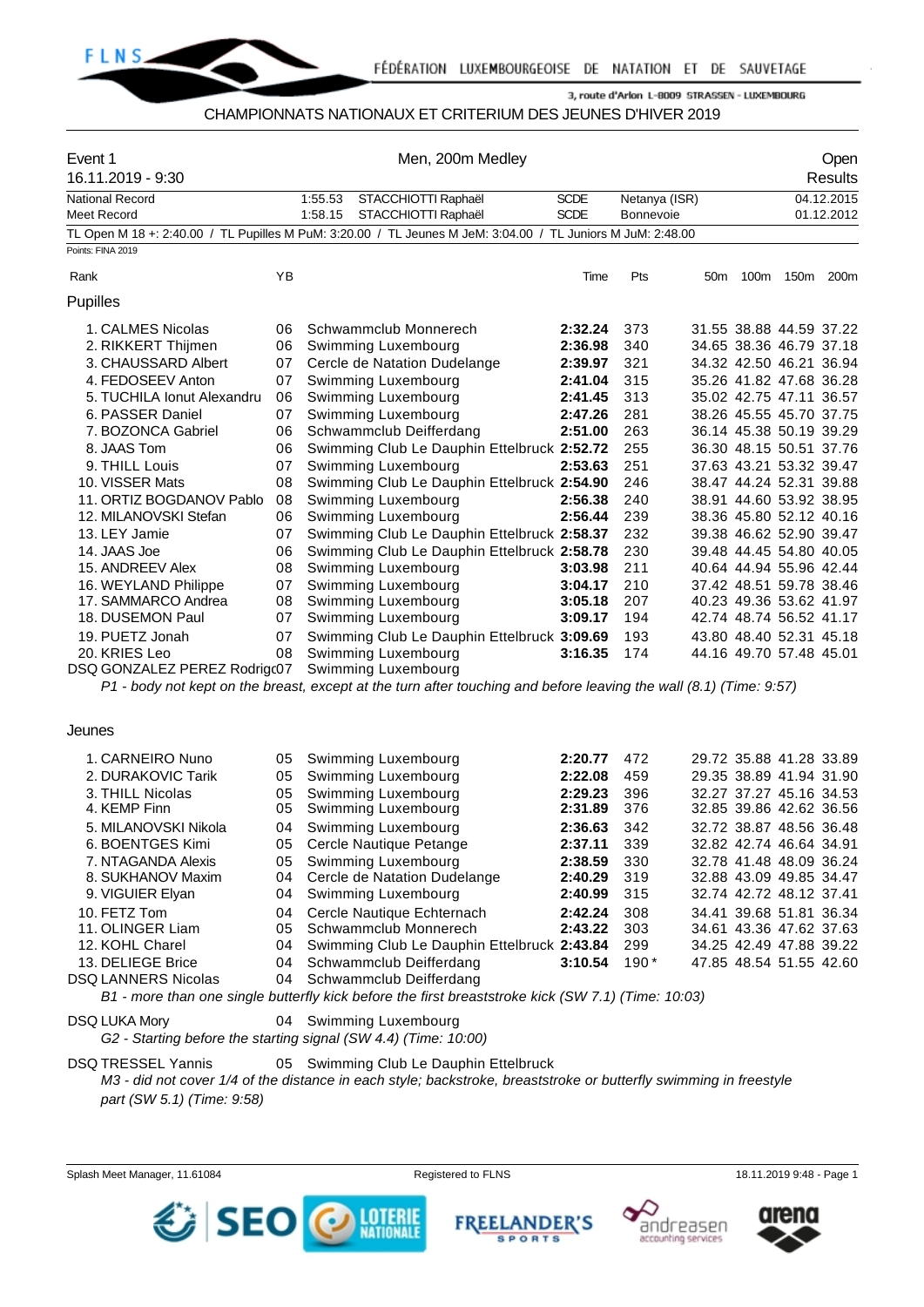

#### Event 1, Men, 200m Medley

| Juniors |
|---------|
|         |

|      | 1. CARNEIRO Joao<br>MP 16 years    | 03       | Swimming Luxembourg                         | 2:05.76            | 662 MP     | 26.54 33.38 35.72 30.12                            |  |
|------|------------------------------------|----------|---------------------------------------------|--------------------|------------|----------------------------------------------------|--|
|      | 2. PAGANELLI Tom<br>3. JOMINET Dan | 03<br>03 | Swimming Luxembourg<br>Swimming Luxembourg  | 2:13.35<br>2:45.03 | 555<br>293 | 27.83 35.02 38.44 32.06<br>33.40 43.63 51.49 36.51 |  |
| Open |                                    |          |                                             |                    |            |                                                    |  |
|      | 1. STACCHIOTTI Raphael             | 92       | Swimming Club Le Dauphin Ettelbruck 1:58.33 |                    | 795        | 25.53 30.62 34.00 28.18                            |  |
|      | 2. FRIPPIAT Florian                | 98       | Schwammclub Deifferdang                     | 2:05.70            | 663        | 26.52 31.65 37.58 29.95                            |  |
|      | 3. CARNEIRO Joao                   | 03       | Swimming Luxembourg                         | 2:05.76            | 662 MP     | 26.54 33.38 35.72 30.12                            |  |
|      | MP 16 years                        |          |                                             |                    |            |                                                    |  |
|      | 4. VAN DEN BOSSCHE Yann 01         |          | Swimming Luxembourg                         | 2:07.25            | 639        | 27.39 33.40 35.69 30.77                            |  |
|      | 5. ROLKO Ricky                     | 99       | Swimming Luxembourg                         | 2:12.25            | 569        | 28.23 35.79 36.85 31.38                            |  |
|      | 6. PAGANELLI Tom                   | 03       | Swimming Luxembourg                         | 2:13.35            | 555        | 27.83 35.02 38.44 32.06                            |  |
|      | 7. WALTZING Loic                   | 00       | Schwammclub Deifferdang                     | 2:13.85            | 549        | 28.70 33.74 38.82 32.59                            |  |
|      | 8. CARNEIRO Nuno                   | 05       | Swimming Luxembourg                         | 2:20.77            | 472        | 29.72 35.88 41.28 33.89                            |  |
|      | 9. DURAKOVIC Tarik                 | 05       | Swimming Luxembourg                         | 2:22.08            | 459        | 29.35 38.89 41.94 31.90                            |  |
|      | 10. THILL Nicolas                  | 05       | Swimming Luxembourg                         | 2:29.23            | 396        | 32.27 37.27 45.16 34.53                            |  |
|      | 11. KEMP Finn                      | 05       | Swimming Luxembourg                         | 2:31.89            | 376        | 32.85 39.86 42.62 36.56                            |  |
|      | 12. CALMES Nicolas                 | 06       | Schwammclub Monnerech                       | 2:32.24            | 373        | 31.55 38.88 44.59 37.22                            |  |
|      | 13. MILANOVSKI Nikola              | 04       | Swimming Luxembourg                         | 2:36.63            | 342        | 32.72 38.87 48.56 36.48                            |  |
|      | 14. RIKKERT Thijmen                | 06       | Swimming Luxembourg                         | 2:36.98            | 340        | 34.65 38.36 46.79 37.18                            |  |
|      | 15. BOENTGES Kimi                  | 05       | Cercle Nautique Petange                     | 2:37.11            | 339        | 32.82 42.74 46.64 34.91                            |  |
|      | 16. NTAGANDA Alexis                | 05       | Swimming Luxembourg                         | 2:38.59            | 330        | 32.78 41.48 48.09 36.24                            |  |
|      | 17. CHAUSSARD Albert               | 07       | Cercle de Natation Dudelange                | 2:39.97            | 321        | 34.32 42.50 46.21 36.94                            |  |
|      | 18. SUKHANOV Maxim                 | 04       | Cercle de Natation Dudelange                | 2:40.29            | 319        | 32.88 43.09 49.85 34.47                            |  |
|      | 19. VIGUIER Elyan                  | 04       | Swimming Luxembourg                         | 2:40.99            | 315        | 32.74 42.72 48.12 37.41                            |  |
|      | 20. FEDOSEEV Anton                 | 07       | Swimming Luxembourg                         | 2:41.04            | 315        | 35.26 41.82 47.68 36.28                            |  |
|      | 21. TUCHILA Ionut Alexandru        | 06       | Swimming Luxembourg                         | 2:41.45            | 313        | 35.02 42.75 47.11 36.57                            |  |
|      | 22. FETZ Tom                       | 04       | Cercle Nautique Echternach                  | 2:42.24            | 308        | 34.41 39.68 51.81 36.34                            |  |
|      | 23. OLINGER Liam                   | 05       | Schwammclub Monnerech                       | 2:43.22            | 303        | 34.61 43.36 47.62 37.63                            |  |
|      | 24. KOHL Charel                    | 04       | Swimming Club Le Dauphin Ettelbruck 2:43.84 |                    | 299        | 34.25 42.49 47.88 39.22                            |  |
|      | 25. JOMINET Dan                    | 03       | Swimming Luxembourg                         | 2:45.03            | 293        | 33.40 43.63 51.49 36.51                            |  |
|      | 26. PASSER Daniel                  | 07       | Swimming Luxembourg                         | 2:47.26            | 281        | 38.26 45.55 45.70 37.75                            |  |
|      | 27. BOZONCA Gabriel                | 06       | Schwammclub Deifferdang                     | 2:51.00            | 263        | 36.14 45.38 50.19 39.29                            |  |
|      | 28. JAAS Tom                       | 06       | Swimming Club Le Dauphin Ettelbruck 2:52.72 |                    | 255        | 36.30 48.15 50.51 37.76                            |  |
|      | 29. THILL Louis                    | 07       | Swimming Luxembourg                         | 2:53.63            | 251        | 37.63 43.21 53.32 39.47                            |  |
|      | 30. VISSER Mats                    | 08       | Swimming Club Le Dauphin Ettelbruck 2:54.90 |                    | 246        | 38.47 44.24 52.31 39.88                            |  |
|      | 31. ORTIZ BOGDANOV Pablo           | 08       | Swimming Luxembourg                         | 2:56.38            | 240        | 38.91 44.60 53.92 38.95                            |  |
|      | 32. MILANOVSKI Stefan              | 06       | Swimming Luxembourg                         | 2:56.44            | 239        | 38.36 45.80 52.12 40.16                            |  |
|      | 33. LEY Jamie                      | 07       | Swimming Club Le Dauphin Ettelbruck 2:58.37 |                    | 232        | 39.38 46.62 52.90 39.47                            |  |
|      | 34. JAAS Joe                       | 06       | Swimming Club Le Dauphin Ettelbruck 2:58.78 |                    | 230        | 39.48 44.45 54.80 40.05                            |  |
|      | 35. ANDREEV Alex                   | 08       | Swimming Luxembourg                         | 3:03.98            | 211        | 40.64 44.94 55.96 42.44                            |  |
|      | 36. WEYLAND Philippe               | 07       | Swimming Luxembourg                         | 3:04.17            | 210        | 37.42 48.51 59.78 38.46                            |  |
|      | 37. SAMMARCO Andrea                | 08       | Swimming Luxembourg                         | 3:05.18            | 207        | 40.23 49.36 53.62 41.97                            |  |
|      | 38. DUSEMON Paul                   | 07       | Swimming Luxembourg                         | 3:09.17            | 194        | 42.74 48.74 56.52 41.17                            |  |
|      | 39. PUETZ Jonah                    | 07       | Swimming Club Le Dauphin Ettelbruck 3:09.69 |                    | 193        | 43.80 48.40 52.31 45.18                            |  |
|      | 40. DELIEGE Brice                  | 04       | Schwammclub Deifferdang                     | 3:10.54            | $190*$     | 47.85 48.54 51.55 42.60                            |  |
|      | 41. KRIES Leo                      | 08       | Swimming Luxembourg                         | 3:16.35            | 174        | 44.16 49.70 57.48 45.01                            |  |
|      | <b>DSQ LANNERS Nicolas</b>         | 04       | Schwammclub Deifferdang                     |                    |            |                                                    |  |

*B1 - more than one single butterfly kick before the first breaststroke kick (SW 7.1) (Time: 10:03)*

DSQ LUKA Mory 04 Swimming Luxembourg

*G2 - Starting before the starting signal (SW 4.4) (Time: 10:00)*









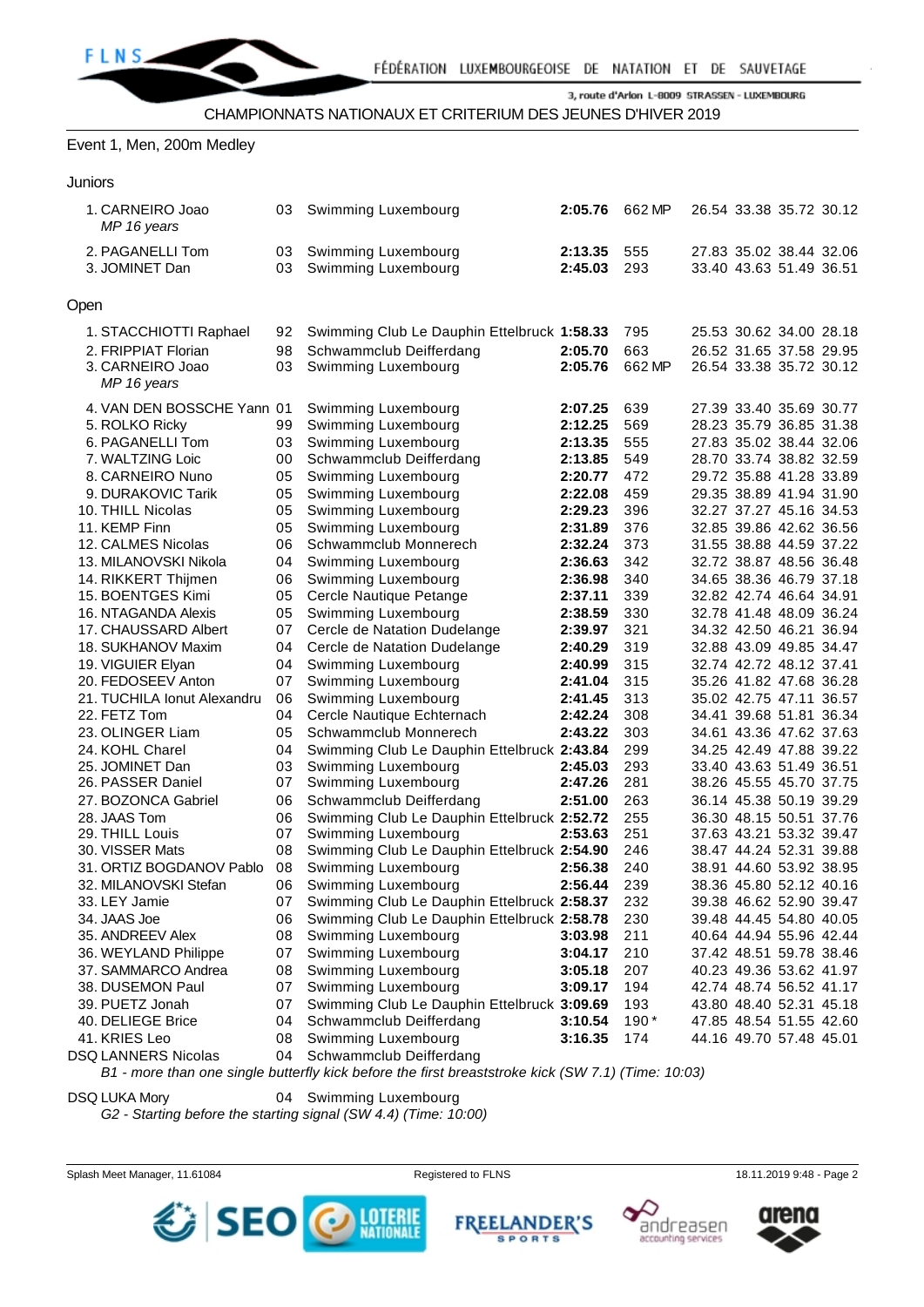

Event 1, Men, 200m Medley, Open

Rank YB Time Pts 50m 100m 150m 200m DSQ TRESSEL Yannis 05 Swimming Club Le Dauphin Ettelbruck

*M3 - did not cover 1/4 of the distance in each style; backstroke, breaststroke or butterfly swimming in freestyle part (SW 5.1) (Time: 9:58)*

DSQ GONZALEZ PEREZ Rodrigc07 Swimming Luxembourg

*P1 - body not kept on the breast, except at the turn after touching and before leaving the wall (8.1) (Time: 9:57)*

| Event 2<br>16.11.2019 - 9:58                                                                                                                                                                                                                                                                                  |                                                                | Women, 200m Medley                                                                                                                                                                                                                                                                                                                                                                                                                                                                              |                                                                                                            |                                                                                  |                 | Open<br><b>Results</b>   |                                                                                                                                                                                                                                                                                                                                  |           |  |  |
|---------------------------------------------------------------------------------------------------------------------------------------------------------------------------------------------------------------------------------------------------------------------------------------------------------------|----------------------------------------------------------------|-------------------------------------------------------------------------------------------------------------------------------------------------------------------------------------------------------------------------------------------------------------------------------------------------------------------------------------------------------------------------------------------------------------------------------------------------------------------------------------------------|------------------------------------------------------------------------------------------------------------|----------------------------------------------------------------------------------|-----------------|--------------------------|----------------------------------------------------------------------------------------------------------------------------------------------------------------------------------------------------------------------------------------------------------------------------------------------------------------------------------|-----------|--|--|
| <b>National Record</b><br>Meet Record                                                                                                                                                                                                                                                                         |                                                                | 2:16.63<br><b>OLIVIER Monique</b><br>2:18.84<br><b>MAILLIET Christine</b>                                                                                                                                                                                                                                                                                                                                                                                                                       | SL<br><b>SCDE</b>                                                                                          | Angers (FRA)<br>Dudelange                                                        |                 | 19.11.2015<br>21.11.2009 |                                                                                                                                                                                                                                                                                                                                  |           |  |  |
|                                                                                                                                                                                                                                                                                                               |                                                                | TL Open D 16 +: 2:50.00 / TL Pupilles D PuD: 3:28.00 / TL Jeunes D JeD: 3:14.00 / TL Juniors D JuD: 3:00.00                                                                                                                                                                                                                                                                                                                                                                                     |                                                                                                            |                                                                                  |                 |                          |                                                                                                                                                                                                                                                                                                                                  |           |  |  |
| Points: FINA 2019                                                                                                                                                                                                                                                                                             |                                                                |                                                                                                                                                                                                                                                                                                                                                                                                                                                                                                 |                                                                                                            |                                                                                  |                 |                          |                                                                                                                                                                                                                                                                                                                                  |           |  |  |
| Rank                                                                                                                                                                                                                                                                                                          | YB                                                             |                                                                                                                                                                                                                                                                                                                                                                                                                                                                                                 | Time                                                                                                       | Pts                                                                              | 50 <sub>m</sub> | 100m                     |                                                                                                                                                                                                                                                                                                                                  | 150m 200m |  |  |
| Pupilles                                                                                                                                                                                                                                                                                                      |                                                                |                                                                                                                                                                                                                                                                                                                                                                                                                                                                                                 |                                                                                                            |                                                                                  |                 |                          |                                                                                                                                                                                                                                                                                                                                  |           |  |  |
| 1. SCHOLER Amelie<br>2. BLESES Joyce<br>3. OLIVERO Francesca<br>4. ALLAR Maud<br>5. GRUJIC-MARTINS Teodora09<br>6. MILANOVSKA Maja<br>7. NEMETI Borbala<br>8. MARTUCCI Sofia<br>9. WAGNER Caroline<br>10. LAMBIN Elisa<br>11. GHIRELLI Lynn<br>12. BOUWMEISTER Annebelle 08<br>DSQ CONSTANTIN Sophia<br>10:17 | 08<br>08<br>08<br>08<br>09<br>08<br>08<br>08<br>09<br>08<br>09 | Swimming Luxembourg<br>Swimming Club Le Dauphin Ettelbruck 2:49.64<br>Swimming Luxembourg<br>Cercle Nautique Petange<br>Swimming Luxembourg<br>Swimming Luxembourg<br>Swimming Luxembourg<br>Schwammclub Deifferdang<br>Cercle de Natation Dudelange<br>Schwammclub Deifferdang<br>Swimming Club Le Dauphin Ettelbruck 3:20.23<br>Swimming Luxembourg<br>Swimming Luxembourg<br>M2 - section was not finished in accordance with the rule which applies to the stroke concerned (SW 9.3) (Time: | 2:47.95<br>2:56.12<br>3:01.57<br>3:02.41<br>3:03.20<br>3:13.71<br>3:14.28<br>3:15.84<br>3:16.98<br>3:25.53 | 381<br>370<br>331<br>302<br>298<br>294<br>248<br>246<br>240<br>236<br>225<br>208 |                 |                          | 36.09 43.83 50.07 37.96<br>36.27 42.71 53.07 37.59<br>37.16 45.70 51.69 41.57<br>41.80 47.76 51.78 40.23<br>40.47 47.84 53.49 40.61<br>39.66 44.96 57.43 41.15<br>43.22 52.87 54.26 43.36<br>42.96 48.59 58.99 43.74<br>48.70 46.03 57.84 43.27<br>45.17 50.96 56.39 44.46<br>45.27 50.92 58.69 45.35<br>49.15 50.36 59.09 46.93 |           |  |  |
| Jeunes                                                                                                                                                                                                                                                                                                        |                                                                |                                                                                                                                                                                                                                                                                                                                                                                                                                                                                                 |                                                                                                            |                                                                                  |                 |                          |                                                                                                                                                                                                                                                                                                                                  |           |  |  |
| 1. BORDONARO Madeleine<br>2. HAN Mengjia                                                                                                                                                                                                                                                                      | 06<br>07                                                       | Barracuda Esch Natation<br>Swimming Luxembourg                                                                                                                                                                                                                                                                                                                                                                                                                                                  | 2:35.97<br>2:37.57                                                                                         | 476<br>462                                                                       |                 |                          | 33.55 40.13 44.96 37.33<br>33.86 41.88 47.56 34.27                                                                                                                                                                                                                                                                               |           |  |  |
| 3. SOFFIO Mara<br>4. REINESCH Leeloo<br>5. THILL Gina                                                                                                                                                                                                                                                         | 06<br>07<br>07                                                 | Schwammclub Monnerech<br>Schwammclub Monnerech<br>Schwammclub Monnerech                                                                                                                                                                                                                                                                                                                                                                                                                         | 2:39.13<br>2:39.66<br>2:43.36                                                                              | 449<br>444<br>415                                                                |                 |                          | 32.80 40.78 49.89 35.66<br>33.80 41.32 49.07 35.47<br>34.30 43.75 48.28 37.03                                                                                                                                                                                                                                                    |           |  |  |
| 6. LINDMARK MELO Maia<br>7. PHILIPPART Lina<br>8. KOENIG Aurelie                                                                                                                                                                                                                                              | 07<br>07<br>07                                                 | Cercle de Natation Dudelange<br>Schwammclub Monnerech<br>Swimming Club Redange                                                                                                                                                                                                                                                                                                                                                                                                                  | 2:45.87<br>2:46.59<br>2:56.22                                                                              | 396<br>391<br>330                                                                |                 |                          | 34.61 42.15 49.10 40.01<br>34.70 43.11 50.46 38.32<br>37.93 46.57 52.71 39.01                                                                                                                                                                                                                                                    |           |  |  |
| 9. BOKOVA Marta<br>10. BOUWMEISTER Philine<br>11. CONTER Anja                                                                                                                                                                                                                                                 | 06<br>07<br>07                                                 | Swimming Luxembourg<br>Swimming Luxembourg<br>Swimming Luxembourg                                                                                                                                                                                                                                                                                                                                                                                                                               | 2:59.42<br>3:01.73<br>3:06.26                                                                              | 313<br>301<br>280                                                                |                 |                          | 39.18 47.78 52.68 39.78<br>37.76 47.41 53.93 42.63<br>40.31 49.88 51.17 44.90                                                                                                                                                                                                                                                    |           |  |  |
| 12. NTAGANDA Sophie<br>13. MOUSEL Sarah<br>14. AHMED Farida                                                                                                                                                                                                                                                   | 07<br>07<br>07                                                 | Swimming Luxembourg<br>Swimming Luxembourg<br>Swimming Luxembourg                                                                                                                                                                                                                                                                                                                                                                                                                               | 3:06.96<br>3:07.12<br>3:10.88                                                                              | 276<br>276<br>260                                                                |                 |                          | 39.70 48.79 56.99 41.48<br>40.07 48.45 56.12 42.48<br>44.35 51.20 53.38 41.95                                                                                                                                                                                                                                                    |           |  |  |







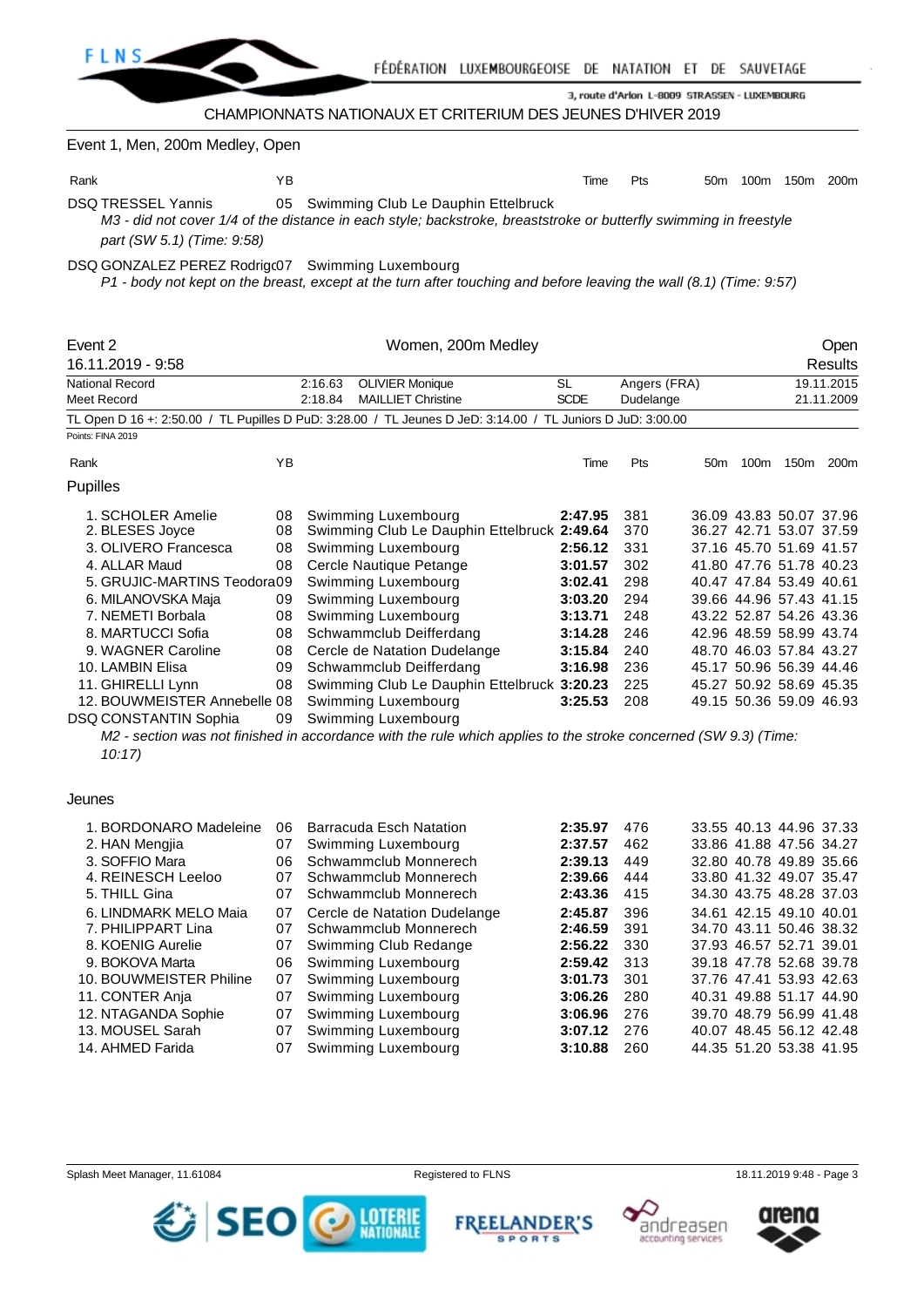

#### Event 2, Women, 200m Medley

| Junior:<br>ъ. |
|---------------|
|               |

|      | 1. PETERS Lena<br>MP 14 years | 05 | Cercle de Natation Dudelange                | 2:24.27 | 602 MP | 30.29 36.89 44.42 32.67 |  |
|------|-------------------------------|----|---------------------------------------------|---------|--------|-------------------------|--|
|      | 2. BOUZIDI Imene              | 05 | Schwammclub Monnerech                       | 2:39.31 | 447    | 35.55 43.97 44.41 35.38 |  |
|      | 3. KETTENMEYER Ly             | 04 | Swimming Club Le Dauphin Ettelbruck 2:42.10 |         | 424    | 33.49 39.98 49.28 39.35 |  |
|      | 4. CALMES Lara                | 04 | Schwammclub Monnerech                       | 2:42.28 | 423    | 34.61 42.69 45.84 39.14 |  |
|      | 5. LEONARD Lis                | 05 | Swimming Luxembourg                         | 2:43.81 | 411    | 36.39 43.61 45.24 38.57 |  |
|      | 6. HARIZIA Celia              | 05 | Schwammclub Monnerech                       | 2:43.97 | 410    | 33.32 40.78 51.11 38.76 |  |
|      | 7. GEORGES Madeleine          | 05 | Schwammclub Deifferdang                     | 2:44.21 | 408    | 33.44 42.88 48.39 39.50 |  |
|      | 8. BARBERON Sophie            | 05 | Cercle de Natation Dudelange                | 2:51.16 | 360    | 35.09 43.07 52.84 40.16 |  |
| Open |                               |    |                                             |         |        |                         |  |
|      | 1. PETERS Lena<br>MP 14 years | 05 | Cercle de Natation Dudelange                | 2:24.27 | 602 MP | 30.29 36.89 44.42 32.67 |  |
|      | 2. BLACK Sarah                | 01 | Cercle de Natation Dudelange                | 2:25.91 | 582    | 31.82 35.77 44.78 33.54 |  |
|      | 3. FABIANI Chanel             | 03 | Cercle de Natation Dudelange                | 2:33.63 | 499    | 33.60 38.98 45.45 35.60 |  |
|      | 4. BORDONARO Madeleine        | 06 | <b>Barracuda Esch Natation</b>              | 2:35.97 | 476    | 33.55 40.13 44.96 37.33 |  |
|      | 5. HAN Mengjia                | 07 | Swimming Luxembourg                         | 2:37.57 | 462    | 33.86 41.88 47.56 34.27 |  |
|      | 6. SOFFIO Mara                | 06 | Schwammclub Monnerech                       | 2:39.13 | 449    | 32.80 40.78 49.89 35.66 |  |
|      | 7. BOUZIDI Imene              | 05 | Schwammclub Monnerech                       | 2:39.31 | 447    | 35.55 43.97 44.41 35.38 |  |
|      | 8. REINESCH Leeloo            | 07 | Schwammclub Monnerech                       | 2:39.66 | 444    | 33.80 41.32 49.07 35.47 |  |
|      | 9. KETTENMEYER Ly             | 04 | Swimming Club Le Dauphin Ettelbruck 2:42.10 |         | 424    | 33.49 39.98 49.28 39.35 |  |
|      | 10. CALMES Lara               | 04 | Schwammclub Monnerech                       | 2:42.28 | 423    | 34.61 42.69 45.84 39.14 |  |
|      | 11. THILL Gina                | 07 | Schwammclub Monnerech                       | 2:43.36 | 415    | 34.30 43.75 48.28 37.03 |  |
|      | 12. LEONARD Lis               | 05 | Swimming Luxembourg                         | 2:43.81 | 411    | 36.39 43.61 45.24 38.57 |  |
|      | 13. HARIZIA Celia             | 05 | Schwammclub Monnerech                       | 2:43.97 | 410    | 33.32 40.78 51.11 38.76 |  |
|      | 14. GEORGES Madeleine         | 05 | Schwammclub Deifferdang                     | 2:44.21 | 408    | 33.44 42.88 48.39 39.50 |  |
|      | 15. LINDMARK MELO Maia        | 07 | Cercle de Natation Dudelange                | 2:45.87 | 396    | 34.61 42.15 49.10 40.01 |  |
|      | 16. PHILIPPART Lina           | 07 | Schwammclub Monnerech                       | 2:46.59 | 391    | 34.70 43.11 50.46 38.32 |  |
|      | 17. SCHOLER Amelie            | 08 | Swimming Luxembourg                         | 2:47.95 | 381    | 36.09 43.83 50.07 37.96 |  |
|      | 18. BLESES Joyce              | 08 | Swimming Club Le Dauphin Ettelbruck 2:49.64 |         | 370    | 36.27 42.71 53.07 37.59 |  |
|      | 19. BARBERON Sophie           | 05 | Cercle de Natation Dudelange                | 2:51.16 | 360    | 35.09 43.07 52.84 40.16 |  |
|      | 20. OLIVERO Francesca         | 08 | Swimming Luxembourg                         | 2:56.12 | 331    | 37.16 45.70 51.69 41.57 |  |
|      | 21. KOENIG Aurelie            | 07 | Swimming Club Redange                       | 2:56.22 | 330    | 37.93 46.57 52.71 39.01 |  |
|      | 22. BOKOVA Marta              | 06 | Swimming Luxembourg                         | 2:59.42 | 313    | 39.18 47.78 52.68 39.78 |  |
|      | 23. ALLAR Maud                | 08 | Cercle Nautique Petange                     | 3:01.57 | 302    | 41.80 47.76 51.78 40.23 |  |
|      | 24. BOUWMEISTER Philine       | 07 | Swimming Luxembourg                         | 3:01.73 | 301    | 37.76 47.41 53.93 42.63 |  |
|      | 25. GRUJIC-MARTINS Teodora09  |    | Swimming Luxembourg                         | 3:02.41 | 298    | 40.47 47.84 53.49 40.61 |  |
|      | 26. MILANOVSKA Maja           | 09 | Swimming Luxembourg                         | 3:03.20 | 294    | 39.66 44.96 57.43 41.15 |  |
|      | 27. CONTER Anja               | 07 | Swimming Luxembourg                         | 3:06.26 | 280    | 40.31 49.88 51.17 44.90 |  |
|      | 28. NTAGANDA Sophie           | 07 | Swimming Luxembourg                         | 3:06.96 | 276    | 39.70 48.79 56.99 41.48 |  |
|      | 29. MOUSEL Sarah              | 07 | Swimming Luxembourg                         | 3:07.12 | 276    | 40.07 48.45 56.12 42.48 |  |
|      | 30. AHMED Farida              | 07 | Swimming Luxembourg                         | 3:10.88 | 260    | 44.35 51.20 53.38 41.95 |  |
|      | 31. NEMETI Borbala            | 08 | Swimming Luxembourg                         | 3:13.71 | 248    | 43.22 52.87 54.26 43.36 |  |
|      | 32. MARTUCCI Sofia            | 08 | Schwammclub Deifferdang                     | 3:14.28 | 246    | 42.96 48.59 58.99 43.74 |  |
|      | 33. WAGNER Caroline           | 08 | Cercle de Natation Dudelange                | 3:15.84 | 240    | 48.70 46.03 57.84 43.27 |  |
|      | 34. LAMBIN Elisa              | 09 | Schwammclub Deifferdang                     | 3:16.98 | 236    | 45.17 50.96 56.39 44.46 |  |
|      | 35. GHIRELLI Lynn             | 08 | Swimming Club Le Dauphin Ettelbruck 3:20.23 |         | 225    | 45.27 50.92 58.69 45.35 |  |
|      | 36. BOUWMEISTER Annebelle 08  |    | Swimming Luxembourg                         | 3:25.53 | 208    | 49.15 50.36 59.09 46.93 |  |
|      | DSQ CONSTANTIN Sophia         | 09 | Swimming Luxembourg                         |         |        |                         |  |

*M2 - section was not finished in accordance with the rule which applies to the stroke concerned (SW 9.3) (Time: 10:17)*



**FREE DER'S** SPORTS





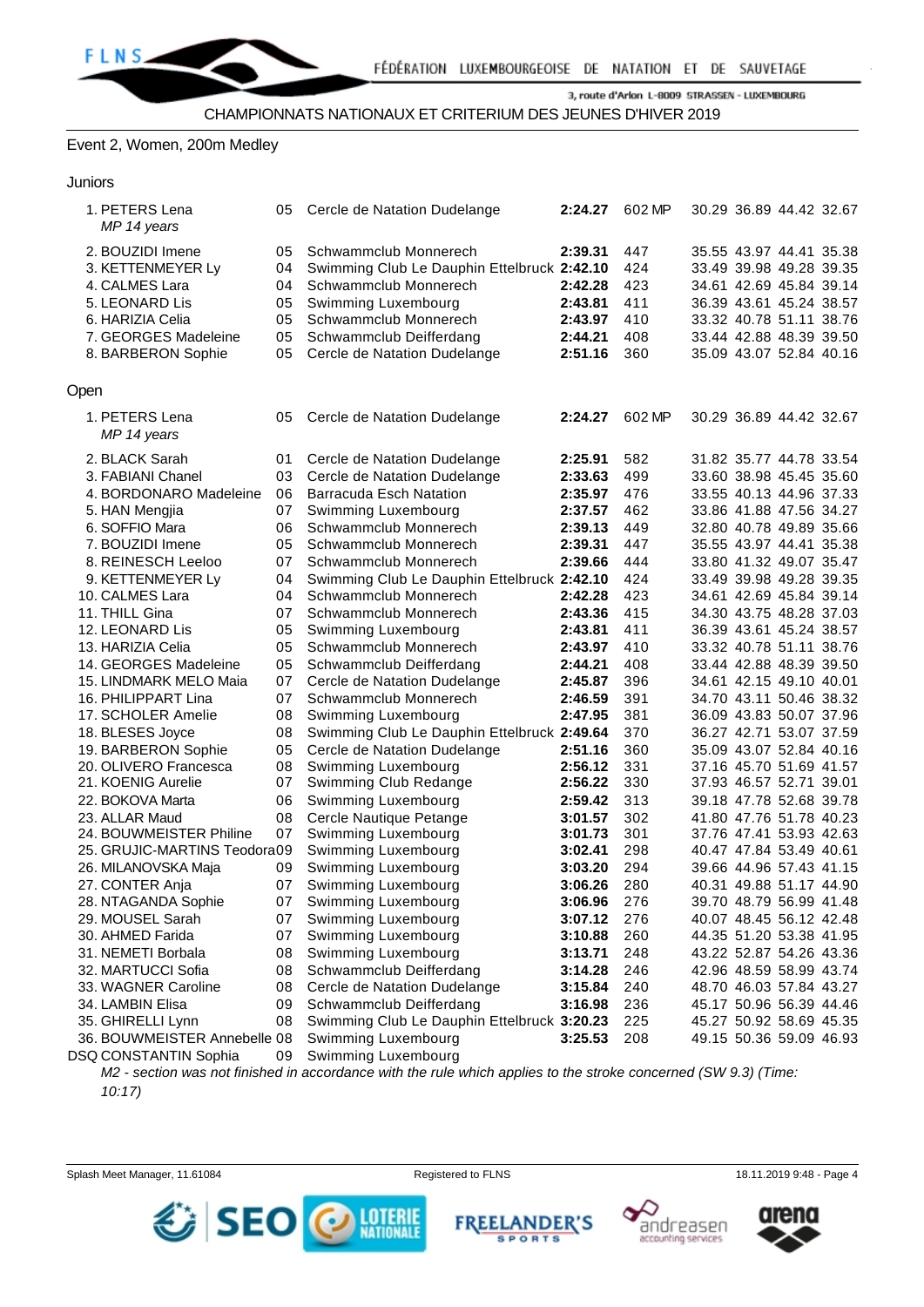

# CHAMPIONNATS NATIONAUX ET CRITERIUM DES JEUNES D'HIVER 2019

| Event 3<br>16.11.2019 - 10:23 |                              | Men, 50m Freestyle |                    |                                                             |             |                   | Open<br><b>Results Prelim</b> |            |              |  |
|-------------------------------|------------------------------|--------------------|--------------------|-------------------------------------------------------------|-------------|-------------------|-------------------------------|------------|--------------|--|
| <b>National Record</b>        |                              | 21.91              | <b>HENX Julien</b> |                                                             | <b>CNDu</b> | Montpellier (FRA) |                               |            | 01.12.2017   |  |
| Meet Record                   |                              | 22.17              | <b>HENX Julien</b> |                                                             | <b>LUX</b>  | Dudelange         |                               |            | 12.12.2015   |  |
|                               | TL 50m OPEN: 28.00           |                    |                    |                                                             |             |                   |                               |            |              |  |
| Points: FINA 2019             |                              |                    |                    |                                                             |             |                   |                               |            |              |  |
| Rank                          |                              |                    | ΥB                 |                                                             |             |                   | Time                          | Pts        |              |  |
|                               | 1. HENX Julien               |                    | 95                 | Cercle de Natation Dudelange                                |             |                   | 22.03                         | 777        | Q MR         |  |
|                               | 2. FABIANI Remi              |                    | 01                 | Schwammclub Deifferdang                                     |             |                   | 22.26                         |            | 753 Q MP     |  |
|                               | MP 18 years                  |                    |                    |                                                             |             |                   |                               |            |              |  |
| 3.                            | VANDERSCHRICK Stephan        |                    | $00\,$             | Swimming Luxembourg                                         |             |                   | 23.41                         | 648        | Q            |  |
| 4.                            | <b>SAUBER Bob</b>            |                    | 01                 | Swimming Club Redange                                       |             |                   | 23.46                         | 644        | Q            |  |
|                               | 5. BRANDENBURGER Pit         |                    | 95                 | Schwammclub Deifferdang                                     |             |                   | 23.51                         | 639        | Q            |  |
|                               | 6. DALEIDEN CIUFERRI Ralph   |                    | 03                 | Swimming Luxembourg                                         |             |                   | 23.78                         | 618        | Q            |  |
| 7.                            | <b>BECKERS Felix</b>         |                    | 01                 | Swimming Club Le Dauphin Ettelbruck                         |             |                   | 24.37                         | 574        | $\mathsf{R}$ |  |
| 8.                            | <b>JAAS Jeff</b>             |                    | 04                 | Swimming Club Le Dauphin Ettelbruck                         |             |                   | 24.42                         | 571        | $\mathsf{R}$ |  |
|                               | 9. SCHMITZ Jacques           |                    | 02                 | Swimming Club Redange                                       |             |                   | 24.65                         | 555        | $\mathsf{R}$ |  |
|                               | 10. BOKOV Rodion             |                    | 03                 | Swimming Luxembourg                                         |             |                   | 24.67                         | 553        |              |  |
|                               | 11. CONSTANTINO CAEIRO Diogo |                    | 03                 | Cercle de Natation Dudelange                                |             |                   | 24.91                         | 538        |              |  |
|                               | 12. CONZEMIUS Jerome         |                    | 99                 | Swimming Luxembourg                                         |             |                   | 24.92                         | 537        |              |  |
|                               | 13. MORIS Cedric             |                    | 98                 | Swimming Club Le Dauphin Ettelbruck                         |             |                   | 25.31                         | 512        |              |  |
|                               | 14. FLOREAN Darius           |                    | 05                 | Swimming Luxembourg                                         |             |                   | 25.39                         | 508        |              |  |
|                               | 15. GRAF Alex                |                    | 99                 | Schwammclub Deifferdang                                     |             |                   | 25.42                         | 506        |              |  |
|                               | 16. MICHIELS Olivier         |                    | 01                 | Cercle Nautique Echternach                                  |             |                   | 25.63                         | 493        |              |  |
|                               | <b>MICHIELS Patrick</b>      |                    | 02                 | Cercle Nautique Echternach                                  |             |                   | 25.63                         | 493        |              |  |
|                               | 18. BANKY Jordan             |                    | 01                 | Swimming Luxembourg                                         |             |                   | 25.66                         | 492        |              |  |
|                               | 19. SIMAO NOGUEIRA Joao      |                    | 04                 | Schwammclub Deifferdang                                     |             |                   | 25.92                         | 477        |              |  |
|                               | 20. WEIDERT Jo               |                    | 03                 | Cercle Nautique Echternach                                  |             |                   | 25.97                         | 474        |              |  |
|                               | 21. WIRTH David              |                    | 02                 | Schwammclub Deifferdang                                     |             |                   | 26.07                         | 469        |              |  |
|                               | 22. MORARU Matteo            |                    | 04                 | Swimming Luxembourg                                         |             |                   | 26.22                         | 461        |              |  |
|                               | 23. KIRCH Felix              |                    | 03                 | Cercle de Natation Dudelange                                |             |                   | 26.48                         | 447        |              |  |
| 24.                           | <b>MULDER Anael</b>          |                    | 02                 | Schwammclub Deifferdang                                     |             |                   | 26.56                         | 443        |              |  |
| 25.                           | <b>DENTER Arthur</b>         |                    | 04                 | Cercle Nautique Echternach                                  |             |                   | 26.57                         | 443        |              |  |
|                               | 26. GIRS Matheo              |                    | 02                 | Cercle de Natation Wiltz                                    |             |                   | 26.77                         | 433        |              |  |
|                               | 27. BOURCKEL Mike            |                    | 03                 | Cercle de Natation Wiltz                                    |             |                   | 27.17                         | 414        |              |  |
|                               | 28. LESAGE Christophe        |                    | 02                 | Swimming Luxembourg                                         |             |                   | 27.33                         | 407        |              |  |
|                               | 29. BOENTGES Kimi            |                    | 05                 | Cercle Nautique Petange                                     |             |                   | 28.27                         | 368        |              |  |
|                               | 30. KIRCH Paul               |                    | 05<br>04           | Cercle de Natation Dudelange<br>Cercle de Natation Diekirch |             |                   | 28.51                         | 358<br>302 | $\ast$       |  |
| 31.                           | <b>WENZEL Gregory</b>        |                    |                    |                                                             |             |                   | 30.18                         |            | $\star$      |  |
| 32.                           | <b>WESTER Ben</b>            |                    | 06                 | Cercle de Natation Dudelange                                |             |                   | 31.12                         | 275        |              |  |

Splash Meet Manager, 11.61084 **Registered to FLNS** Registered to FLNS 18.11.2019 9:48 - Page 5







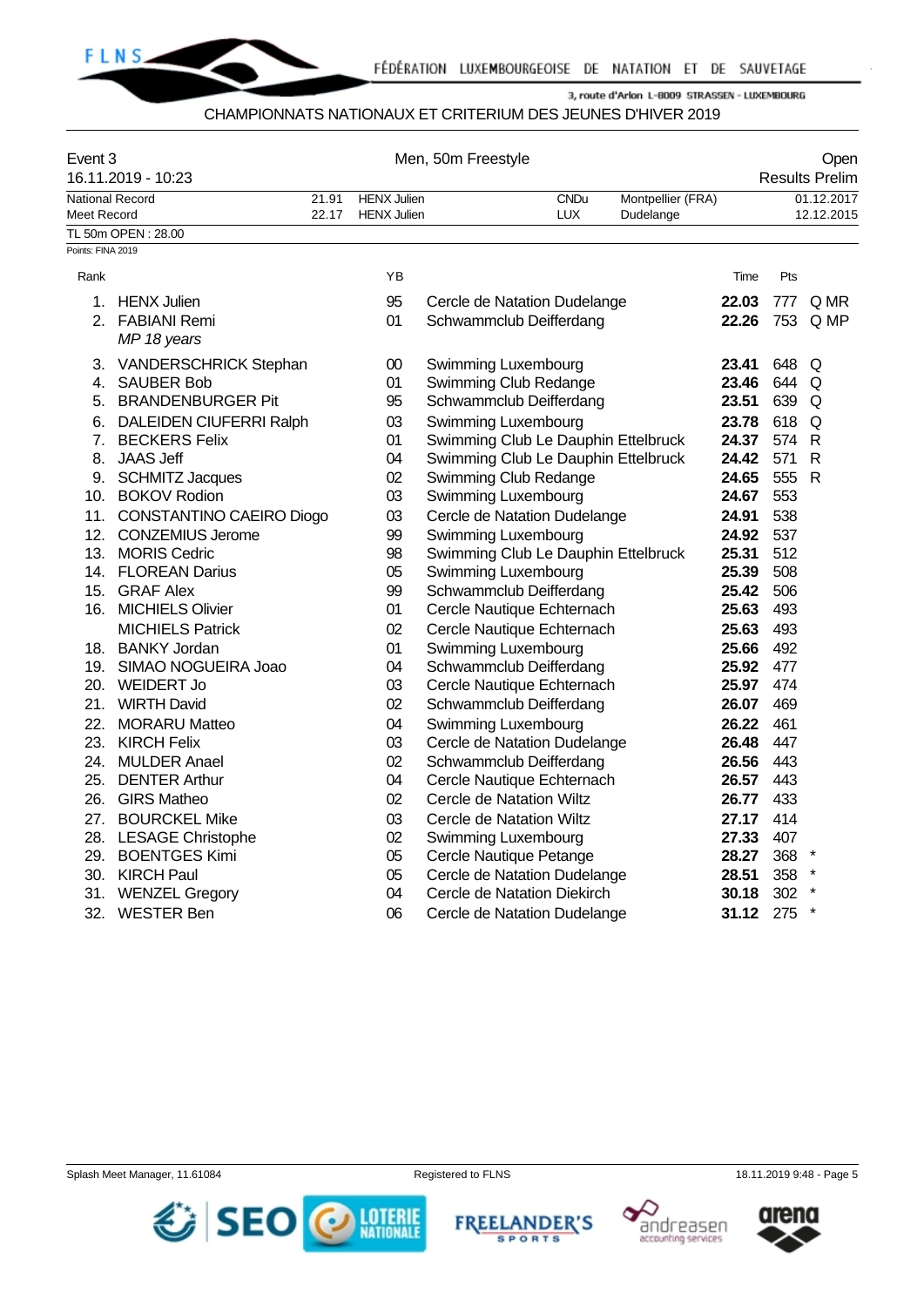

#### CHAMPIONNATS NATIONAUX ET CRITERIUM DES JEUNES D'HIVER 2019

| Event 4           | 16.11.2019 - 10:30         | Women, 50m Freestyle                                     |                     |                                     |            |           | Open<br><b>Results Prelim</b> |       |              |  |
|-------------------|----------------------------|----------------------------------------------------------|---------------------|-------------------------------------|------------|-----------|-------------------------------|-------|--------------|--|
|                   | <b>National Record</b>     | 24.86<br><b>MEYNEN Julie</b><br><b>SCDE</b><br>Dudelange |                     |                                     | 12.12.2015 |           |                               |       |              |  |
| Meet Record       |                            | 24.86                                                    | <b>MEYNEN Julie</b> |                                     | <b>LUX</b> | Dudelange |                               |       | 12.12.2015   |  |
|                   | TL 50m OPEN: 31.50         |                                                          |                     |                                     |            |           |                               |       |              |  |
| Points: FINA 2019 |                            |                                                          |                     |                                     |            |           |                               |       |              |  |
| Rank              |                            |                                                          | ΥB                  |                                     |            |           | Time                          | Pts   |              |  |
| 1.                | <b>BANKY Jacqueline</b>    |                                                          | 96                  | Swimming Luxembourg                 |            |           | 26.82                         | 624   | Q            |  |
| 2.                | <b>PETERS</b> Emma         |                                                          | 03                  | Cercle de Natation Dudelange        |            |           | 27.03                         | 610   | Q            |  |
| 3.                | <b>HAMEN SAIEG Yael</b>    |                                                          | 01                  | Swimming Luxembourg                 |            |           | 27.31                         | 591   | Q            |  |
| 4.                | <b>JOMINET Lou</b>         |                                                          | 05                  | Swimming Luxembourg                 |            |           | 27.46                         | 582   | Q            |  |
| 5.                | <b>VANDERSCHRICK Laura</b> |                                                          | 02                  | Swimming Luxembourg                 |            |           | 28.11                         | 542   | $\Omega$     |  |
| 6.                | <b>FABER Maiti</b>         |                                                          | 01                  | Swimming Club Le Dauphin Ettelbruck |            |           | 28.23                         | 535   | $\Omega$     |  |
| 7 <sub>1</sub>    | <b>HRIC Laura</b>          |                                                          | 05                  | Swimming Luxembourg                 |            |           | 28.44                         | 524   | $\mathsf{R}$ |  |
| 8.                | <b>DEVISCOUR Sarah</b>     |                                                          | 05                  | Cercle Nautique Echternach          |            |           | 28.49                         | 521   | $\mathsf{R}$ |  |
| 9.                | <b>SINNER Caroline</b>     |                                                          | 90                  | Swimming Club Le Dauphin Ettelbruck |            |           | 28.62                         | 514 R |              |  |
| 10.               | <b>BLACK Rachael</b>       |                                                          | 01                  | Cercle de Natation Dudelange        |            |           | 28.64                         | 513   |              |  |
| 11.               | <b>BRAVACCINI Sabrina</b>  |                                                          | 95                  | Swimming Club Le Dauphin Ettelbruck |            |           | 29.58                         | 465   |              |  |
| 12.               | HAAG Nora                  |                                                          | 04                  | Swimming Club Redange               |            |           | 30.25                         | 435   |              |  |
| 13.               | PETESCH Lea                |                                                          | 07                  | Schwammclub Monnerech               |            |           | 30.31                         | 432   |              |  |
| 14.               | <b>ALBERS Neele</b>        |                                                          | 05                  | Swimming Club Le Dauphin Ettelbruck |            |           | 30.39                         | 429   |              |  |
| 15.               | <b>CARNEIRO</b> Sofia      |                                                          | 06                  | Swimming Luxembourg                 |            |           | 30.66                         | 418   |              |  |
| 16.               | <b>REDING Sevda</b>        |                                                          | 07                  | Cercle de Natation Dudelange        |            |           | 30.85                         | 410   |              |  |
| 17.               | <b>WIRTH Mandy</b>         |                                                          | $00\,$              | Schwammclub Deifferdang             |            |           | 30.87                         | 409   |              |  |
| 18.               | <b>ELCHEROTH Milly</b>     |                                                          | 03                  | Swimming Club Redange               |            |           | 31.07                         | 401   |              |  |
| 19.               | <b>HRIC Nina</b>           |                                                          | 08                  | Swimming Luxembourg                 |            |           | 31.12                         | 400   |              |  |
| 20.               | <b>KROMBACH Linda</b>      |                                                          | 07                  | Swimming Luxembourg                 |            |           | 31.25                         | 395   |              |  |
| 21.               | <b>CALMES Lara</b>         |                                                          | 04                  | Schwammclub Monnerech               |            |           | 31.42                         | 388   |              |  |
| 22.               | <b>FETZ Melanie</b>        |                                                          | 01                  | Cercle Nautique Echternach          |            |           | 31.59                         | 382   | $\star$      |  |
| 23.               | PEDROSA ANTONIO Monica     |                                                          | 03                  | Cercle de Natation Diekirch         |            |           | 31.64                         | 380   | $\ast$       |  |
| 24.               | <b>CORREIA Eva</b>         |                                                          | 05                  | Cercle de Natation Diekirch         |            |           | 32.01                         | 367   | $^\star$     |  |
| 25.               | <b>TER HEEGDE Chantal</b>  |                                                          | 99                  | Cercle Nautique Echternach          |            |           | 32.18                         | 361   |              |  |
| 26.               | <b>TER HEEGDE Lisa</b>     |                                                          | 02                  | Cercle Nautique Echternach          |            |           | 32.31                         | 357   |              |  |
| 27.               | DE WAHA Lina-Marie         |                                                          | 07                  | Cercle de Natation Diekirch         |            |           | 34.32                         | 298   | $\star$      |  |

#### Event 5 Communication of the Men, 50m Breaststroke Communication of the Open 16.11.2019 - 10:35 Results Prelim National Record 27.30 CARNOL Laurent SCDE Dudelange 12.12.2015 Meet Record **27.30 CARNOL Laurent LUX** Dudelange 12.12.2015 TL 50m OPEN : 37.50 Points: FINA 2019

| Rank |                                     | YΒ |                                     | Time  | Pts   |          |
|------|-------------------------------------|----|-------------------------------------|-------|-------|----------|
|      | VAN DEN BOSSCHE Yann<br>MP 18 years | 01 | Swimming Luxembourg                 | 28.60 |       | 688 Q MP |
|      | 2. ROLKO Ricky                      | 99 | Swimming Luxembourg                 | 29.95 | 599 Q |          |
|      | 3. BECKERS Felix                    | 01 | Swimming Club Le Dauphin Ettelbruck | 30.13 | 588 Q |          |
|      | <b>WALTZING Florian</b>             | 97 | Schwammclub Deifferdang             | 31.15 | 532 Q |          |
|      | 5. MORIS Cedric                     | 98 | Swimming Club Le Dauphin Ettelbruck | 31.77 | 502 Q |          |
|      | 6. BANKY Jordan                     | 01 | Swimming Luxembourg                 | 32.31 | 477 Q |          |
|      | 7. LUKA Mory                        | 04 | Swimming Luxembourg                 | 33.08 | 444 R |          |

Splash Meet Manager, 11.61084 **Registered to FLNS** 18.11.2019 9:48 - Page 6



**FREELANDER'S SPORTS** 



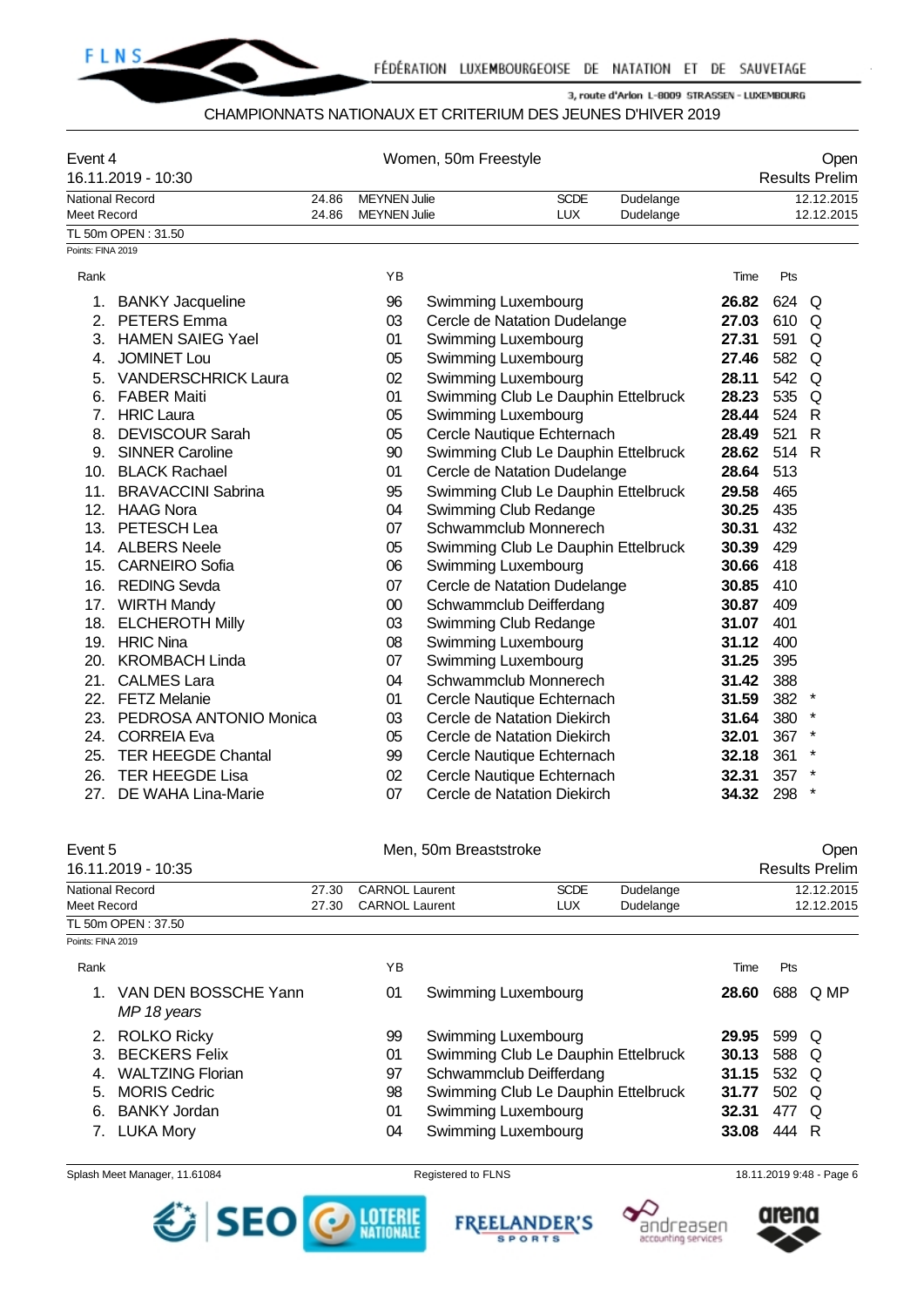

#### Event 5, Men, 50m Breaststroke, Prelim, Open

| Rank |                          | ΥB  |                                        | Time        | <b>Pts</b> |  |
|------|--------------------------|-----|----------------------------------------|-------------|------------|--|
|      | 8. MICHIELS Patrick      | 02  | Cercle Nautique Echternach             | 34.04 408 R |            |  |
|      | 9. KEMP Finn             |     | 05 Swimming Luxembourg                 | 34.33 397 R |            |  |
|      | 10. BOURGUIGNON Benjamin |     | 05 Swimming Club Le Dauphin Ettelbruck | 34.81 381   |            |  |
|      | 11. DHONTE Henri         |     | 04 Swimming Luxembourg                 | 35.72 353   |            |  |
|      | 12. JACOBY Dale          | 02. | Cercle de Natation Wiltz               | 35.78 351   |            |  |
|      | DNS BOENTGES Kimi        | 05  | Cercle Nautique Petange                |             |            |  |
|      |                          |     |                                        |             |            |  |

| Event 6<br>16.11.2019 - 10:39 |       | Women, 50m Breaststroke |             | Open<br><b>Results Prelim</b> |            |
|-------------------------------|-------|-------------------------|-------------|-------------------------------|------------|
| National Record               | 31.95 | MEYNEN Julie            | <b>SCDE</b> | Dudelange                     | 12.12.2015 |
| Meet Record                   | 31.95 | MEYNEN Julie            | LUX         | Dudelange                     | 12.12.2015 |
| TL 50m OPEN: 41.00            |       |                         |             |                               |            |

#### Points: FINA 2019

| Rank |                            | ΥB |                                     | Time  | <b>Pts</b> |     |
|------|----------------------------|----|-------------------------------------|-------|------------|-----|
|      | <b>ALBERS Neele</b>        | 05 | Swimming Club Le Dauphin Ettelbruck | 36.01 | 498        | O   |
|      | <b>LEONARD Lis</b>         | 05 | Swimming Luxembourg                 | 36.14 | 493        | Q   |
|      | <b>BORDONARO Madeleine</b> | 06 | Barracuda Esch Natation             | 36.22 | 490        | O   |
| 4.   | KIDD Francesca             | 06 | Swimming Luxembourg                 | 37.37 | 446        | Q   |
| 5.   | <b>HAAG Nora</b>           | 04 | Swimming Club Redange               | 37.96 | 425        | Q   |
| 6.   | <b>BRAVACCINI Sabrina</b>  | 95 | Swimming Club Le Dauphin Ettelbruck | 38.17 | 418        | O   |
|      | PEDROSA ANTONIO Monica     | 03 | Cercle de Natation Diekirch         | 38.27 | 415        | R   |
| 8    | <b>KROMBACH Linda</b>      | 07 | Swimming Luxembourg                 | 39.43 | 380        | R   |
| 9    | <b>CALMES Lara</b>         | 04 | Schwammclub Monnerech               | 39.88 | 367        | - R |
| 10.  | <b>THILL Gina</b>          | 07 | Schwammclub Monnerech               | 40.29 | 356        |     |
| 11.  | <b>ELCHEROTH Milly</b>     | 03 | Swimming Club Redange               | 41.96 | 315        |     |

#### Event 7 Communication of the Mental Men, 100m Backstroke Communication of the Communication of the Open 16.11.2019 - 10:52 Results National Record 53.79 STACCHIOTTI Raphaël SCDE Doha (QAT) 03.12.2014 Meet Record 54.43 STACCHIOTTI Raphaël LUX Bonnevoie 01.12.2012 TL Open M 18 +: 1:11.00 / TL Pupilles M PuM: 1:28.00 / TL Jeunes M JeM: 1:20.00 / TL Juniors M JuM: 1:14.00 Points: FINA 2019 Rank **Time Pts** 50m 100m Pupilles 1. PEUSCH Kevin 06 Swimming Luxembourg **1:09.27** 351 33.67 35.60 2. RIKKERT Thijmen **00 a.** 00 0 0 0 0 0 0 0 0 0 0 0 1:11.58 318 318 34.97 36.61 3.<br>3. WESTER Ben **36.76** 06 Cercle de Natation Dudelange 31:11.78 315 35.02 36.76 3. WESTER Ben 06 Cercle de Natation Dudelange **1:11.78** 315 35.02 36.76 4. HOLLERICH Tom 06 Swimming Club Le Dauphin Ettelbruck **1:14.16** 286 35.66 38.50 5. MOOG Mathis 06 Swimming Luxembourg **1:18.39** 242 38.19 40.20 6. GONZALEZ PEREZ Rodrigo 07 Swimming Luxembourg **1:20.14** 226 39.44 40.70 7. JAAS Joe 06 Swimming Club Le Dauphin Ettelbruck **1:22.57** 207 40.38 42.19 8. MILANOVSKI Stefan 06 Swimming Luxembourg **1:23.41** 201 40.10 43.31 9. ANDREEV Alex 08 Swimming Luxembourg **1:23.99** 197 41.55 42.44 10. VISSER Mats 08 Swimming Club Le Dauphin Ettelbruck **1:24.29** 195 41.12 43.17 11. LEY Jamie 07 Swimming Club Le Dauphin Ettelbruck **1:24.82** 191 40.85 43.97

12. KROMBACH Alex 08 Swimming Luxembourg **1:25.71** 185 41.51 44.20 13. DUSEMON Paul 07 Swimming Luxembourg **1:25.93** 184 41.40 44.53







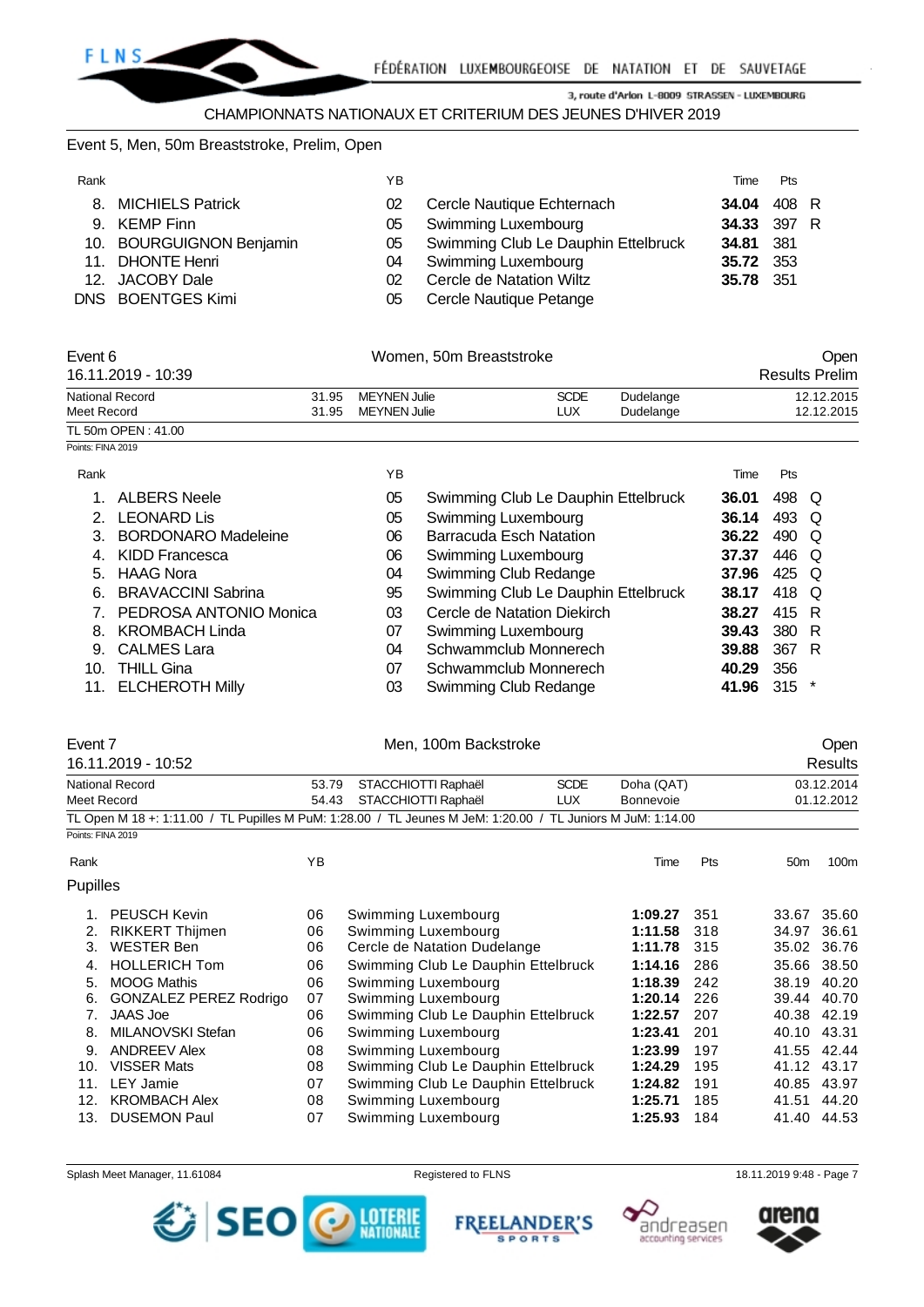

#### Event 7, Boys, 100m Backstroke, Pupilles

| Rank       |                                           | ΥB       |                                                     | Time               | Pts        | 50m         | 100m                       |
|------------|-------------------------------------------|----------|-----------------------------------------------------|--------------------|------------|-------------|----------------------------|
| 14.        | ANISKO Leonard                            | 08       | Cercle Nautique Petange                             | 1:26.82            | 178        |             | 41.92 44.90                |
|            | 15. WEYLAND Philippe                      | 07       | Swimming Luxembourg                                 | 1:28.14            | $170*$     | 42.98 45.16 |                            |
| 16.        | PUETZ Jonah                               | 07       | Swimming Club Le Dauphin Ettelbruck                 | 1:30.52            | $157*$     |             | 42.99 47.53                |
| <b>DNS</b> | <b>SCHOCKMEL Julien</b>                   | 06       | Swimming Club Redange                               |                    |            |             |                            |
| Jeunes     |                                           |          |                                                     |                    |            |             |                            |
|            | 1. CARNEIRO Nuno                          | 05       | Swimming Luxembourg                                 | 1:04.86            | 428        |             | 31.52 33.34                |
| 2.         | <b>THILL Nicolas</b>                      | 05       | Swimming Luxembourg                                 | 1:07.99            | 371        | 33.31       | 34.68                      |
| 3.         | <b>DENTER Arthur</b>                      | 04       | Cercle Nautique Echternach                          | 1:09.08            | 354        |             | 33.00 36.08                |
| 4.         | <b>MORARU Matteo</b>                      | 04       | Swimming Luxembourg                                 | 1:09.16            | 353        |             | 33.22 35.94                |
| 5.         | <b>FETZ Tom</b>                           | 04       | Cercle Nautique Echternach                          | 1:10.13            | 338        | 33.71       | 36.42                      |
| 6.         | MILANOVSKI Nikola                         | 04       | Swimming Luxembourg                                 | 1:11.70            | 316        |             | 35.44 36.26                |
| 7.         | PALAGNIOUK Romain                         | 04       | Cercle Nautique Petange                             | 1:13.03            | 299        | 35.31 37.72 |                            |
| 8.         | <b>MOHR Sam</b>                           | 04       | Cercle Nautique Echternach                          | 1:14.66            | 280        | 36.13       | 38.53                      |
| 9.         | <b>KIRCH Paul</b>                         | 05       | Cercle de Natation Dudelange                        | 1:14.68            | 280        |             | 36.34 38.34                |
| 10.        | <b>NAFFOUTI Nael</b>                      | 05       | Cercle de Natation Wiltz                            | 1:15.66            | 269        |             | 36.22 39.44                |
|            | 11. WENZEL Gregory                        | 04       | Cercle de Natation Diekirch                         | 1:19.87            | 229        |             | 37.59 42.28                |
| Juniors    |                                           |          |                                                     |                    |            |             |                            |
| 1.         | <b>BOKOV Rodion</b>                       | 03       | Swimming Luxembourg                                 | 1:03.25            | 461        | 30.84 32.41 |                            |
| 2.         | <b>WEIDERT Jo</b>                         | 03       | Cercle Nautique Echternach                          | 1:04.33            | 438        | 31.24 33.09 |                            |
| 3.         | <b>MULDER Anael</b>                       | 02       | Schwammclub Deifferdang                             | 1:05.01            | 425        |             | 31.49 33.52                |
| 4.         | <b>GIRS Matheo</b>                        | 02       | Cercle de Natation Wiltz                            | 1:07.07            | 387        | 32.15 34.92 |                            |
| 5.         | <b>KIRCH Felix</b>                        | 03       | Cercle de Natation Dudelange                        | 1:08.05            | 370        |             | 32.17 35.88                |
|            | 6. LESAGE Christophe                      | 02       | Swimming Luxembourg                                 | 1:09.19            | 352        |             | 33.97 35.22                |
|            | 7. BOURCKEL Mike                          | 03       | Cercle de Natation Wiltz                            | 1:10.90            | 327        | 33.81 37.09 |                            |
| Open       |                                           |          |                                                     |                    |            |             |                            |
|            | 1. FABIANI Remi<br>MP 18 years            | 01       | Schwammclub Deifferdang                             | 54.16              | 735 MP     | 26.23 27.93 |                            |
| 2.         | <b>MANNES Max</b>                         | 97       | Swimming Luxembourg                                 | 54.55              | 719        | 26.44 28.11 |                            |
| 3.         | <b>SAUBER Bob</b>                         | 01       | Swimming Club Redange                               | 59.20              | 562        |             | 28.94 30.26                |
| 4.         | <b>WALTZING Loic</b>                      | 00       | Schwammclub Deifferdang                             | 1:01.36            | 505        | 29.15 32.21 |                            |
| 5.         | <b>MICHIELS Olivier</b>                   | 01       | Cercle Nautique Echternach                          | 1:02.64            | 475        |             | 30.17 32.47                |
| 6.         | <b>BOKOV Rodion</b>                       | 03       | Swimming Luxembourg                                 | 1:03.25            | 461        |             | 30.84 32.41                |
| 7.         | <b>WEIDERT Jo</b>                         | 03       | Cercle Nautique Echternach                          | 1:04.33            | 438        | 31.24 33.09 |                            |
| 8.         | <b>CARNEIRO Nuno</b>                      | 05       | Swimming Luxembourg                                 | 1:04.86            | 428        |             | 31.52 33.34                |
| 9.<br>10.  | <b>MULDER Anael</b><br><b>GIRS Matheo</b> | 02<br>02 | Schwammclub Deifferdang<br>Cercle de Natation Wiltz | 1:05.01            | 425        | 31.49       | 33.52                      |
| 11.        | <b>THILL Nicolas</b>                      | 05       | Swimming Luxembourg                                 | 1:07.07<br>1:07.99 | 387<br>371 |             | 32.15 34.92<br>33.31 34.68 |
| 12.        | <b>KIRCH Felix</b>                        | 03       | Cercle de Natation Dudelange                        | 1:08.05            | 370        |             | 32.17 35.88                |
| 13.        | <b>DENTER Arthur</b>                      | 04       | Cercle Nautique Echternach                          | 1:09.08            | 354        |             | 33.00 36.08                |
| 14.        | <b>MORARU Matteo</b>                      | 04       | Swimming Luxembourg                                 | 1:09.16            | 353        |             | 33.22 35.94                |
|            | 15. LESAGE Christophe                     | 02       | Swimming Luxembourg                                 | 1:09.19            | 352        |             | 33.97 35.22                |
| 16.        | <b>PEUSCH Kevin</b>                       | 06       | Swimming Luxembourg                                 | 1:09.27            | 351        |             | 33.67 35.60                |
| 17.        | FETZ Tom                                  | 04       | Cercle Nautique Echternach                          | 1:10.13            | 338        | 33.71       | 36.42                      |
| 18.        | <b>BOURCKEL Mike</b>                      | 03       | Cercle de Natation Wiltz                            | 1:10.90            | 327        |             | 33.81 37.09                |
| 19.        | <b>RIKKERT Thijmen</b>                    | 06       | Swimming Luxembourg                                 | 1:11.58            | 318        | 34.97 36.61 |                            |
| 20.        | MILANOVSKI Nikola                         | 04       | Swimming Luxembourg                                 | 1:11.70            | 316        | 35.44       | 36.26                      |
| 21.        | <b>WESTER Ben</b>                         | 06       | Cercle de Natation Dudelange                        | 1:11.78            | 315        |             | 35.02 36.76                |
| 22.        | PALAGNIOUK Romain                         | 04       | Cercle Nautique Petange                             | 1:13.03            | 299        | 35.31       | 37.72                      |
| 23.        | <b>HOLLERICH Tom</b>                      | 06       | Swimming Club Le Dauphin Ettelbruck                 | 1:14.16            | 286        |             | 35.66 38.50                |

Splash Meet Manager, 11.61084 **Registered to FLNS** 18.11.2019 9:48 - Page 8



**FREELANDER'S SPORTS** 



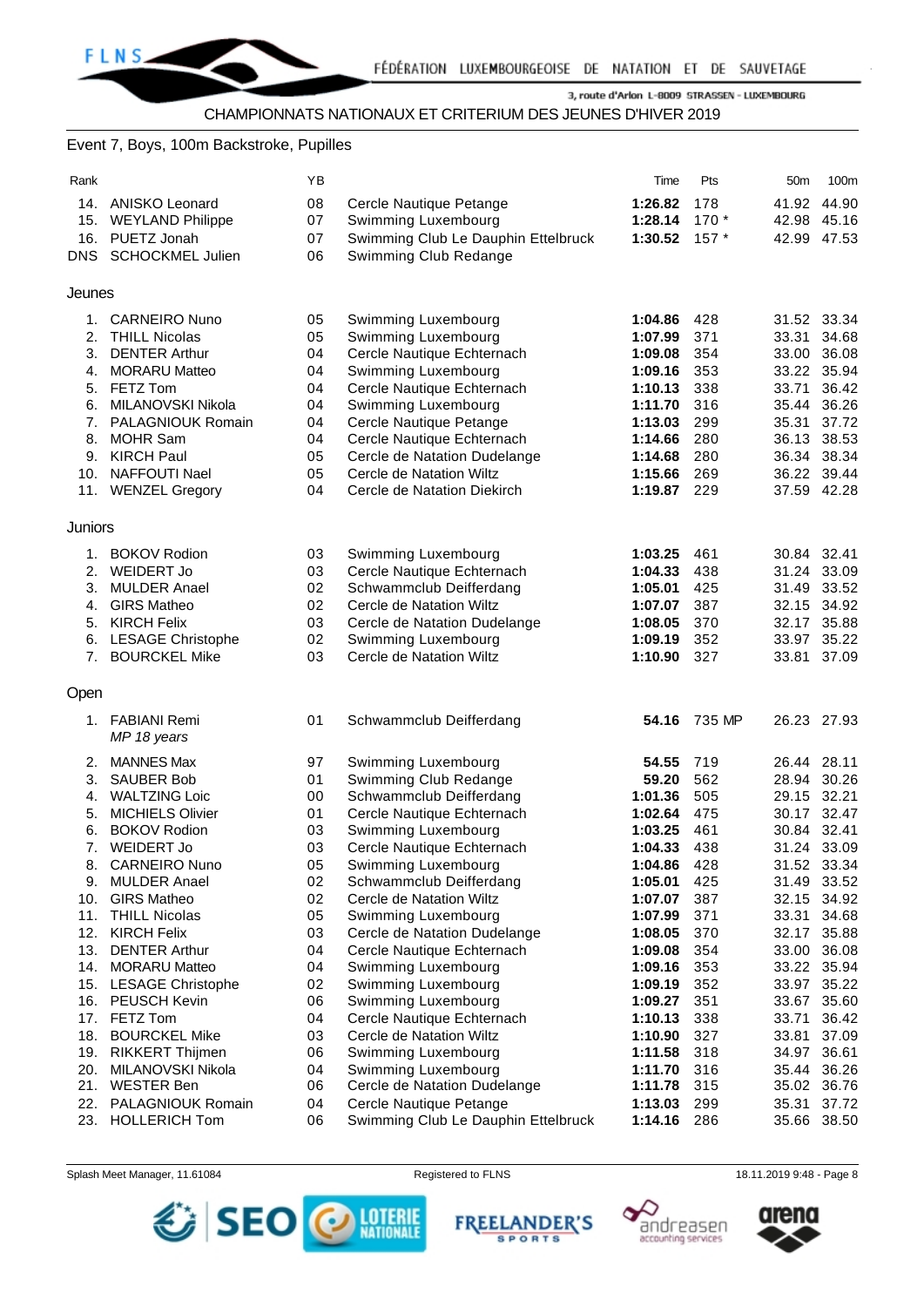#### Event 7, Men, 100m Backstroke, Open

| Rank |                         | YB |                                     | Time    | Pts    | 50 <sub>m</sub> | 100m        |
|------|-------------------------|----|-------------------------------------|---------|--------|-----------------|-------------|
| 24.  | <b>MOHR Sam</b>         | 04 | Cercle Nautique Echternach          | 1:14.66 | 280    |                 | 36.13 38.53 |
| 25.  | <b>KIRCH Paul</b>       | 05 | Cercle de Natation Dudelange        | 1:14.68 | 280    | 36.34           | 38.34       |
| 26.  | NAFFOUTI Nael           | 05 | Cercle de Natation Wiltz            | 1:15.66 | 269    |                 | 36.22 39.44 |
| 27.  | <b>MOOG Mathis</b>      | 06 | Swimming Luxembourg                 | 1:18.39 | 242    | 38.19           | 40.20       |
| 28.  | <b>WENZEL Gregory</b>   | 04 | Cercle de Natation Diekirch         | 1:19.87 | 229    | 37.59           | 42.28       |
| 29.  | GONZALEZ PEREZ Rodrigo  | 07 | Swimming Luxembourg                 | 1:20.14 | 226    |                 | 39.44 40.70 |
| 30.  | JAAS Joe                | 06 | Swimming Club Le Dauphin Ettelbruck | 1:22.57 | 207    |                 | 40.38 42.19 |
| 31.  | MILANOVSKI Stefan       | 06 | Swimming Luxembourg                 | 1:23.41 | 201    | 40.10 43.31     |             |
| 32.  | <b>ANDREEV Alex</b>     | 08 | Swimming Luxembourg                 | 1:23.99 | 197    | 41.55           | 42.44       |
| 33.  | <b>VISSER Mats</b>      | 08 | Swimming Club Le Dauphin Ettelbruck | 1:24.29 | 195    | 41.12           | 43.17       |
| 34.  | <b>LEY Jamie</b>        | 07 | Swimming Club Le Dauphin Ettelbruck | 1:24.82 | 191    | 40.85           | 43.97       |
| 35.  | <b>KROMBACH Alex</b>    | 08 | Swimming Luxembourg                 | 1:25.71 | 185    | 41.51           | 44.20       |
| 36.  | <b>DUSEMON Paul</b>     | 07 | Swimming Luxembourg                 | 1:25.93 | 184    | 41.40           | 44.53       |
| 37.  | ANISKO Leonard          | 08 | Cercle Nautique Petange             | 1:26.82 | 178    | 41.92           | 44.90       |
| 38.  | <b>WEYLAND Philippe</b> | 07 | Swimming Luxembourg                 | 1:28.14 | $170*$ | 42.98           | 45.16       |
| 39.  | PUETZ Jonah             | 07 | Swimming Club Le Dauphin Ettelbruck | 1:30.52 | $157*$ | 42.99           | 47.53       |
| DNS. | <b>SCHOCKMEL Julien</b> | 06 | Swimming Club Redange               |         |        |                 |             |

| Event 8  |                                                                               | Women, 100m Backstroke |                                                                                                             |            |              |        |                 | Open           |
|----------|-------------------------------------------------------------------------------|------------------------|-------------------------------------------------------------------------------------------------------------|------------|--------------|--------|-----------------|----------------|
|          | 16.11.2019 - 11:05<br><b>National Record</b>                                  |                        |                                                                                                             |            |              |        |                 | <b>Results</b> |
|          |                                                                               | 1:00.98                | <b>ROLKO Sarah</b>                                                                                          | <b>SL</b>  | Berlin (GER) |        |                 | 15.11.2009     |
|          | Meet Record                                                                   | 1:01.27                | <b>ROLKO Sarah</b>                                                                                          | <b>LUX</b> | Bonnevoie    |        |                 | 01.12.2012     |
|          |                                                                               |                        | TL Open D 16 +: 1:19.00 / TL Pupilles D PuD: 1:34.00 / TL Jeunes D JeD: 1:28.00 / TL Juniors D JuD: 1:22.00 |            |              |        |                 |                |
|          | Points: FINA 2019                                                             |                        |                                                                                                             |            |              |        |                 |                |
| Rank     |                                                                               | YB                     |                                                                                                             |            | Time         | Pts    | 50 <sub>m</sub> | 100m           |
| Pupilles |                                                                               |                        |                                                                                                             |            |              |        |                 |                |
| 1.       | <b>SCHOLER Amelie</b>                                                         | 08                     | Swimming Luxembourg                                                                                         |            | 1:19.36      | 333    |                 | 37.81 41.55    |
| 2.       | MILANOVSKA Maja                                                               | 09                     | Swimming Luxembourg                                                                                         |            | 1:22.29      | 299    | 41.17           | 41.12          |
| 3.       | <b>ALLAR Maud</b>                                                             | 08                     | Cercle Nautique Petange                                                                                     |            | 1:23.55      | 285    |                 | 40.48 43.07    |
| 4.       | <b>WAGNER Caroline</b>                                                        | 08                     | Cercle de Natation Dudelange                                                                                | 1:23.87    | 282          | 41.20  | 42.67           |                |
| 5.       | <b>AVEZ Paule Audrey</b>                                                      | 08                     | Cercle Nautique Petange                                                                                     | 1:27.37    | 249          | 41.68  | 45.69           |                |
| 6.       | <b>MARTUCCI Sofia</b>                                                         | 08                     | Schwammclub Deifferdang                                                                                     | 1:30.72    | 223          | 43.96  | 46.76           |                |
| 7.       | <b>BOUWMEISTER Yfke</b>                                                       | 08                     | Swimming Luxembourg                                                                                         | 1:31.03    | 220          | 44.11  | 46.92           |                |
| 8.       | <b>GHIRELLI Lynn</b>                                                          | 08                     | Swimming Club Le Dauphin Ettelbruck                                                                         |            | 1:31.10      | 220    |                 | 43.44 47.66    |
| 9.       | <b>GRUJIC-MARTINS Teodora</b>                                                 | 09                     | Swimming Luxembourg                                                                                         |            | 1:31.22      | 219    | 43.68 47.54     |                |
| 10.      | <b>GEORGES Violette</b>                                                       | 08                     | Schwammclub Deifferdang                                                                                     |            | 1:34.62      | 196 *  |                 | 45.66 48.96    |
| 11.      | <b>LAMBIN Elisa</b>                                                           | 09                     | Schwammclub Deifferdang                                                                                     |            | 1:36.45      | $185*$ | 47.17 49.28     |                |
| Jeunes   |                                                                               |                        |                                                                                                             |            |              |        |                 |                |
| 1.       | <b>REINESCH Leeloo</b>                                                        | 07                     | Schwammclub Monnerech                                                                                       |            | 1:14.70      | 399    |                 | 36.40 38.30    |
| 2.       | <b>HAN Mengjia</b>                                                            | 07                     | Swimming Luxembourg                                                                                         |            | 1:14.73      | 399    | 36.03           | 38.70          |
| 3.       | <b>CARNEIRO Sofia</b>                                                         | 06                     | Swimming Luxembourg                                                                                         |            | 1:14.85      | 397    | 35.97           | 38.88          |
| 4.       | PETESCH Lea                                                                   | 07                     | Schwammclub Monnerech                                                                                       |            | 1:16.15      | 377    | 37.11           | 39.04          |
| 5.       | <b>ELCHEROTH Niki</b>                                                         | 07                     | Swimming Club Redange                                                                                       |            | 1:19.64      | 329    | 39.33 40.31     |                |
| 6.       | <b>KETTENMEYER Yin</b>                                                        | 06                     | Swimming Club Le Dauphin Ettelbruck                                                                         |            | 1:19.91      | 326    | 38.75           | 41.16          |
| 7.       | <b>BOKOVA Marta</b>                                                           |                        | 1:26.49                                                                                                     | 257        | 42.51        | 43.98  |                 |                |
| 8.       | Swimming Luxembourg<br>06<br>Swimming Luxembourg<br><b>MOUSEL Sarah</b><br>07 |                        |                                                                                                             |            |              | 253    | 40.35 46.58     |                |
| 9.       | 07<br>DE WAHA Lina-Marie<br>Cercle de Natation Diekirch                       |                        |                                                                                                             |            |              | $218*$ | 43.34 48.00     |                |







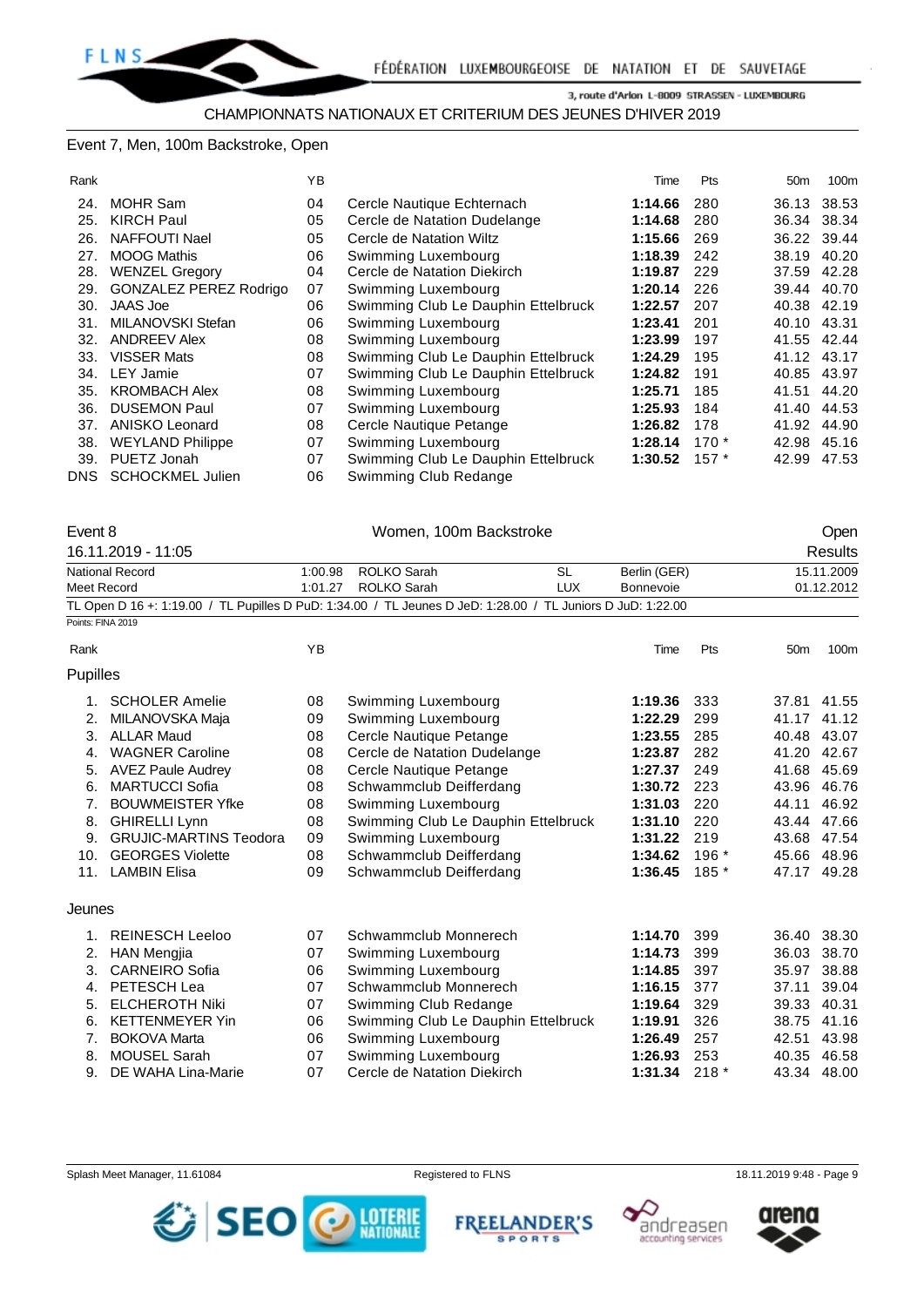

#### Event 8, Women, 100m Backstroke

**Juniors** 

| 1.<br>2. | <b>DEVISCOUR Sarah</b><br><b>HARIZIA Celia</b><br>3. CORREIA Eva<br>4. ERNENS Chloe | 05<br>05<br>05<br>05 | Cercle Nautique Echternach<br>Schwammclub Monnerech<br>Cercle de Natation Diekirch<br>Schwammclub Deifferdang | 1:15.30<br>1:15.77<br>1:18.74<br>1:23.27 288 * | 390<br>383<br>341 | 36.19<br>36.14 39.63<br>39.15 39.59<br>40.09 43.18 | 39.11 |
|----------|-------------------------------------------------------------------------------------|----------------------|---------------------------------------------------------------------------------------------------------------|------------------------------------------------|-------------------|----------------------------------------------------|-------|
| Open     |                                                                                     |                      |                                                                                                               |                                                |                   |                                                    |       |
| 1.<br>2. | <b>BANKY Jacqueline</b><br><b>BLACK Sarah</b>                                       | 96<br>01             | Swimming Luxembourg<br>Cercle de Natation Dudelange                                                           | 1:03.03<br>1:05.79                             | 665<br>585        | 30.30 32.73<br>31.82 33.97                         |       |
| 3.       | <b>VANDERSCHRICK Laura</b>                                                          | 02                   | Swimming Luxembourg                                                                                           | 1:05.85                                        | 583               | 31.80 34.05                                        |       |
|          | 4. FABER Maiti                                                                      | 01                   | Swimming Club Le Dauphin Ettelbruck                                                                           | 1:07.40                                        | 544               | 32.89 34.51                                        |       |
| 5.       | <b>SINNER Caroline</b>                                                              | 90                   | Swimming Club Le Dauphin Ettelbruck                                                                           | 1:10.40                                        | 477               | 33.54 36.86                                        |       |
|          | 6. BLACK Rachael                                                                    | 01                   | Cercle de Natation Dudelange                                                                                  | 1:10.81                                        | 469               | 33.82 36.99                                        |       |
|          | 7. FABIANI Chanel                                                                   | 03                   | Cercle de Natation Dudelange                                                                                  | 1:11.51                                        | 455               | 34.05 37.46                                        |       |
|          | 8. FETZ Melanie                                                                     | 01                   | Cercle Nautique Echternach                                                                                    | 1:12.52                                        | 436               | 35.00 37.52                                        |       |
|          | 9. WIRTH Mandy                                                                      | 00                   | Schwammclub Deifferdang                                                                                       | 1:12.64                                        | 434               | 34.98 37.66                                        |       |
|          | 10. HOLLERICH Anne                                                                  | 01                   | Swimming Club Le Dauphin Ettelbruck                                                                           | 1:13.86                                        | 413               | 35.42 38.44                                        |       |
|          | 11. REINESCH Leeloo                                                                 | 07                   | Schwammclub Monnerech                                                                                         | 1:14.70                                        | 399               | 36.40 38.30                                        |       |
|          | 12. HAN Mengjia                                                                     | 07                   | Swimming Luxembourg                                                                                           | 1:14.73                                        | 399               | 36.03 38.70                                        |       |
|          | 13. CARNEIRO Sofia                                                                  | 06                   | Swimming Luxembourg                                                                                           | 1:14.85                                        | 397               | 35.97 38.88                                        |       |
|          | 14. DEVISCOUR Sarah                                                                 | 05                   | Cercle Nautique Echternach                                                                                    | 1:15.30                                        | 390               | 36.19                                              | 39.11 |
|          | 15. HARIZIA Celia                                                                   | 05                   | Schwammclub Monnerech                                                                                         | 1:15.77                                        | 383               | 36.14 39.63                                        |       |
|          | 16. PETESCH Lea                                                                     | 07                   | Schwammclub Monnerech                                                                                         | 1:16.15                                        | 377               | 37.11                                              | 39.04 |
|          | 17. CORREIA Eva                                                                     | 05                   | Cercle de Natation Diekirch                                                                                   | 1:18.74                                        | 341               | 39.15 39.59                                        |       |
|          | 18. SCHOLER Amelie                                                                  | 08                   | Swimming Luxembourg                                                                                           | 1:19.36                                        | 333               | 37.81 41.55                                        |       |
|          | 19. ELCHEROTH Niki                                                                  | 07                   | Swimming Club Redange                                                                                         | 1:19.64                                        | 329               | 39.33 40.31                                        |       |
|          | 20. KETTENMEYER Yin                                                                 | 06                   | Swimming Club Le Dauphin Ettelbruck                                                                           | 1:19.91                                        | 326               | 38.75 41.16                                        |       |
|          | 21. TER HEEGDE Chantal                                                              | 99                   | Cercle Nautique Echternach                                                                                    | 1:20.00                                        | 325 *             | 39.32 40.68                                        |       |
| 22.      | MILANOVSKA Maja                                                                     | 09                   | Swimming Luxembourg                                                                                           | 1:22.29                                        | 299               | 41.17 41.12                                        |       |
|          | 23. ERNENS Chloe                                                                    | 05                   | Schwammclub Deifferdang                                                                                       | 1:23.27                                        | 288 *             | 40.09 43.18                                        |       |
|          | 24. ALLAR Maud                                                                      | 08                   | Cercle Nautique Petange                                                                                       | 1:23.55                                        | 285               | 40.48 43.07                                        |       |
|          | 25. WAGNER Caroline                                                                 | 08                   | Cercle de Natation Dudelange                                                                                  | 1:23.87                                        | 282               | 41.20 42.67                                        |       |
| 26.      | <b>BOKOVA Marta</b>                                                                 | 06                   | Swimming Luxembourg                                                                                           | 1:26.49                                        | 257               | 42.51 43.98                                        |       |
| 27.      | <b>MOUSEL Sarah</b>                                                                 | 07                   | Swimming Luxembourg                                                                                           | 1:26.93                                        | 253               | 40.35 46.58                                        |       |
|          | 28. AVEZ Paule Audrey                                                               | 08                   | Cercle Nautique Petange                                                                                       | 1:27.37                                        | 249               | 41.68 45.69                                        |       |
| 29.      | <b>MARTUCCI Sofia</b>                                                               | 08                   | Schwammclub Deifferdang                                                                                       | 1:30.72 223                                    |                   | 43.96 46.76                                        |       |
|          | 30. BOUWMEISTER Yfke                                                                | 08                   | Swimming Luxembourg                                                                                           | 1:31.03                                        | 220               | 44.11 46.92                                        |       |
|          | 31. GHIRELLI Lynn                                                                   | 08                   | Swimming Club Le Dauphin Ettelbruck                                                                           | 1:31.10 220                                    |                   | 43.44 47.66                                        |       |
|          | 32. GRUJIC-MARTINS Teodora                                                          | 09                   | Swimming Luxembourg                                                                                           | 1:31.22 219                                    |                   | 43.68 47.54                                        |       |
| 33.      | DE WAHA Lina-Marie                                                                  | 07                   | Cercle de Natation Diekirch                                                                                   | 1:31.34                                        | $218*$            | 43.34 48.00                                        |       |
| 34.      | <b>GEORGES Violette</b>                                                             | 08                   | Schwammclub Deifferdang                                                                                       | 1:34.62                                        | 196 *             | 45.66 48.96                                        |       |
| 35.      | <b>LAMBIN Elisa</b>                                                                 | 09                   | Schwammclub Deifferdang                                                                                       | 1:36.45                                        | 185 *             | 47.17 49.28                                        |       |
|          | DSQ TER HEEGDE Lisa                                                                 | 02                   | Cercle Nautique Echternach                                                                                    |                                                | $\star$           |                                                    |       |

*D6 - turn not executed in accordance with the rules (SW 6.5) (Time: 11:27)*





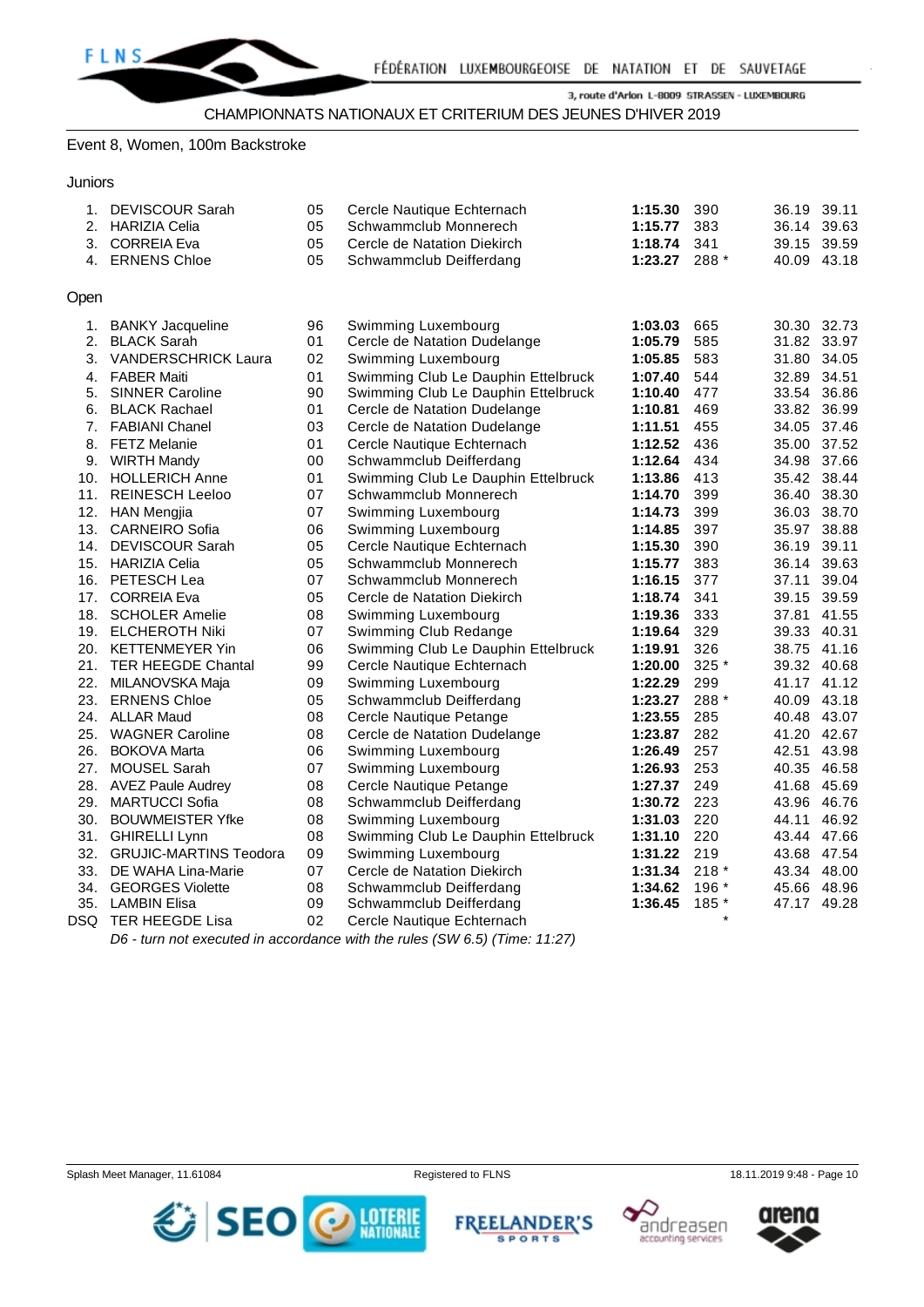

# CHAMPIONNATS NATIONAUX ET CRITERIUM DES JEUNES D'HIVER 2019

|                   | Event 9<br>16.11.2019 - 11:17   |       | Men, 100m Butterfly                                                                                         |             |              |                 | Open<br><b>Results</b> |
|-------------------|---------------------------------|-------|-------------------------------------------------------------------------------------------------------------|-------------|--------------|-----------------|------------------------|
|                   | <b>National Record</b>          | 52.64 | STACCHIOTTI Raphaël<br><b>SCDE</b>                                                                          | Ettelbruck  |              |                 | 24.10.2016             |
| Meet Record       |                                 | 53.02 | <b>LUX</b><br>STACCHIOTTI Raphaël                                                                           | Dudelange   |              |                 | 12.12.2015             |
| Points: FINA 2019 |                                 |       | TL Open M 18 +: 1:10.00 / TL Pupilles M PuM: 1:30.00 / TL Jeunes M JeM: 1:23.00 / TL Juniors M JuM: 1:14.00 |             |              |                 |                        |
|                   |                                 |       |                                                                                                             |             |              |                 |                        |
| Rank              |                                 | ΥB    |                                                                                                             | Time        | Pts          | 50 <sub>m</sub> | 100m                   |
| Pupilles          |                                 |       |                                                                                                             |             |              |                 |                        |
| 1.                | <b>CALMES Nicolas</b>           | 06    | Schwammclub Monnerech                                                                                       | 1:09.77     | 327          |                 | 31.97 37.80            |
| 2.                | <b>TUCHILA Ionut Alexandru</b>  | 06    | Swimming Luxembourg                                                                                         | 1:15.93     | 253          | 34.68           | 41.25                  |
|                   | 3. FEDOSEEV Anton               | 07    | Swimming Luxembourg                                                                                         | 1:16.09     | 252          |                 | 34.66 41.43            |
| 4.                | <b>CHAUSSARD Albert</b>         | 07    | Cercle de Natation Dudelange                                                                                | 1:16.19     | 251          | 35.54 40.65     |                        |
| 5.                | <b>THILL Louis</b>              | 07    | Swimming Luxembourg                                                                                         | 1:20.05     | 216          | 37.62 42.43     |                        |
| 6.                | <b>JAAS Tom</b>                 | 06    | Swimming Club Le Dauphin Ettelbruck                                                                         | 1:20.62     | 212          | 37.27 43.35     |                        |
|                   | 7. PASSER Daniel                | 07    | Swimming Luxembourg                                                                                         | 1:22.06     | 201          | 37.52 44.54     |                        |
| 8.                | <b>ORTIZ BOGDANOV Pablo</b>     | 08    | Swimming Luxembourg                                                                                         | 1:28.18     | 162          | 38.72 49.46     |                        |
|                   | 9. ANDREEV Alex                 | 08    | Swimming Luxembourg                                                                                         | 1:32.14     | $142*$       | 41.49 50.65     |                        |
|                   |                                 |       |                                                                                                             |             |              |                 |                        |
| Jeunes            |                                 |       |                                                                                                             |             |              |                 |                        |
|                   | 1. LANNERS Nicolas              | 04    | Schwammclub Deifferdang                                                                                     | 59.82       | 519          | 27.73 32.09     |                        |
| 2.                | SIMAO NOGUEIRA Joao             | 04    | Schwammclub Deifferdang                                                                                     | 1:00.62     | 498          | 28.07           | 32.55                  |
| 3.                | <b>JAAS Jeff</b>                | 04    | Swimming Club Le Dauphin Ettelbruck                                                                         | 1:00.92     | 491          | 27.48           | 33.44                  |
|                   | 4. FLOREAN Darius               | 05    | Swimming Luxembourg                                                                                         | 1:02.42     | 457          | 29.14 33.28     |                        |
| 5.                | <b>DURAKOVIC Tarik</b>          | 05    | Swimming Luxembourg                                                                                         | 1:04.53     | 413          | 29.04           | 35.49                  |
| 6.                | <b>DENTER Arthur</b>            | 04    | Cercle Nautique Echternach                                                                                  | 1:09.97     | 324          | 31.83           | 38.14                  |
| 7.                | <b>SUKHANOV Maxim</b>           | 04    | Cercle de Natation Dudelange                                                                                | 1:09.98     | 324          | 32.96 37.02     |                        |
| 8.                | <b>BOURGUIGNON Benjamin</b>     | 05    | Swimming Club Le Dauphin Ettelbruck                                                                         | 1:10.74     | 313          | 31.86           | 38.88                  |
|                   | 9. VIGUIER Elyan                | 04    | Swimming Luxembourg                                                                                         | 1:11.40     | 305          | 33.02           | 38.38                  |
| 10.               | <b>KEMP Finn</b>                | 05    | Swimming Luxembourg                                                                                         | 1:11.46     | 304          | 33.10 38.36     |                        |
| 11.               | <b>KOHL Charel</b>              | 04    | Swimming Club Le Dauphin Ettelbruck                                                                         | 1:12.88     | 287          | 32.90           | 39.98                  |
| 12.               | <b>NTAGANDA Alexis</b>          | 05    | Swimming Luxembourg                                                                                         | 1:15.58     | 257          | 33.93           | 41.65                  |
| 13.               | <b>DHONTE Henri</b>             | 04    | Swimming Luxembourg                                                                                         | 1:16.91     | 244          | 34.75           | 42.16                  |
| 14.               | <b>OLINGER Liam</b>             | 05    | Schwammclub Monnerech                                                                                       | 1:17.36     | 240          | 34.33           | 43.03                  |
|                   | 15. FETZ Tom                    | 04    | Cercle Nautique Echternach                                                                                  | 1:17.39     | 239          | 35.51 41.88     |                        |
|                   | 16. PALAGNIOUK Romain           | 04    | Cercle Nautique Petange                                                                                     | 1:19.29     | 222          | 35.21           | 44.08                  |
| 17.               | <b>MOHR Sam</b>                 | 04    | Cercle Nautique Echternach                                                                                  | 1:24.14     | 186 *        | 38.89           | 45.25                  |
|                   |                                 |       |                                                                                                             |             |              |                 |                        |
| Juniors           |                                 |       |                                                                                                             |             |              |                 |                        |
|                   | 1. CARNEIRO Joao<br>MP 16 years | 03    | Swimming Luxembourg                                                                                         |             | 56.00 632 MP |                 | 26.18 29.82            |
| 2.                | CONSTANTINO CAEIRO Diogo03      |       | Cercle de Natation Dudelange                                                                                | 1:00.32     | 506          | 27.83           | 32.49                  |
| 3.                | <b>WIRTH David</b>              | 02    | Schwammclub Deifferdang                                                                                     | 1:03.56     | 432          | 28.72 34.84     |                        |
| 4.                | <b>LESAGE Christophe</b>        | 02    | Swimming Luxembourg                                                                                         | 1:07.51     | 361          | 32.20           | 35.31                  |
|                   | 5. WEIDERT Jo                   | 03    | Cercle Nautique Echternach                                                                                  | 1:09.55     | 330          | 30.96           | 38.59                  |
| 6.                | JOMINET Dan                     | 03    | Swimming Luxembourg                                                                                         | 1:13.16 283 |              |                 | 32.76 40.40            |
| Open              |                                 |       |                                                                                                             |             |              |                 |                        |
|                   | 1. STACCHIOTTI Raphael          | 92    | Swimming Club Le Dauphin Ettelbruck                                                                         | 53.33       | 732          |                 | 24.93 28.40            |
|                   |                                 | 03    | Swimming Luxembourg                                                                                         | 56.00       | 632 MP       |                 | 26.18 29.82            |
|                   | 2. CARNEIRO Joao<br>MP 16 years |       |                                                                                                             |             |              |                 |                        |
|                   |                                 | 98    | Schwammclub Deifferdang                                                                                     |             |              |                 |                        |
|                   | 3. FRIPPIAT Florian             | 57.06 | 598                                                                                                         | 26.32 30.74 |              |                 |                        |
| 4.                | <b>LANNERS Nicolas</b>          | 04    | Schwammclub Deifferdang                                                                                     | 59.82       | 519          |                 | 27.73 32.09            |
| 5.                | CONSTANTINO CAEIRO Diogo03      |       | Cercle de Natation Dudelange                                                                                | 1:00.32 506 |              |                 | 27.83 32.49            |

Splash Meet Manager, 11.61084 **Registered to FLNS** Registered to FLNS 18.11.2019 9:48 - Page 11



**FREELANDER'S SPORTS** 



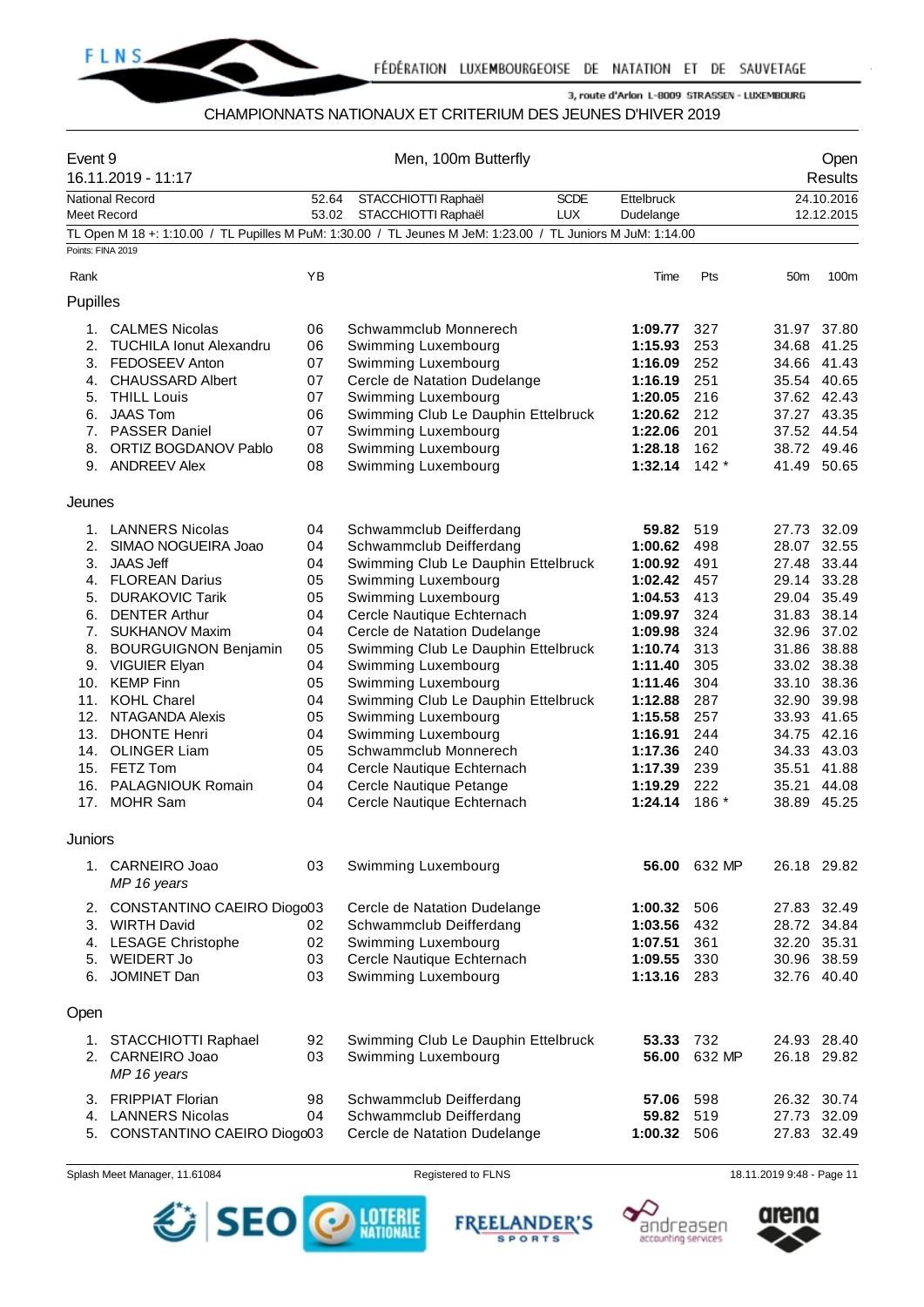# Event 9, Men, 100m Butterfly, Open

| ____ |
|------|
|------|

| Rank |                                | ΥB |                                     | Time    | Pts    | 50 <sub>m</sub> | 100m  |
|------|--------------------------------|----|-------------------------------------|---------|--------|-----------------|-------|
| 6.   | SIMAO NOGUEIRA Joao            | 04 | Schwammclub Deifferdang             | 1:00.62 | 498    | 28.07           | 32.55 |
| 7.   | <b>JAAS Jeff</b>               | 04 | Swimming Club Le Dauphin Ettelbruck | 1:00.92 | 491    | 27.48           | 33.44 |
| 8.   | <b>CONZEMIUS Jerome</b>        | 99 | Swimming Luxembourg                 | 1:02.20 | 461    | 28.08           | 34.12 |
| 9.   | <b>FLOREAN Darius</b>          | 05 | Swimming Luxembourg                 | 1:02.42 | 457    | 29.14           | 33.28 |
| 10.  | <b>WIRTH David</b>             | 02 | Schwammclub Deifferdang             | 1:03.56 | 432    | 28.72           | 34.84 |
| 11.  | <b>DURAKOVIC Tarik</b>         | 05 | Swimming Luxembourg                 | 1:04.53 | 413    | 29.04           | 35.49 |
| 12.  | <b>LESAGE Christophe</b>       | 02 | Swimming Luxembourg                 | 1:07.51 | 361    | 32.20           | 35.31 |
| 13.  | <b>WEIDERT Jo</b>              | 03 | Cercle Nautique Echternach          | 1:09.55 | 330    | 30.96           | 38.59 |
| 14.  | <b>CALMES Nicolas</b>          | 06 | Schwammclub Monnerech               | 1:09.77 | 327    | 31.97           | 37.80 |
| 15.  | <b>DENTER Arthur</b>           | 04 | Cercle Nautique Echternach          | 1:09.97 | 324    | 31.83           | 38.14 |
| 16.  | <b>SUKHANOV Maxim</b>          | 04 | Cercle de Natation Dudelange        | 1:09.98 | 324    | 32.96           | 37.02 |
| 17.  | <b>BOURGUIGNON Benjamin</b>    | 05 | Swimming Club Le Dauphin Ettelbruck | 1:10.74 | 313    | 31.86           | 38.88 |
| 18.  | VIGUIER Elyan                  | 04 | Swimming Luxembourg                 | 1:11.40 | 305    | 33.02           | 38.38 |
| 19.  | <b>KEMP Finn</b>               | 05 | Swimming Luxembourg                 | 1:11.46 | 304    | 33.10           | 38.36 |
| 20.  | <b>KOHL Charel</b>             | 04 | Swimming Club Le Dauphin Ettelbruck | 1:12.88 | 287    | 32.90           | 39.98 |
| 21.  | <b>JOMINET Dan</b>             | 03 | Swimming Luxembourg                 | 1:13.16 | 283    | 32.76           | 40.40 |
| 22.  | NTAGANDA Alexis                | 05 | Swimming Luxembourg                 | 1:15.58 | 257    | 33.93           | 41.65 |
| 23.  | <b>TUCHILA Ionut Alexandru</b> | 06 | Swimming Luxembourg                 | 1:15.93 | 253    | 34.68           | 41.25 |
| 24.  | FEDOSEEV Anton                 | 07 | Swimming Luxembourg                 | 1:16.09 | 252    | 34.66           | 41.43 |
| 25.  | <b>CHAUSSARD Albert</b>        | 07 | Cercle de Natation Dudelange        | 1:16.19 | 251    | 35.54           | 40.65 |
| 26.  | <b>DHONTE Henri</b>            | 04 | Swimming Luxembourg                 | 1:16.91 | 244    | 34.75           | 42.16 |
| 27.  | <b>OLINGER Liam</b>            | 05 | Schwammclub Monnerech               | 1:17.36 | 240    | 34.33           | 43.03 |
| 28.  | FETZ Tom                       | 04 | Cercle Nautique Echternach          | 1:17.39 | 239    | 35.51           | 41.88 |
| 29.  | <b>PALAGNIOUK Romain</b>       | 04 | Cercle Nautique Petange             | 1:19.29 | 222    | 35.21           | 44.08 |
| 30.  | <b>THILL Louis</b>             | 07 | Swimming Luxembourg                 | 1:20.05 | 216    | 37.62 42.43     |       |
| 31.  | <b>JAAS Tom</b>                | 06 | Swimming Club Le Dauphin Ettelbruck | 1:20.62 | 212    | 37.27           | 43.35 |
| 32.  | <b>PASSER Daniel</b>           | 07 | Swimming Luxembourg                 | 1:22.06 | 201    | 37.52           | 44.54 |
| 33.  | <b>MOHR Sam</b>                | 04 | Cercle Nautique Echternach          | 1:24.14 | 186 *  | 38.89           | 45.25 |
| 34.  | <b>ORTIZ BOGDANOV Pablo</b>    | 08 | Swimming Luxembourg                 | 1:28.18 | 162    | 38.72           | 49.46 |
| 35.  | <b>ANDREEV Alex</b>            | 08 | Swimming Luxembourg                 | 1:32.14 | $142*$ | 41.49           | 50.65 |
|      |                                |    |                                     |         |        |                 |       |

| Event 10 |                                                                 |         | Women, 100m Butterfly                                                                                       |                 | Open   |                 |             |  |
|----------|-----------------------------------------------------------------|---------|-------------------------------------------------------------------------------------------------------------|-----------------|--------|-----------------|-------------|--|
|          | 16.11.2019 - 11:28                                              |         |                                                                                                             |                 |        |                 | Results     |  |
|          | <b>National Record</b>                                          | 1:00.90 | <b>MEYNEN Julie</b><br>SL                                                                                   | Millfield (GBR) |        | 08.12.2013      |             |  |
|          | Meet Record                                                     | 1:01.86 | <b>MEYNEN Julie</b><br><b>LUX</b>                                                                           | Dudelange       |        |                 | 12.12.2015  |  |
|          |                                                                 |         | TL Open D 16 +: 1:19.00 / TL Pupilles D PuD: 1:35.00 / TL Jeunes D JeD: 1:28.00 / TL Juniors D JuD: 1:22.00 |                 |        |                 |             |  |
|          | Points: FINA 2019                                               |         |                                                                                                             |                 |        |                 |             |  |
| Rank     |                                                                 | YB      |                                                                                                             | Time            | Pts    | 50 <sub>m</sub> | 100m        |  |
| Pupilles |                                                                 |         |                                                                                                             |                 |        |                 |             |  |
| 1.       | <b>BLESES Joyce</b>                                             | 08      | Swimming Club Le Dauphin Ettelbruck                                                                         | 1:18.64         | 334    |                 | 36.48 42.16 |  |
| 2.       | <b>HRIC Nina</b>                                                | 08      | Swimming Luxembourg                                                                                         | 1:21.13         | 304    | 36.22           | 44.91       |  |
| 3.       | <b>OLIVERO</b> Francesca                                        | 08      | Swimming Luxembourg                                                                                         | 1:24.44         | 270    | 38.13           | 46.31       |  |
| 4.       | <b>CONSTANTIN Sophia</b>                                        | 09      | Swimming Luxembourg                                                                                         | 1:36.39         | $181*$ | 42.53           | 53.86       |  |
| Jeunes   |                                                                 |         |                                                                                                             |                 |        |                 |             |  |
| 1.       | SOFFIO Mara                                                     | 06      | Schwammclub Monnerech                                                                                       | 1:14.13         | 399    | 33.14           | 40.99       |  |
| 2.       | <b>PHILIPPART Lina</b>                                          | 07      | Schwammclub Monnerech                                                                                       | 1:16.46         | 364    | 35.23           | 41.23       |  |
| 3.       | LINDMARK MELO Maia                                              | 07      | Cercle de Natation Dudelange                                                                                | 1:18.33         | 338    | 35.41           | 42.92       |  |
| DSQ.     | NTAGANDA Sophie                                                 | 07      | Swimming Luxembourg                                                                                         |                 |        |                 |             |  |
|          | G2 - Starting before the starting signal (SW 4.4) (Time: 11:41) |         |                                                                                                             |                 |        |                 |             |  |







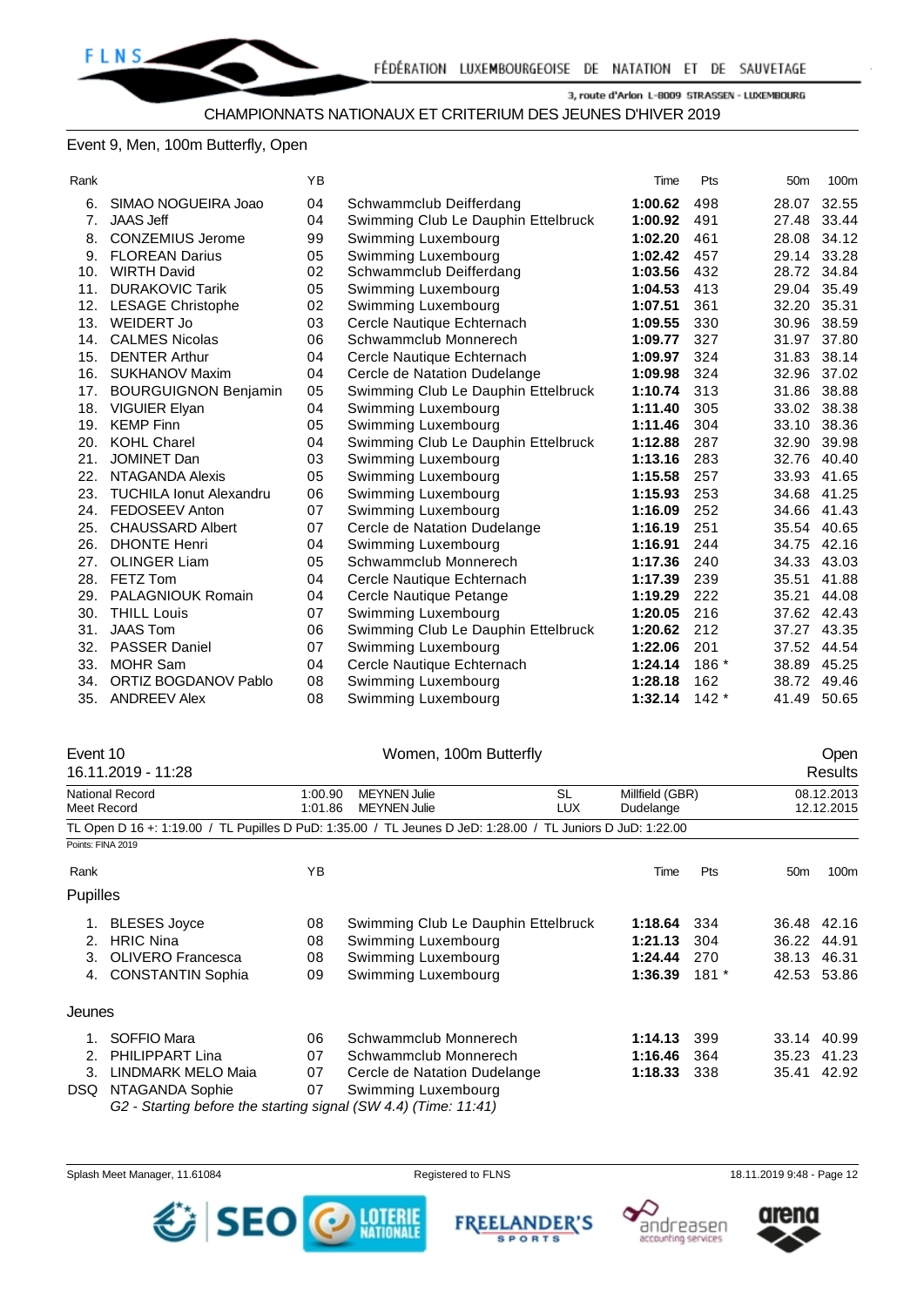

#### Event 10, Women, 100m Butterfly

**Juniors** 

| 1.   | PETERS Lena               | 05 | Cercle de Natation Dudelange        | 1:02.98 | 651    | 29.60 | 33.38       |
|------|---------------------------|----|-------------------------------------|---------|--------|-------|-------------|
| 2.   | <b>REDING Alyssa</b>      | 04 | Swimming Club Le Dauphin Ettelbruck | 1:12.02 | 435    | 32.53 | 39.49       |
| 3.   | <b>KETTENMEYER Ly</b>     | 04 | Swimming Club Le Dauphin Ettelbruck | 1:12.16 | 433    | 33.05 | 39.11       |
| 4.   | <b>HAAG Nora</b>          | 04 | Swimming Club Redange               | 1:14.41 | 395    | 33.61 | 40.80       |
| 5.   | <b>GEORGES Madeleine</b>  | 05 | Schwammclub Deifferdang             | 1:14.54 | 393    | 33.68 | 40.86       |
| 6.   | <b>BARBERON Sophie</b>    | 05 | Cercle de Natation Dudelange        | 1:17.49 | 350    | 35.81 | 41.68       |
| 7.   | <b>LEONARD Lis</b>        | 05 | Swimming Luxembourg                 | 1:22.42 | $290*$ | 37.05 | 45.37       |
| Open |                           |    |                                     |         |        |       |             |
| 1.   | <b>PETERS Lena</b>        | 05 | Cercle de Natation Dudelange        | 1:02.98 | 651    | 29.60 | 33.38       |
| 2.   | <b>PETERS Emma</b>        | 03 | Cercle de Natation Dudelange        | 1:06.75 | 547    | 31.09 | 35.66       |
| 3.   | <b>HAMEN SAIEG Yael</b>   | 01 | Swimming Luxembourg                 | 1:07.23 | 535    | 31.63 | 35.60       |
| 4.   | <b>REDING Alyssa</b>      | 04 | Swimming Club Le Dauphin Ettelbruck | 1:12.02 | 435    |       | 32.53 39.49 |
| 5.   | <b>KETTENMEYER Ly</b>     | 04 | Swimming Club Le Dauphin Ettelbruck | 1:12.16 | 433    | 33.05 | 39.11       |
| 6.   | SOFFIO Mara               | 06 | Schwammclub Monnerech               | 1:14.13 | 399    | 33.14 | 40.99       |
| 7.   | <b>HAAG Nora</b>          | 04 | Swimming Club Redange               | 1:14.41 | 395    | 33.61 | 40.80       |
| 8.   | <b>GEORGES Madeleine</b>  | 05 | Schwammclub Deifferdang             | 1:14.54 | 393    | 33.68 | 40.86       |
| 9.   | PHILIPPART Lina           | 07 | Schwammclub Monnerech               | 1:16.46 | 364    | 35.23 | 41.23       |
| 10.  | <b>BARBERON Sophie</b>    | 05 | Cercle de Natation Dudelange        | 1:17.49 | 350    | 35.81 | 41.68       |
| 11.  | <b>LINDMARK MELO Maia</b> | 07 | Cercle de Natation Dudelange        | 1:18.33 | 338    | 35.41 | 42.92       |
| 12.  | <b>BLESES Joyce</b>       | 08 | Swimming Club Le Dauphin Ettelbruck | 1:18.64 | 334    | 36.48 | 42.16       |
| 13.  | <b>HRIC Nina</b>          | 08 | Swimming Luxembourg                 | 1:21.13 | 304    | 36.22 | 44.91       |
| 14.  | <b>LEONARD Lis</b>        | 05 | Swimming Luxembourg                 | 1:22.42 | $290*$ | 37.05 | 45.37       |
| 15.  | <b>OLIVERO Francesca</b>  | 08 | Swimming Luxembourg                 | 1:24.44 | 270    | 38.13 | 46.31       |
| 16.  | <b>CONSTANTIN Sophia</b>  | 09 | Swimming Luxembourg                 | 1:36.39 | $181*$ |       | 42.53 53.86 |
| DSQ. | NTAGANDA Sophie           | 07 | Swimming Luxembourg                 |         |        |       |             |

*G2 - Starting before the starting signal (SW 4.4) (Time: 11:41)*

| Event 11          |                    |                      | Men, 400m Freestyle |         |                     |       |       |                                                                                                             |       |          | Open    |            |  |
|-------------------|--------------------|----------------------|---------------------|---------|---------------------|-------|-------|-------------------------------------------------------------------------------------------------------------|-------|----------|---------|------------|--|
|                   | 16.11.2019 - 11:54 |                      |                     |         |                     |       |       |                                                                                                             |       |          |         | Results    |  |
|                   | National Record    |                      |                     | 3:46.42 | STACCHIOTTI Raphaël |       |       | <b>SCDE</b>                                                                                                 |       | Oberkorn |         | 02.12.2017 |  |
| Meet Record       |                    |                      |                     | 3:46.42 | STACCHIOTTI Raphaël |       |       | <b>LUX</b>                                                                                                  |       | Oberkorn |         | 02.12.2017 |  |
|                   |                    |                      |                     |         |                     |       |       | TL Open M 18 +: 4:50.00 / TL Pupilles M PuM: 6:00.00 / TL Jeunes M JeM: 5:30.00 / TL Juniors M JuM: 5:10.00 |       |          |         |            |  |
| Points: FINA 2019 |                    |                      |                     |         |                     |       |       |                                                                                                             |       |          |         |            |  |
| Rank              |                    |                      |                     |         | YB                  |       |       |                                                                                                             |       |          | Time    | Pts        |  |
| Pupilles          |                    |                      |                     |         |                     |       |       |                                                                                                             |       |          |         |            |  |
|                   |                    | <b>PEUSCH Kevin</b>  |                     |         | 06                  |       |       | Swimming Luxembourg                                                                                         |       |          | 4:42.46 | 424        |  |
|                   | 50m:               | 31.73                | 31.73               | 150m:   | 1:44.33             | 36.71 | 250m: | 2:56.55                                                                                                     | 36.27 | 350m:    | 4:08.55 | 35.55      |  |
|                   | 100m:              | 1:07.62              | 35.89               | 200m:   | 2:20.28             | 35.95 | 300m: | 3:33.00                                                                                                     | 36.45 | 400m:    | 4:42.46 | 33.91      |  |
| 2.                |                    | <b>HOLLERICH Tom</b> |                     |         | 06                  |       |       | Swimming Club Le Dauphin Ettelbruck                                                                         |       |          | 4:54.66 | 373        |  |
|                   | 50m:               | 32.96                | 32.96               | 150m:   | 1:46.67             | 36.92 | 250m: | 3:02.70                                                                                                     | 38.05 | 350m:    | 4:18.39 | 37.64      |  |
|                   | 100m:              | 1:09.75              | 36.79               | 200m:   | 2:24.65             | 37.98 | 300m: | 3:40.75                                                                                                     | 38.05 | 400m:    | 4:54.66 | 36.27      |  |
| 3.                | <b>WESTER Ben</b>  |                      |                     |         | 06                  |       |       | Cercle de Natation Dudelange                                                                                |       |          | 4:55.96 | 368        |  |
|                   | 50 <sub>m</sub> :  | 33.25                | 33.25               | 150m:   | 1:48.10             | 38.07 | 250m: | 3:04.41                                                                                                     | 37.69 | 350m:    | 4:19.41 | 37.42      |  |
|                   | 100m:              | 1:10.03              | 36.78               | 200m:   | 2:26.72             | 38.62 | 300m: | 3:41.99                                                                                                     | 37.58 | 400m:    | 4:55.96 | 36.55      |  |
| 4.                |                    | FEDOSEEV Anton       |                     |         | 07                  |       |       | Swimming Luxembourg                                                                                         |       |          | 5:08.74 | 324        |  |
|                   | 50m:               | 34.75                | 34.75               | 150m:   | 1:53.48             | 39.71 | 250m: | 3:13.18                                                                                                     | 39.33 | 350m:    | 4:30.90 | 38.62      |  |
|                   | 100m:              | 1:13.77              | 39.02               | 200m:   | 2:33.85             | 40.37 | 300m: | 3:52.28                                                                                                     | 39.10 | 400m:    | 5:08.74 | 37.84      |  |

Splash Meet Manager, 11.61084 **Registered to FLNS Registered to FLNS** 18.11.2019 9:48 - Page 13



**FREEL** ANDER'S **SPORTS** 



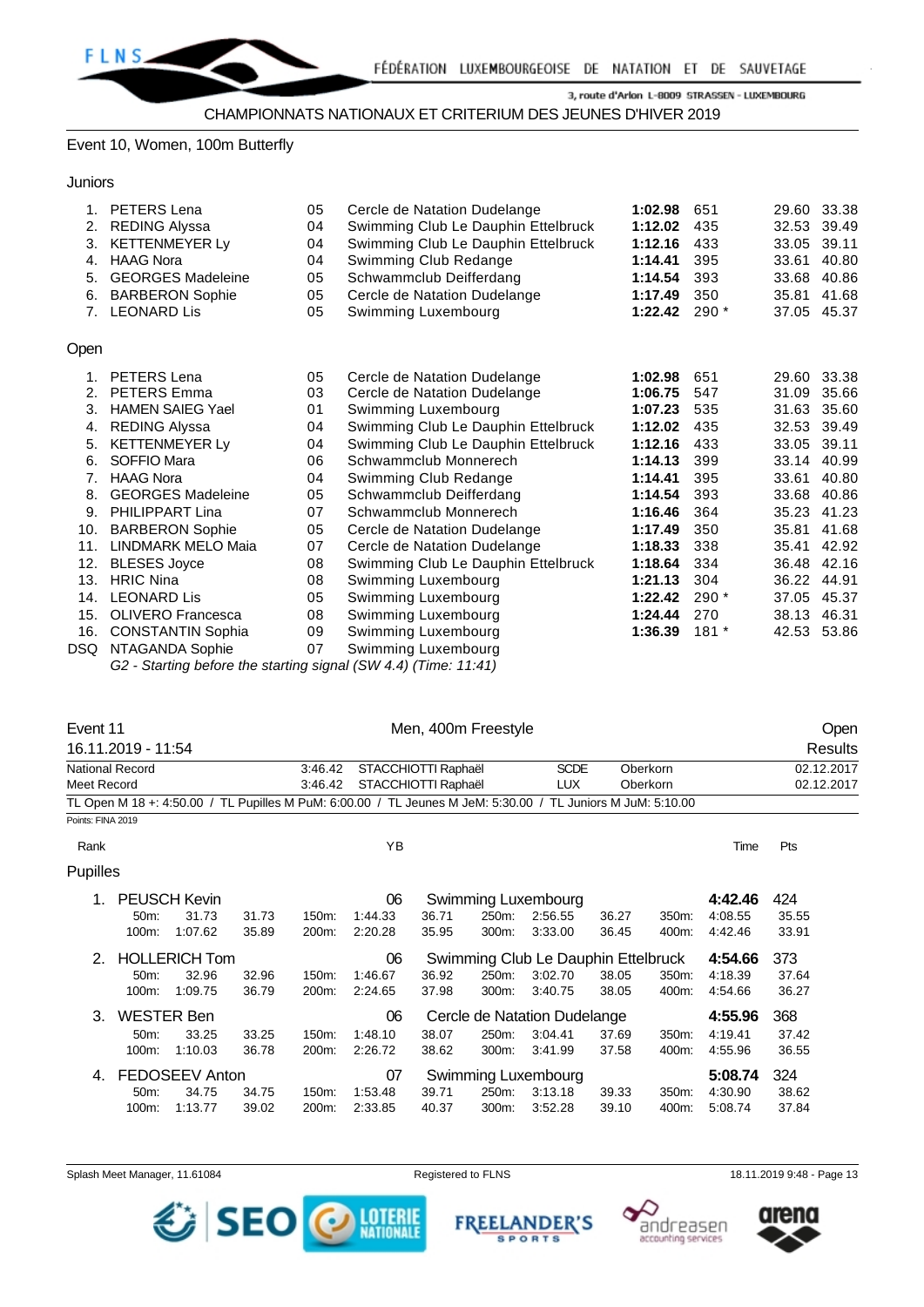

#### Event 11, Boys, 400m Freestyle, Pupilles

| Rank |                                                  |                                                    |                |                   | YB                       |                |                |                                                           |                |                | Time                          | Pts                   |
|------|--------------------------------------------------|----------------------------------------------------|----------------|-------------------|--------------------------|----------------|----------------|-----------------------------------------------------------|----------------|----------------|-------------------------------|-----------------------|
| 5.   | <b>JAAS Tom</b><br>50 <sub>m</sub> :<br>100m:    | 34.21<br>1:12.93                                   | 34.21<br>38.72 | 150m:<br>200m:    | 06<br>1:52.67<br>2:33.00 | 39.74<br>40.33 | 250m:<br>300m: | Swimming Club Le Dauphin Ettelbruck<br>3:12.86<br>3:52.60 | 39.86<br>39.74 | 350m:<br>400m: | 5:09.09<br>4:32.48<br>5:09.09 | 323<br>39.88<br>36.61 |
| 6.   | 50 <sub>m</sub> :<br>100m:                       | <b>TUCHILA Ionut Alexandru</b><br>36.40<br>1:15.94 | 36.40<br>39.54 | $150m$ :<br>200m: | 06<br>1:55.91<br>2:35.26 | 39.97<br>39.35 | 250m:<br>300m: | Swimming Luxembourg<br>3:14.81<br>3:54.24                 | 39.55<br>39.43 | 350m:<br>400m: | 5:09.78<br>4:33.63<br>5:09.78 | 321<br>39.39<br>36.15 |
| 7.   | 50m:<br>100m:                                    | <b>GONZALEZ PEREZ Rodrigo</b><br>36.71<br>1:16.66  | 36.71<br>39.95 | 150m:<br>200m:    | 07<br>1:56.18<br>2:36.04 | 39.52<br>39.86 | 250m:<br>300m: | Swimming Luxembourg<br>3:15.46<br>3:55.33                 | 39.42<br>39.87 | 350m:<br>400m: | 5:13.88<br>4:34.99<br>5:13.88 | 309<br>39.66<br>38.89 |
| 8.   | 50 <sub>m</sub> :<br>100m:                       | <b>ESCHETTE Louis</b><br>33.81<br>1:12.70          | 33.81<br>38.89 | 150m:<br>200m:    | 07<br>1:53.57<br>2:34.25 | 40.87<br>40.68 | 250m:<br>300m: | Cercle de Natation Wiltz<br>3:15.29<br>3:55.87            | 41.04<br>40.58 | 350m:<br>400m: | 5:15.39<br>4:36.43<br>5:15.39 | 304<br>40.56<br>38.96 |
| 9.   | <b>THILL Louis</b><br>50 <sub>m</sub> :<br>100m: | 36.13<br>1:16.72                                   | 36.13<br>40.59 | 150m:<br>200m:    | 07<br>1:57.51<br>2:38.81 | 40.79<br>41.30 | 250m:<br>300m: | Swimming Luxembourg<br>3:19.18<br>3:59.71                 | 40.37<br>40.53 | 350m:<br>400m: | 5:19.85<br>4:40.33<br>5:19.85 | 292<br>40.62<br>39.52 |
| 10.  | $50m$ :<br>100m:                                 | <b>WEYLAND Philippe</b><br>38.28<br>1:20.72        | 38.28<br>42.44 | $150m$ :<br>200m: | 07<br>2:02.73<br>2:45.73 | 42.01<br>43.00 | 250m:<br>300m: | Swimming Luxembourg<br>3:28.00<br>4:09.22                 | 42.27<br>41.22 | 350m:<br>400m: | 5:29.74<br>4:50.01<br>5:29.74 | 266<br>40.79<br>39.73 |
| 11.  | $50m$ :<br>100m:                                 | <b>BOZONCA Gabriel</b><br>35.84<br>1:17.02         | 35.84<br>41.18 | 150m:<br>200m:    | 06<br>1:59.41<br>2:41.91 | 42.39<br>42.50 | 250m:<br>300m: | Schwammclub Deifferdang<br>3:23.94<br>4:06.36             | 42.03<br>42.42 | 350m:<br>400m: | 5:37.60<br>4:46.62<br>5:37.60 | 248<br>40.26<br>50.98 |

DSQ MOOG Mathis 06 Swimming Luxembourg *G2 - Starting before the starting signal (SW 4.4) (Time: 12:18)*

# Jeunes

| $1_{-}$        |                      | <b>DURAKOVIC Tarik</b> |                |                | 05                 |                |                | Swimming Luxembourg                 |                |                | 4:24.67            | 515            |
|----------------|----------------------|------------------------|----------------|----------------|--------------------|----------------|----------------|-------------------------------------|----------------|----------------|--------------------|----------------|
|                | 50m:<br>100m:        | 28.81<br>1:00.68       | 28.81<br>31.87 | 150m:<br>200m: | 1:33.63<br>2:07.68 | 32.95<br>34.05 | 250m:<br>300m: | 2:42.04<br>3:16.70                  | 34.36<br>34.66 | 350m:<br>400m: | 3:50.80<br>4:24.67 | 34.10<br>33.87 |
| 2.             | <b>THILL Nicolas</b> |                        |                |                | 05                 |                |                | Swimming Luxembourg                 |                |                | 4:36.59            | 451            |
|                | 50m:                 | 31.16                  | 31.16          | 150m:          | 1:41.23            | 35.59          | 250m:          | 2:52.40                             | 35.51          | 350m:          | 4:02.60            | 34.96          |
|                | 100m:                | 1:05.64                | 34.48          | 200m:          | 2:16.89            | 35.66          | 300m:          | 3:27.64                             | 35.24          | 400m:          | 4:36.59            | 33.99          |
| 3.             |                      | <b>WEYRICH Mike</b>    |                |                | 05                 |                |                | Swimming Club Le Dauphin Ettelbruck |                |                | 4:38.74            | 441            |
|                | 50m:<br>100m:        | 29.64<br>1:03.59       | 29.64<br>33.95 | 150m:<br>200m: | 1:39.32<br>2:15.38 | 35.73<br>36.06 | 250m:<br>300m: | 2:51.24<br>3:27.43                  | 35.86<br>36.19 | 350m:<br>400m: | 4:03.88<br>4:38.74 | 36.45<br>34.86 |
| 4.             |                      | NTAGANDA Alexis        |                |                | 05                 |                |                | Swimming Luxembourg                 |                |                | 4:45.69            | 410            |
|                | 50m:                 | 31.74                  | 31.74          | 150m:          | 1:43.39            | 36.20          | 250m:          | 2:57.05                             | 36.51          | 350m:          | 4:10.97            | 36.93          |
|                | 100m:                | 1:07.19                | 35.45          | 200m:          | 2:20.54            | 37.15          | 300m:          | 3:34.04                             | 36.99          | 400m:          | 4:45.69            | 34.72          |
|                |                      |                        |                |                |                    |                |                |                                     |                |                |                    |                |
| 5.             | <b>KIRCH Paul</b>    |                        |                |                | 05                 |                |                | Cercle de Natation Dudelange        |                |                | 5:02.65            | 344            |
|                | 50m:                 | 31.94                  | 31.94          | 150m:          | 1:45.22            | 37.50          | 250m:          | 3:02.28                             | 38.26          | 350m:          | 4:22.53            | 40.69          |
|                | 100m:                | 1:07.72                | 35.78          | 200m:          | 2:24.02            | 38.80          | 300m:          | 3:41.84                             | 39.56          | 400m:          | 5:02.65            | 40.12          |
| 6.             |                      | <b>NAFFOUTI Nael</b>   |                |                | 05                 |                |                | Cercle de Natation Wiltz            |                |                | 5:05.33            | 335            |
|                | 50m:<br>100m:        | 31.38<br>1:09.36       | 31.38<br>37.98 | 150m:<br>200m: | 1:48.57<br>2:27.85 | 39.21<br>39.28 | 250m:<br>300m: | 3:07.59<br>3:47.92                  | 39.74<br>40.33 | 350m:<br>400m: | 4:27.96<br>5:05.33 | 40.04<br>37.37 |
| 7 <sub>1</sub> |                      | <b>TRESSEL Yannis</b>  |                |                | 05                 |                |                | Swimming Club Le Dauphin Ettelbruck |                |                | 5:09.01            | 324            |
|                | 50m:                 | 34.59                  | 34.59          | 150m:          | 1:53.19            | 39.67          | 250m:          | 3:11.95                             | 39.29          | 350m:          | 4:30.95            | 39.33          |
|                | 100m:                | 1:13.52                | 38.93          | 200m:          | 2:32.66            | 39.47          | 300m:          | 3:51.62                             | 39.67          | 400m:          | 5:09.01            | 38.06          |
| 8.             |                      | <b>DELIEGE Brice</b>   |                |                | 04                 |                |                | Schwammclub Deifferdang             |                |                | 5:20.90            | 289            |
|                | 50m:<br>100m:        | 34.84<br>1:15.15       | 34.84<br>40.31 | 150m:<br>200m: | 1:56.57<br>2:37.85 | 41.42<br>41.28 | 250m:<br>300m: | 3:19.21<br>4:00.83                  | 41.36<br>41.62 | 350m:<br>400m: | 4:42.48<br>5:20.90 | 41.65<br>38.42 |

Splash Meet Manager, 11.61084 **Registered to FLNS** 18.11.2019 9:48 - Page 14



**FREEI** 

**ANDER'S** 

**SPORTS** 



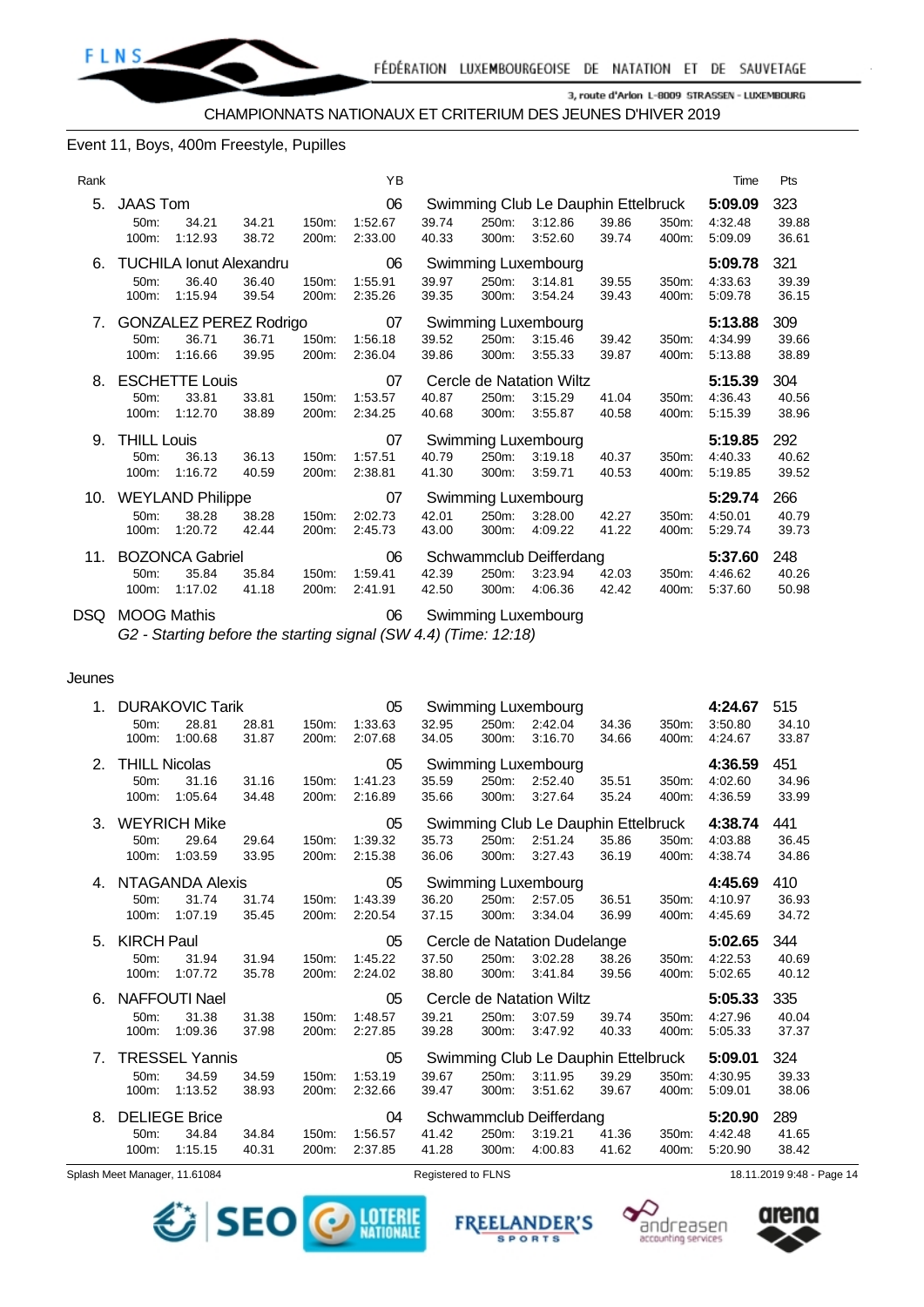

#### Event 11, Men, 400m Freestyle

#### Juniors

| 1. |                   | <b>SCHMITZ Jacques</b>     |       |          | 02      |       |       | Swimming Club Redange   |       |          | 4:00.27 | 689   |
|----|-------------------|----------------------------|-------|----------|---------|-------|-------|-------------------------|-------|----------|---------|-------|
|    | 50m:              | 27.29                      | 27.29 | 150m:    | 1:27.73 | 30.50 | 250m: | 2:29.24                 | 30.72 | 350m:    | 3:30.65 | 30.35 |
|    | 100m:             | 57.23                      | 29.94 | 200m:    | 1:58.52 | 30.79 | 300m: | 3:00.30                 | 31.06 | 400m:    | 4:00.27 | 29.62 |
|    |                   | 2. DALEIDEN CIUFERRI Ralph |       |          | 03      |       |       | Swimming Luxembourg     |       |          | 4:01.98 | 674   |
|    | 50 <sub>m</sub> : | 27.64                      | 27.64 | $150m$ : | 1:28.62 | 30.73 | 250m: | 2:30.20                 | 30.78 | 350m:    | 3:32.04 | 30.97 |
|    | 100m:             | 57.89                      | 30.25 | 200m:    | 1:59.42 | 30.80 | 300m: | 3:01.07                 | 30.87 | 400m:    | 4:01.98 | 29.94 |
| 3. |                   | <b>PAGANELLI Tom</b>       |       |          | 03      |       |       | Swimming Luxembourg     |       |          | 4:11.95 | 597   |
|    | $50m$ :           | 28.30                      | 28.30 | $150m$ : | 1:32.10 | 32.07 | 250m: | 2:36.36                 | 32.02 | $350m$ : | 3:40.78 | 32.36 |
|    | $100m$ :          | 1:00.03                    | 31.73 | 200m:    | 2:04.34 | 32.24 | 300m: | 3:08.42                 | 32.06 | 400m:    | 4:11.95 | 31.17 |
| 4. |                   | <b>MULDER Anael</b>        |       |          | 02      |       |       | Schwammclub Deifferdang |       |          | 4:28.30 | 495   |
|    |                   |                            |       |          |         |       |       |                         |       |          |         |       |
|    | 50m:              | 28.87                      | 28.87 | $150m$ : | 1:35.19 | 33.44 | 250m: | 2:44.86                 | 35.21 | 350m:    | 3:54.71 | 34.72 |

#### Open

|     |                                   | 1. BRANDENBURGER Pit                         |                |                | 95                           |                |                   | Schwammclub Deifferdang                                   |                |                | 3:57.80                       | 711                   |
|-----|-----------------------------------|----------------------------------------------|----------------|----------------|------------------------------|----------------|-------------------|-----------------------------------------------------------|----------------|----------------|-------------------------------|-----------------------|
|     | 50m:<br>100m:                     | 26.81<br>56.17                               | 26.81<br>29.36 | 150m:<br>200m: | 1:25.43<br>1:55.57           | 29.26<br>30.14 | 250m:<br>300m:    | 2:25.98<br>2:57.01                                        | 30.41<br>31.03 | 350m:<br>400m: | 3:27.53<br>3:57.80            | 30.52<br>30.27        |
|     | 50m:<br>100m:                     | 2. SCHMITZ Jacques<br>27.29<br>57.23         | 27.29<br>29.94 | 150m:<br>200m: | 02<br>1:27.73<br>1:58.52     | 30.50<br>30.79 | 250m:<br>300m:    | Swimming Club Redange<br>2:29.24<br>3:00.30               | 30.72<br>31.06 | 350m:<br>400m: | 4:00.27<br>3:30.65<br>4:00.27 | 689<br>30.35<br>29.62 |
|     | 50 <sub>m</sub> :<br>100m:        | 3. DALEIDEN CIUFERRI Ralph<br>27.64<br>57.89 | 27.64<br>30.25 | 150m:<br>200m: | 03<br>1:28.62<br>1:59.42     | 30.73<br>30.80 | 300m:             | Swimming Luxembourg<br>250m: 2:30.20<br>3:01.07           | 30.78<br>30.87 | 350m:<br>400m: | 4:01.98<br>3:32.04<br>4:01.98 | 674<br>30.97<br>29.94 |
|     | 50m:<br>100m:                     | 4. VANDERSCHRICK Stephan<br>27.14<br>57.34   | 27.14<br>30.20 | 150m:<br>200m: | $00\,$<br>1:27.99<br>1:59.10 | 30.65<br>31.11 | 250m:<br>300m:    | Swimming Luxembourg<br>2:29.69<br>3:00.80                 | 30.59<br>31.11 | 350m:<br>400m: | 4:04.29<br>3:32.54<br>4:04.29 | 655<br>31.74<br>31.75 |
|     | 50m:<br>100m:                     | 5. PAGANELLI Tom<br>28.30<br>1:00.03         | 28.30<br>31.73 | 150m:<br>200m: | 03<br>1:32.10<br>2:04.34     | 32.07<br>32.24 | 300m:             | Swimming Luxembourg<br>250m: 2:36.36<br>3:08.42           | 32.02<br>32.06 | 350m:<br>400m: | 4:11.95<br>3:40.78<br>4:11.95 | 597<br>32.36<br>31.17 |
|     | 50m:<br>100m:                     | 6. BECKERS Felix<br>28.73<br>1:00.69         | 28.73<br>31.96 | 150m:<br>200m: | 01<br>1:33.00<br>2:05.76     | 32.31<br>32.76 | 250m:<br>300m:    | Swimming Club Le Dauphin Ettelbruck<br>2:38.46<br>3:11.70 | 32.70<br>33.24 | 350m:<br>400m: | 4:16.62<br>3:44.70<br>4:16.62 | 565<br>33.00<br>31.92 |
|     | 50m:<br>100m:                     | 7. DURAKOVIC Tarik<br>28.81<br>1:00.68       | 28.81<br>31.87 | 150m:<br>200m: | 05<br>1:33.63<br>2:07.68     | 32.95<br>34.05 | 300m:             | Swimming Luxembourg<br>250m: 2:42.04<br>3:16.70           | 34.36<br>34.66 | 350m:<br>400m: | 4:24.67<br>3:50.80<br>4:24.67 | 515<br>34.10<br>33.87 |
| 8.  | 50m:<br>100m:                     | <b>MULDER Anael</b><br>28.87<br>1:01.75      | 28.87<br>32.88 | 150m:<br>200m: | 02<br>1:35.19<br>2:09.65     | 33.44<br>34.46 | 250m:<br>300m:    | Schwammclub Deifferdang<br>2:44.86<br>3:19.99             | 35.21<br>35.13 | 350m:<br>400m: | 4:28.30<br>3:54.71<br>4:28.30 | 495<br>34.72<br>33.59 |
|     | 9. THILL Nicolas<br>50m:<br>100m: | 31.16<br>1:05.64                             | 31.16<br>34.48 | 150m:<br>200m: | 05<br>1:41.23<br>2:16.89     | 35.59<br>35.66 | 250m:<br>300m:    | Swimming Luxembourg<br>2:52.40<br>3:27.64                 | 35.51<br>35.24 | 350m:<br>400m: | 4:36.59<br>4:02.60<br>4:36.59 | 451<br>34.96<br>33.99 |
| 10. | 50m:<br>100m:                     | <b>WEYRICH Mike</b><br>29.64<br>1:03.59      | 29.64<br>33.95 | 150m:<br>200m: | 05<br>1:39.32<br>2:15.38     | 35.73<br>36.06 | 250m:<br>300m:    | Swimming Club Le Dauphin Ettelbruck<br>2:51.24<br>3:27.43 | 35.86<br>36.19 | 350m:<br>400m: | 4:38.74<br>4:03.88<br>4:38.74 | 441<br>36.45<br>34.86 |
| 11. | 50m:<br>100m:                     | <b>PEUSCH Kevin</b><br>31.73<br>1:07.62      | 31.73<br>35.89 | 150m:<br>200m: | 06<br>1:44.33<br>2:20.28     | 36.71<br>35.95 | 250m:<br>$300m$ : | Swimming Luxembourg<br>2:56.55<br>3:33.00                 | 36.27<br>36.45 | 350m:<br>400m: | 4:42.46<br>4:08.55<br>4:42.46 | 424<br>35.55<br>33.91 |

Splash Meet Manager, 11.61084 **Registered to FLNS** Registered to FLNS 18.11.2019 9:48 - Page 15

SEO





**DESCRIPTION ALE FREEL ANDER'S SPORTS**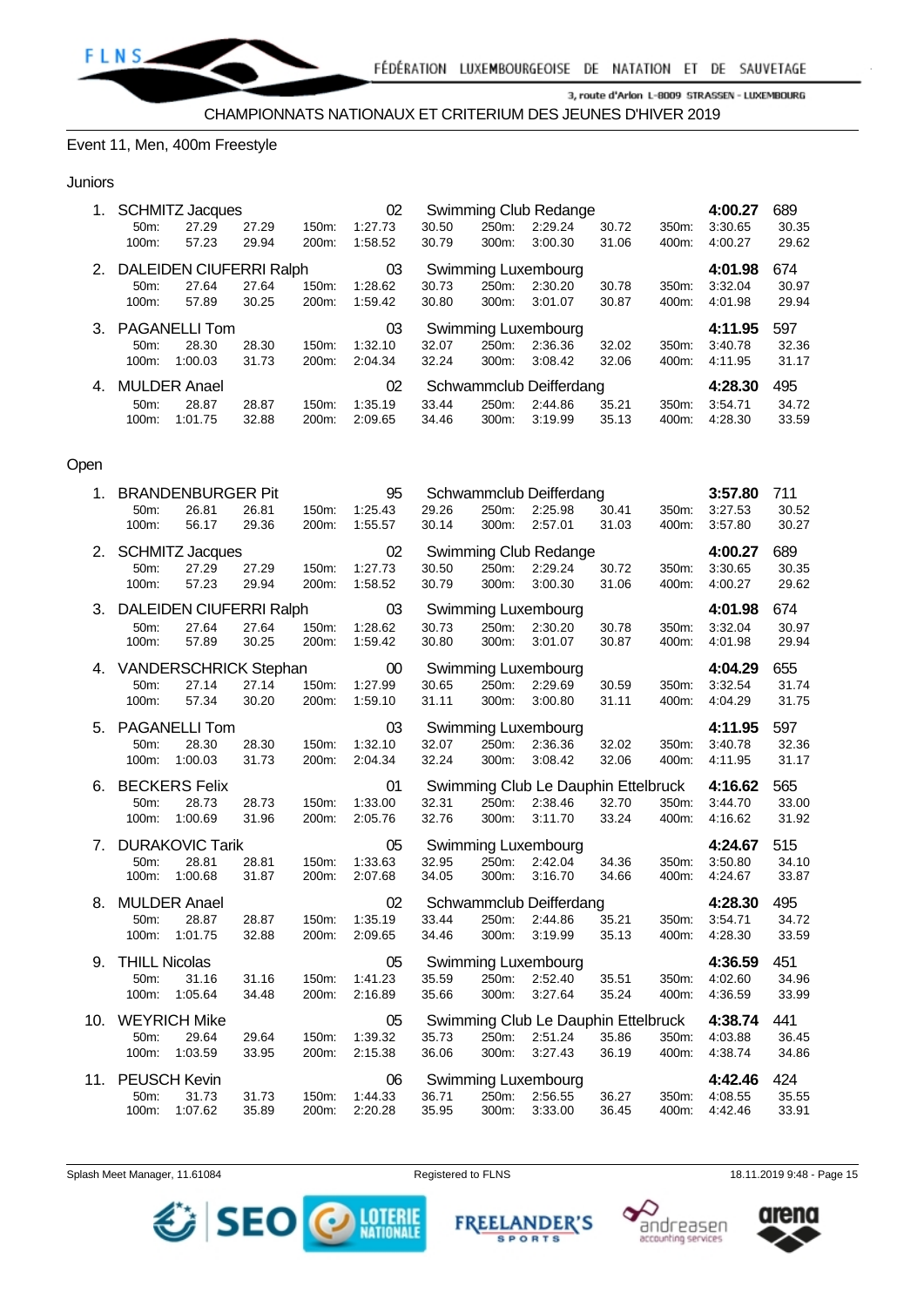

#### Event 11, Men, 400m Freestyle, Open

| Rank |                 |                               |                |                | ΥB                 |                |                |                                     |                |                | Time                     | Pts            |
|------|-----------------|-------------------------------|----------------|----------------|--------------------|----------------|----------------|-------------------------------------|----------------|----------------|--------------------------|----------------|
|      |                 | 12. NTAGANDA Alexis           |                |                | 05                 |                |                | Swimming Luxembourg                 |                |                | 4:45.69                  | 410            |
|      | 50m:<br>100m:   | 31.74<br>1:07.19              | 31.74<br>35.45 | 150m:<br>200m: | 1:43.39<br>2:20.54 | 36.20<br>37.15 | 250m.<br>300m: | 2:57.05<br>3:34.04                  | 36.51<br>36.99 | 350m:<br>400m: | 4:10.97<br>4:45.69       | 36.93<br>34.72 |
|      |                 | 13. HOLLERICH Tom             |                |                | 06                 |                |                | Swimming Club Le Dauphin Ettelbruck |                |                | 4:54.66                  | 373            |
|      | 50m:            | 32.96<br>100m: 1:09.75        | 32.96<br>36.79 | 150m:<br>200m: | 1:46.67<br>2:24.65 | 36.92<br>37.98 | 250m:<br>300m: | 3:02.70<br>3:40.75                  | 38.05<br>38.05 | 350m:<br>400m: | 4:18.39<br>4:54.66       | 37.64<br>36.27 |
|      | 14. WESTER Ben  |                               |                |                | 06                 |                |                | Cercle de Natation Dudelange        |                |                | 4:55.96                  | 368            |
|      | 50m:            | 33.25                         | 33.25          | 150m:          | 1:48.10            | 38.07          | 250m:          | 3:04.41                             | 37.69          | 350m:          | 4:19.41                  | 37.42          |
|      | 100m:           | 1:10.03                       | 36.78          | 200m:          | 2:26.72            | 38.62          | 300m:          | 3:41.99                             | 37.58          | 400m:          | 4:55.96                  | 36.55          |
|      | 15. KIRCH Paul  |                               |                |                | 05                 |                |                | Cercle de Natation Dudelange        |                |                | 5:02.65                  | 344            |
|      | 50m:            | 31.94                         | 31.94          | 150m:          | 1:45.22            | 37.50          | 250m:          | 3:02.28                             | 38.26          | 350m:          | 4:22.53                  | 40.69          |
|      | 100m:           | 1:07.72                       | 35.78          | 200m:          | 2:24.02            | 38.80          | 300m:          | 3:41.84                             | 39.56          | 400m:          | 5:02.65                  | 40.12          |
|      |                 | 16. NAFFOUTI Nael             |                |                | 05                 |                |                | Cercle de Natation Wiltz            |                |                | 5:05.33                  | 335            |
|      | 50m:            | 31.38                         | 31.38          | 150m:          | 1:48.57            | 39.21          | 250m:          | 3:07.59                             | 39.74          |                | 350m: 4:27.96            | 40.04          |
|      | 100m:           | 1:09.36                       | 37.98          | 200m:          | 2:27.85            | 39.28          | 300m:          | 3:47.92                             | 40.33          | 400m:          | 5:05.33                  | 37.37          |
|      |                 | 17. FEDOSEEV Anton            |                |                | 07                 |                |                | <b>Swimming Luxembourg</b>          |                |                | 5:08.74                  | 324            |
|      | 50m:            | 34.75                         | 34.75          | 150m:          | 1:53.48            | 39.71          | 250m:          | 3:13.18                             | 39.33          | 350m:          | 4:30.90                  | 38.62          |
|      | 100m:           | 1:13.77                       | 39.02          | 200m:          | 2:33.85            | 40.37          | 300m:          | 3:52.28                             | 39.10          | 400m:          | 5:08.74                  | 37.84          |
|      |                 | 18. TRESSEL Yannis            |                |                | 05                 |                |                | Swimming Club Le Dauphin Ettelbruck |                |                | 5:09.01                  | 324            |
|      | 50m:            | 34.59                         | 34.59          | 150m:          | 1:53.19            | 39.67          | 250m:          | 3:11.95                             | 39.29          | 350m:          | 4:30.95                  | 39.33          |
|      | 100m:           | 1:13.52                       | 38.93          | 200m:          | 2:32.66            | 39.47          | 300m:          | 3:51.62                             | 39.67          | 400m:          | 5:09.01                  | 38.06          |
|      | 19. JAAS Tom    |                               |                |                | 06                 |                |                | Swimming Club Le Dauphin Ettelbruck |                |                | 5:09.09                  | 323            |
|      | 50m:            | 34.21                         | 34.21          | 150m:          | 1:52.67            | 39.74          | 250m:          | 3:12.86                             | 39.86          | 350m:          | 4:32.48                  | 39.88          |
|      | 100m:           | 1:12.93                       | 38.72          | 200m:          | 2:33.00            | 40.33          | 300m:          | 3:52.60                             | 39.74          | 400m:          | 5:09.09                  | 36.61          |
|      |                 | 20. TUCHILA Ionut Alexandru   |                |                | 06                 |                |                | Swimming Luxembourg                 |                |                | 5:09.78                  | 321            |
|      | 50m:            | 36.40                         | 36.40          | 150m:          | 1:55.91            | 39.97          | 250m:          | 3:14.81                             | 39.55          | 350m:          | 4:33.63                  | 39.39          |
|      | 100m:           | 1:15.94                       | 39.54          | 200m:          | 2:35.26            | 39.35          | 300m:          | 3:54.24                             | 39.43          | 400m:          | 5:09.78                  | 36.15          |
|      |                 | 21. GONZALEZ PEREZ Rodrigo    |                |                | 07                 |                |                | Swimming Luxembourg                 |                |                | 5:13.88                  | 309            |
|      | 50m:            | 36.71                         | 36.71          | 150m:          | 1:56.18            | 39.52          | 250m:          | 3:15.46                             | 39.42          | 350m:          | 4:34.99                  | 39.66          |
|      | 100m:           | 1:16.66                       | 39.95          | 200m:          | 2:36.04            | 39.86          | 300m:          | 3:55.33                             | 39.87          | 400m:          | 5:13.88                  | 38.89          |
|      |                 | 22. ESCHETTE Louis            |                |                | 07                 |                |                | Cercle de Natation Wiltz            |                |                | 5:15.39                  | 304            |
|      | 50m:            | 33.81                         | 33.81          | 150m:          | 1:53.57            | 40.87          | 250m:          | 3:15.29                             | 41.04          | 350m:          | 4:36.43                  | 40.56          |
|      | 100m:           | 1:12.70                       | 38.89          | 200m:          | 2:34.25            | 40.68          | 300m:          | 3:55.87                             | 40.58          | 400m:          | 5:15.39                  | 38.96          |
|      | 23. THILL Louis |                               |                |                | 07                 |                |                | Swimming Luxembourg                 |                |                | 5:19.85                  | 292            |
|      |                 | 50m: 36.13                    | 36.13          |                | 150m: 1:57.51      | 40.79          |                | 250m: 3:19.18 40.37                 |                |                | 350m: 4:40.33            | 40.62          |
|      |                 | 100m: 1:16.72                 | 40.59          | 200m:          | 2:38.81            | 41.30          | 300m:          | 3:59.71                             | 40.53          |                | 400m: 5:19.85            | 39.52          |
| 24.  |                 | <b>DELIEGE Brice</b>          |                |                | 04                 |                |                | Schwammclub Deifferdang             |                |                | 5:20.90                  | 289            |
|      | 50m:            | 34.84                         | 34.84          | 150m:          | 1:56.57            | 41.42          | 250m:          | 3:19.21                             | 41.36          |                | 350m: 4:42.48            | 41.65          |
|      |                 | 100m: 1:15.15                 | 40.31          | 200m:          | 2:37.85            | 41.28          | 300m:          | 4:00.83                             | 41.62          |                | 400m: 5:20.90            | 38.42          |
|      |                 |                               |                |                |                    |                |                |                                     |                |                |                          |                |
|      | 50m:            | 25. WEYLAND Philippe<br>38.28 | 38.28          | 150m:          | 07<br>2:02.73      | 42.01          | 250m:          | Swimming Luxembourg<br>3:28.00      | 42.27          | 350m:          | 5:29.74<br>4:50.01       | 266<br>40.79   |
|      | 100m:           | 1:20.72                       | 42.44          | 200m:          | 2:45.73            | 43.00          | 300m:          | 4:09.22                             | 41.22          | 400m:          | 5:29.74                  | 39.73          |
|      |                 |                               |                |                |                    |                |                |                                     |                |                |                          |                |
|      |                 | 26. BOZONCA Gabriel           |                |                | 06                 |                |                | Schwammclub Deifferdang             |                |                | 5:37.60                  | 248            |
|      | 50m:<br>100m:   | 35.84<br>1:17.02              | 35.84<br>41.18 | 150m:<br>200m: | 1:59.41<br>2:41.91 | 42.39<br>42.50 | 250m:<br>300m: | 3:23.94<br>4:06.36                  | 42.03<br>42.42 | 400m:          | 350m: 4:46.62<br>5:37.60 | 40.26<br>50.98 |
|      |                 |                               |                |                |                    |                |                |                                     |                |                |                          |                |
|      | DSQ MOOG Mathis |                               |                |                | 06                 |                |                | Swimming Luxembourg                 |                |                |                          |                |

*G2 - Starting before the starting signal (SW 4.4) (Time: 12:18)*

Splash Meet Manager, 11.61084 **Registered to FLNS** 18.11.2019 9:48 - Page 16



**FREE ANDER'S** 

**SPORTS** 



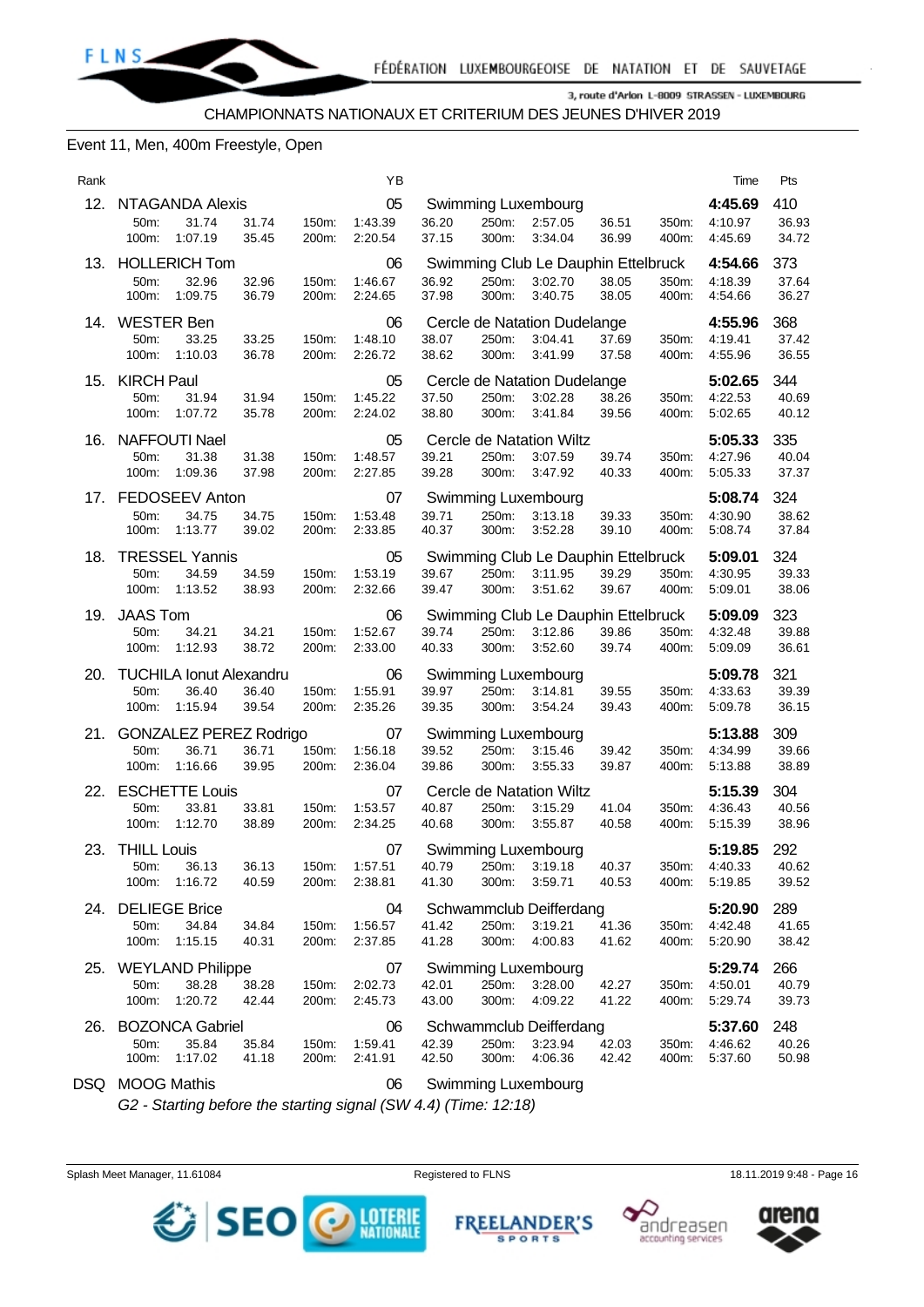

### CHAMPIONNATS NATIONAUX ET CRITERIUM DES JEUNES D'HIVER 2019

| Event 12               | 16.11.2019 - 12:22                                                                                          |                |                    |                                                  | Women, 400m Freestyle |                |                                                      |                |                |                               | Open<br>Results                  |
|------------------------|-------------------------------------------------------------------------------------------------------------|----------------|--------------------|--------------------------------------------------|-----------------------|----------------|------------------------------------------------------|----------------|----------------|-------------------------------|----------------------------------|
| <b>National Record</b> |                                                                                                             |                | 4:11.96<br>4:15.99 | <b>OLIVIER Monique</b><br><b>OLIVIER Monique</b> |                       |                | <b>SL</b><br><b>LUX</b>                              |                | Doha (QAT)     |                               | 05.12.2014<br>12.12.2015         |
| Meet Record            | TL Open D 16 +: 5:20.00 / TL Pupilles D PuD: 6:15.00 / TL Jeunes D JeD: 5:55.00 / TL Juniors D JuD: 5:35.00 |                |                    |                                                  |                       |                |                                                      |                | Dudelange      |                               |                                  |
| Points: FINA 2019      |                                                                                                             |                |                    |                                                  |                       |                |                                                      |                |                |                               |                                  |
| Rank                   |                                                                                                             |                |                    | YB                                               |                       |                |                                                      |                |                | Time                          | Pts                              |
| Pupilles               |                                                                                                             |                |                    |                                                  |                       |                |                                                      |                |                |                               |                                  |
| 1.                     | <b>SCHOLER Amelie</b><br>50m:<br>36.10<br>1:14.08<br>100m:                                                  | 36.10<br>37.98 | 150m:<br>200m:     | 08<br>1:53.34<br>2:32.98                         | 39.26<br>39.64        | 250m:<br>300m: | Swimming Luxembourg<br>3:11.62<br>3:50.35            | 38.64<br>38.73 | 350m:<br>400m: | 5:07.01<br>4:30.22<br>5:07.01 | 442<br>39.87<br>36.79            |
| 2.                     | <b>GRUJIC-MARTINS Teodora</b><br>50m:<br>38.40<br>100m:<br>1:21.89                                          | 38.40<br>43.49 | 150m:<br>200m:     | 09<br>2:05.42<br>2:49.11                         | 43.53<br>43.69        | 250m:<br>300m: | Swimming Luxembourg<br>3:32.07<br>4:14.68            | 42.96<br>42.61 | 350m:<br>400m: | 5:37.18<br>4:57.01<br>5:37.18 | 333<br>42.33<br>40.17            |
| 3.                     | <b>MARTUCCI Sofia</b><br>50m:<br>38.39<br>100m:<br>1:21.81                                                  | 38.39<br>43.42 | 150m:<br>200m:     | 08<br>2:05.60<br>2:50.02                         | 43.79<br>44.42        | 250m:<br>300m: | Schwammclub Deifferdang<br>3:34.13<br>4:18.60        | 44.11<br>44.47 | 350m:<br>400m: | 5:48.31<br>5:03.32<br>5:48.31 | 302<br>44.72<br>44.99            |
| 4.                     | <b>BOUWMEISTER Annebelle</b><br>50m:<br>40.97<br>1:28.39<br>100m:                                           | 40.97<br>47.42 | 150m:<br>200m:     | 08<br>2:16.34<br>3:04.67                         | 47.95<br>48.33        | 250m:<br>300m: | Swimming Luxembourg<br>3:52.73<br>4:41.31            | 48.06<br>48.58 | 350m:<br>400m: | 6:16.26<br>5:30.45<br>6:16.26 | 240<br>$\star$<br>49.14<br>45.81 |
| Jeunes                 |                                                                                                             |                |                    |                                                  |                       |                |                                                      |                |                |                               |                                  |
| 1.                     | <b>HAN Mengjia</b><br>32.38<br>50m:<br>1:07.98<br>100m:                                                     | 32.38<br>35.60 | 150m:<br>200m:     | 07<br>1:44.24<br>2:20.57                         | 36.26<br>36.33        | 250m:<br>300m: | Swimming Luxembourg<br>2:57.06<br>3:33.90            | 36.49<br>36.84 | 350m:<br>400m: | 4:45.83<br>4:10.20<br>4:45.83 | 548<br>36.30<br>35.63            |
| 2.                     | <b>BORDONARO Madeleine</b><br>50m:<br>32.69<br>100m:<br>1:08.26                                             | 32.69<br>35.57 | 150m:<br>200m:     | 06<br>1:44.64<br>2:21.17                         | 36.38<br>36.53        | 250m:<br>300m: | <b>Barracuda Esch Natation</b><br>2:57.89<br>3:34.92 | 36.72<br>37.03 | 350m:<br>400m: | 4:48.84<br>4:12.44<br>4:48.84 | 531<br>37.52<br>36.40            |
| 3.                     | <b>REINESCH Leeloo</b><br>50m:<br>33.06<br>100m:<br>1:08.99                                                 | 33.06<br>35.93 | 150m:<br>200m:     | 07<br>1:46.06<br>2:23.21                         | 37.07<br>37.15        | 250m:<br>300m: | Schwammclub Monnerech<br>3:00.50<br>3:38.17          | 37.29<br>37.67 | 350m:<br>400m: | 4:52.21<br>4:15.70<br>4:52.21 | 512<br>37.53<br>36.51            |
| 4.                     | <b>CARNEIRO Sofia</b><br>34.14<br>50m:<br>1:11.01<br>100m:                                                  | 34.14<br>36.87 | 150m:<br>200m:     | 06<br>1:48.85<br>2:27.04                         | 37.84<br>38.19        | 250m:<br>300m: | Swimming Luxembourg<br>3:04.58<br>3:42.53            | 37.54<br>37.95 | 350m:<br>400m: | 4:56.65<br>4:20.28<br>4:56.65 | 490<br>37.75<br>36.37            |
|                        | 5. SOFFIO Mara<br>50m:<br>34.07<br>100m:<br>1:11.32                                                         | 34.07<br>37.25 | 150m:<br>200m:     | 06<br>1:49.12<br>2:26.66                         | 37.80<br>37.54        | 250m:<br>300m: | Schwammclub Monnerech<br>3:05.28<br>3:43.61          | 38.62<br>38.33 | 350m:<br>400m: | 4:57.76<br>4:21.75<br>4:57.76 | 484<br>38.14<br>36.01            |
|                        | 6. LINDMARK MELO Maia<br>35.24<br>50m:<br>100m:<br>1:13.61                                                  | 35.24<br>38.37 | 150m:<br>200m:     | 07<br>1:53.19<br>2:32.08                         | 39.58<br>38.89        | 250m:<br>300m: | Cercle de Natation Dudelange<br>3:10.93<br>3:48.95   | 38.85<br>38.02 | 350m:<br>400m: | 5:05.25<br>4:27.71<br>5:05.25 | 450<br>38.76<br>37.54            |
| 7.                     | <b>THILL Gina</b><br>50m:<br>35.41<br>100m:<br>1:14.51                                                      | 35.41<br>39.10 | 150m:<br>200m:     | 07<br>1:53.22<br>2:32.94                         | 38.71<br>39.72        | 250m:<br>300m: | Schwammclub Monnerech<br>3:11.84<br>3:49.96          | 38.90<br>38.12 | 350m:<br>400m: | 5:06.44<br>4:29.18<br>5:06.44 | 444<br>39.22<br>37.26            |
| 8.                     | <b>KIDD Francesca</b><br>50m:<br>34.53<br>100m:<br>1:13.62                                                  | 34.53<br>39.09 | 150m:<br>200m:     | 06<br>1:52.65<br>2:32.21                         | 39.03<br>39.56        | 250m:<br>300m: | Swimming Luxembourg<br>3:12.12<br>3:52.72            | 39.91<br>40.60 | 350m:<br>400m: | 5:13.52<br>4:33.20<br>5:13.52 | 415<br>40.48<br>40.32            |
|                        | 9. PHILIPPART Lina<br>50m:<br>34.91<br>100m:<br>1:12.98                                                     | 34.91<br>38.07 | 150m:<br>200m:     | 07<br>1:51.97<br>2:31.57                         | 38.99<br>39.60        | 250m:<br>300m: | Schwammclub Monnerech<br>3:11.23<br>3:52.21          | 39.66<br>40.98 | 350m:<br>400m: | 5:13.69<br>4:33.55<br>5:13.69 | 414<br>41.34<br>40.14            |

Splash Meet Manager, 11.61084 **Registered to FLNS** Registered to FLNS 18.11.2019 9:48 - Page 17





**FREELANDER'S** 

**SPORTS** 

andreasen

accounting services

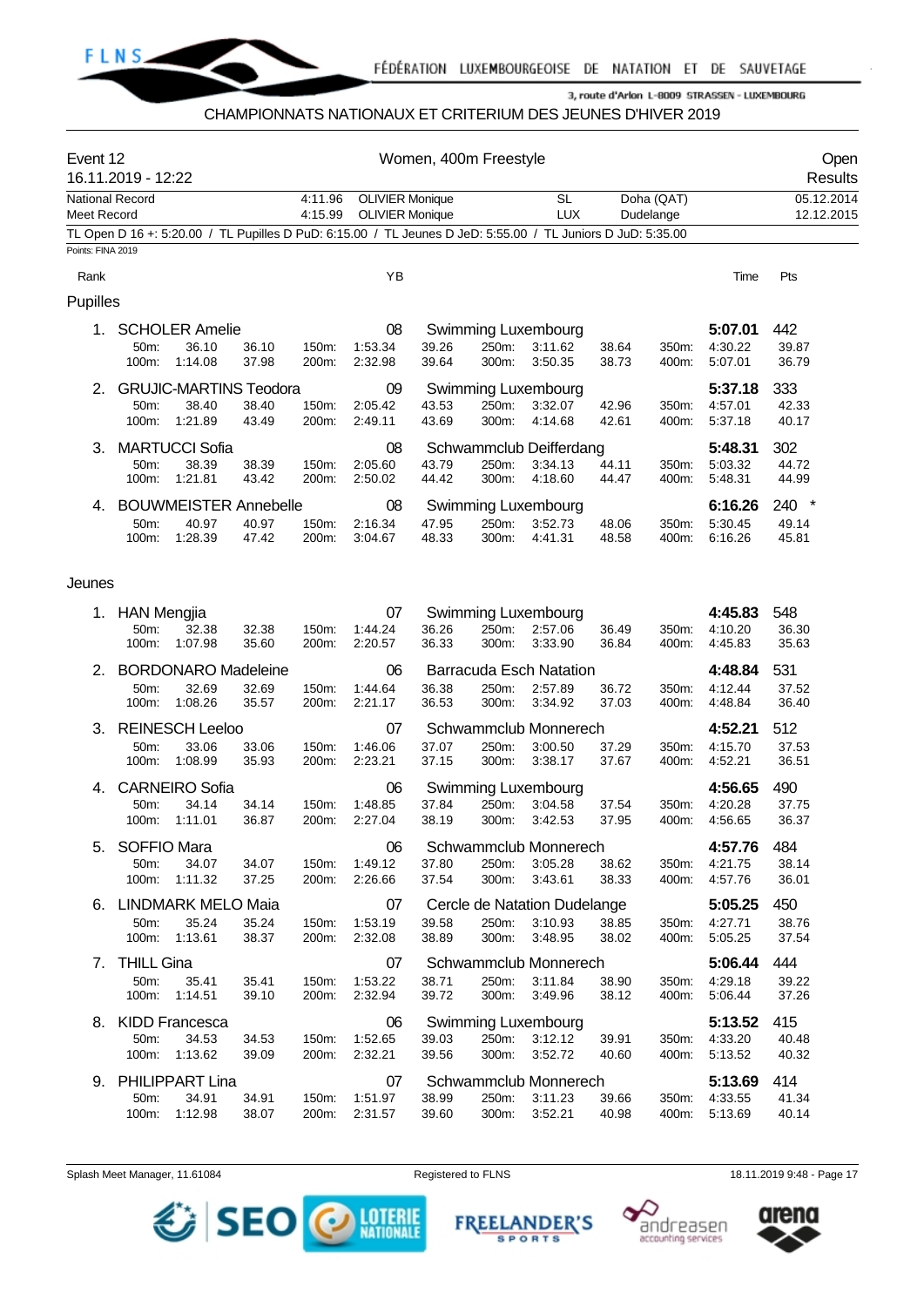

#### Event 12, Girls, 400m Freestyle, Jeunes

| Rank |                                                                              |                |                | YB                       |                |                |                                                    |                |                | Time                          | Pts                             |
|------|------------------------------------------------------------------------------|----------------|----------------|--------------------------|----------------|----------------|----------------------------------------------------|----------------|----------------|-------------------------------|---------------------------------|
| 10.  | <b>NOTHUM Gwen</b><br>50m:<br>34.75<br>1:13.87<br>100m:                      | 34.75<br>39.12 | 150m:<br>200m: | 06<br>1:53.75<br>2:34.65 | 39.88<br>40.90 | 250m:<br>300m: | Swimming Club Redange<br>3:15.91<br>3:57.23        | 41.26<br>41.32 | 350m:<br>400m: | 5:19.70<br>4:39.29<br>5:19.70 | 391<br>42.06<br>40.41           |
| 11.  | <b>BOKOVA Marta</b><br>50m:<br>35.96<br>1:15.70<br>100m:                     | 35.96<br>39.74 | 150m:<br>200m: | 06<br>1:56.01<br>2:36.78 | 40.31<br>40.77 | 250m:<br>300m: | Swimming Luxembourg<br>3:17.48<br>3:58.94          | 40.70<br>41.46 | 350m:<br>400m: | 5:20.82<br>4:40.26<br>5:20.82 | 387<br>41.32<br>40.56           |
| 12.  | <b>ELCHEROTH Niki</b><br>50m:<br>36.81<br>1:17.84<br>100m:                   | 36.81<br>41.03 | 150m:<br>200m: | 07<br>1:59.73<br>2:41.63 | 41.89<br>41.90 | 250m:<br>300m: | Swimming Club Redange<br>3:23.77<br>4:05.31        | 42.14<br>41.54 | 350m:<br>400m: | 5:23.48<br>4:46.00<br>5:23.48 | 378<br>40.69<br>37.48           |
| 13.  | <b>KOENIG Aurelie</b><br>50m:<br>36.53<br>1:17.67<br>100m:                   | 36.53<br>41.14 | 150m:<br>200m: | 07<br>1:59.13<br>2:40.71 | 41.46<br>41.58 | 250m:<br>300m: | Swimming Club Redange<br>3:23.20<br>4:06.13        | 42.49<br>42.93 | 350m:<br>400m: | 5:27.18<br>4:47.66<br>5:27.18 | 365<br>41.53<br>39.52           |
| 14.  | <b>REDING Sevda</b><br>50m:<br>35.37<br>1:15.50<br>100m:                     | 35.37<br>40.13 | 150m:<br>200m: | 07<br>1:56.77<br>2:38.88 | 41.27<br>42.11 | 250m:<br>300m: | Cercle de Natation Dudelange<br>3:20.98<br>4:03.44 | 42.10<br>42.46 | 350m:<br>400m: | 5:30.76<br>4:46.57<br>5:30.76 | 353<br>43.13<br>44.19           |
| 15.  | <b>BOUWMEISTER Philine</b><br>38.09<br>50 <sub>m</sub> :<br>1:20.47<br>100m: | 38.09<br>42.38 | 150m:<br>200m: | 07<br>2:04.04<br>2:48.73 | 43.57<br>44.69 | 250m:<br>300m: | Swimming Luxembourg<br>3:32.76<br>4:17.55          | 44.03<br>44.79 | 350m:<br>400m: | 5:45.58<br>5:01.50<br>5:45.58 | 310<br>43.95<br>44.08           |
| 16.  | <b>MOUSEL Sarah</b><br>50 <sub>m</sub> :<br>36.54<br>1:17.80<br>100m:        | 36.54<br>41.26 | 150m:<br>200m: | 07<br>2:02.77<br>2:48.98 | 44.97<br>46.21 | 250m:<br>300m: | Swimming Luxembourg<br>3:34.88<br>4:20.97          | 45.90<br>46.09 | 350m:<br>400m: | 5:49.59<br>5:06.82<br>5:49.59 | 299<br>45.85<br>42.77           |
| 17.  | <b>AHMED Farida</b><br>39.34<br>50m:<br>100m:<br>1:24.62                     | 39.34<br>45.28 | 150m:<br>200m: | 07<br>2:10.44<br>2:55.30 | 45.82<br>44.86 | 250m:<br>300m: | Swimming Luxembourg<br>3:40.86<br>4:25.32          | 45.56<br>44.46 | 350m:<br>400m: | 5:53.85<br>5:09.85<br>5:53.85 | 288<br>44.53<br>44.00           |
| 18.  | <b>CONTER Anja</b><br>50m:<br>39.96<br>1:23.81<br>100m:                      | 39.96<br>43.85 | 150m:<br>200m: | 07<br>2:08.59<br>2:54.11 | 44.78<br>45.52 | 250m:<br>300m: | Swimming Luxembourg<br>3:39.03<br>4:25.58          | 44.92<br>46.55 | 350m:<br>400m: | 5:55.75<br>5:11.63<br>5:55.75 | $\ast$<br>284<br>46.05<br>44.12 |

#### Juniors

| 1. | <b>JOMINET Lou</b> |                          |       |       | 05      |       |       | Swimming Luxembourg          |       |       | 4:23.74 | 697   |
|----|--------------------|--------------------------|-------|-------|---------|-------|-------|------------------------------|-------|-------|---------|-------|
|    | $50m$ :            | 30.02                    | 30.02 | 150m: | 1:36.14 | 33.50 | 250m: | 2:43.60                      | 33.99 | 350m: | 3:51.37 | 33.89 |
|    | 100m:              | 1:02.64                  | 32.62 | 200m: | 2:09.61 | 33.47 | 300m: | 3:17.48                      | 33.88 | 400m: | 4:23.74 | 32.37 |
| 2. | <b>HRIC Laura</b>  |                          |       |       | 05      |       |       | Swimming Luxembourg          |       |       | 4:42.16 | 569   |
|    | $50m$ :            | 32.48                    | 32.48 | 150m: | 1:43.39 | 35.68 | 250m: | 2:54.66                      | 35.55 | 350m: | 4:06.99 | 36.07 |
|    | 100m:              | 1:07.71                  | 35.23 | 200m: | 2:19.11 | 35.72 | 300m: | 3:30.92                      | 36.26 | 400m: | 4:42.16 | 35.17 |
| 3. |                    | <b>BOUZIDI</b> Imene     |       |       | 05      |       |       | Schwammclub Monnerech        |       |       | 4:59.65 | 475   |
|    | $50m$ :            | 34.05                    | 34.05 | 150m: | 1:48.75 | 37.95 | 250m: | 3:05.54                      | 38.59 | 350m: | 4:22.24 | 38.40 |
|    | 100m:              | 1:10.80                  | 36.75 | 200m: | 2:26.95 | 38.20 | 300m. | 3:43.84                      | 38.30 | 400m: | 4:59.65 | 37.41 |
|    | 4. HARIZIA Celia   |                          |       |       | 05      |       |       | Schwammclub Monnerech        |       |       | 5:08.58 | 435   |
|    | 50m:               | 33.90                    | 33.90 | 150m: | 1:50.80 | 39.04 | 250m: | 3:09.33                      | 39.43 | 350m: | 4:29.07 | 40.26 |
|    | 100m:              | 1:11.76                  | 37.86 | 200m: | 2:29.90 | 39.10 | 300m: | 3:48.81                      | 39.48 | 400m: | 5:08.58 | 39.51 |
| 5. |                    | <b>GEORGES Madeleine</b> |       |       | 05      |       |       | Schwammclub Deifferdang      |       |       | 5:13.87 | 413   |
|    | $50m$ :            | 34.33                    | 34.33 | 150m: | 1:52.19 | 39.59 | 250m: | 3:11.97                      | 39.79 | 350m: | 4:33.78 | 41.07 |
|    |                    |                          |       |       |         |       |       |                              |       |       |         |       |
|    | 100m:              | 1:12.60                  | 38.27 | 200m: | 2:32.18 | 39.99 | 300m: | 3:52.71                      | 40.74 | 400m: | 5:13.87 | 40.09 |
| 6. |                    | <b>BARBERON Sophie</b>   |       |       | 05      |       |       | Cercle de Natation Dudelange |       |       | 5:18.77 | 395   |
|    | 50m:               | 35.48                    | 35.48 | 150m: | 1:55.12 | 39.78 | 250m: | 3:16.65                      | 40.84 | 350m: | 4:39.39 | 41.04 |

Splash Meet Manager, 11.61084 **Registered to FLNS** 18.11.2019 9:48 - Page 18





**FREEL ANDER'S** 

**SPORTS** 



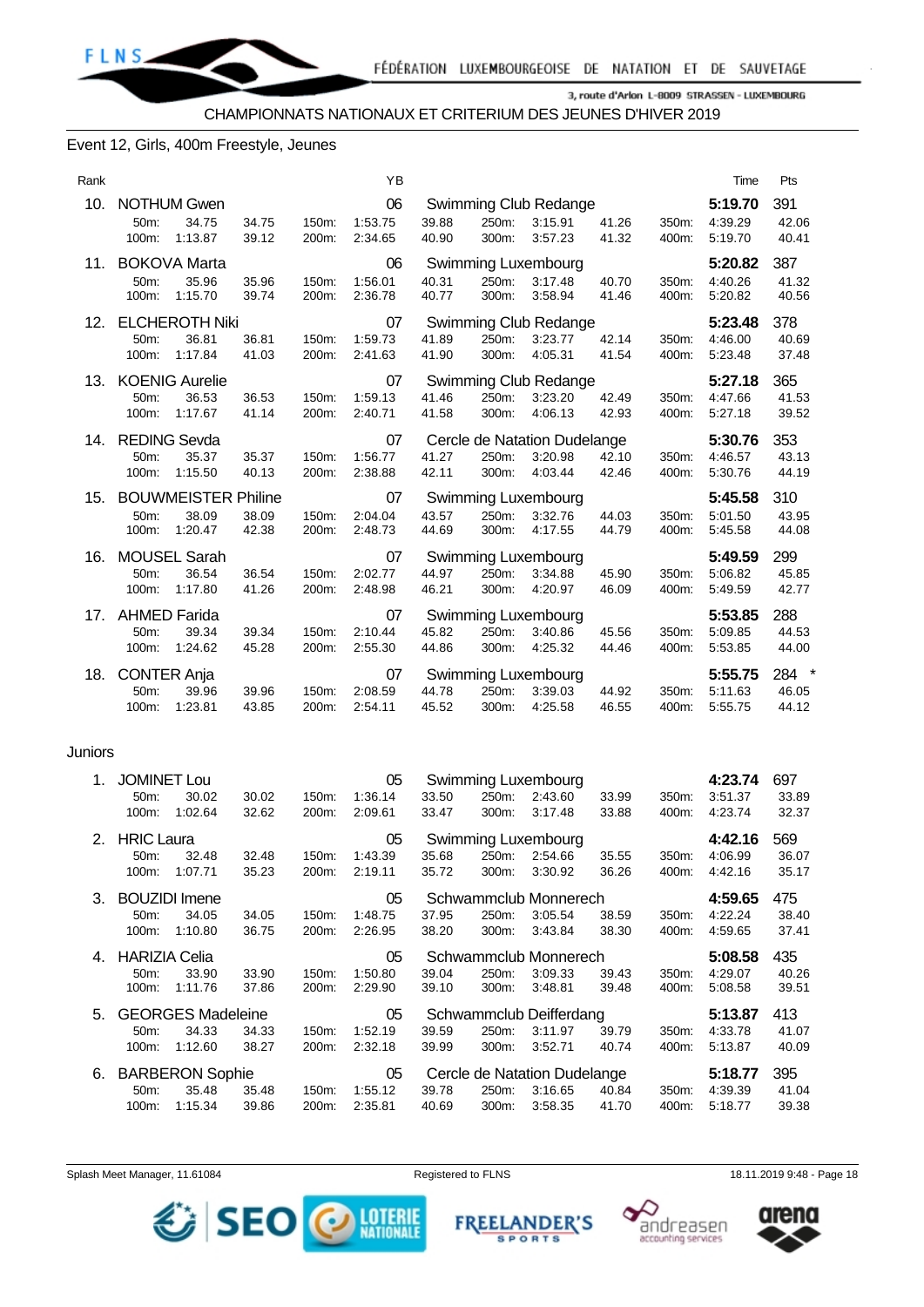#### Event 12, Women, 400m Freestyle

#### Open

| 1.  | <b>JOMINET Lou</b><br>50m:<br>30.02<br>100m:<br>1:02.64         | 30.02<br>32.62 | 150m:<br>200m: | 05<br>1:36.14<br>2:09.61 | 33.50<br>33.47 | 250m:<br>300m: | Swimming Luxembourg<br>2:43.60<br>3:17.48                 | 33.99<br>33.88 | 350m:<br>400m: | 4:23.74<br>3:51.37<br>4:23.74 | 697<br>33.89<br>32.37 |
|-----|-----------------------------------------------------------------|----------------|----------------|--------------------------|----------------|----------------|-----------------------------------------------------------|----------------|----------------|-------------------------------|-----------------------|
|     | 2. HRIC Laura<br>50m:<br>32.48<br>100m:<br>1:07.71              | 32.48<br>35.23 | 150m:<br>200m: | 05<br>1:43.39<br>2:19.11 | 35.68<br>35.72 | 250m:<br>300m: | Swimming Luxembourg<br>2:54.66<br>3:30.92                 | 35.55<br>36.26 | 350m:<br>400m: | 4:42.16<br>4:06.99<br>4:42.16 | 569<br>36.07<br>35.17 |
|     | 3. HAN Mengjia<br>50m:<br>32.38<br>100m:<br>1:07.98             | 32.38<br>35.60 | 150m:<br>200m: | 07<br>1:44.24<br>2:20.57 | 36.26<br>36.33 | 250m:<br>300m: | Swimming Luxembourg<br>2:57.06<br>3:33.90                 | 36.49<br>36.84 | 350m:<br>400m: | 4:45.83<br>4:10.20<br>4:45.83 | 548<br>36.30<br>35.63 |
| 4.  | <b>BORDONARO Madeleine</b><br>50m:<br>32.69<br>100m:<br>1:08.26 | 32.69<br>35.57 | 150m:<br>200m: | 06<br>1:44.64<br>2:21.17 | 36.38<br>36.53 | 250m:<br>300m: | <b>Barracuda Esch Natation</b><br>2:57.89<br>3:34.92      | 36.72<br>37.03 | 350m:<br>400m: | 4:48.84<br>4:12.44<br>4:48.84 | 531<br>37.52<br>36.40 |
| 5.  | <b>REINESCH Leeloo</b><br>33.06<br>50m:<br>100m:<br>1:08.99     | 33.06<br>35.93 | 150m:<br>200m: | 07<br>1:46.06<br>2:23.21 | 37.07<br>37.15 | 250m:<br>300m: | Schwammclub Monnerech<br>3:00.50<br>3:38.17               | 37.29<br>37.67 | 350m:<br>400m: | 4:52.21<br>4:15.70<br>4:52.21 | 512<br>37.53<br>36.51 |
| 6.  | <b>CARNEIRO Sofia</b><br>50m:<br>34.14<br>100m:<br>1:11.01      | 34.14<br>36.87 | 150m:<br>200m: | 06<br>1:48.85<br>2:27.04 | 37.84<br>38.19 | 250m:<br>300m: | Swimming Luxembourg<br>3:04.58<br>3:42.53                 | 37.54<br>37.95 | 350m:<br>400m: | 4:56.65<br>4:20.28<br>4:56.65 | 490<br>37.75<br>36.37 |
| 7.  | <b>SOFFIO Mara</b><br>50m:<br>34.07<br>100m:<br>1:11.32         | 34.07<br>37.25 | 150m:<br>200m: | 06<br>1:49.12<br>2:26.66 | 37.80<br>37.54 | 250m:<br>300m: | Schwammclub Monnerech<br>3:05.28<br>3:43.61               | 38.62<br>38.33 | 350m:<br>400m: | 4:57.76<br>4:21.75<br>4:57.76 | 484<br>38.14<br>36.01 |
| 8.  | <b>BOUZIDI</b> Imene<br>50m:<br>34.05<br>100m:<br>1:10.80       | 34.05<br>36.75 | 150m:<br>200m: | 05<br>1:48.75<br>2:26.95 | 37.95<br>38.20 | 250m:<br>300m: | Schwammclub Monnerech<br>3:05.54<br>3:43.84               | 38.59<br>38.30 | 350m:<br>400m: | 4:59.65<br>4:22.24<br>4:59.65 | 475<br>38.40<br>37.41 |
| 9.  | <b>HOLLERICH Anne</b><br>50m:<br>33.43<br>100m:<br>1:10.62      | 33.43<br>37.19 | 150m:<br>200m: | 01<br>1:49.13<br>2:27.67 | 38.51<br>38.54 | 250m:<br>300m: | Swimming Club Le Dauphin Ettelbruck<br>3:06.36<br>3:45.64 | 38.69<br>39.28 | 350m:<br>400m: | 5:02.32<br>4:25.23<br>5:02.32 | 463<br>39.59<br>37.09 |
| 10. | <b>LINDMARK MELO Maia</b><br>50m:<br>35.24<br>100m:<br>1:13.61  | 35.24<br>38.37 | 150m:<br>200m: | 07<br>1:53.19<br>2:32.08 | 39.58<br>38.89 | 250m:<br>300m: | Cercle de Natation Dudelange<br>3:10.93<br>3:48.95        | 38.85<br>38.02 | 350m:<br>400m: | 5:05.25<br>4:27.71<br>5.05.25 | 450<br>38.76<br>37.54 |
| 11. | <b>THILL Gina</b><br>50m:<br>35.41<br>100m:<br>1:14.51          | 35.41<br>39.10 | 150m:<br>200m: | 07<br>1:53.22<br>2:32.94 | 38.71<br>39.72 | 250m:<br>300m: | Schwammclub Monnerech<br>3:11.84<br>3:49.96               | 38.90<br>38.12 | 350m:<br>400m: | 5:06.44<br>4:29.18<br>5:06.44 | 444<br>39.22<br>37.26 |
| 12. | <b>SCHOLER Amelie</b><br>36.10<br>50m:<br>100m:<br>1:14.08      | 36.10<br>37.98 | 150m:<br>200m: | 08<br>1:53.34<br>2:32.98 | 39.26<br>39.64 | 250m:<br>300m: | Swimming Luxembourg<br>3:11.62<br>3:50.35                 | 38.64<br>38.73 | 350m:<br>400m: | 5:07.01<br>4:30.22<br>5:07.01 | 442<br>39.87<br>36.79 |
|     | 13. HARIZIA Celia<br>50m:<br>33.90<br>100m:<br>1:11.76          | 33.90<br>37.86 | 150m:<br>200m: | 05<br>1:50.80<br>2:29.90 | 39.04<br>39.10 | 250m:<br>300m: | Schwammclub Monnerech<br>3:09.33<br>3:48.81               | 39.43<br>39.48 | 350m:<br>400m: | 5:08.58<br>4:29.07<br>5:08.58 | 435<br>40.26<br>39.51 |
| 14. | <b>KIDD Francesca</b><br>50m:<br>34.53<br>100m:<br>1:13.62      | 34.53<br>39.09 | 150m:<br>200m: | 06<br>1:52.65<br>2:32.21 | 39.03<br>39.56 | 250m:<br>300m: | Swimming Luxembourg<br>3:12.12<br>3:52.72                 | 39.91<br>40.60 | 350m:<br>400m: | 5:13.52<br>4:33.20<br>5.13.52 | 415<br>40.48<br>40.32 |
| 15. | <b>PHILIPPART Lina</b><br>50m:<br>34.91<br>100m:<br>1:12.98     | 34.91<br>38.07 | 150m:<br>200m: | 07<br>1:51.97<br>2:31.57 | 38.99<br>39.60 | 250m:<br>300m: | Schwammclub Monnerech<br>3:11.23<br>3:52.21               | 39.66<br>40.98 | 350m:<br>400m: | 5:13.69<br>4.33.55<br>5:13.69 | 414<br>41.34<br>40.14 |
| 16. | <b>GEORGES Madeleine</b><br>50m:<br>34.33                       | 34.33          | 150m:          | 05<br>1:52.19            | 39.59          | 250m:          | Schwammclub Deifferdang<br>3:11.97                        | 39.79          | 350m:          | 5:13.87<br>4:33.78            | 413<br>41.07          |

Splash Meet Manager, 11.61084 **Registered to FLNS** Registered to FLNS 18.11.2019 9:48 - Page 19

*<u>SEO</u>* **DESCRIPTIONALE** 

**FREEI** 

**ANDER'S** 

**SPORTS** 



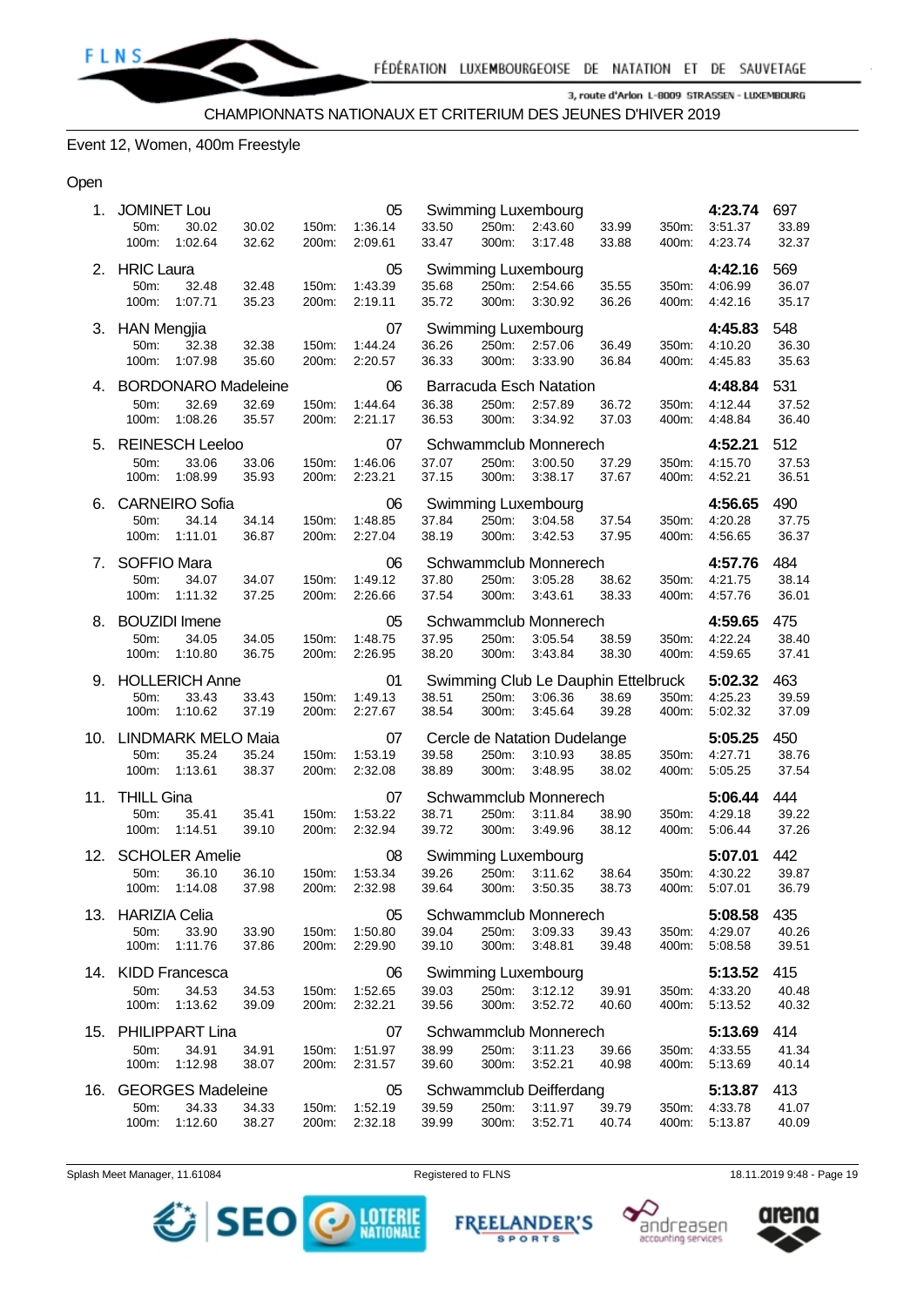

#### Event 12, Women, 400m Freestyle, Open

| Rank |                                                                    |                                  | ΥB                       |                |                |                                                    |                |                | Time                          | Pts                     |
|------|--------------------------------------------------------------------|----------------------------------|--------------------------|----------------|----------------|----------------------------------------------------|----------------|----------------|-------------------------------|-------------------------|
| 17.  | <b>BARBERON Sophie</b><br>50m:<br>35.48<br>100m:<br>1:15.34        | 150m:<br>35.48<br>39.86<br>200m: | 05<br>1:55.12<br>2:35.81 | 39.78<br>40.69 | 250m:<br>300m: | Cercle de Natation Dudelange<br>3:16.65<br>3:58.35 | 40.84<br>41.70 | 350m:<br>400m: | 5:18.77<br>4:39.39<br>5:18.77 | 395<br>41.04<br>39.38   |
| 18.  | <b>NOTHUM Gwen</b><br>50m:<br>34.75<br>100m:<br>1:13.87            | 34.75<br>150m:<br>39.12<br>200m: | 06<br>1:53.75<br>2:34.65 | 39.88<br>40.90 | 250m:<br>300m: | Swimming Club Redange<br>3.15.91<br>3:57.23        | 41.26<br>41.32 | 350m:<br>400m: | 5:19.70<br>4:39.29<br>5:19.70 | 391<br>42.06<br>40.41   |
| 19.  | <b>BOKOVA Marta</b><br>50m:<br>35.96<br>100m:<br>1:15.70           | 35.96<br>150m:<br>39.74<br>200m: | 06<br>1:56.01<br>2:36.78 | 40.31<br>40.77 | 250m:<br>300m: | Swimming Luxembourg<br>3:17.48<br>3:58.94          | 40.70<br>41.46 | 350m:<br>400m: | 5:20.82<br>4:40.26<br>5:20.82 | 387<br>41.32<br>40.56   |
| 20.  | <b>ELCHEROTH Niki</b><br>50m:<br>36.81<br>1:17.84<br>100m:         | 36.81<br>150m:<br>41.03<br>200m: | 07<br>1:59.73<br>2:41.63 | 41.89<br>41.90 | 250m:<br>300m: | Swimming Club Redange<br>3:23.77<br>4:05.31        | 42.14<br>41.54 | 350m:<br>400m: | 5:23.48<br>4:46.00<br>5:23.48 | 378<br>40.69<br>37.48   |
| 21.  | <b>KOENIG Aurelie</b><br>50m:<br>36.53<br>100m:<br>1:17.67         | 36.53<br>150m:<br>41.14<br>200m: | 07<br>1:59.13<br>2:40.71 | 41.46<br>41.58 | 250m:<br>300m: | Swimming Club Redange<br>3:23.20<br>4:06.13        | 42.49<br>42.93 | 350m:<br>400m: | 5:27.18<br>4:47.66<br>5:27.18 | 365<br>41.53<br>39.52   |
| 22.  | <b>REDING Sevda</b><br>50m:<br>35.37<br>100m:<br>1:15.50           | 35.37<br>150m:<br>40.13<br>200m: | 07<br>1:56.77<br>2:38.88 | 41.27<br>42.11 | 250m:<br>300m: | Cercle de Natation Dudelange<br>3:20.98<br>4:03.44 | 42.10<br>42.46 | 350m:<br>400m: | 5:30.76<br>4:46.57<br>5:30.76 | 353<br>43.13<br>44.19   |
| 23.  | <b>GRUJIC-MARTINS Teodora</b><br>50m:<br>38.40<br>100m:<br>1:21.89 | 38.40<br>150m:<br>43.49<br>200m: | 09<br>2:05.42<br>2:49.11 | 43.53<br>43.69 | 250m:<br>300m: | Swimming Luxembourg<br>3:32.07<br>4:14.68          | 42.96<br>42.61 | 350m:<br>400m: | 5:37.18<br>4:57.01<br>5:37.18 | 333<br>42.33<br>40.17   |
| 24.  | <b>BOUWMEISTER Philine</b><br>50m:<br>38.09<br>100m:<br>1:20.47    | 38.09<br>150m:<br>42.38<br>200m: | 07<br>2:04.04<br>2:48.73 | 43.57<br>44.69 | 250m:<br>300m: | Swimming Luxembourg<br>3:32.76<br>4:17.55          | 44.03<br>44.79 | 350m:<br>400m: | 5:45.58<br>5:01.50<br>5:45.58 | 310<br>43.95<br>44.08   |
| 25.  | <b>MARTUCCI Sofia</b><br>50m:<br>38.39<br>100m:<br>1:21.81         | 38.39<br>150m:<br>43.42<br>200m: | 08<br>2:05.60<br>2:50.02 | 43.79<br>44.42 | 250m:<br>300m: | Schwammclub Deifferdang<br>3:34.13<br>4:18.60      | 44.11<br>44.47 | 350m:<br>400m: | 5:48.31<br>5:03.32<br>5:48.31 | 302<br>44.72<br>44.99   |
| 26.  | <b>MOUSEL Sarah</b><br>36.54<br>50m:<br>1:17.80<br>100m:           | 36.54<br>150m:<br>41.26<br>200m: | 07<br>2:02.77<br>2:48.98 | 44.97<br>46.21 | 250m:<br>300m: | Swimming Luxembourg<br>3:34.88<br>4:20.97          | 45.90<br>46.09 | 350m:<br>400m: | 5:49.59<br>5:06.82<br>5:49.59 | 299<br>45.85<br>42.77   |
| 27.  | AHMED Farida<br>50m:<br>39.34<br>1:24.62<br>100m:                  | 150m:<br>39.34<br>45.28<br>200m: | 07<br>2:10.44<br>2:55.30 | 45.82<br>44.86 | 250m:<br>300m: | Swimming Luxembourg<br>3:40.86<br>4:25.32          | 45.56<br>44.46 | 350m:<br>400m: | 5:53.85<br>5:09.85<br>5:53.85 | 288<br>44.53<br>44.00   |
| 28.  | <b>CONTER Anja</b><br>50m:<br>39.96<br>100m:<br>1:23.81            | 39.96<br>150m:<br>43.85<br>200m: | 07<br>2:08.59<br>2:54.11 | 44.78<br>45.52 | 250m:<br>300m: | Swimming Luxembourg<br>3:39.03<br>4:25.58          | 44.92<br>46.55 | 350m:<br>400m: | 5:55.75<br>5:11.63<br>5.55.75 | 284 *<br>46.05<br>44.12 |
| 29.  | <b>BOUWMEISTER Annebelle</b><br>50m:<br>40.97<br>100m:<br>1:28.39  | 40.97<br>150m:<br>47.42<br>200m: | 08<br>2:16.34<br>3:04.67 | 47.95<br>48.33 | 250m:<br>300m: | Swimming Luxembourg<br>3:52.73<br>4:41.31          | 48.06<br>48.58 | 350m:<br>400m: | 6:16.26<br>5:30.45<br>6:16.26 | 240 *<br>49.14<br>45.81 |







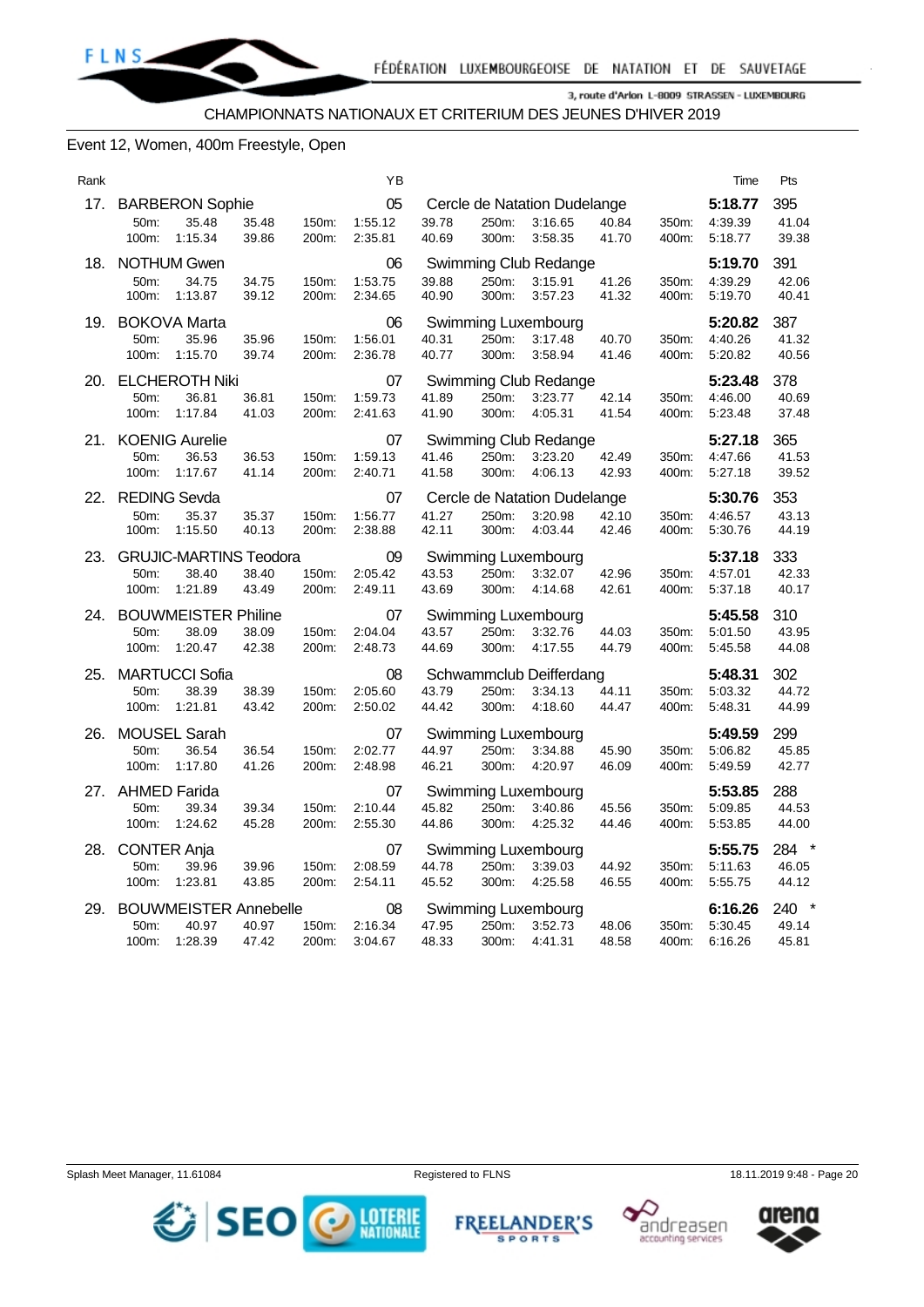

#### CHAMPIONNATS NATIONAUX ET CRITERIUM DES JEUNES D'HIVER 2019

| Event 13<br>16.11.2019 - 12:53                                                           |                    |                            |                | Mixed, 4 x 50m Freestyle                                                  |                            |         | Open<br>Results          |
|------------------------------------------------------------------------------------------|--------------------|----------------------------|----------------|---------------------------------------------------------------------------|----------------------------|---------|--------------------------|
| National Record<br>Meet Record<br>Points: FINA 2019                                      | 1:36.53<br>1:39.65 | <b>FLNS</b><br><b>SCDE</b> |                | <b>FLNS</b><br><b>LUX</b>                                                 | Herning (DEN)<br>Dudelange |         | 14.12.2013<br>12.12.2015 |
|                                                                                          |                    |                            |                |                                                                           |                            |         |                          |
| Rank                                                                                     |                    |                            |                |                                                                           |                            | Time    | Pts                      |
| $1_{\cdot}$<br>Swimming Luxembourg 1<br>VANDERSCHRICK Stephan<br>DALEIDEN CIUFERRI Ralph | $00 \,$<br>03      |                            |                | Swimming Luxembourg<br><b>BANKY Jacqueline</b><br><b>HAMEN SAIEG Yael</b> | 96<br>01                   | 1:40.75 | 663                      |
| 2. Cercle de Natation Dudelange 1                                                        |                    |                            |                | Cercle de Natation Dudelange                                              |                            | 1:41.07 | 657                      |
| <b>HENX Julien</b><br>CONSTANTINO CAEIRO Diogo                                           | 95<br>03           |                            | 22.28<br>24.81 | PETERS Lena<br>PETERS Emma                                                | 05<br>03                   |         | 27.21<br>26.77           |
| 3. Swimming Club Le Dauphin Ettelbruck 1                                                 |                    |                            |                | Swimming Club Le Dauphin Ettelbruck                                       |                            | 1:44.50 | 594                      |
| <b>BECKERS Felix</b>                                                                     | 01                 |                            | 24.51          | <b>HOLLERICH Anne</b>                                                     | 01                         |         | 30.40                    |
| STACCHIOTTI Raphael                                                                      | 92                 |                            | 22.16          | <b>FABER Maiti</b>                                                        | 01                         |         | 27.43                    |
| 4. Schwammclub Déifferdang 1                                                             |                    |                            |                | Schwammclub Deifferdang                                                   |                            | 1:45.58 | 576                      |
| <b>FABIANI Remi</b>                                                                      | 01                 |                            | 22.41          | <b>GEORGES Madeleine</b>                                                  | 05                         |         | 29.39                    |
| <b>BRANDENBURGER Pit</b>                                                                 | 95                 |                            | 23.61          | <b>WIRTH Mandy</b>                                                        | $00\,$                     |         | 30.17                    |
| 5. Swimming Luxembourg 2<br><b>BOKOV Rodion</b>                                          | 03                 |                            | 25.13          | Swimming Luxembourg<br><b>VANDERSCHRICK Laura</b>                         | 02                         | 1:48.41 | 532<br>28.07             |
| <b>MORARU Matteo</b>                                                                     | 04                 |                            | 26.46          | <b>HRIC Laura</b>                                                         | 05                         |         | 28.75                    |
| 6. Cercle de Natation Dudelange 2                                                        |                    |                            |                | Cercle de Natation Dudelange                                              |                            | 1:51.53 | 489                      |
| <b>SUKHANOV Maxim</b>                                                                    | 04                 |                            | 28.01          | <b>FABIANI Chanel</b>                                                     | 03                         |         | 28.42                    |
| <b>KIRCH Felix</b>                                                                       | 03                 |                            | 26.63          | <b>BLACK Sarah</b>                                                        | 01                         |         | 28.47                    |
| Schwammclub Monnerech 1<br>7.                                                            |                    |                            |                | Schwammclub Monnerech                                                     |                            | 1:58.91 | 403                      |
| <b>CALMES Nicolas</b><br><b>OLINGER Liam</b>                                             | 06<br>05           |                            | 27.93<br>30.55 | <b>HARIZIA Celia</b><br><b>CALMES Lara</b>                                | 05<br>04                   |         | 30.00<br>30.43           |
|                                                                                          |                    |                            |                |                                                                           |                            | 2:00.80 | 385                      |
| 8. Cercle de Natation Dudelange 3<br><b>CHAUSSARD Albert</b>                             | 07                 |                            |                | Cercle de Natation Dudelange<br><b>BARBERON Sophie</b>                    | 05                         |         |                          |
| <b>KIRCH Paul</b>                                                                        | 05                 |                            |                | <b>LINDMARK MELO Maia</b>                                                 | 07                         |         |                          |
| EXH Cercle Nautique Pétange 1                                                            |                    |                            |                | Cercle Nautique Petange                                                   |                            | 2:02.59 | 368                      |
| <b>ALLAR Maud</b><br><b>PALAGNIOUK Romain</b>                                            | 08<br>04           |                            | 32.29<br>27.93 | <b>AVEZ Paule Audrey</b><br><b>BOENTGES Kimi</b>                          | 08<br>05                   |         | 34.94<br>27.43           |
|                                                                                          |                    |                            |                |                                                                           |                            |         |                          |

| Event 103         | 16.11.2019 - 16:00             |                |                                          | Men, 50m Freestyle           |                                  | Open<br><b>Results Final</b> |
|-------------------|--------------------------------|----------------|------------------------------------------|------------------------------|----------------------------------|------------------------------|
| Meet Record       | National Record                | 21.91<br>22.03 | <b>HENX</b> Julien<br><b>HENX Julien</b> | <b>CNDu</b><br><b>LUX</b>    | Montpellier (FRA)<br>Differdange | 01.12.2017<br>16.11.2019     |
| Points: FINA 2019 |                                |                |                                          |                              |                                  |                              |
| Rank              |                                |                | YB                                       |                              | Time                             | Pts                          |
| 1.                | <b>HENX</b> Julien             |                | 95                                       | Cercle de Natation Dudelange | 22.04                            | 776                          |
| 2 <sub>1</sub>    | <b>FABIANI Remi</b>            |                | 01                                       | Schwammclub Deifferdang      | 22.34                            | 745                          |
| 3.                | <b>SAUBER Bob</b>              |                | 01                                       | Swimming Club Redange        | 23.26                            | 660                          |
| 4.                | <b>VANDERSCHRICK Stephan</b>   |                | $00\,$                                   | Swimming Luxembourg          | 23.35                            | 653                          |
| 5.                | <b>DALEIDEN CIUFERRI Ralph</b> |                | 03                                       | Swimming Luxembourg          | 23.61                            | 631                          |
| 6.                | <b>BRANDENBURGER Pit</b>       |                | 95                                       | Schwammclub Deifferdang      | 24.51                            | 564                          |

Splash Meet Manager, 11.61084 **Registered to FLNS** Registered to FLNS 18.11.2019 9:48 - Page 21







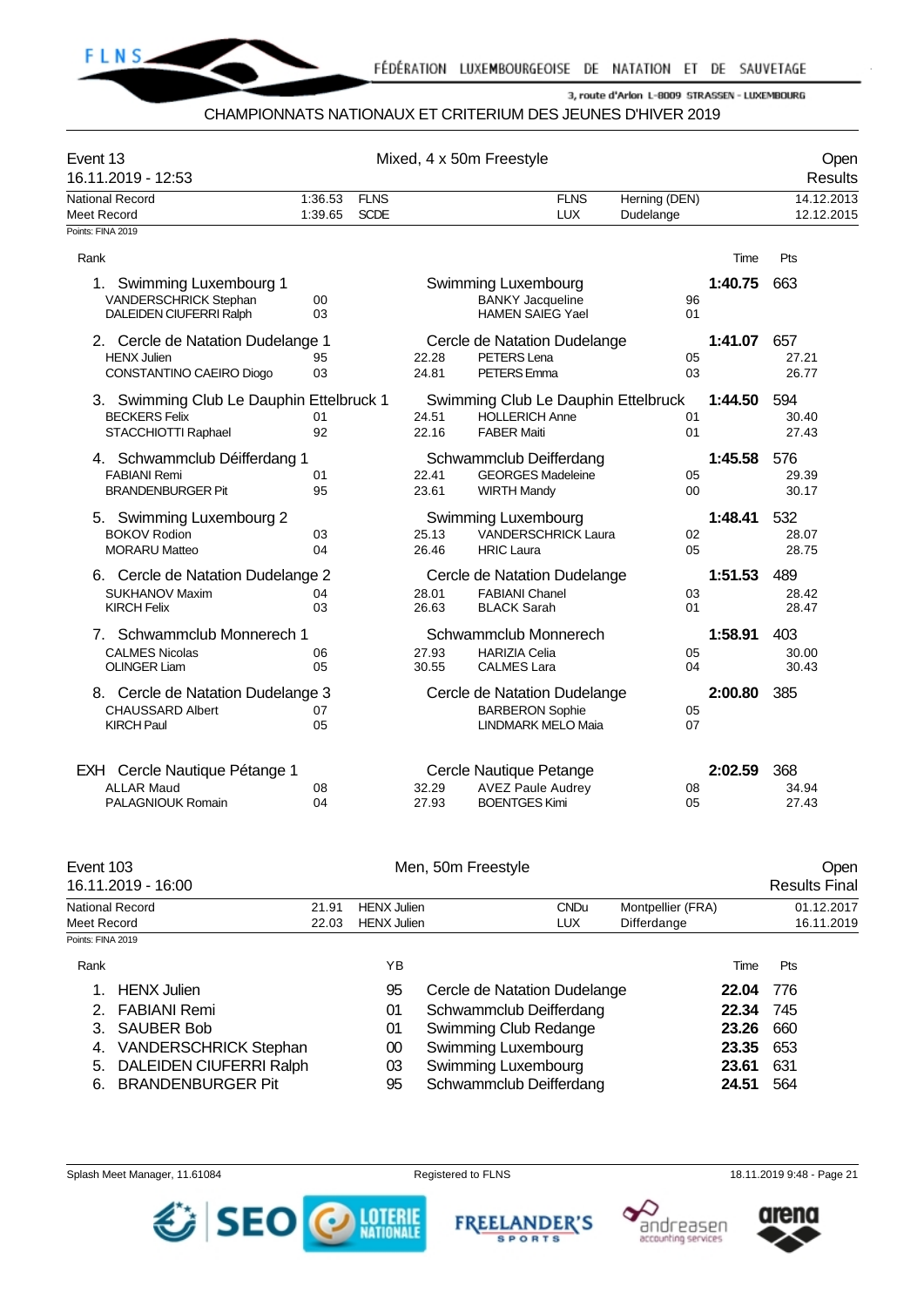

## CHAMPIONNATS NATIONAUX ET CRITERIUM DES JEUNES D'HIVER 2019

| Event 104<br>16.11.2019 - 16:02                                                                                                                                                             |                |                                            | Women, 50m Freestyle                                                                                                                                            |                           |                        |                                                            | Open<br><b>Results Final</b>                  |
|---------------------------------------------------------------------------------------------------------------------------------------------------------------------------------------------|----------------|--------------------------------------------|-----------------------------------------------------------------------------------------------------------------------------------------------------------------|---------------------------|------------------------|------------------------------------------------------------|-----------------------------------------------|
| National Record<br>Meet Record                                                                                                                                                              | 24.86<br>24.86 | <b>MEYNEN Julie</b><br><b>MEYNEN Julie</b> |                                                                                                                                                                 | <b>SCDE</b><br><b>LUX</b> | Dudelange<br>Dudelange |                                                            | 12.12.2015<br>12.12.2015                      |
| Points: FINA 2019<br>Rank<br><b>BANKY Jacqueline</b><br><b>PETERS</b> Emma<br><b>HAMEN SAIEG Yael</b><br><b>JOMINET LOU</b><br><b>VANDERSCHRICK Laura</b><br>5.<br><b>FABER Maiti</b><br>6. |                | ΥB<br>96<br>03<br>01<br>05<br>02<br>01     | Swimming Luxembourg<br>Cercle de Natation Dudelange<br>Swimming Luxembourg<br>Swimming Luxembourg<br>Swimming Luxembourg<br>Swimming Club Le Dauphin Ettelbruck |                           |                        | Time<br>26.48<br>26.82<br>27.23<br>27.54<br>28.07<br>28.33 | Pts<br>649<br>624<br>597<br>577<br>545<br>530 |

| Event 105<br>16.11.2019 - 16:13 |                                     |       |                       | Men, 50m Breaststroke               |             |           |       |     | Open<br><b>Results Final</b> |
|---------------------------------|-------------------------------------|-------|-----------------------|-------------------------------------|-------------|-----------|-------|-----|------------------------------|
|                                 | National Record                     | 27.30 | <b>CARNOL Laurent</b> |                                     | <b>SCDE</b> | Dudelange |       |     | 12.12.2015                   |
| Meet Record                     |                                     | 27.30 | <b>CARNOL Laurent</b> |                                     | <b>LUX</b>  | Dudelange |       |     | 12.12.2015                   |
| Points: FINA 2019               |                                     |       |                       |                                     |             |           |       |     |                              |
| Rank                            |                                     |       | ΥB                    |                                     |             |           | Time  | Pts |                              |
|                                 | VAN DEN BOSSCHE Yann<br>MP 18 years |       | 01                    | Swimming Luxembourg                 |             |           | 28.47 | 697 | MP                           |
| 2.                              | <b>ROLKO Ricky</b>                  |       | 99                    | Swimming Luxembourg                 |             |           | 29.72 | 613 |                              |
| 3.                              | <b>BECKERS Felix</b>                |       | 01                    | Swimming Club Le Dauphin Ettelbruck |             |           | 30.29 | 579 |                              |
| 4.                              | <b>MORIS Cedric</b>                 |       | 98                    | Swimming Club Le Dauphin Ettelbruck |             |           | 30.97 | 541 |                              |
| 5.                              | <b>WALTZING Florian</b>             |       | 97                    | Schwammclub Deifferdang             |             |           | 31.34 | 522 |                              |
| 6.                              | <b>BANKY Jordan</b>                 |       | 01                    | Swimming Luxembourg                 |             |           | 32.89 | 452 |                              |
|                                 |                                     |       |                       |                                     |             |           |       |     |                              |

| Event 106                             |                |                                            | Women, 50m Breaststroke        |                                     |                        |       | Open                     |
|---------------------------------------|----------------|--------------------------------------------|--------------------------------|-------------------------------------|------------------------|-------|--------------------------|
| 16.11.2019 - 16:15                    |                |                                            |                                |                                     |                        |       | <b>Results Final</b>     |
| <b>National Record</b><br>Meet Record | 31.95<br>31.95 | <b>MEYNEN Julie</b><br><b>MEYNEN Julie</b> |                                | <b>SCDE</b><br>LUX                  | Dudelange<br>Dudelange |       | 12.12.2015<br>12.12.2015 |
| Points: FINA 2019                     |                |                                            |                                |                                     |                        |       |                          |
| Rank                                  |                | ΥB                                         |                                |                                     |                        | Time  | <b>Pts</b>               |
| LEONARD Lis                           |                | 05                                         | <b>Swimming Luxembourg</b>     |                                     |                        | 35.54 | 518                      |
| <b>ALBERS Neele</b><br>2.             |                | 05                                         |                                | Swimming Club Le Dauphin Ettelbruck |                        | 35.57 | 517                      |
| <b>BORDONARO Madeleine</b><br>3.      |                | 06                                         | <b>Barracuda Esch Natation</b> |                                     |                        | 36.04 | 497                      |
| HAAG Nora                             |                | N4.                                        | Swimming Club Redange          |                                     |                        | 37 21 | 452                      |

| 4. HAAG Nora          | Swimming Club Redange               | 37.21 452        |  |
|-----------------------|-------------------------------------|------------------|--|
| 5. BRAVACCINI Sabrina | Swimming Club Le Dauphin Ettelbruck | <b>37.57</b> 439 |  |
| 6. KIDD Francesca     | Swimming Luxembourg                 | 38.21 417        |  |







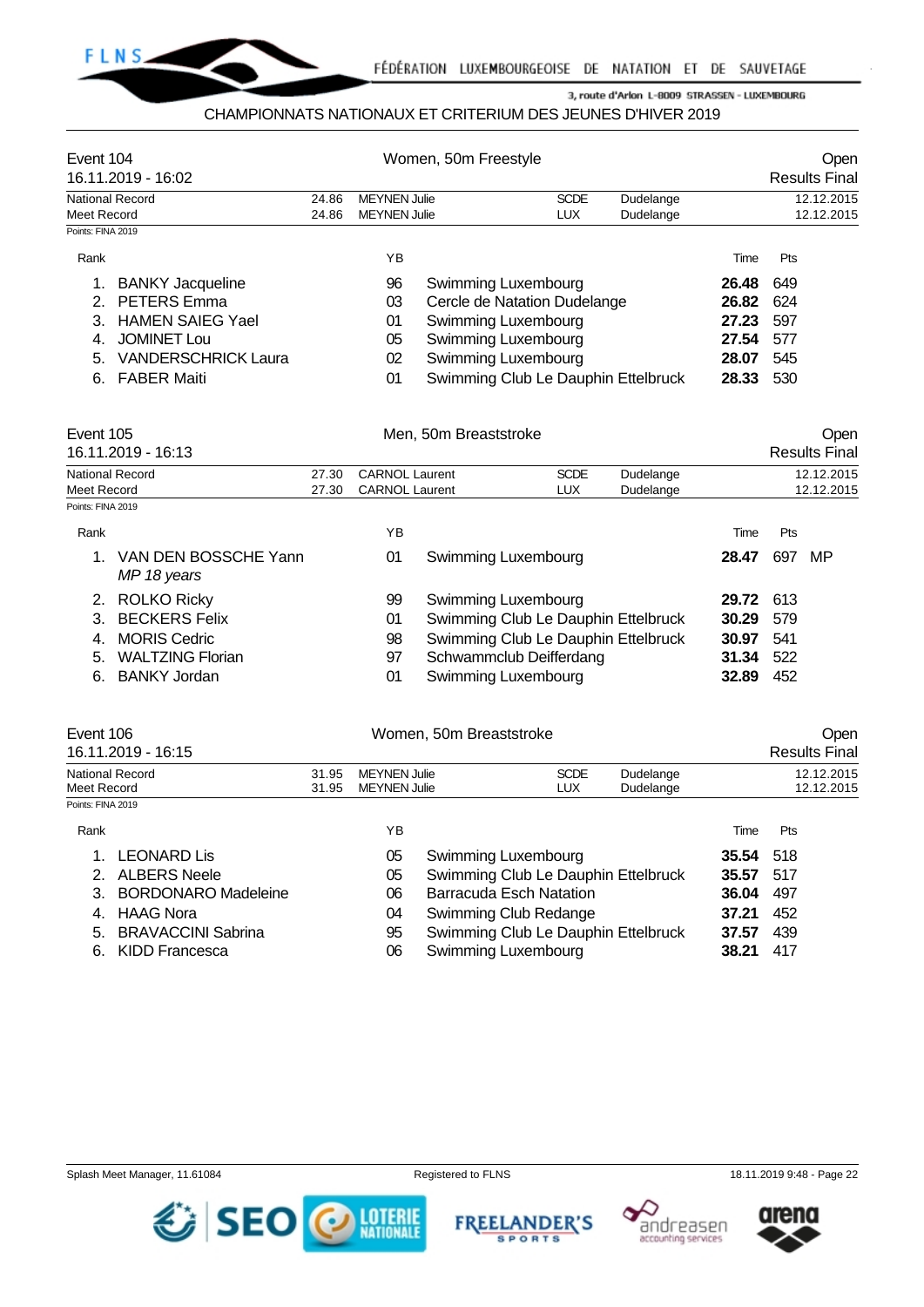

### CHAMPIONNATS NATIONAUX ET CRITERIUM DES JEUNES D'HIVER 2019

| Event 14          | 16.11.2019 - 16:26                         |          | Men, 100m Medley                                                                                            |                    |            |                            | Open<br><b>Results</b> |
|-------------------|--------------------------------------------|----------|-------------------------------------------------------------------------------------------------------------|--------------------|------------|----------------------------|------------------------|
|                   | <b>National Record</b>                     | 53.44    | STACCHIOTTI Raphaël<br><b>SCDE</b>                                                                          | Netanya (ISR)      |            |                            | 05.12.2015             |
| Meet Record       |                                            | 54.54    | <b>LUX</b><br>STACCHIOTTI Raphaël                                                                           | Bonnevoie          |            |                            | 13.12.2014             |
|                   |                                            |          | TL Open M 18 +: 1:12.00 / TL Pupilles M PuM: 1:28.00 / TL Jeunes M JeM: 1:20.00 / TL Juniors M JuM: 1:15.00 |                    |            |                            |                        |
| Points: FINA 2019 |                                            |          |                                                                                                             |                    |            |                            |                        |
| Rank              |                                            | ΥB       |                                                                                                             | Time               | Pts        | 50 <sub>m</sub>            | 100m                   |
|                   |                                            |          |                                                                                                             |                    |            |                            |                        |
| Pupilles          |                                            |          |                                                                                                             |                    |            |                            |                        |
| 1.                | <b>CALMES Nicolas</b>                      | 06       | Schwammclub Monnerech                                                                                       | 1:11.27            | 350        | 33.57                      | 37.70                  |
| 2.                | <b>CHAUSSARD Albert</b>                    | 07       | Cercle de Natation Dudelange                                                                                | 1:14.98            | 301        | 35.73                      | 39.25                  |
| 3.                | <b>PASSER Daniel</b>                       | 07       | Swimming Luxembourg                                                                                         | 1:17.81            | 269        | 37.40                      | 40.41                  |
| 4.                | <b>ESCHETTE Louis</b>                      | 07       | Cercle de Natation Wiltz                                                                                    | 1:19.24            | 255        | 36.66 42.58                |                        |
| 5.                | JAAS Joe                                   | 06       | Swimming Club Le Dauphin Ettelbruck                                                                         | 1:19.64            | 251        | 37.21                      | 42.43                  |
| 6.                | <b>JAAS Tom</b>                            | 06       | Swimming Club Le Dauphin Ettelbruck                                                                         | 1:20.48            | 243        | 37.83                      | 42.65                  |
| 7.                | ORTIZ BOGDANOV Pablo                       | 08       | Swimming Luxembourg                                                                                         | 1:21.27            | 236        | 37.80 43.47                |                        |
| 8.                | <b>LEY Jamie</b>                           | 07       | Swimming Club Le Dauphin Ettelbruck                                                                         | 1:21.48            | 234        | 39.09                      | 42.39                  |
| 9.                | <b>VIGUIER Evan</b>                        | 08       | Swimming Luxembourg                                                                                         | 1:21.93            | 230        | 38.25                      | 43.68                  |
| 10.               | MILANOVSKI Stefan                          | 06       | Swimming Luxembourg                                                                                         | 1:24.36            | 211        | 39.70 44.66                |                        |
| 11.               | <b>KUNEN Fynn</b>                          | 08       | Swimming Luxembourg                                                                                         | 1:24.62            | 209        | 38.23                      | 46.39                  |
| 12.               | <b>WEYLAND Philippe</b>                    | 07       | Swimming Luxembourg                                                                                         | 1:25.27            | 204        | 38.89                      | 46.38                  |
|                   | 13. ANDREEV Alex                           | 08       | Swimming Luxembourg                                                                                         | 1:25.76            | 201        | 39.18 46.58                |                        |
| 14.               | <b>DUSEMON Paul</b>                        | 07       | Swimming Luxembourg                                                                                         | 1:26.52            | 196        | 39.35 47.17                |                        |
| Jeunes            |                                            |          |                                                                                                             |                    |            |                            |                        |
|                   | 1. LANNERS Nicolas                         | 04       | Schwammclub Deifferdang                                                                                     | 1:03.36            | 499        | 29.57                      | 33.79                  |
| 2.                | SIMAO NOGUEIRA Joao                        | 04       | Schwammclub Deifferdang                                                                                     | 1:04.28            | 478        | 29.86                      | 34.42                  |
| 3.                | <b>DENTER Arthur</b>                       | 04       | Cercle Nautique Echternach                                                                                  | 1:08.48            | 395        | 31.73                      | 36.75                  |
| 4.                | <b>SUKHANOV Maxim</b>                      | 04       | Cercle de Natation Dudelange                                                                                | 1:10.53            | 361        | 33.01                      | 37.52                  |
|                   | <b>KEMP Finn</b>                           | 05       | Swimming Luxembourg                                                                                         | 1:10.53            | 361        | 33.08                      | 37.45                  |
| 6.                | MILANOVSKI Nikola                          | 04       | Swimming Luxembourg                                                                                         | 1:11.71            | 344        | 32.85                      | 38.86                  |
| 7.                | <b>BOENTGES Kimi</b>                       | 05       | Cercle Nautique Petange                                                                                     | 1:11.88            | 341        | 34.11                      | 37.77                  |
| 8.                | <b>PALAGNIOUK Romain</b>                   | 04       | Cercle Nautique Petange                                                                                     | 1:11.99            | 340        | 33.45                      | 38.54                  |
| 9.                | <b>NAFFOUTI Nael</b>                       | 05       | Cercle de Natation Wiltz                                                                                    | 1:12.62            | 331        | 33.57                      | 39.05                  |
| 10.               | <b>BOURGUIGNON Benjamin</b>                | 05       | Swimming Club Le Dauphin Ettelbruck                                                                         | 1:12.80            | 329        | 34.12                      | 38.68                  |
|                   | 11. FETZ Tom                               | 04       | Cercle Nautique Echternach                                                                                  | 1:14.21            | 310        | 33.41                      | 40.80                  |
| 12.               | <b>DHONTE Henri</b>                        | 04       | Swimming Luxembourg                                                                                         | 1:14.72            | 304        | 34.52                      | 40.20                  |
| 13.               | <b>MOHR Sam</b>                            | 04       | Cercle Nautique Echternach                                                                                  | 1:15.12            | 299        | 34.37 40.75                |                        |
|                   | 14. OLINGER Liam                           | 05       | Schwammclub Monnerech                                                                                       | 1:18.48            | 262        | 35.92 42.56                |                        |
|                   | 15. WENZEL Gregory                         | 04       | Cercle de Natation Diekirch                                                                                 | 1:20.07 247 $*$    |            | 35.29 44.78                |                        |
| Juniors           |                                            |          |                                                                                                             |                    |            |                            |                        |
|                   |                                            |          |                                                                                                             |                    |            |                            |                        |
| 1.                | <b>CARNEIRO Joao</b>                       | 03       | Swimming Luxembourg                                                                                         | 58.83              | 623        | 27.86 30.97                |                        |
|                   | 2. WIRTH David                             | 02       | Schwammclub Deifferdang                                                                                     | 1:05.41            | 453        | 29.98                      | 35.43                  |
| 3.                | <b>GIRS Matheo</b>                         | 02       | Cercle de Natation Wiltz                                                                                    | 1:07.25            | 417        | 30.40 36.85                |                        |
| 4.<br>5.          | <b>WEIDERT Jo</b>                          | 03<br>03 | Cercle Nautique Echternach<br>Cercle de Natation Wiltz                                                      | 1:08.61            | 393        | 30.57 38.04                |                        |
| 6.                | <b>BOURCKEL Mike</b><br><b>JACOBY Dale</b> | 02       | Cercle de Natation Wiltz                                                                                    | 1:10.82<br>1:13.36 | 357<br>321 | 32.28 38.54<br>35.48 37.88 |                        |
| 7.                | JOMINET Dan                                | 03       | Swimming Luxembourg                                                                                         | 1:15.13            | 299 *      | 34.06 41.07                |                        |
|                   |                                            |          |                                                                                                             |                    |            |                            |                        |

Splash Meet Manager, 11.61084 **Registered to FLNS** Registered to FLNS 18.11.2019 9:48 - Page 23







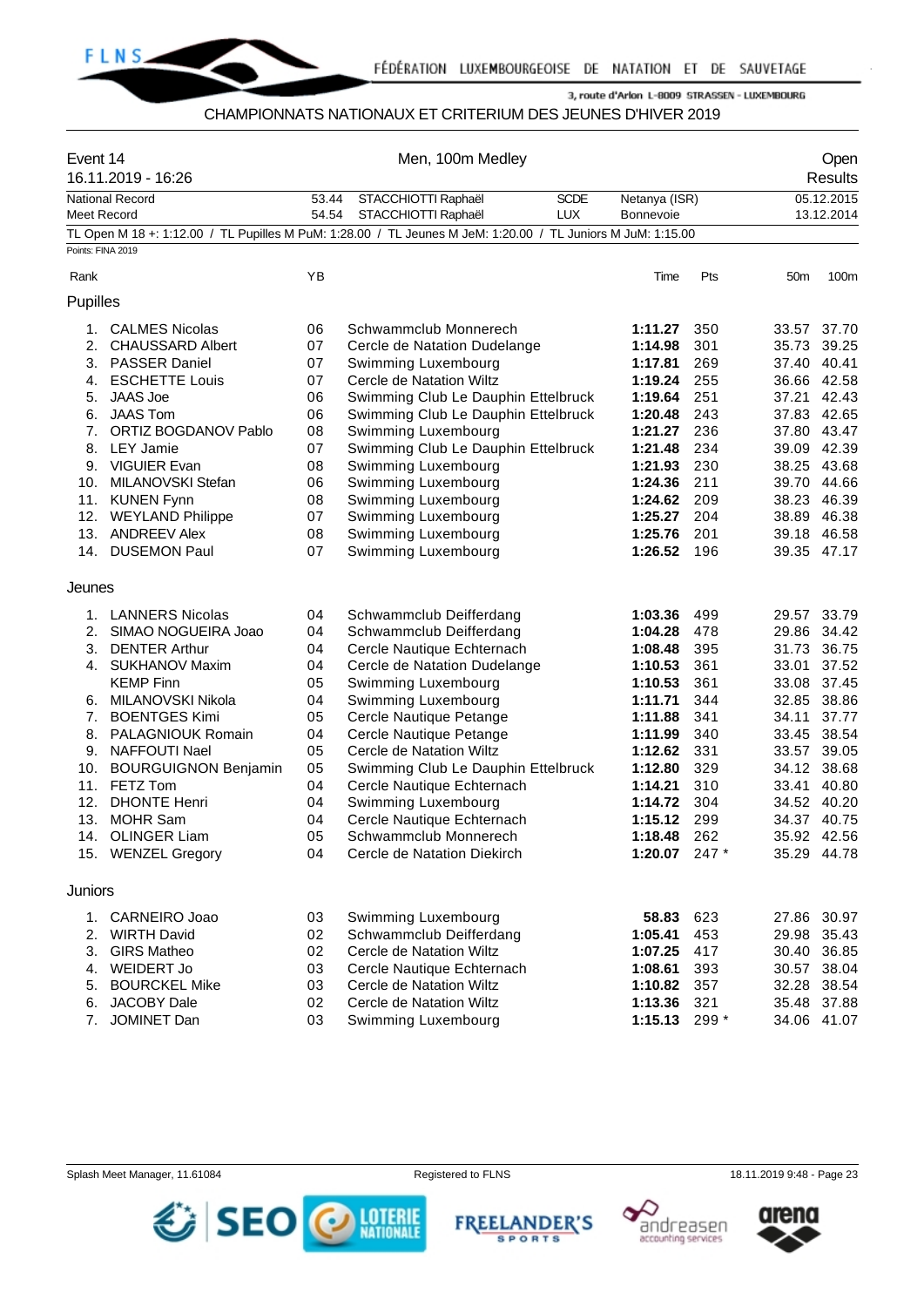# Event 14, Men, 100m Medley

## Open

| 1.  | STACCHIOTTI Raphael         | 92 | Swimming Club Le Dauphin Ettelbruck | 54.95   | 765     | 25.29 29.66 |             |
|-----|-----------------------------|----|-------------------------------------|---------|---------|-------------|-------------|
| 2.  | <b>CARNEIRO Joao</b>        | 03 | Swimming Luxembourg                 | 58.83   | 623     |             | 27.86 30.97 |
| 3.  | <b>WALTZING Loic</b>        | 00 | Schwammclub Deifferdang             | 1:01.23 | 553     |             | 28.27 32.96 |
| 4.  | <b>WALTZING Florian</b>     | 97 | Schwammclub Deifferdang             | 1:02.09 | 530     | 29.13 32.96 |             |
| 5.  | <b>MORIS Cedric</b>         | 98 | Swimming Club Le Dauphin Ettelbruck | 1:03.07 | 506     | 29.64 33.43 |             |
| 6.  | <b>LANNERS Nicolas</b>      | 04 | Schwammclub Deifferdang             | 1:03.36 | 499     | 29.57 33.79 |             |
| 7.  | SIMAO NOGUEIRA Joao         | 04 | Schwammclub Deifferdang             | 1:04.28 | 478     | 29.86       | 34.42       |
| 8.  | <b>WIRTH David</b>          | 02 | Schwammclub Deifferdang             | 1:05.41 | 453     |             | 29.98 35.43 |
| 9.  | <b>BANKY Jordan</b>         | 01 | Swimming Luxembourg                 | 1:06.25 | 436     | 30.25 36.00 |             |
| 10. | <b>GIRS Matheo</b>          | 02 | Cercle de Natation Wiltz            | 1:07.25 | 417     | 30.40 36.85 |             |
| 11. | <b>DENTER Arthur</b>        | 04 | Cercle Nautique Echternach          | 1:08.48 | 395     | 31.73       | 36.75       |
|     | 12. WEIDERT Jo              | 03 | Cercle Nautique Echternach          | 1:08.61 | 393     | 30.57 38.04 |             |
|     | 13. SUKHANOV Maxim          | 04 | Cercle de Natation Dudelange        | 1:10.53 | 361     | 33.01       | 37.52       |
|     | <b>KEMP Finn</b>            | 05 | Swimming Luxembourg                 | 1:10.53 | 361     |             | 33.08 37.45 |
| 15. | <b>BOURCKEL Mike</b>        | 03 | Cercle de Natation Wiltz            | 1:10.82 | 357     | 32.28 38.54 |             |
| 16. | <b>CALMES Nicolas</b>       | 06 | Schwammclub Monnerech               | 1:11.27 | 350     | 33.57       | 37.70       |
| 17. | MILANOVSKI Nikola           | 04 | Swimming Luxembourg                 | 1:11.71 | 344     | 32.85 38.86 |             |
| 18. | <b>BOENTGES Kimi</b>        | 05 | Cercle Nautique Petange             | 1:11.88 | 341     | 34.11       | 37.77       |
|     | 19. PALAGNIOUK Romain       | 04 | Cercle Nautique Petange             | 1:11.99 | 340     | 33.45 38.54 |             |
| 20. | NAFFOUTI Nael               | 05 | Cercle de Natation Wiltz            | 1:12.62 | 331     | 33.57 39.05 |             |
| 21. | <b>BOURGUIGNON Benjamin</b> | 05 | Swimming Club Le Dauphin Ettelbruck | 1:12.80 | 329     | 34.12 38.68 |             |
| 22. | <b>JACOBY Dale</b>          | 02 | Cercle de Natation Wiltz            | 1:13.36 | 321     | 35.48 37.88 |             |
|     | 23. FETZ Tom                | 04 | Cercle Nautique Echternach          | 1:14.21 | 310     |             | 33.41 40.80 |
| 24. | <b>DHONTE Henri</b>         | 04 | Swimming Luxembourg                 | 1:14.72 | 304     |             | 34.52 40.20 |
|     | 25. CHAUSSARD Albert        | 07 | Cercle de Natation Dudelange        | 1:14.98 | 301     | 35.73 39.25 |             |
|     | 26. MOHR Sam                | 04 | Cercle Nautique Echternach          | 1:15.12 | 299     | 34.37 40.75 |             |
|     | 27. JOMINET Dan             | 03 | Swimming Luxembourg                 | 1:15.13 | 299 *   | 34.06 41.07 |             |
|     | 28. PASSER Daniel           | 07 | Swimming Luxembourg                 | 1:17.81 | 269     | 37.40 40.41 |             |
|     | 29. OLINGER Liam            | 05 | Schwammclub Monnerech               | 1:18.48 | 262     | 35.92 42.56 |             |
| 30. | <b>ESCHETTE Louis</b>       | 07 | Cercle de Natation Wiltz            | 1:19.24 | 255     | 36.66 42.58 |             |
|     | 31. JAAS Joe                | 06 | Swimming Club Le Dauphin Ettelbruck | 1:19.64 | 251     | 37.21 42.43 |             |
|     | 32. WENZEL Gregory          | 04 | Cercle de Natation Diekirch         | 1:20.07 | $247 *$ | 35.29 44.78 |             |
| 33. | <b>JAAS Tom</b>             | 06 | Swimming Club Le Dauphin Ettelbruck | 1:20.48 | 243     | 37.83 42.65 |             |
| 34. | ORTIZ BOGDANOV Pablo        | 08 | Swimming Luxembourg                 | 1:21.27 | 236     |             | 37.80 43.47 |
|     | 35. LEY Jamie               | 07 | Swimming Club Le Dauphin Ettelbruck | 1:21.48 | 234     | 39.09 42.39 |             |
|     | 36. VIGUIER Evan            | 08 | Swimming Luxembourg                 | 1:21.93 | 230     |             | 38.25 43.68 |
|     | 37. MILANOVSKI Stefan       | 06 | Swimming Luxembourg                 | 1:24.36 | 211     | 39.70 44.66 |             |
| 38. | <b>KUNEN Fynn</b>           | 08 | Swimming Luxembourg                 | 1:24.62 | 209     | 38.23 46.39 |             |
| 39. | <b>WEYLAND Philippe</b>     | 07 | Swimming Luxembourg                 | 1:25.27 | 204     | 38.89 46.38 |             |
| 40. | <b>ANDREEV Alex</b>         | 08 | Swimming Luxembourg                 | 1:25.76 | 201     | 39.18 46.58 |             |
| 41. | <b>DUSEMON Paul</b>         | 07 | Swimming Luxembourg                 | 1:26.52 | 196     | 39.35 47.17 |             |







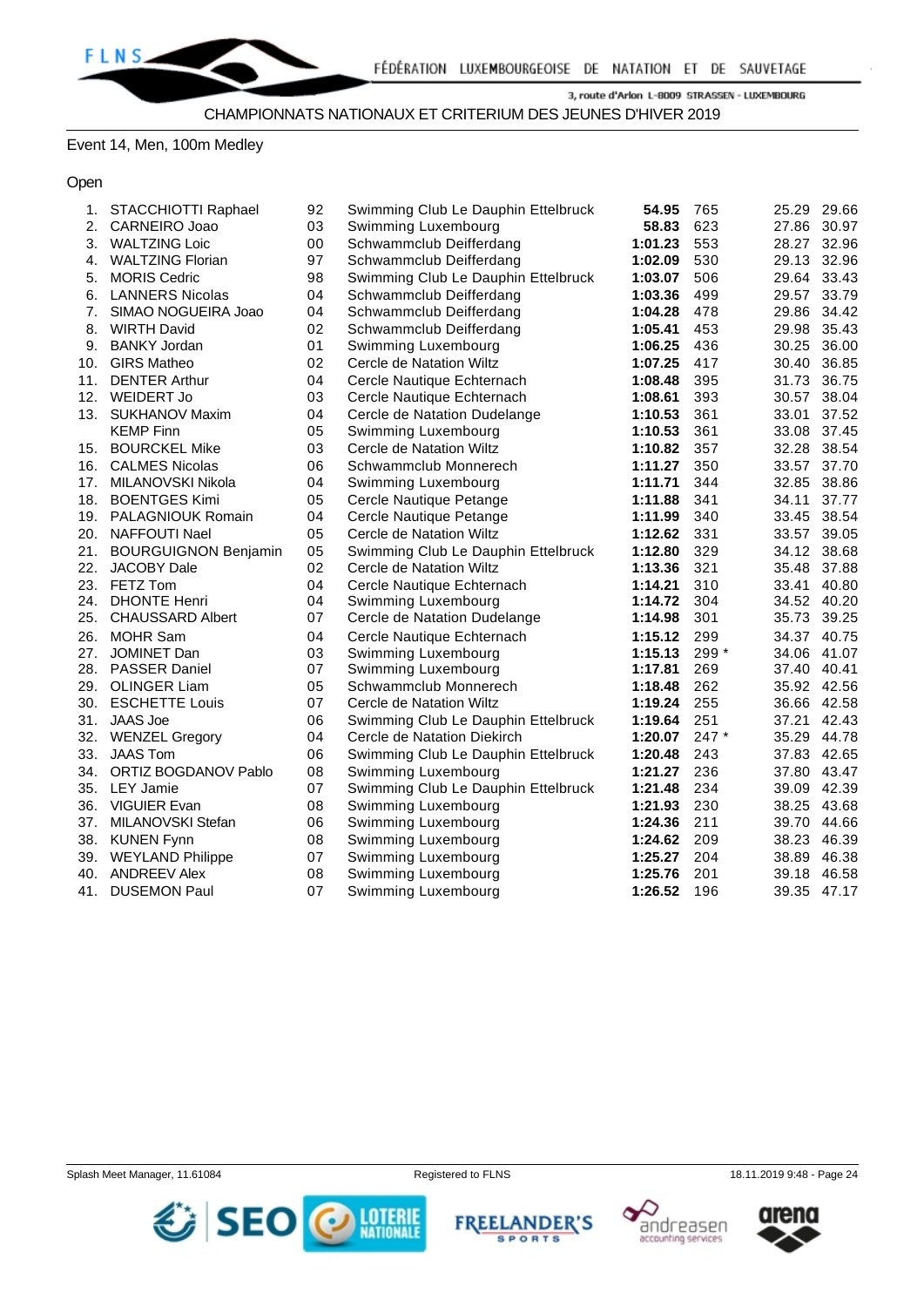

# CHAMPIONNATS NATIONAUX ET CRITERIUM DES JEUNES D'HIVER 2019

|                   | Event 15<br>16.11.2019 - 16:39 |         | Women, 100m Medley                                                                                          |             |           |     |                 | Open<br>Results |
|-------------------|--------------------------------|---------|-------------------------------------------------------------------------------------------------------------|-------------|-----------|-----|-----------------|-----------------|
|                   | <b>National Record</b>         | 1:02.13 | <b>MEYNEN JUlie</b>                                                                                         | <b>SCDE</b> | Dudelange |     |                 | 12.12.2015      |
| Meet Record       |                                | 1:02.13 | <b>MEYNEN Julie</b>                                                                                         | <b>LUX</b>  | Dudelange |     |                 | 12.12.2015      |
|                   |                                |         | TL Open D 16 +: 1:19.00 / TL Pupilles D PuD: 1:34.00 / TL Jeunes D JeD: 1:28.00 / TL Juniors D JuD: 1:22.00 |             |           |     |                 |                 |
| Points: FINA 2019 |                                |         |                                                                                                             |             |           |     |                 |                 |
| Rank              |                                | YB      |                                                                                                             |             | Time      | Pts | 50 <sub>m</sub> | 100m            |
| Pupilles          |                                |         |                                                                                                             |             |           |     |                 |                 |
|                   | 1. HRIC Nina                   | 08      | Swimming Luxembourg                                                                                         |             | 1:19.33   | 361 | 36.58 42.75     |                 |
| 2.                | <b>ALLAR Maud</b>              | 08      | Cercle Nautique Petange                                                                                     |             | 1:22.04   | 326 | 39.19 42.85     |                 |
|                   | 3. OLIVERO Francesca           | 08      | Swimming Luxembourg                                                                                         |             | 1:23.23   | 312 | 38.93 44.30     |                 |
|                   | 4. GRUJIC-MARTINS Teodora      | 09      | Swimming Luxembourg                                                                                         |             | 1:24.62   | 297 | 39.05 45.57     |                 |
|                   | 5. GHIRELLI Lynn               | 08      | Swimming Club Le Dauphin Ettelbruck                                                                         |             | 1:27.89   | 265 | 41.69 46.20     |                 |
|                   | 6. WAGNER Caroline             | 08      | Cercle de Natation Dudelange                                                                                |             | 1:28.35   | 261 | 42.14 46.21     |                 |
| 7.                | <b>NEMETI Borbala</b>          | 08      | Swimming Luxembourg                                                                                         |             | 1:28.39   | 261 | 43.19           | 45.20           |
| 8.                | <b>DONDELINGER Elisa</b>       | 08      | Swimming Luxembourg                                                                                         |             | 1:28.95   | 256 | 43.86 45.09     |                 |
|                   | 9. AVEZ Paule Audrey           | 08      | Cercle Nautique Petange                                                                                     |             | 1:29.11   | 255 | 41.38 47.73     |                 |
|                   | 10. STRASSER Amelie            | 08      | Swimming Club Le Dauphin Ettelbruck                                                                         |             | 1:32.10   | 230 | 43.36 48.74     |                 |
| Jeunes            |                                |         |                                                                                                             |             |           |     |                 |                 |
|                   | 1. BORDONARO Madeleine         | 06      | <b>Barracuda Esch Natation</b>                                                                              |             | 1:11.89   | 485 | 34.33 37.56     |                 |
| 2.                | <b>REINESCH Leeloo</b>         | 07      | Schwammclub Monnerech                                                                                       |             | 1:13.82   | 448 | 33.02 40.80     |                 |
| 3.                | <b>LINDMARK MELO Maia</b>      | 07      | Cercle de Natation Dudelange                                                                                |             | 1:16.01   | 410 | 35.03           | 40.98           |
| 4.                | <b>THILL Gina</b>              | 07      | Schwammclub Monnerech                                                                                       |             | 1:16.30   | 406 | 35.88 40.42     |                 |
| 5.                | PHILIPPART Lina                | 07      | Schwammclub Monnerech                                                                                       |             | 1:16.64   | 400 | 35.64 41.00     |                 |
| 6.                | SOFFIO Mara                    | 06      | Schwammclub Monnerech                                                                                       |             | 1:17.43   | 388 | 34.39           | 43.04           |
| 7.                | <b>KETTENMEYER Yin</b>         | 06      | Swimming Club Le Dauphin Ettelbruck                                                                         |             | 1:17.92   | 381 |                 | 36.19 41.73     |
|                   | 8. KIDD Francesca              | 06      | Swimming Luxembourg                                                                                         |             | 1:18.33   | 375 | 37.42 40.91     |                 |
| 9.                | <b>REDING Sevda</b>            | 07      | Cercle de Natation Dudelange                                                                                |             | 1:19.62   | 357 | 37.55 42.07     |                 |
| 10.               | <b>OLINGER Tina</b>            | 06      | Swimming Club Redange                                                                                       |             | 1:25.29   | 290 | 39.40 45.89     |                 |
|                   | 11. CONTER Anja                | 07      | Swimming Luxembourg                                                                                         |             | 1:25.64   | 287 | 40.62 45.02     |                 |
| 12.               | DE WAHA Lina-Marie             | 07      | Cercle de Natation Diekirch                                                                                 |             | 1:26.07   | 283 | 38.86 47.21     |                 |
|                   | 13. NTAGANDA Sophie            | 07      | Swimming Luxembourg                                                                                         |             | 1:26.91   | 274 | 40.73 46.18     |                 |
| Juniors           |                                |         |                                                                                                             |             |           |     |                 |                 |
|                   | 1. PETERS Lena                 | 05      | Cercle de Natation Dudelange                                                                                |             | 1:08.61   | 558 |                 | 31.57 37.04     |
| 2.                | <b>REDING Alyssa</b>           | 04      | Swimming Club Le Dauphin Ettelbruck                                                                         |             | 1:13.05   | 462 | 33.26 39.79     |                 |
|                   | 3. DEVISCOUR Sarah             | 05      | Cercle Nautique Echternach                                                                                  |             | 1:13.88   | 447 |                 | 33.38 40.50     |
| 4.                | <b>GEORGES Madeleine</b>       | 05      | Schwammclub Deifferdang                                                                                     |             | 1:16.27   | 406 | 35.27 41.00     |                 |
| 5.                | <b>HARIZIA Celia</b>           | 05      | Schwammclub Monnerech                                                                                       |             | 1:16.58   | 401 | 34.53 42.05     |                 |
|                   | 6. HAAG Nora                   | 04      | Swimming Club Redange                                                                                       |             | 1:17.00   | 395 | 35.97 41.03     |                 |
| 7.                | <b>BARBERON Sophie</b>         | 05      | Cercle de Natation Dudelange                                                                                |             | 1:18.99   | 366 | 36.42 42.57     |                 |
| Open              |                                |         |                                                                                                             |             |           |     |                 |                 |
| 1.                | <b>BLACK Sarah</b>             | 01      | Cercle de Natation Dudelange                                                                                |             | 1:07.51   | 586 | 30.56 36.95     |                 |
| 2.                | PETERS Lena                    | 05      | Cercle de Natation Dudelange                                                                                |             | 1:08.61   | 558 | 31.57           | 37.04           |
| 3.                | <b>FABIANI Chanel</b>          | 03      | Cercle de Natation Dudelange                                                                                |             | 1:10.40   | 517 | 32.43 37.97     |                 |
| 4.                | <b>HAMEN SAIEG Yael</b>        | 01      | Swimming Luxembourg                                                                                         |             | 1:10.69   | 510 | 32.41           | 38.28           |
| 5.                | <b>BORDONARO Madeleine</b>     | 06      | <b>Barracuda Esch Natation</b>                                                                              |             | 1:11.89   | 485 | 34.33           | 37.56           |
|                   | 6. REDING Alyssa               | 04      | Swimming Club Le Dauphin Ettelbruck                                                                         |             | 1:13.05   | 462 | 33.26 39.79     |                 |
| 7.                | <b>BLACK Rachael</b>           | 01      | Cercle de Natation Dudelange                                                                                |             | 1:13.62   | 452 | 32.66 40.96     |                 |
| 8.                | <b>REINESCH Leeloo</b>         | 07      | Schwammclub Monnerech                                                                                       |             | 1:13.82   | 448 |                 | 33.02 40.80     |
| 9.                | <b>DEVISCOUR Sarah</b>         | 05      | Cercle Nautique Echternach                                                                                  |             | 1:13.88   | 447 | 33.38 40.50     |                 |

Splash Meet Manager, 11.61084 **Registered to FLNS** Registered to FLNS 18.11.2019 9:48 - Page 25







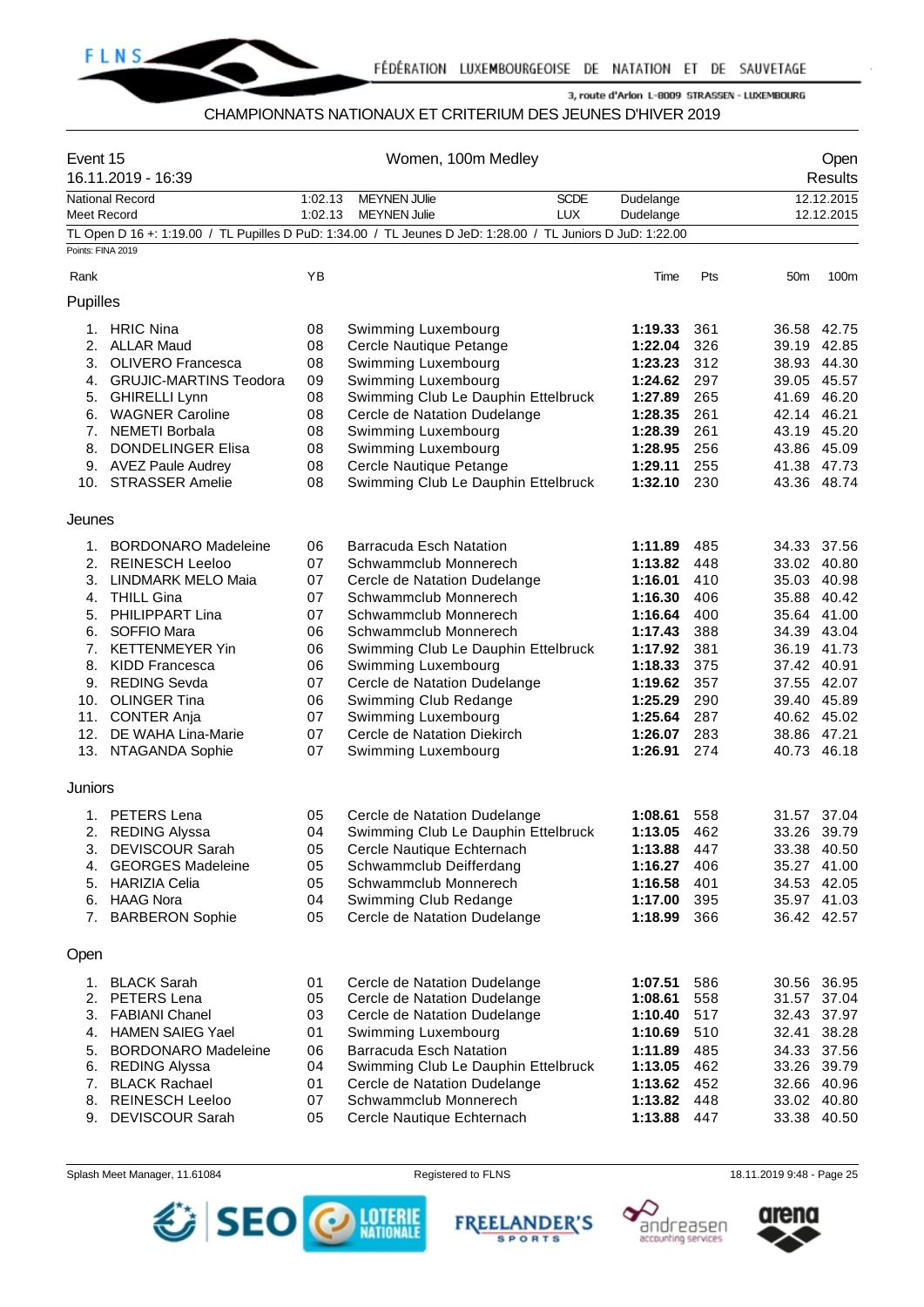#### Event 15, Women, 100m Medley, Open

| Rank |                               | ΥB |                                     | Time    | Pts    | 50 <sub>m</sub> | 100m  |
|------|-------------------------------|----|-------------------------------------|---------|--------|-----------------|-------|
| 10.  | <b>SINNER Caroline</b>        | 90 | Swimming Club Le Dauphin Ettelbruck | 1:14.19 | 441    | 32.71           | 41.48 |
| 11.  | <b>LINDMARK MELO Maia</b>     | 07 | Cercle de Natation Dudelange        | 1:16.01 | 410    | 35.03           | 40.98 |
| 12.  | <b>GEORGES Madeleine</b>      | 05 | Schwammclub Deifferdang             | 1:16.27 | 406    | 35.27           | 41.00 |
| 13.  | <b>THILL Gina</b>             | 07 | Schwammclub Monnerech               | 1:16.30 | 406    | 35.88           | 40.42 |
| 14.  | <b>HARIZIA Celia</b>          | 05 | Schwammclub Monnerech               | 1:16.58 | 401    | 34.53           | 42.05 |
| 15.  | <b>PHILIPPART Lina</b>        | 07 | Schwammclub Monnerech               | 1:16.64 | 400    | 35.64           | 41.00 |
| 16.  | <b>HAAG Nora</b>              | 04 | Swimming Club Redange               | 1:17.00 | 395    | 35.97           | 41.03 |
| 17.  | SOFFIO Mara                   | 06 | Schwammclub Monnerech               | 1:17.43 | 388    | 34.39           | 43.04 |
| 18.  | <b>KETTENMEYER Yin</b>        | 06 | Swimming Club Le Dauphin Ettelbruck | 1:17.92 | 381    | 36.19           | 41.73 |
| 19.  | <b>KIDD Francesca</b>         | 06 | Swimming Luxembourg                 | 1:18.33 | 375    | 37.42           | 40.91 |
| 20.  | <b>BARBERON Sophie</b>        | 05 | Cercle de Natation Dudelange        | 1:18.99 | 366    | 36.42 42.57     |       |
| 21.  | <b>WIRTH Mandy</b>            | 00 | Schwammclub Deifferdang             | 1:19.28 | $362*$ | 34.77           | 44.51 |
| 22.  | <b>HRIC Nina</b>              | 08 | Swimming Luxembourg                 | 1:19.33 | 361    | 36.58           | 42.75 |
| 23.  | <b>REDING Sevda</b>           | 07 | Cercle de Natation Dudelange        | 1:19.62 | 357    | 37.55           | 42.07 |
| 24.  | <b>ALLAR Maud</b>             | 08 | Cercle Nautique Petange             | 1:22.04 | 326    | 39.19           | 42.85 |
| 25.  | OLIVERO Francesca             | 08 | Swimming Luxembourg                 | 1:23.23 | 312    | 38.93           | 44.30 |
| 26.  | <b>GRUJIC-MARTINS Teodora</b> | 09 | Swimming Luxembourg                 | 1:24.62 | 297    | 39.05           | 45.57 |
| 27.  | <b>OLINGER Tina</b>           | 06 | Swimming Club Redange               | 1:25.29 | 290    | 39.40           | 45.89 |
| 28.  | <b>CONTER Anja</b>            | 07 | Swimming Luxembourg                 | 1:25.64 | 287    | 40.62           | 45.02 |
| 29.  | DE WAHA Lina-Marie            | 07 | Cercle de Natation Diekirch         | 1:26.07 | 283    | 38.86           | 47.21 |
| 30.  | NTAGANDA Sophie               | 07 | Swimming Luxembourg                 | 1:26.91 | 274    | 40.73           | 46.18 |
| 31.  | <b>GHIRELLI Lynn</b>          | 08 | Swimming Club Le Dauphin Ettelbruck | 1:27.89 | 265    | 41.69           | 46.20 |
| 32.  | <b>WAGNER Caroline</b>        | 08 | Cercle de Natation Dudelange        | 1:28.35 | 261    | 42.14           | 46.21 |
| 33.  | <b>NEMETI Borbala</b>         | 08 | Swimming Luxembourg                 | 1:28.39 | 261    | 43.19           | 45.20 |
| 34.  | <b>DONDELINGER Elisa</b>      | 08 | Swimming Luxembourg                 | 1:28.95 | 256    | 43.86           | 45.09 |
| 35.  | <b>AVEZ Paule Audrey</b>      | 08 | Cercle Nautique Petange             | 1:29.11 | 255    | 41.38           | 47.73 |
| 36.  | <b>STRASSER Amelie</b>        | 08 | Swimming Club Le Dauphin Ettelbruck | 1:32.10 | 230    | 43.36           | 48.74 |

Event 16 Company of Men, 200m Freestyle Company of the Open

| 16.11.2019 - 16:51 |         |                                                                                                             |             |            |                 |      |      | Results    |
|--------------------|---------|-------------------------------------------------------------------------------------------------------------|-------------|------------|-----------------|------|------|------------|
| National Record    | 1:45.47 | STACCHIOTTI Raphaël                                                                                         | <b>SCDE</b> | Dudelange  |                 |      |      | 12.12.2015 |
| Meet Record        | 1:45.47 | STACCHIOTTI Raphaël                                                                                         | LUX         | Dudelange  |                 |      |      | 12.12.2015 |
|                    |         | TL Open M 18 +: 2:16.00 / TL Pupilles M PuM: 2:55.00 / TL Jeunes M JeM: 2:40.00 / TL Juniors M JuM: 2:24.00 |             |            |                 |      |      |            |
| Points: FINA 2019  |         |                                                                                                             |             |            |                 |      |      |            |
| Rank               | YΒ      |                                                                                                             | Time        | <b>Pts</b> | 50 <sub>m</sub> | 100m | 150m | 200m       |

| <b>Pupilles</b>                         |                   |
|-----------------------------------------|-------------------|
| 1. HOLLERICH Tom                        | 06 Swimming Clu   |
| 2. MOOG Mathis                          | 06 Swimming Lu    |
| 3. RIKKERT Thijmen                      | 06 Swimming Lu    |
| 4. WESTER Ben                           | 06 Cercle de Nat  |
| 5. GONZALEZ PEREZ Rodrigc07 Swimming Lu |                   |
| 6. ESCHETTE Louis                       | 07 Cercle de Nata |

| 1. HOLLERICH Tom            | 06 | Swimming Club Le Dauphin Ettelbruck 2:18.83 |         | 366 |  | 32.11 35.94 36.19 34.59 |  |
|-----------------------------|----|---------------------------------------------|---------|-----|--|-------------------------|--|
| 2. MOOG Mathis              | 06 | Swimming Luxembourg                         | 2:18.95 | 365 |  | 31.86 36.08 36.34 34.67 |  |
| 3. RIKKERT Thijmen          | 06 | Swimming Luxembourg                         | 2:21.65 | 345 |  | 32.30 35.99 37.02 36.34 |  |
| 4. WESTER Ben               | 06 | Cercle de Natation Dudelange                | 2:26.21 | 313 |  | 33.75 37.35 38.06 37.05 |  |
| 5. GONZALEZ PEREZ Rodrigc07 |    | Swimming Luxembourg                         | 2:29.37 | 294 |  | 34.62 38.27 38.86 37.62 |  |
| 6. ESCHETTE Louis           | 07 | Cercle de Natation Wiltz                    | 2:30.39 | 288 |  | 33.60 39.04 40.12 37.63 |  |
| 7. BOZONCA Gabriel          | 06 | Schwammclub Deifferdang                     | 2:32.11 | 278 |  | 34.25 38.92 40.88 38.06 |  |
| 8. TUCHILA Ionut Alexandru  | 06 | Swimming Luxembourg                         | 2:32.39 | 277 |  | 34.84 39.19 40.66 37.70 |  |
| 9. VIGUIER Evan             | 08 | Swimming Luxembourg                         | 2:33.16 | 273 |  | 34.58 38.92 40.93 38.73 |  |
| 10. THILL Louis             | 07 | Swimming Luxembourg                         | 2:33.20 | 272 |  | 34.69 39.60 39.77 39.14 |  |
| 11. MILANOVSKI Stefan       | 06 | Swimming Luxembourg                         | 2:33.41 | 271 |  | 35.04 39.67 39.87 38.83 |  |
| 12. WEYLAND Philippe        | 07 | Swimming Luxembourg                         | 2:34.06 | 268 |  | 35.72 40.27 40.61 37.46 |  |
| 13. D'HAES William          | 06 | Schwammclub Deifferdang                     | 2:38.70 | 245 |  | 34.39 39.32 43.08 41.91 |  |
| 14. VISSER Mats             | 08 | Swimming Club Le Dauphin Ettelbruck 2:40.19 |         | 238 |  | 36.47 40.57 42.23 40.92 |  |
| 15. DUSEMON Paul            | 07 | Swimming Luxembourg                         | 2:48.41 | 205 |  | 37.22 43.35 44.95 42.89 |  |
| 16. KROMBACH Alex           | 08 | Swimming Luxembourg                         | 2:48.65 | 204 |  | 36.58 44.14 45.37 42.56 |  |
|                             |    |                                             |         |     |  |                         |  |

Splash Meet Manager, 11.61084 **Registered to FLNS** Registered to FLNS 18.11.2019 9:48 - Page 26







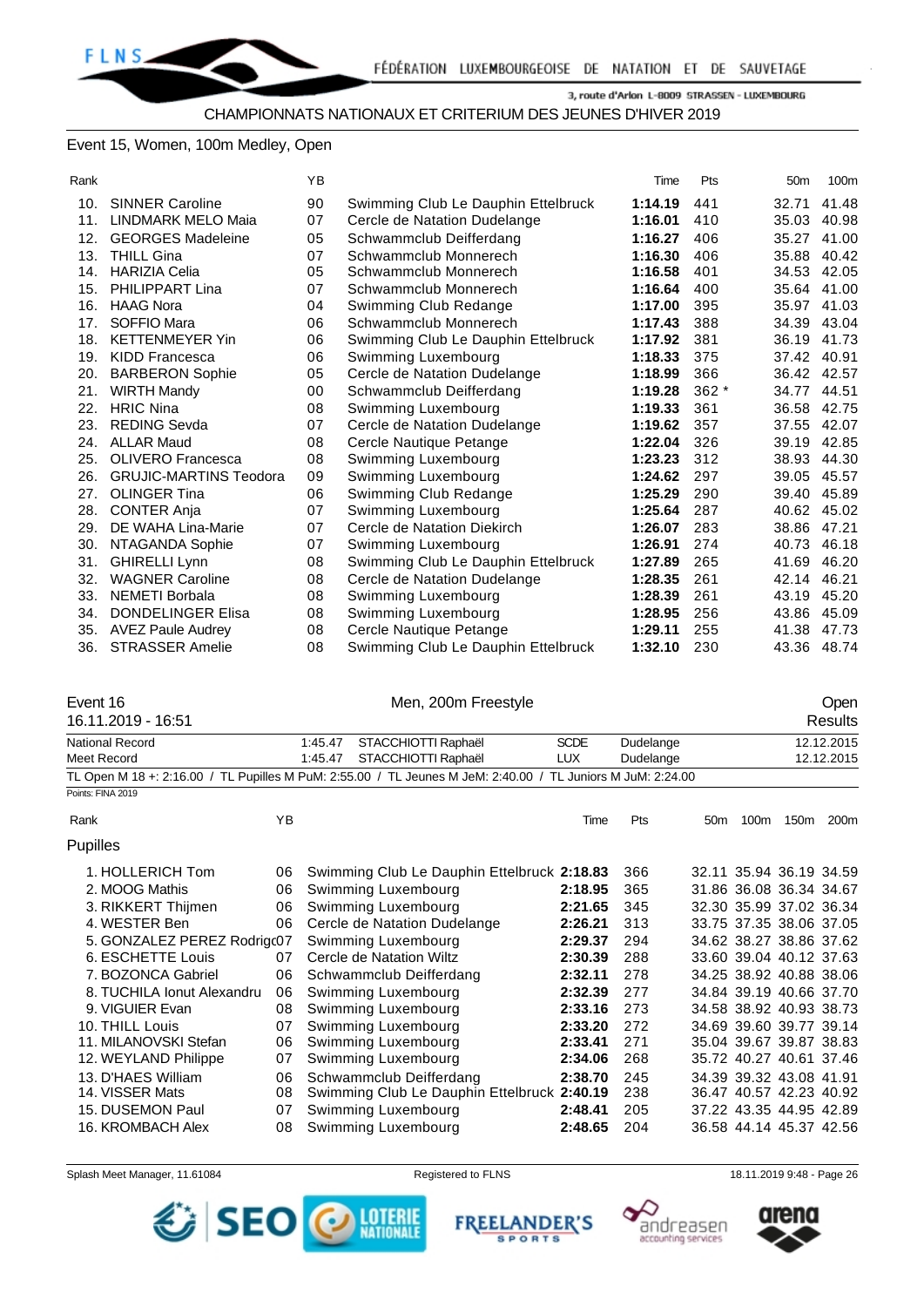#### Event 16, Boys, 200m Freestyle, Pupilles

| Rank    |                                       | ΥB       |                                                           | Time               | Pts        | 50m | 100m | 150m                                               | 200 <sub>m</sub> |
|---------|---------------------------------------|----------|-----------------------------------------------------------|--------------------|------------|-----|------|----------------------------------------------------|------------------|
|         | 17. KRIES Leo                         | 08       | Swimming Luxembourg                                       | 2:51.85            | 193        |     |      | 39.43 44.58 44.97 42.87                            |                  |
|         | 18. ANISKO Leonard                    | 08       | Cercle Nautique Petange                                   | 2:53.02            | 189        |     |      | 37.23 45.17 45.85 44.77                            |                  |
|         | DNS SCHOCKMEL Julien                  | 06       | Swimming Club Redange                                     |                    |            |     |      |                                                    |                  |
|         |                                       |          |                                                           |                    |            |     |      |                                                    |                  |
| Jeunes  |                                       |          |                                                           |                    |            |     |      |                                                    |                  |
|         | 1. JAAS Jeff                          | 04       | Swimming Club Le Dauphin Ettelbruck 1:59.70               |                    | 572        |     |      | 26.83 30.11 31.45 31.31                            |                  |
|         | 2. FLOREAN Darius                     | 05       | Swimming Luxembourg                                       | 2:00.32            | 563        |     |      | 27.38 30.84 31.46 30.64                            |                  |
|         | 3. MORARU Matteo                      | 04       | Swimming Luxembourg                                       | 2:05.11            | 501        |     |      | 27.96 31.57 32.79 32.79                            |                  |
|         | 4. CARNEIRO Nuno                      | 05       | Swimming Luxembourg                                       | 2:06.99            | 479        |     |      | 30.08 32.48 33.23 31.20                            |                  |
|         | 5. WEYRICH Mike                       | 05       | Swimming Club Le Dauphin Ettelbruck 2:12.60               |                    | 420        |     |      | 30.20 33.99 34.38 34.03                            |                  |
|         | 6. SUKHANOV Maxim                     | 04       | Cercle de Natation Dudelange                              | 2:15.83            | 391        |     |      | 31.54 35.25 35.23 33.81                            |                  |
|         | 7. NTAGANDA Alexis                    | 05       | Swimming Luxembourg                                       | 2:17.23            | 379        |     |      | 31.41 34.61 36.37 34.84                            |                  |
|         | 8. KIRCH Paul                         | 05       | Cercle de Natation Dudelange                              | 2:19.31            | 362        |     |      | 31.69 35.60 36.33 35.69                            |                  |
|         | 9. BOENTGES Kimi                      | 05       | Cercle Nautique Petange                                   | 2:19.74            | 359        |     |      | 31.92 37.12 37.28 33.42                            |                  |
|         | 10. MILANOVSKI Nikola                 | 04       | Swimming Luxembourg                                       | 2:20.36<br>2:20.80 | 354        |     |      | 31.78 36.02 37.26 35.30<br>31.44 37.05 38.59 33.72 |                  |
|         | 11. FETZ Tom                          | 04       | Cercle Nautique Echternach<br>Swimming Luxembourg         | 2:21.55            | 351<br>345 |     |      | 32.33 35.92 37.32 35.98                            |                  |
|         | 12. VIGUIER Elyan<br>13. DHONTE Henri | 04<br>04 | Swimming Luxembourg                                       | 2:23.96            | 328        |     |      | 31.78 36.91 38.95 36.32                            |                  |
|         | 14. TRESSEL Yannis                    | 05       | Swimming Club Le Dauphin Ettelbruck 2:26.11               |                    | 314        |     |      | 33.40 37.58 39.35 35.78                            |                  |
|         | 15. DELIEGE Brice                     | 04       | Schwammclub Deifferdang                                   | 2:31.98            | 279        |     |      | 34.37 38.79 39.42 39.40                            |                  |
|         | 16. WENZEL Gregory                    | 04       | Cercle de Natation Diekirch                               | 2:40.55            | $237*$     |     |      | 33.27 41.04 43.61 42.63                            |                  |
|         |                                       |          |                                                           |                    |            |     |      |                                                    |                  |
| Juniors |                                       |          |                                                           |                    |            |     |      |                                                    |                  |
|         | 1. DALEIDEN CIUFERRI Ralpl03          |          | Swimming Luxembourg                                       | 1:52.05            | 697        |     |      | 26.22 28.39 29.04 28.40                            |                  |
|         | 2. SCHMITZ Jacques                    | 02       | Swimming Club Redange                                     | 1:52.15            | 695        |     |      | 25.98 28.33 28.81 29.03                            |                  |
|         | 3. PAGANELLI Tom                      | 03       | Swimming Luxembourg                                       | 1:57.52            | 604        |     |      | 26.46 30.05 30.58 30.43                            |                  |
|         |                                       |          | 4. CONSTANTINO CAEIRO Di03p Cercle de Natation Dudelange  | 2:01.43            | 548        |     |      | 27.99 31.08 31.12 31.24                            |                  |
|         | 5. BOKOV Rodion                       | 03       | Swimming Luxembourg                                       | 2:01.91            | 541        |     |      | 27.61 30.81 31.70 31.79                            |                  |
|         | 6. MICHIELS Patrick                   | 02       | Cercle Nautique Echternach                                | 2:06.93            | 479        |     |      | 28.10 31.79 33.77 33.27                            |                  |
|         | 7. MULDER Anael                       | 02       | Schwammclub Deifferdang                                   | 2:08.25            | 465        |     |      | 29.03 33.22 33.52 32.48                            |                  |
|         | 8. KIRCH Felix                        | 03       | Cercle de Natation Dudelange                              | 2:16.88            | 382        |     |      | 28.35 33.00 37.14 38.39                            |                  |
|         | 9. JOMINET Dan                        | 03       | Swimming Luxembourg                                       | 2:27.16            | $307*$     |     |      | 32.58 38.77 39.08 36.73                            |                  |
| Open    |                                       |          |                                                           |                    |            |     |      |                                                    |                  |
|         | 1. MANNES Max                         | 97       | Swimming Luxembourg                                       | 1:47.43            | 791        |     |      | 24.67 27.09 27.40 28.27                            |                  |
|         | 2. FABIANI Remi                       | 01       | Schwammclub Deifferdang                                   | 1:47.97            | 779 MP     |     |      | 24.95 27.30 27.95 27.77                            |                  |
|         | MP 18 years                           |          |                                                           |                    |            |     |      |                                                    |                  |
|         | 3. DALEIDEN CIUFERRI Ralpl03          |          | Swimming Luxembourg                                       | 1:52.05            | 697        |     |      | 26.22 28.39 29.04 28.40                            |                  |
|         | 4. SCHMITZ Jacques                    | 02       | Swimming Club Redange                                     | 1:52.15            | 695        |     |      | 25.98 28.33 28.81 29.03                            |                  |
|         | 5. VANDERSCHRICK Stephar00            |          | Swimming Luxembourg                                       | 1:52.44            | 690        |     |      | 25.81 28.13 29.20 29.30                            |                  |
|         | 6. FRIPPIAT Florian                   | 98       | Schwammclub Deifferdang                                   | 1:54.46            | 654        |     |      | 26.13 29.19 29.31 29.83                            |                  |
|         | 7. BRANDENBURGER Pit                  | 95       | Schwammclub Deifferdang                                   | 1:54.63            | 651        |     |      | 26.05 28.23 29.86 30.49                            |                  |
|         | 8. SAUBER Bob                         | 01       | Swimming Club Redange                                     | 1:57.28            | 608        |     |      | 26.06 28.98 30.28 31.96                            |                  |
|         | 9. PAGANELLI Tom                      | 03       | Swimming Luxembourg                                       | 1:57.52            | 604        |     |      | 26.46 30.05 30.58 30.43                            |                  |
|         | 10. JAAS Jeff                         | 04       | Swimming Club Le Dauphin Ettelbruck 1:59.70               |                    | 572        |     |      | 26.83 30.11 31.45 31.31                            |                  |
|         | 11. FLOREAN Darius                    | 05       | Swimming Luxembourg                                       | 2:00.32            | 563        |     |      | 27.38 30.84 31.46 30.64                            |                  |
|         | 12. GRAF Alex                         | 99       | Schwammclub Deifferdang                                   | 2:00.69            | 558        |     |      | 27.05 30.46 31.57 31.61                            |                  |
|         |                                       |          | 13. CONSTANTINO CAEIRO Di03p Cercle de Natation Dudelange | 2:01.43            | 548        |     |      | 27.99 31.08 31.12 31.24                            |                  |
|         | 14. CONZEMIUS Jerome                  | 99       | Swimming Luxembourg                                       | 2:01.48            | 547        |     |      | 28.82 31.43 31.13 30.10                            |                  |
|         | 15. BOKOV Rodion                      | 03       | Swimming Luxembourg                                       | 2:01.91            | 541        |     |      | 27.61 30.81 31.70 31.79                            |                  |
|         | 16. ADAMI Mike                        | 99       | Swimming Club Le Dauphin Ettelbruck 2:04.13               |                    | 513        |     |      | 28.81 32.16 31.41 31.75                            |                  |
|         | 17. MORARU Matteo                     | 04       | Swimming Luxembourg                                       | 2:05.11            | 501        |     |      | 27.96 31.57 32.79 32.79                            |                  |

Splash Meet Manager, 11.61084 Registered to FLNS 18.11.2019 9:48 - Page 27



**FREELANDER'S SPORTS** 



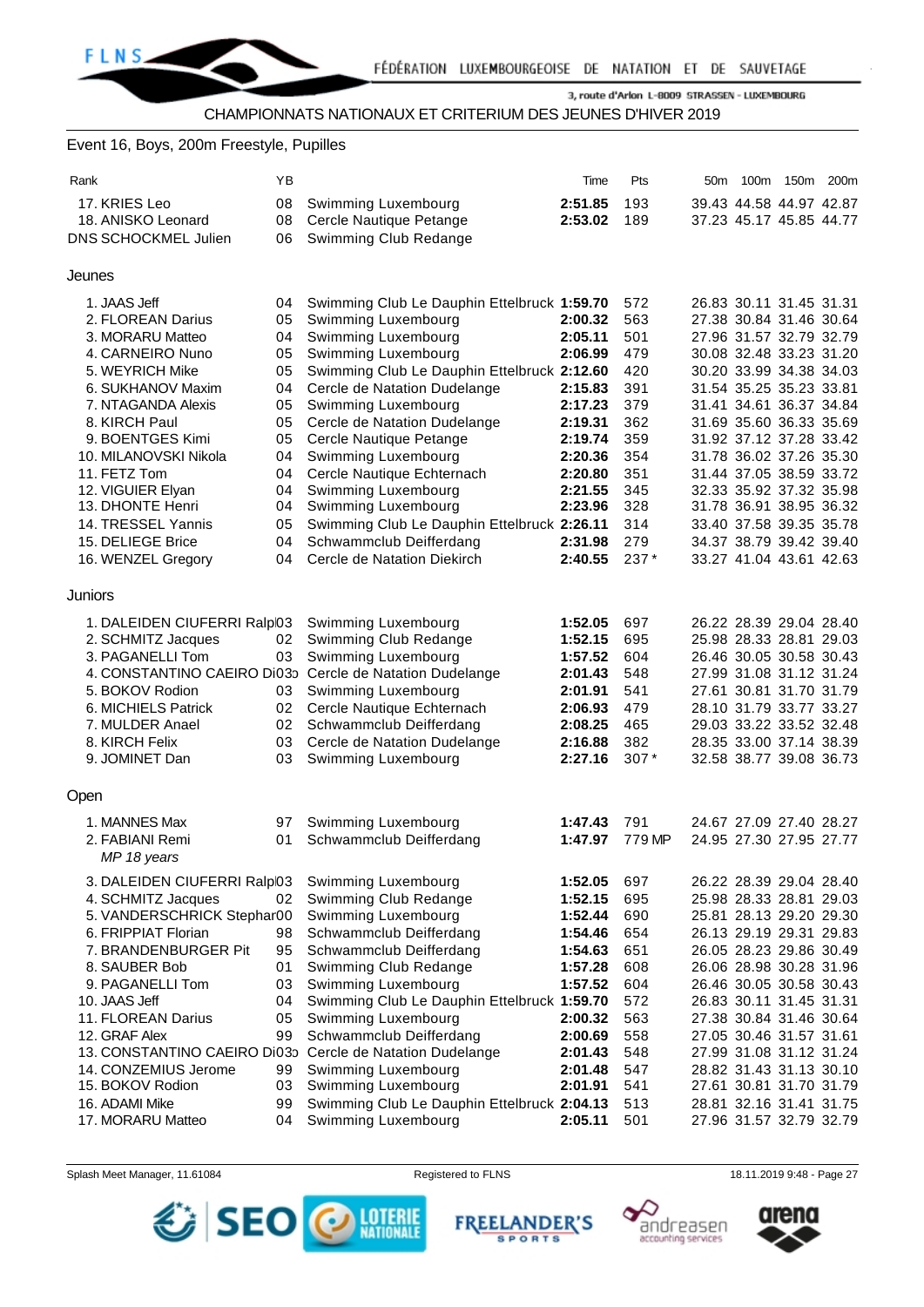#### Event 16, Men, 200m Freestyle, Open

| Rank                         | ΥB |                                             | Time    | Pts  | 50m | 100m 150m 200m          |  |
|------------------------------|----|---------------------------------------------|---------|------|-----|-------------------------|--|
| 18. MICHIELS Patrick         | 02 | Cercle Nautique Echternach                  | 2:06.93 | 479  |     | 28.10 31.79 33.77 33.27 |  |
| 19. CARNEIRO Nuno            | 05 | Swimming Luxembourg                         | 2:06.99 | 479  |     | 30.08 32.48 33.23 31.20 |  |
| 20. MULDER Anael             | 02 | Schwammclub Deifferdang                     | 2:08.25 | 465  |     | 29.03 33.22 33.52 32.48 |  |
| 21. BANKY Jordan             | 01 | Swimming Luxembourg                         | 2:10.22 | 444  |     | 28.50 32.20 34.75 34.77 |  |
| 22. WEYRICH Mike             | 05 | Swimming Club Le Dauphin Ettelbruck 2:12.60 |         | 420  |     | 30.20 33.99 34.38 34.03 |  |
| 23. SUKHANOV Maxim           | 04 | Cercle de Natation Dudelange                | 2:15.83 | 391  |     | 31.54 35.25 35.23 33.81 |  |
| 24. KIRCH Felix              | 03 | Cercle de Natation Dudelange                | 2:16.88 | 382  |     | 28.35 33.00 37.14 38.39 |  |
| 25. NTAGANDA Alexis          | 05 | Swimming Luxembourg                         | 2:17.23 | 379  |     | 31.41 34.61 36.37 34.84 |  |
| 26. HOLLERICH Tom            | 06 | Swimming Club Le Dauphin Ettelbruck 2:18.83 |         | 366  |     | 32.11 35.94 36.19 34.59 |  |
| 27. MOOG Mathis              | 06 | Swimming Luxembourg                         | 2:18.95 | 365  |     | 31.86 36.08 36.34 34.67 |  |
| 28. KIRCH Paul               | 05 | Cercle de Natation Dudelange                | 2:19.31 | 362  |     | 31.69 35.60 36.33 35.69 |  |
| 29. BOENTGES Kimi            | 05 | Cercle Nautique Petange                     | 2:19.74 | 359  |     | 31.92 37.12 37.28 33.42 |  |
| 30. MILANOVSKI Nikola        | 04 | Swimming Luxembourg                         | 2:20.36 | 354  |     | 31.78 36.02 37.26 35.30 |  |
| 31. FETZ Tom                 | 04 | Cercle Nautique Echternach                  | 2:20.80 | 351  |     | 31.44 37.05 38.59 33.72 |  |
| 32. VIGUIER Elyan            | 04 | Swimming Luxembourg                         | 2:21.55 | 345  |     | 32.33 35.92 37.32 35.98 |  |
| 33. RIKKERT Thijmen          | 06 | Swimming Luxembourg                         | 2:21.65 | 345  |     | 32.30 35.99 37.02 36.34 |  |
| 34. DHONTE Henri             | 04 | Swimming Luxembourg                         | 2:23.96 | 328  |     | 31.78 36.91 38.95 36.32 |  |
| 35. TRESSEL Yannis           | 05 | Swimming Club Le Dauphin Ettelbruck 2:26.11 |         | 314  |     | 33.40 37.58 39.35 35.78 |  |
| 36. WESTER Ben               | 06 | Cercle de Natation Dudelange                | 2:26.21 | 313  |     | 33.75 37.35 38.06 37.05 |  |
| 37. JOMINET Dan              | 03 | Swimming Luxembourg                         | 2:27.16 | 307* |     | 32.58 38.77 39.08 36.73 |  |
| 38. GONZALEZ PEREZ Rodrigc07 |    | Swimming Luxembourg                         | 2:29.37 | 294  |     | 34.62 38.27 38.86 37.62 |  |
| 39. ESCHETTE Louis           | 07 | Cercle de Natation Wiltz                    | 2:30.39 | 288  |     | 33.60 39.04 40.12 37.63 |  |
| 40. DELIEGE Brice            | 04 | Schwammclub Deifferdang                     | 2:31.98 | 279  |     | 34.37 38.79 39.42 39.40 |  |
| 41. BOZONCA Gabriel          | 06 | Schwammclub Deifferdang                     | 2:32.11 | 278  |     | 34.25 38.92 40.88 38.06 |  |
| 42. TUCHILA Ionut Alexandru  | 06 | Swimming Luxembourg                         | 2:32.39 | 277  |     | 34.84 39.19 40.66 37.70 |  |
| 43. VIGUIER Evan             | 08 | Swimming Luxembourg                         | 2:33.16 | 273  |     | 34.58 38.92 40.93 38.73 |  |
| 44. THILL Louis              | 07 | Swimming Luxembourg                         | 2:33.20 | 272  |     | 34.69 39.60 39.77 39.14 |  |
| 45. MILANOVSKI Stefan        | 06 | Swimming Luxembourg                         | 2:33.41 | 271  |     | 35.04 39.67 39.87 38.83 |  |
| 46. WEYLAND Philippe         | 07 | Swimming Luxembourg                         | 2:34.06 | 268  |     | 35.72 40.27 40.61 37.46 |  |
| 47. D'HAES William           | 06 | Schwammclub Deifferdang                     | 2:38.70 | 245  |     | 34.39 39.32 43.08 41.91 |  |
| 48. VISSER Mats              | 08 | Swimming Club Le Dauphin Ettelbruck 2:40.19 |         | 238  |     | 36.47 40.57 42.23 40.92 |  |
| 49. WENZEL Gregory           | 04 | Cercle de Natation Diekirch                 | 2:40.55 | 237* |     | 33.27 41.04 43.61 42.63 |  |
| 50. DUSEMON Paul             | 07 | Swimming Luxembourg                         | 2:48.41 | 205  |     | 37.22 43.35 44.95 42.89 |  |
| 51. KROMBACH Alex            | 08 | Swimming Luxembourg                         | 2:48.65 | 204  |     | 36.58 44.14 45.37 42.56 |  |
| 52. KRIES Leo                | 08 | Swimming Luxembourg                         | 2:51.85 | 193  |     | 39.43 44.58 44.97 42.87 |  |
| 53. ANISKO Leonard           | 08 | Cercle Nautique Petange                     | 2:53.02 | 189  |     | 37.23 45.17 45.85 44.77 |  |
| <b>DNS SCHOCKMEL Julien</b>  | 06 | Swimming Club Redange                       |         |      |     |                         |  |

| Event 17<br>16.11.2019 - 17:18 |    | Women, 200m Freestyle                                                                                       |                           |     |                 |                  |                          | <b>Open</b><br>Results |
|--------------------------------|----|-------------------------------------------------------------------------------------------------------------|---------------------------|-----|-----------------|------------------|--------------------------|------------------------|
| National Record<br>Meet Record |    | <b>MEYNEN Julie</b><br>1:59.16<br><b>BANKY Jacqueline</b><br>2:00.97                                        | Netanya (ISR)<br>Oberkorn |     |                 |                  | 05.12.2015<br>02.12.2017 |                        |
|                                |    | TL Open D 16 +: 2:30.00 / TL Pupilles D PuD: 3:00.00 / TL Jeunes D JeD: 2:48.00 / TL Juniors D JuD: 2:36.00 |                           |     |                 |                  |                          |                        |
| Points: FINA 2019              |    |                                                                                                             |                           |     |                 |                  |                          |                        |
| ΥB<br>Rank                     |    |                                                                                                             | Time                      | Pts | 50 <sub>m</sub> | 100 <sub>m</sub> | 150m                     | 200 <sub>m</sub>       |
| Pupilles                       |    |                                                                                                             |                           |     |                 |                  |                          |                        |
| 1. SCHOLER Amelie              | 08 | Swimming Luxembourg                                                                                         | 2:26.15                   | 431 |                 |                  | 33.51 37.38 38.79 36.47  |                        |
| 2. BLESES Joyce                | 08 | Swimming Club Le Dauphin Ettelbruck 2:28.83                                                                 |                           | 408 |                 |                  | 33.58 38.74 38.87 37.64  |                        |
| 3. OLIVERO Francesca           | 08 | Swimming Luxembourg                                                                                         | 2:41.98                   | 316 |                 |                  | 36.55 41.23 42.49 41.71  |                        |
| 4. MILANOVSKA Maja             | 09 | Swimming Luxembourg                                                                                         | 2:44.08                   | 304 |                 |                  | 37.79 43.03 42.49 40.77  |                        |
| 5. MARTUCCI Sofia              | 08 | Schwammclub Deifferdang                                                                                     | 2:47.20                   | 288 |                 |                  | 37.64 43.15 44.23 42.18  |                        |
| 6. WAGNER Caroline             | 08 | Cercle de Natation Dudelange                                                                                | 2:49.06                   | 278 |                 |                  | 37.90 43.58 45.36 42.22  |                        |

Splash Meet Manager, 11.61084 **Registered to FLNS** 18.11.2019 9:48 - Page 28



**FREEL ANDER'S SPORTS** 



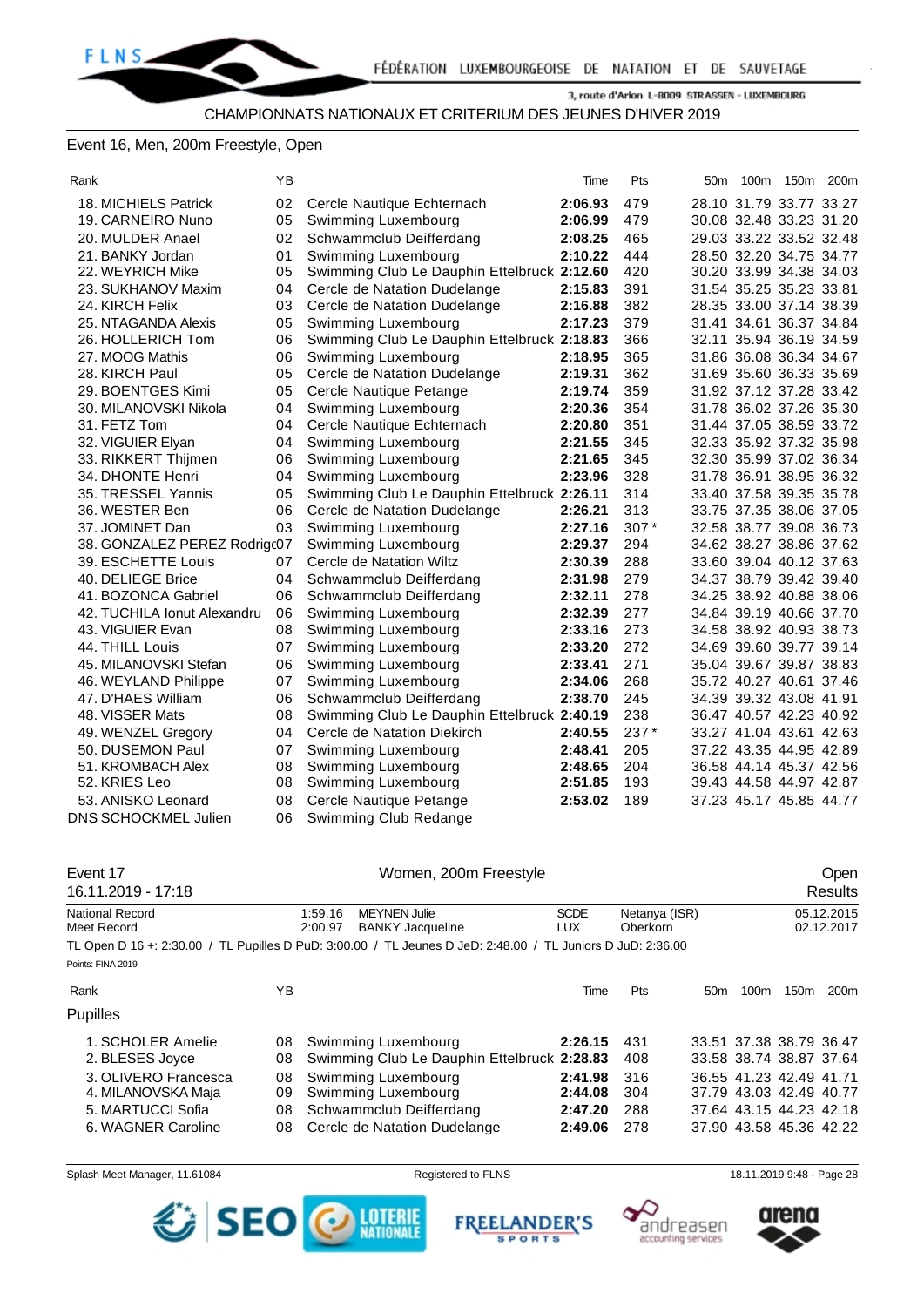#### Event 17, Girls, 200m Freestyle, Pupilles

| Rank                         | YB |                                             | Time    | Pts    | 50m 100m 150m 200m      |  |
|------------------------------|----|---------------------------------------------|---------|--------|-------------------------|--|
| 7. NEMETI Borbala            | 08 | Swimming Luxembourg                         | 2:50.54 | 271    | 38.96 43.45 46.02 42.11 |  |
| 8. LAMBIN Elisa              | 09 | Schwammclub Deifferdang                     | 2:51.35 | 267    | 39.30 44.49 44.40 43.16 |  |
| 9. GEORGES Violette          | 08 | Schwammclub Deifferdang                     | 2:54.42 | 253    | 39.27 44.08 46.19 44.88 |  |
| 10. BOUWMEISTER Annebelle 08 |    | Swimming Luxembourg                         | 3:02.16 | $222*$ | 41.49 47.22 48.42 45.03 |  |
|                              |    |                                             |         |        |                         |  |
| Jeunes                       |    |                                             |         |        |                         |  |
|                              |    |                                             |         |        |                         |  |
| 1. REINESCH Leeloo           | 07 | Schwammclub Monnerech                       | 2:16.70 | 527    | 32.10 34.72 35.58 34.30 |  |
| 2. HAN Mengjia               | 07 | Swimming Luxembourg                         | 2:16.98 | 523    | 31.19 35.54 35.99 34.26 |  |
| 3. SOFFIO Mara               | 06 | Schwammclub Monnerech                       | 2:23.33 | 457    | 32.23 36.72 37.96 36.42 |  |
| 4. LINDMARK MELO Maia        | 07 | Cercle de Natation Dudelange                | 2:25.55 | 436    | 33.58 36.51 38.73 36.73 |  |
| 5. BOKOVA Marta              | 06 | Swimming Luxembourg                         | 2:29.21 | 405    | 33.97 38.71 38.47 38.06 |  |
| 6. PETESCH Lea               | 07 | Schwammclub Monnerech                       | 2:31.30 | 388    | 34.63 38.69 39.67 38.31 |  |
| 7. NOTHUM Gwen               | 06 | Swimming Club Redange                       | 2:32.26 | 381    | 34.78 38.60 39.62 39.26 |  |
| 8. ELCHEROTH Niki            | 07 | Swimming Club Redange                       | 2:35.15 | 360    | 36.51 40.35 40.05 38.24 |  |
| 9. REDING Sevda              | 07 | Cercle de Natation Dudelange                | 2:35.71 | 356    | 34.86 39.53 40.93 40.39 |  |
| 10. KOENIG Aurelie           | 07 | Swimming Club Redange                       | 2:36.41 | 351    | 36.76 40.72 40.45 38.48 |  |
| 11. PHILIPPART Lina          | 07 | Schwammclub Monnerech                       | 2:37.00 | 347    | 35.38 38.86 41.21 41.55 |  |
| 12. BOUWMEISTER Philine      | 07 | Swimming Luxembourg                         | 2:40.37 | 326    | 37.06 40.69 42.50 40.12 |  |
| 13. NTAGANDA Sophie          | 07 | Swimming Luxembourg                         | 2:41.44 | 320    | 38.52 40.82 41.77 40.33 |  |
| 14. DE WAHA Lina-Marie       | 07 | Cercle de Natation Diekirch                 | 2:49.46 | 276*   | 37.08 44.44 45.54 42.40 |  |
|                              |    |                                             |         |        |                         |  |
| <b>Juniors</b>               |    |                                             |         |        |                         |  |
| 1. JOMINET Lou               | 05 | Swimming Luxembourg                         | 2:05.65 | 678 MP | 29.64 31.69 32.25 32.07 |  |
| MP 14 years                  |    |                                             |         |        |                         |  |
| 2. PETERS Lena               | 05 | Cercle de Natation Dudelange                | 2:10.08 | 611    | 30.54 33.26 34.20 32.08 |  |
| 3. HRIC Laura                | 05 | Swimming Luxembourg                         | 2:12.40 | 580    | 30.92 34.02 34.27 33.19 |  |
| 4. DEVISCOUR Sarah           | 05 | Cercle Nautique Echternach                  | 2:18.96 | 501    | 32.11 35.99 37.24 33.62 |  |
| 5. BOUZIDI Imene             | 05 | Schwammclub Monnerech                       | 2:22.21 | 468    | 33.27 36.38 37.38 35.18 |  |
| 6. HARIZIA Celia             | 05 | Schwammclub Monnerech                       | 2:25.53 | 436    | 32.33 36.20 38.30 38.70 |  |
| 7. GEORGES Madeleine         | 05 | Schwammclub Deifferdang                     | 2:25.77 | 434    | 33.03 37.27 37.85 37.62 |  |
| 8. CORREIA Eva               | 05 | Cercle de Natation Diekirch                 | 2:29.27 | 404    | 34.28 37.79 39.29 37.91 |  |
| 9. BARBERON Sophie           | 05 | Cercle de Natation Dudelange                | 2:31.33 | 388    | 34.76 38.98 39.45 38.14 |  |
| 10. ERNENS Chloe             | 05 | Schwammclub Deifferdang                     | 2:36.42 | $351*$ | 35.76 39.88 41.18 39.60 |  |
|                              |    |                                             |         |        |                         |  |
| Open                         |    |                                             |         |        |                         |  |
|                              |    |                                             |         |        |                         |  |
| 1. BANKY Jacqueline          | 96 | Swimming Luxembourg                         | 2:03.86 | 708    | 28.98 31.64 31.55 31.69 |  |
| 2. JOMINE I Lou              | 05 | Swimming Luxembourg                         | 2:05.65 | 678 MP | 29.64 31.69 32.25 32.07 |  |
| MP 14 years                  |    |                                             |         |        |                         |  |
| 3. PETERS Lena               | 05 | Cercle de Natation Dudelange                | 2:10.08 | 611    | 30.54 33.26 34.20 32.08 |  |
| 4. PETERS Emma               | 03 | Cercle de Natation Dudelange                | 2:12.01 | 585    | 29.49 33.11 34.75 34.66 |  |
| 5. VANDERSCHRICK Laura       | 02 | Swimming Luxembourg                         | 2:12.38 | 580    | 29.63 33.14 34.59 35.02 |  |
| 6. HRIC Laura                | 05 | Swimming Luxembourg                         | 2:12.40 | 580    | 30.92 34.02 34.27 33.19 |  |
| 7. FABER Maiti               | 01 | Swimming Club Le Dauphin Ettelbruck 2:13.59 |         | 564    | 31.13 33.50 34.55 34.41 |  |
| 8. REINESCH Leeloo           | 07 | Schwammclub Monnerech                       | 2:16.70 | 527    | 32.10 34.72 35.58 34.30 |  |
| 9. HAN Mengjia               | 07 | Swimming Luxembourg                         | 2:16.98 | 523    | 31.19 35.54 35.99 34.26 |  |
| 10. DEVISCOUR Sarah          | 05 | Cercle Nautique Echternach                  | 2:18.96 | 501    | 32.11 35.99 37.24 33.62 |  |
| 11. BOUZIDI Imene            | 05 | Schwammclub Monnerech                       | 2:22.21 | 468    | 33.27 36.38 37.38 35.18 |  |
| 12. HOLLERICH Anne           | 01 | Swimming Club Le Dauphin Ettelbruck 2:22.36 |         | 466    | 33.12 36.60 36.86 35.78 |  |
| 13. SOFFIO Mara              | 06 | Schwammclub Monnerech                       | 2:23.33 | 457    | 32.23 36.72 37.96 36.42 |  |
| 14. HARIZIA Celia            | 05 | Schwammclub Monnerech                       | 2:25.53 | 436    | 32.33 36.20 38.30 38.70 |  |
| 15. LINDMARK MELO Maia       | 07 | Cercle de Natation Dudelange                | 2:25.55 | 436    | 33.58 36.51 38.73 36.73 |  |
| 16. GEORGES Madeleine        | 05 | Schwammclub Deifferdang                     | 2:25.77 | 434    | 33.03 37.27 37.85 37.62 |  |







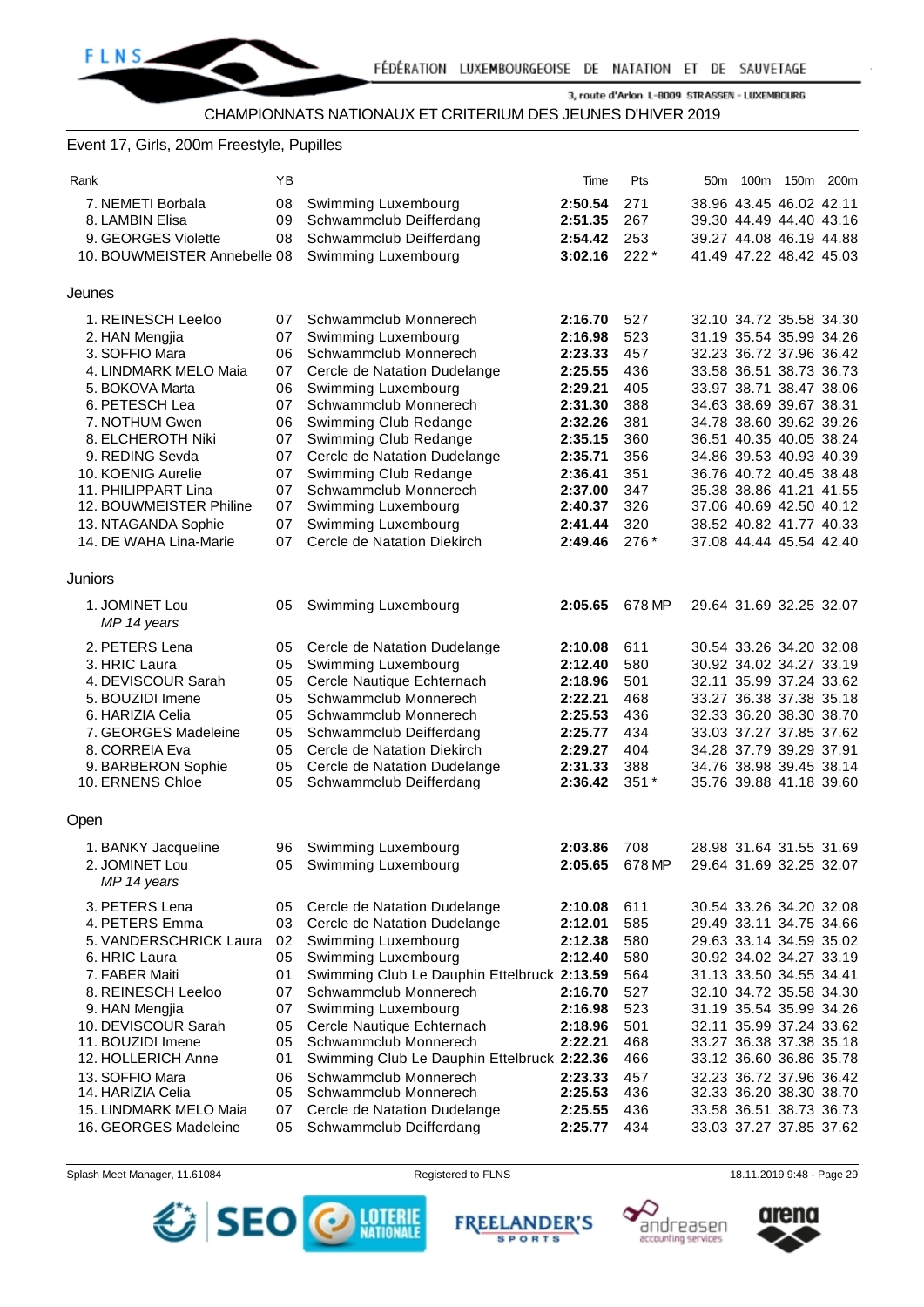#### Event 17, Women, 200m Freestyle, Open

| Rank                         | YB |                                             | Time    | Pts    | 50 <sub>m</sub> | 100m |                         | 150m 200m |
|------------------------------|----|---------------------------------------------|---------|--------|-----------------|------|-------------------------|-----------|
| 17. SCHOLER Amelie           | 08 | Swimming Luxembourg                         | 2:26.15 | 431    |                 |      | 33.51 37.38 38.79 36.47 |           |
| 18. BLESES Joyce             | 08 | Swimming Club Le Dauphin Ettelbruck 2:28.83 |         | 408    |                 |      | 33.58 38.74 38.87 37.64 |           |
| 19. BOKOVA Marta             | 06 | Swimming Luxembourg                         | 2:29.21 | 405    |                 |      | 33.97 38.71 38.47 38.06 |           |
| 20. CORREIA Eva              | 05 | Cercle de Natation Diekirch                 | 2:29.27 | 404    |                 |      | 34.28 37.79 39.29 37.91 |           |
| 21. PETESCH Lea              | 07 | Schwammclub Monnerech                       | 2:31.30 | 388    |                 |      | 34.63 38.69 39.67 38.31 |           |
| 22. BARBERON Sophie          | 05 | Cercle de Natation Dudelange                | 2:31.33 | 388    |                 |      | 34.76 38.98 39.45 38.14 |           |
| 23. NOTHUM Gwen              | 06 | Swimming Club Redange                       | 2:32.26 | 381    |                 |      | 34.78 38.60 39.62 39.26 |           |
| 24. ELCHEROTH Niki           | 07 | Swimming Club Redange                       | 2:35.15 | 360    |                 |      | 36.51 40.35 40.05 38.24 |           |
| 25. REDING Sevda             | 07 | Cercle de Natation Dudelange                | 2:35.71 | 356    |                 |      | 34.86 39.53 40.93 40.39 |           |
| 26. KOENIG Aurelie           | 07 | Swimming Club Redange                       | 2:36.41 | 351    |                 |      | 36.76 40.72 40.45 38.48 |           |
| 27. ERNENS Chloe             | 05 | Schwammclub Deifferdang                     | 2:36.42 | $351*$ |                 |      | 35.76 39.88 41.18 39.60 |           |
| 28. PHILIPPART Lina          | 07 | Schwammclub Monnerech                       | 2:37.00 | 347    |                 |      | 35.38 38.86 41.21 41.55 |           |
| 29. TER HEEGDE Lisa          | 02 | Cercle Nautique Echternach                  | 2:37.59 | $344*$ |                 |      | 36.26 39.92 41.42 39.99 |           |
| 30. BOUWMEISTER Philine      | 07 | Swimming Luxembourg                         | 2:40.37 | 326    |                 |      | 37.06 40.69 42.50 40.12 |           |
| 31. NTAGANDA Sophie          | 07 | Swimming Luxembourg                         | 2:41.44 | 320    |                 |      | 38.52 40.82 41.77 40.33 |           |
| 32. OLIVERO Francesca        | 08 | Swimming Luxembourg                         | 2:41.98 | 316    |                 |      | 36.55 41.23 42.49 41.71 |           |
| 33. MILANOVSKA Maja          | 09 | Swimming Luxembourg                         | 2:44.08 | 304    |                 |      | 37.79 43.03 42.49 40.77 |           |
| 34. MARTUCCI Sofia           | 08 | Schwammclub Deifferdang                     | 2:47.20 | 288    |                 |      | 37.64 43.15 44.23 42.18 |           |
| 35. WAGNER Caroline          | 08 | Cercle de Natation Dudelange                | 2:49.06 | 278    |                 |      | 37.90 43.58 45.36 42.22 |           |
| 36. DE WAHA Lina-Marie       | 07 | Cercle de Natation Diekirch                 | 2:49.46 | $276*$ |                 |      | 37.08 44.44 45.54 42.40 |           |
| 37. NEMETI Borbala           | 08 | Swimming Luxembourg                         | 2:50.54 | 271    |                 |      | 38.96 43.45 46.02 42.11 |           |
| 38. LAMBIN Elisa             | 09 | Schwammclub Deifferdang                     | 2:51.35 | 267    |                 |      | 39.30 44.49 44.40 43.16 |           |
| 39. GEORGES Violette         | 08 | Schwammclub Deifferdang                     | 2:54.42 | 253    |                 |      | 39.27 44.08 46.19 44.88 |           |
| 40. BOUWMEISTER Annebelle 08 |    | Swimming Luxembourg                         | 3:02.16 | $222*$ |                 |      | 41.49 47.22 48.42 45.03 |           |
|                              |    |                                             |         |        |                 |      |                         |           |

| Event 18<br>16.11.2019 - 17:40        |    | Men, 200m Breaststroke                                                                                         |                     |                          |                 |                  |                         | Open<br>Results          |
|---------------------------------------|----|----------------------------------------------------------------------------------------------------------------|---------------------|--------------------------|-----------------|------------------|-------------------------|--------------------------|
| <b>National Record</b><br>Meet Record |    | <b>CARNOL Laurent</b><br>2:07.10<br><b>CARNOL Laurent</b><br>2:07.47                                           | <b>SCDE</b><br>LUX. | Dubai (UAE)<br>Dudelange |                 |                  |                         | 17.12.2010<br>12.12.2015 |
|                                       |    | TL Open M 18 +: 2:54.00 / TL Pupilles M PuM: 3:40.00 / TL Jeunes M JeM: 3:24.00 / TL Juniors M JuM: 3:06.00    |                     |                          |                 |                  |                         |                          |
| Points: FINA 2019                     |    |                                                                                                                |                     |                          |                 |                  |                         |                          |
| Rank                                  | ΥB |                                                                                                                | Time                | Pts                      | 50 <sub>m</sub> | 100 <sub>m</sub> | 150m                    | 200 <sub>m</sub>         |
| <b>Pupilles</b>                       |    |                                                                                                                |                     |                          |                 |                  |                         |                          |
| 1. CALMES Nicolas                     | 06 | Schwammclub Monnerech                                                                                          | 2:50.83             | 348                      |                 |                  | 37.37 43.47 44.76 45.23 |                          |
| 2. CHAUSSARD Albert                   | 07 | Cercle de Natation Dudelange                                                                                   | 2:57.34             | 311                      |                 |                  | 40.51 44.79 46.47 45.57 |                          |
| 3. PASSER Daniel                      | 07 | Swimming Luxembourg                                                                                            | 3:00.94             | 292                      |                 |                  | 39.95 46.48 48.16 46.35 |                          |
| 4. FEDOSEEV Anton                     | 07 | Swimming Luxembourg                                                                                            | 3:02.53             | 285                      |                 |                  | 41.72 46.57 47.49 46.75 |                          |
| 5. PUETZ Jonah                        | 07 | Swimming Club Le Dauphin Ettelbruck 3:18.46                                                                    |                     | 221                      |                 |                  | 43.11 51.24 51.98 52.13 |                          |
| 6. BOZONCA Gabriel                    | 06 | Schwammclub Deifferdang                                                                                        | 3:21.11             | 213                      |                 |                  | 46.07 51.55 52.15 51.34 |                          |
| 7. ORTIZ BOGDANOV Pablo               | 08 | Swimming Luxembourg                                                                                            | 3:24.11             | 204                      |                 |                  | 45.01 52.43 52.82 53.85 |                          |
| 8. SAMMARCO Andrea                    | 08 | Swimming Luxembourg                                                                                            | 3:28.06             | 192                      |                 |                  | 47.01 53.83 54.73 52.49 |                          |
| DSQ LEY Jamie                         | 07 | Swimming Club Le Dauphin Ettelbruck                                                                            |                     |                          |                 |                  |                         |                          |
|                                       |    | B14 - Did not touch the wall with both hands simultaneously and separated at the turn / finish (SW 7.6) (Time: |                     |                          |                 |                  |                         |                          |

*<sup>17:51)</sup>*

Splash Meet Manager, 11.61084 Registered to FLNS 18.11.2019 9:48 - Page 30







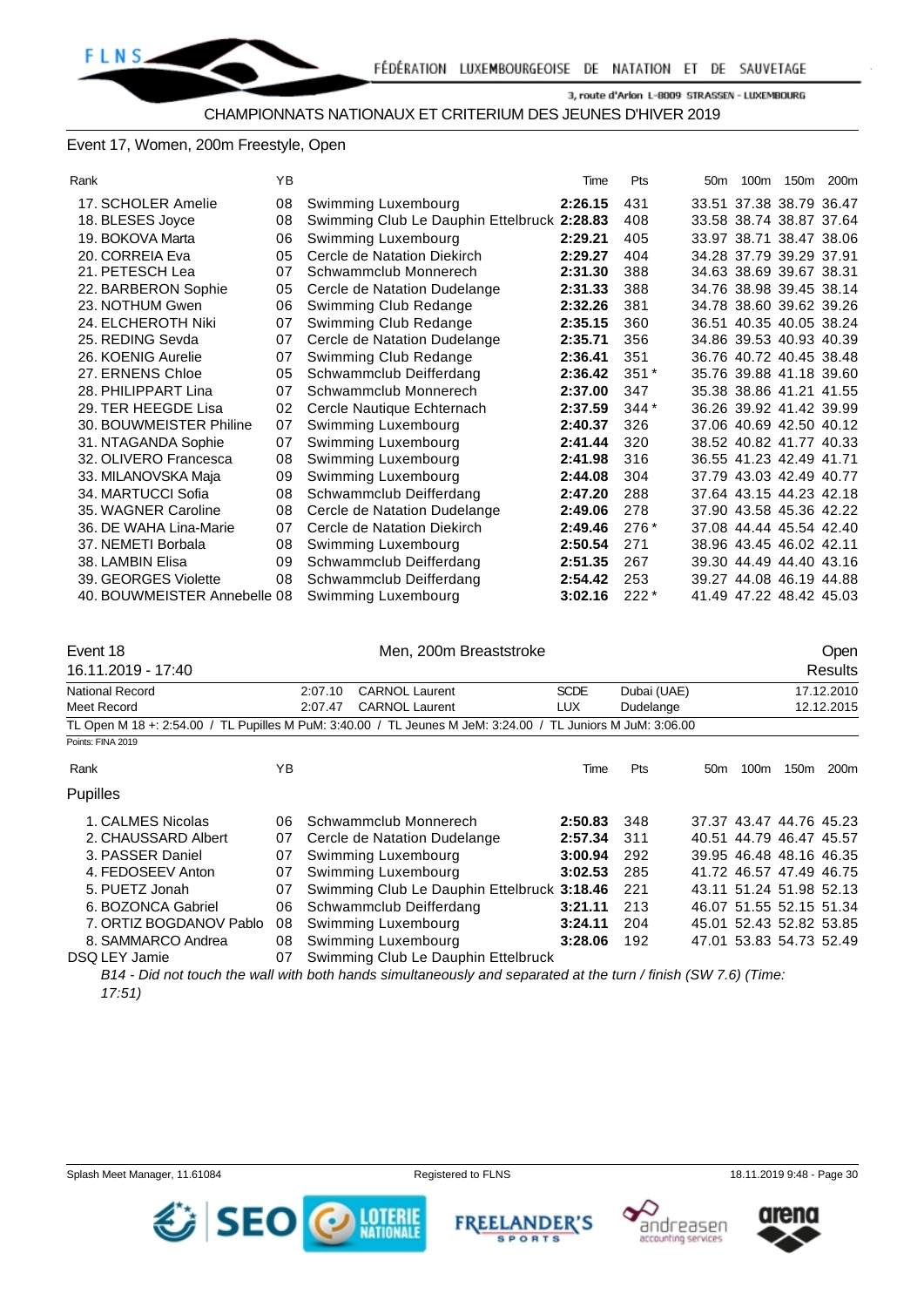#### Event 18, Men, 200m Breaststroke

| 1. LUKA Mory                    | 04 | Swimming Luxembourg                         | 2:32.31 | 491    | 33.74 38.03 39.78 40.76 |  |
|---------------------------------|----|---------------------------------------------|---------|--------|-------------------------|--|
| 2. DURAKOVIC Tarik              | 05 | Swimming Luxembourg                         | 2:42.06 | 407    | 34.58 40.63 43.27 43.58 |  |
| 3. BOURGUIGNON Benjamin 05      |    | Swimming Club Le Dauphin Ettelbruck 2:44.97 |         | 386    | 37.26 41.88 42.83 43.00 |  |
| 4. KEMP Finn                    | 05 | Swimming Luxembourg                         | 2:49.15 | 358    | 37.12 43.91 44.32 43.80 |  |
| 5. OLINGER Liam                 | 05 | Schwammclub Monnerech                       | 3:04.09 | 278    | 41.29 47.98 47.25 47.57 |  |
| 6. KIRCH Paul                   | 05 | Cercle de Natation Dudelange                | 3:04.51 | 276    | 39.81 47.52 48.94 48.24 |  |
| 7. DELIEGE Brice                | 04 | Schwammclub Deifferdang                     | 3:16.85 | 227    | 44.61 51.18 50.55 50.51 |  |
| Juniors                         |    |                                             |         |        |                         |  |
| 1. CARNEIRO Joao<br>MP 16 years | 03 | Swimming Luxembourg                         | 2:18.68 | 650 MP | 30.70 35.01 36.14 36.83 |  |
| Open                            |    |                                             |         |        |                         |  |
| 1. STACCHIOTTI Raphael          | 92 | Swimming Club Le Dauphin Ettelbruck 2:13.87 |         | 723    | 29.65 34.01 35.18 35.03 |  |
| 2. ROLKO Ricky                  | 99 | Swimming Luxembourg                         | 2:18.00 | 660    | 31.08 35.47 36.10 35.35 |  |
| 3. VAN DEN BOSSCHE Yann 01      |    | Swimming Luxembourg                         | 2:18.02 | 659    | 30.17 34.80 36.34 36.71 |  |
| 4. CARNEIRO Joao<br>MP 16 years | 03 | Swimming Luxembourg                         | 2:18.68 | 650 MP | 30.70 35.01 36.14 36.83 |  |
| 5. BRANDENBURGER Pit            | 95 | Schwammclub Deifferdang                     | 2:18.85 | 648    | 32.52 36.33 35.53 34.47 |  |
| 6. BECKERS Felix                | 01 | Swimming Club Le Dauphin Ettelbruck 2:27.39 |         | 541    | 33.27 37.79 38.41 37.92 |  |
| 7. LUKA Mory                    | 04 | Swimming Luxembourg                         | 2:32.31 | 491    | 33.74 38.03 39.78 40.76 |  |
| 8. DURAKOVIC Tarik              | 05 | Swimming Luxembourg                         | 2:42.06 | 407    | 34.58 40.63 43.27 43.58 |  |
| 9. BOURGUIGNON Benjamin 05      |    | Swimming Club Le Dauphin Ettelbruck 2:44.97 |         | 386    | 37.26 41.88 42.83 43.00 |  |
| 10. KEMP Finn                   | 05 | Swimming Luxembourg                         | 2:49.15 | 358    | 37.12 43.91 44.32 43.80 |  |
| 11. CALMES Nicolas              | 06 | Schwammclub Monnerech                       | 2:50.83 | 348    | 37.37 43.47 44.76 45.23 |  |
| 12. CHAUSSARD Albert            | 07 | Cercle de Natation Dudelange                | 2:57.34 | 311    | 40.51 44.79 46.47 45.57 |  |
| 13. PASSER Daniel               | 07 | Swimming Luxembourg                         | 3:00.94 | 292    | 39.95 46.48 48.16 46.35 |  |
| 14. FEDOSEEV Anton              | 07 | Swimming Luxembourg                         | 3:02.53 | 285    | 41.72 46.57 47.49 46.75 |  |
| 15. OLINGER Liam                | 05 | Schwammclub Monnerech                       | 3:04.09 | 278    | 41.29 47.98 47.25 47.57 |  |
| 16. KIRCH Paul                  | 05 | Cercle de Natation Dudelange                | 3:04.51 | 276    | 39.81 47.52 48.94 48.24 |  |
| 17. DELIEGE Brice               | 04 | Schwammclub Deifferdang                     | 3:16.85 | 227    | 44.61 51.18 50.55 50.51 |  |
| 18. PUETZ Jonah                 | 07 | Swimming Club Le Dauphin Ettelbruck 3:18.46 |         | 221    | 43.11 51.24 51.98 52.13 |  |
| 19. BOZONCA Gabriel             | 06 | Schwammclub Deifferdang                     | 3:21.11 | 213    | 46.07 51.55 52.15 51.34 |  |
| 20. ORTIZ BOGDANOV Pablo        | 08 | Swimming Luxembourg                         | 3:24.11 | 204    | 45.01 52.43 52.82 53.85 |  |
| 21. SAMMARCO Andrea             | 08 | Swimming Luxembourg                         | 3:28.06 | 192    | 47.01 53.83 54.73 52.49 |  |
| DSQ LEY Jamie                   | 07 | Swimming Club Le Dauphin Ettelbruck         |         |        |                         |  |

*B14 - Did not touch the wall with both hands simultaneously and separated at the turn / finish (SW 7.6) (Time: 17:51)*









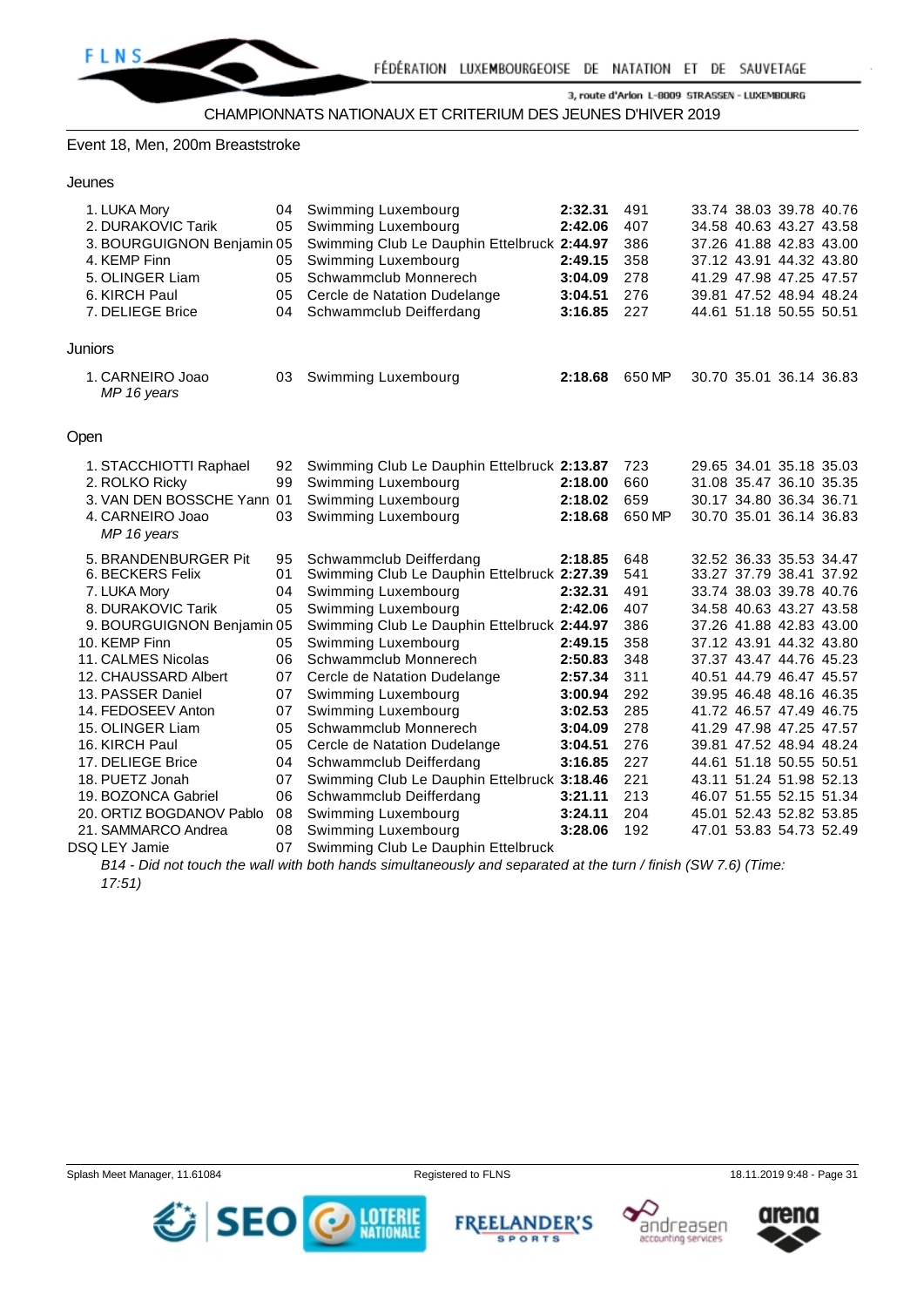

# CHAMPIONNATS NATIONAUX ET CRITERIUM DES JEUNES D'HIVER 2019

| Event 19<br>16.11.2019 - 17:56        |    | Women, 200m Breaststroke                                                                                    |                          | Open<br>Results                |                 |      |                         |                          |
|---------------------------------------|----|-------------------------------------------------------------------------------------------------------------|--------------------------|--------------------------------|-----------------|------|-------------------------|--------------------------|
| <b>National Record</b><br>Meet Record |    | 2:31.49<br><b>WALTZING Aurélie</b><br>2:35.15<br><b>WALTZING Aurélie</b>                                    | <b>SCD</b><br><b>LUX</b> | Bonn (GER)<br><b>Bonnevoie</b> |                 |      |                         | 28.11.2010<br>05.12.2010 |
|                                       |    | TL Open D 16 +: 3:08.00 / TL Pupilles D PuD: 3:45.00 / TL Jeunes D JeD: 3:30.00 / TL Juniors D JuD: 3:14.00 |                          |                                |                 |      |                         |                          |
| Points: FINA 2019                     |    |                                                                                                             |                          |                                |                 |      |                         |                          |
| Rank                                  | YB |                                                                                                             | Time                     | Pts                            | 50 <sub>m</sub> | 100m | 150m                    | 200m                     |
| Pupilles                              |    |                                                                                                             |                          |                                |                 |      |                         |                          |
| 1. ALLAR Maud                         | 08 | Cercle Nautique Petange                                                                                     | 3:13.04                  | 338                            |                 |      | 44.31 50.23 49.81 48.69 |                          |
| 2. DONDELINGER Elisa                  | 08 | Swimming Luxembourg                                                                                         | 3:18.91                  | 309                            |                 |      | 46.06 52.06 50.02 50.77 |                          |
| 3. GRUJIC-MARTINS Teodora09           |    | Swimming Luxembourg                                                                                         | 3:25.38                  | 281                            |                 |      | 47.28 53.23 52.91 51.96 |                          |
| 4. STRASSER Amelie                    | 08 | Swimming Club Le Dauphin Ettelbruck 3:39.10                                                                 |                          | 231                            |                 |      | 47.49 57.02 58.29 56.30 |                          |
| Jeunes                                |    |                                                                                                             |                          |                                |                 |      |                         |                          |
| 1. BORDONARO Madeleine                | 06 | <b>Barracuda Esch Natation</b>                                                                              | 2:51.18                  | 485                            |                 |      | 38.57 43.14 45.08 44.39 |                          |
| 2. THILL Gina                         | 07 | Schwammclub Monnerech                                                                                       | 2:57.56                  | 435                            |                 |      | 40.70 46.44 45.75 44.67 |                          |
| 3. KETTENMEYER Yin                    | 06 | Swimming Club Le Dauphin Ettelbruck 2:58.37                                                                 |                          | 429                            |                 |      | 41.12 44.89 46.51 45.85 |                          |
| 4. KIDD Francesca                     | 06 | Swimming Luxembourg                                                                                         | 3:07.38                  | 370                            |                 |      | 41.91 48.62 49.38 47.47 |                          |
| 5. AHMED Farida                       | 07 | Swimming Luxembourg                                                                                         | 3:23.12                  | 290                            |                 |      | 45.54 53.47 53.65 50.46 |                          |
| 6. CONTER Anja                        | 07 | Swimming Luxembourg                                                                                         | 3:25.63                  | 280                            |                 |      | 47.32 53.08 52.81 52.42 |                          |
| <b>Juniors</b>                        |    |                                                                                                             |                          |                                |                 |      |                         |                          |
| 1. ALBERS Neele                       | 05 | Swimming Club Le Dauphin Ettelbruck 2:42.60                                                                 |                          | 566                            |                 |      | 37.78 42.06 41.49 41.27 |                          |
| 2. LEONARD Lis                        | 05 | Swimming Luxembourg                                                                                         | 2:51.42                  | 483                            |                 |      | 37.78 43.77 44.97 44.90 |                          |
| 3. CALMES Lara                        | 04 | Schwammclub Monnerech                                                                                       | 2:58.20                  | 430                            |                 |      | 39.60 44.54 47.01 47.05 |                          |
| 4. HAAG Nora                          | 04 | Swimming Club Redange                                                                                       | 2:59.92                  | 418                            |                 |      | 39.75 44.92 46.85 48.40 |                          |
| Open                                  |    |                                                                                                             |                          |                                |                 |      |                         |                          |
| 1. ALBERS Neele                       | 05 | Swimming Club Le Dauphin Ettelbruck 2:42.60                                                                 |                          | 566                            |                 |      | 37.78 42.06 41.49 41.27 |                          |
| 2. PETERS Emma                        | 03 | Cercle de Natation Dudelange                                                                                | 2:50.49                  | 491                            |                 |      | 37.78 43.90 45.90 42.91 |                          |
| 3. BORDONARO Madeleine                | 06 | <b>Barracuda Esch Natation</b>                                                                              | 2:51.18                  | 485                            |                 |      | 38.57 43.14 45.08 44.39 |                          |
| 4. LEONARD Lis                        | 05 | Swimming Luxembourg                                                                                         | 2:51.42                  | 483                            |                 |      | 37.78 43.77 44.97 44.90 |                          |
| 5. KETTENMEYER-REULAND78              |    | Swimming Club Le Dauphin Ettelbruck 2:52.29                                                                 |                          | 476                            |                 |      | 39.84 43.42 43.76 45.27 |                          |
| 6. THILL Gina                         | 07 | Schwammclub Monnerech                                                                                       | 2:57.56                  | 435                            |                 |      | 40.70 46.44 45.75 44.67 |                          |
| 7. CALMES Lara                        | 04 | Schwammclub Monnerech                                                                                       | 2:58.20                  | 430                            |                 |      | 39.60 44.54 47.01 47.05 |                          |
| 8. KETTENMEYER Yin                    | 06 | Swimming Club Le Dauphin Ettelbruck 2:58.37                                                                 |                          | 429                            |                 |      | 41.12 44.89 46.51 45.85 |                          |
| 9. HAAG Nora                          | 04 | Swimming Club Redange                                                                                       | 2:59.92                  | 418                            |                 |      | 39.75 44.92 46.85 48.40 |                          |
| 10. KIDD Francesca                    | 06 | Swimming Luxembourg                                                                                         | 3:07.38                  | 370                            |                 |      | 41.91 48.62 49.38 47.47 |                          |
| 11. ALLAR Maud                        | 08 | Cercle Nautique Petange                                                                                     | 3:13.04                  | 338                            |                 |      | 44.31 50.23 49.81 48.69 |                          |
| 12. DONDELINGER Elisa                 | 08 | Swimming Luxembourg                                                                                         | 3:18.91                  | 309                            |                 |      | 46.06 52.06 50.02 50.77 |                          |
| 13. AHMED Farida                      | 07 | Swimming Luxembourg                                                                                         | 3:23.12                  | 290                            |                 |      | 45.54 53.47 53.65 50.46 |                          |
| 14. GRUJIC-MARTINS Teodora09          |    | Swimming Luxembourg                                                                                         | 3:25.38                  | 281                            |                 |      | 47.28 53.23 52.91 51.96 |                          |
| 15. CONTER Anja                       | 07 | Swimming Luxembourg                                                                                         | 3:25.63                  | 280                            |                 |      | 47.32 53.08 52.81 52.42 |                          |
| 16. STRASSER Amelie                   | 08 | Swimming Club Le Dauphin Ettelbruck 3:39.10                                                                 |                          | 231                            |                 |      | 47.49 57.02 58.29 56.30 |                          |

Splash Meet Manager, 11.61084 **Registered to FLNS** Registered to FLNS 18.11.2019 9:48 - Page 32







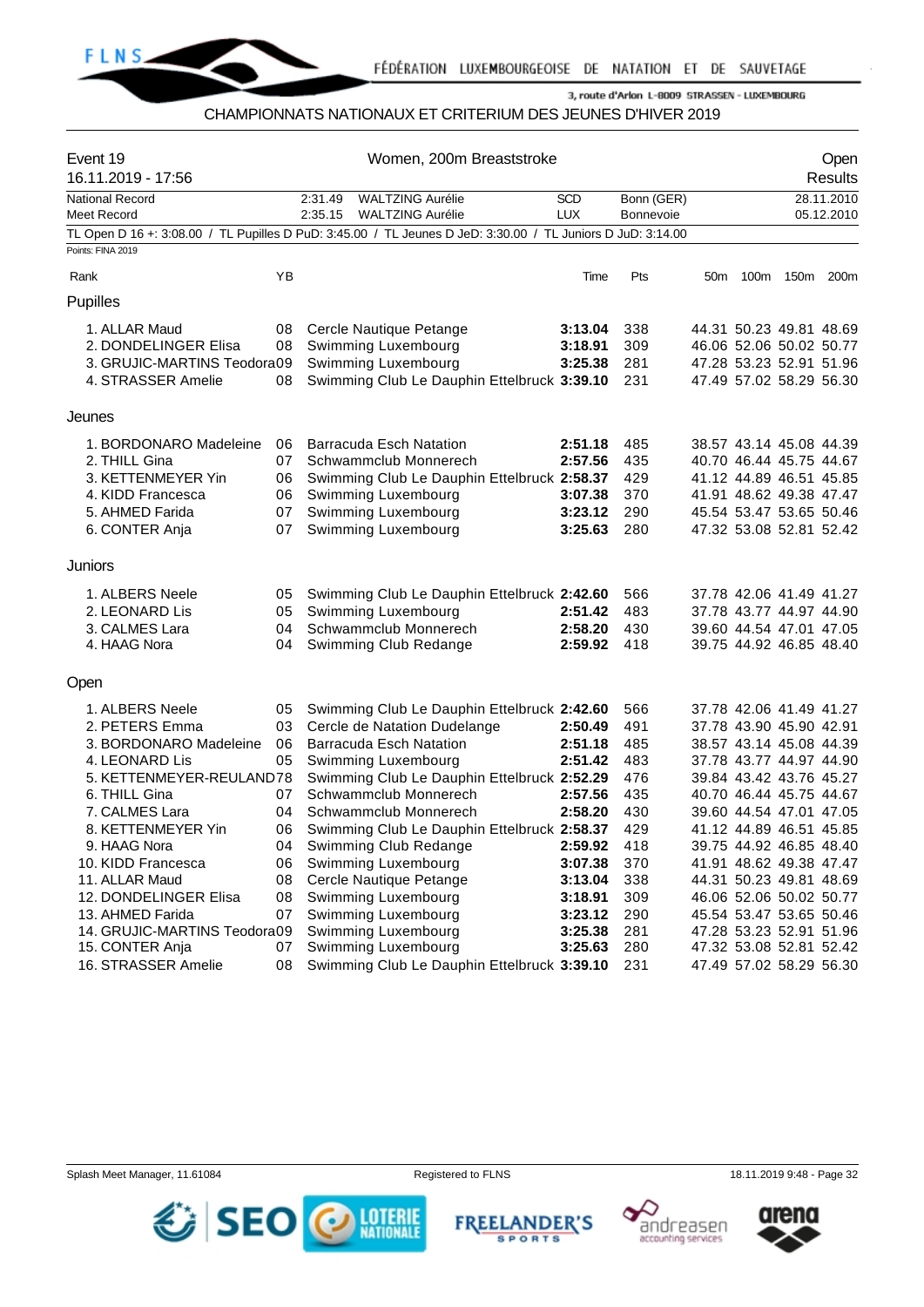

#### CHAMPIONNATS NATIONAUX ET CRITERIUM DES JEUNES D'HIVER 2019

| Event 20<br>16.11.2019 - 18:38                                                      |                      |                                                                                                 | Men, 4 x 100m Freestyle |                                              |                                                       |                                     |          |                           |                           | Open<br>Results |
|-------------------------------------------------------------------------------------|----------------------|-------------------------------------------------------------------------------------------------|-------------------------|----------------------------------------------|-------------------------------------------------------|-------------------------------------|----------|---------------------------|---------------------------|-----------------|
| <b>National Record</b><br>Meet Record                                               | 3:26.76<br>3:26.76   | Swimming Luxembourg<br><b>SL</b><br>Dudelange<br>Swimming Luxembourg<br><b>LUX</b><br>Dudelange |                         |                                              |                                                       |                                     |          |                           | 12.12.2015<br>12.12.2015  |                 |
| Points: FINA 2019<br>Rank                                                           |                      |                                                                                                 |                         |                                              |                                                       |                                     |          | Time                      | Pts                       |                 |
| 1.<br>Swimming Luxembourg 1<br>National + Meet Record                               |                      |                                                                                                 |                         | Swimming Luxembourg                          |                                                       |                                     |          | 3:24.04                   | 721                       | <b>NR</b>       |
| <b>MANNES Max</b><br>VANDERSCHRICK Stephan                                          | 97<br>0 <sub>0</sub> | 23.90<br>24.26                                                                                  | 49.90<br>51.36          | CARNEIRO Joao                                | DALEIDEN CIUFERRI Ralph                               |                                     | 03<br>03 | 24.04<br>24.88            | 50.68<br>52.10            |                 |
| 2. Schwammclub Déifferdang 1<br><b>FABIANI Remi</b><br><b>FRIPPIAT Florian</b>      | 01<br>98             | 23.99<br>24.20                                                                                  | 50.02<br>50.87          | <b>WALTZING Loic</b>                         | Schwammclub Deifferdang<br><b>BRANDENBURGER Pit</b>   |                                     | 00<br>95 | 3:25.61<br>25.85<br>23.99 | 705<br>54.51<br>50.21     |                 |
| 3. Swimming Club Le Dauphin Ettelbruck 1<br>STACCHIOTTI Raphael<br><b>JAAS Jeff</b> | 92<br>04             | 24.07<br>25.00                                                                                  | 49.60<br>53.18          | <b>BECKERS Felix</b><br><b>ADAMI Mike</b>    |                                                       | Swimming Club Le Dauphin Ettelbruck | 01<br>99 | 3:29.11<br>24.88<br>26.00 | 670<br>52.17<br>54.16     |                 |
| 4. Swimming Luxembourg 2<br><b>BOKOV Rodion</b><br><b>PAGANELLI Tom</b>             | 03<br>03             | 26.00<br>25.10                                                                                  | 54.85<br>52.90          | Swimming Luxembourg<br><b>FLOREAN Darius</b> | <b>CONZEMIUS Jerome</b>                               |                                     | 99<br>05 | 3:38.39<br>26.35<br>25.95 | 588<br>55.18<br>55.46     |                 |
| 5. Schwammclub Déifferdang 2<br>SIMAO NOGUEIRA Joao<br><b>LANNERS Nicolas</b>       | 04<br>04             | 26.85<br>25.63                                                                                  | 57.42<br>54.98          | <b>GRAF Alex</b><br><b>WIRTH David</b>       | Schwammclub Deifferdang                               |                                     | 99<br>02 | 3:45.96<br>26.28<br>26.64 | 531<br>56.11<br>57.45     |                 |
| 6. Cercle de Natation Dudelange 1<br>CONSTANTINO CAEIRO Diogo<br><b>KIRCH Paul</b>  | 03<br>05             | 26.41<br>30.00                                                                                  | 56.05<br>1:03.89        | <b>KIRCH Felix</b>                           | Cercle de Natation Dudelange<br><b>SUKHANOV Maxim</b> |                                     | 03<br>04 | 4:01.41<br>27.35<br>29.31 | 435<br>59.24<br>1:02.23   |                 |
| 7. Cercle Nautique Pétange 1<br><b>BOENTGES Kimi</b><br><b>FREICHEL Yann</b>        | 05<br>94             | 30.21<br>28.67                                                                                  | 1:03.94<br>1:00.45      | ANISKO Leonard                               | Cercle Nautique Petange<br>PALAGNIOUK Romain          |                                     | 08<br>04 | 4:27.57<br>37.62<br>29.35 | 320<br>1:20.79<br>1:02.39 |                 |
|                                                                                     |                      |                                                                                                 |                         |                                              |                                                       |                                     |          |                           |                           |                 |

WDR Swimming Luxembourg 3 Swimming Luxembourg 3

| Event 21<br>16.11.2019 - 18:47                                                 |                    |                                            |                                                                             | Women, 4 x 100m Freestyle                                            |                         |                      |                           |                           | Open<br>Results           |
|--------------------------------------------------------------------------------|--------------------|--------------------------------------------|-----------------------------------------------------------------------------|----------------------------------------------------------------------|-------------------------|----------------------|---------------------------|---------------------------|---------------------------|
| National Record<br>Meet Record                                                 | 3:51.76<br>3:51.76 | Swimming Luxembourg<br>Swimming Luxembourg |                                                                             |                                                                      | <b>SL</b><br><b>LUX</b> | Oberkorn<br>Oberkorn |                           |                           | 02.12.2017<br>02.12.2017  |
| Points: FINA 2019                                                              |                    |                                            |                                                                             |                                                                      |                         |                      |                           |                           |                           |
| Rank                                                                           |                    |                                            |                                                                             |                                                                      |                         |                      |                           | Time                      | Pts                       |
| Swimming Luxembourg 1<br><b>BANKY Jacqueline</b><br><b>VANDERSCHRICK Laura</b> | 96<br>02           | 27.70<br>28.68                             | 58.31<br>1:01.02                                                            | Swimming Luxembourg<br><b>HAMEN SAIEG Yael</b><br><b>JOMINET Lou</b> |                         |                      | 01<br>05                  | 3:57.69<br>28.61<br>28.44 | 656<br>59.05<br>59.31     |
| 2. Cercle de Natation Dudelange 1<br>PETERS Emma<br><b>BLACK Sarah</b>         | 28.26<br>28.68     | 59.92<br>59.94                             | Cercle de Natation Dudelange<br><b>FABIANI Chanel</b><br><b>PETERS</b> Lena |                                                                      |                         | 03<br>05             | 4:03.30<br>29.49<br>29.45 | 611<br>1:01.95<br>1:01.49 |                           |
| Schwammclub Monnerech 2<br>3.<br>MP 11-12 years                                |                    |                                            |                                                                             | Schwammclub Monnerech                                                |                         |                      |                           | 4:21.98                   | 489<br>MP                 |
| PHILIPPART Lina<br><b>REINESCH Leeloo</b>                                      | 07<br>07           | 31.67<br>30.29                             | 1:06.22<br>1:03.84                                                          | <b>THILL Gina</b><br>PETESCH Lea                                     |                         |                      | 07<br>07                  | 31.07<br>31.09            | 1:06.99<br>1:04.93        |
| Schwammclub Monnerech 1<br><b>BOUZIDI</b> Imene<br>SOFFIO Mara                 | 05<br>06           | 32.09<br>31.00                             | 1:06.64<br>1:06.08                                                          | Schwammclub Monnerech<br><b>CALMES Lara</b><br><b>HARIZIA Celia</b>  |                         |                      | 04<br>05                  | 4:23.91<br>31.42<br>29.81 | 479<br>1:06.88<br>1:04.31 |

Splash Meet Manager, 11.61084 **Registered to FLNS** Registered to FLNS 18.11.2019 9:48 - Page 33







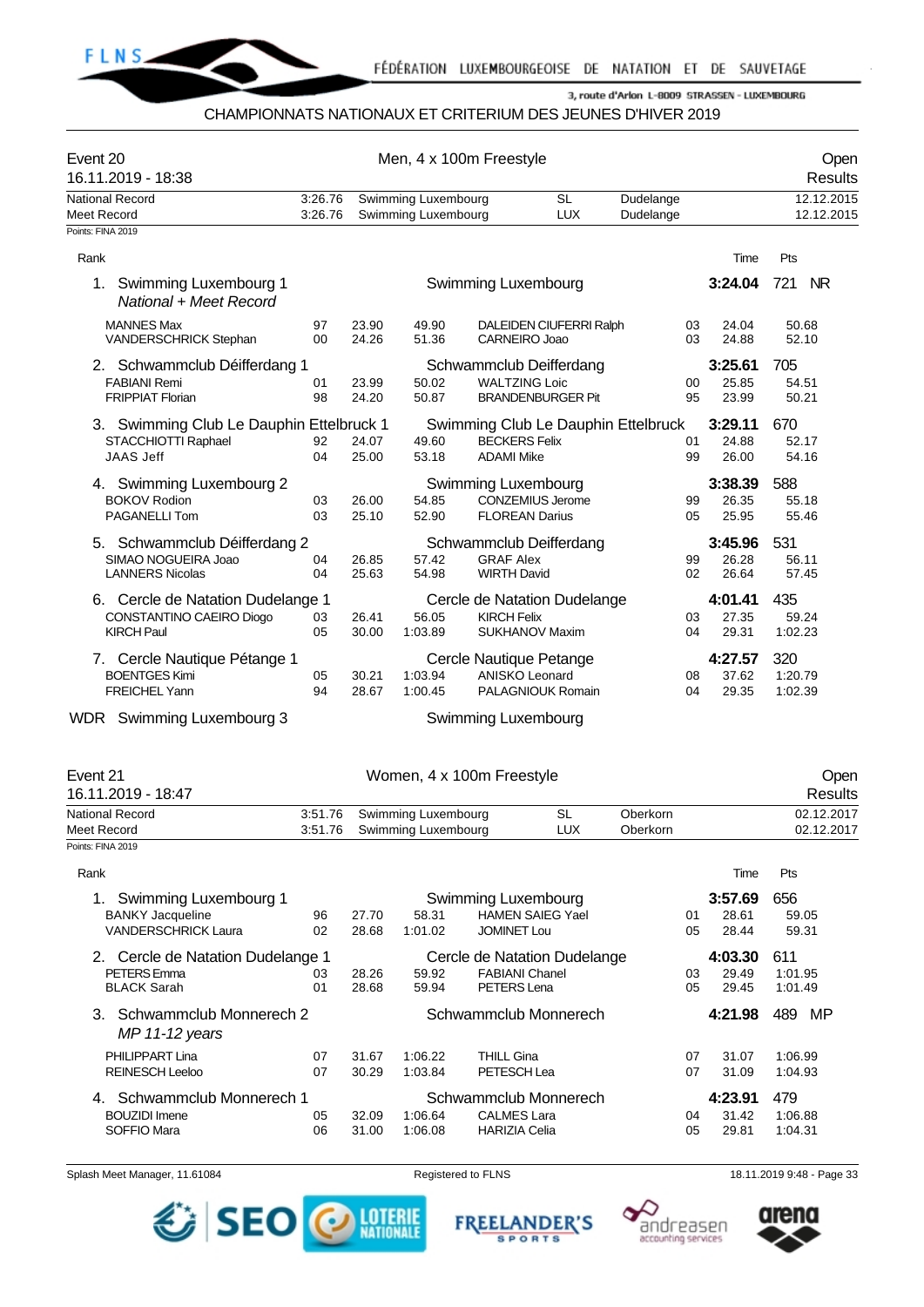

# CHAMPIONNATS NATIONAUX ET CRITERIUM DES JEUNES D'HIVER 2019

| Event 22               | 17.11.2019 - 9:30    |                             |                |                |                          |                | Men, 1500m Freestyle |                                                                                                                 |                |                |                                    | Open<br>Results |  |
|------------------------|----------------------|-----------------------------|----------------|----------------|--------------------------|----------------|----------------------|-----------------------------------------------------------------------------------------------------------------|----------------|----------------|------------------------------------|-----------------|--|
| <b>National Record</b> |                      |                             |                | 15:25.72       | <b>BRANDENBURGER Pit</b> |                |                      | <b>SCD</b>                                                                                                      |                | Hangzhou (KOR) |                                    | 15.12.2018      |  |
|                        |                      |                             |                |                |                          |                |                      | TL Open M 18 +: 18:30.00 / TL Pupilles M PuM: 23:00.00 / TL Jeunes M JeM: 21:30.00 / TL Juniors M JuM: 20:00.00 |                |                |                                    |                 |  |
| Points: FINA 2019      |                      |                             |                |                |                          |                |                      |                                                                                                                 |                |                |                                    |                 |  |
| Rank                   |                      |                             |                |                | YB                       |                |                      |                                                                                                                 |                |                | Time                               | Pts             |  |
| Pupilles               |                      |                             |                |                |                          |                |                      |                                                                                                                 |                |                |                                    |                 |  |
|                        |                      |                             |                |                |                          |                |                      |                                                                                                                 |                |                |                                    |                 |  |
| 1.                     | 50m:                 | <b>MOOG Mathis</b><br>32.80 | 32.80          | 450m:          | 06<br>5.37.13            | 38.58          |                      | Swimming Luxembourg<br>850m: 10:44.18                                                                           | 37.39          |                | 18:54.18<br>1250m: 15:48.10        | 418<br>38.19    |  |
|                        | 100m:                | 1:09.74                     | 36.94          | 500m:          | 6:15.83                  | 38.70          |                      | 900m: 11:22.15                                                                                                  | 37.97          |                | 1300m: 16:25.71                    | 37.61           |  |
|                        | 150m:                | 1:47.47                     | 37.73          | 550m.          | 6:53.99                  | 38.16          |                      | 950m: 12:00.63                                                                                                  | 38.48          |                | 1350m: 17:03.43                    | 37.72           |  |
|                        | 200m:                | 2:25.61                     | 38.14          | 600m:          | 7:32.83                  | 38.84          |                      | 1000m: 12:38.69                                                                                                 | 38.06          |                | 1400m: 17:41.27                    | 37.84           |  |
|                        | 250m:                | 3:03.64                     | 38.03          | 650m:          | 8:11.28                  | 38.45          |                      | 1050m: 13:16.26                                                                                                 | 37.57          |                | 1450m: 18:18.54                    | 37.27           |  |
|                        | 300m:                | 3:41.65                     | 38.01          | 700m:          | 8:49.60                  | 38.32          |                      | 1100m: 13:54.17                                                                                                 | 37.91          |                | 1500m: 18:54.18                    | 35.64           |  |
|                        | 350m:                | 4:19.65                     | 38.00          | 750m:          | 9:28.06                  | 38.46          |                      | 1150m: 14:32.03                                                                                                 | 37.86          |                |                                    |                 |  |
|                        | 400m:                | 4:58.55                     | 38.90          |                | 800m: 10:06.79           | 38.73          |                      | 1200m: 15:09.91                                                                                                 | 37.88          |                |                                    |                 |  |
| 2.                     | <b>WESTER Ben</b>    |                             |                |                | 06                       |                |                      | Cercle de Natation Dudelange                                                                                    |                |                | 19:18.74                           | 392             |  |
|                        | 50m:                 | 33.90                       | 33.90          | 450m:          | 5:42.21                  | 38.79          |                      | 850m: 10:52.85                                                                                                  | 38.72          |                | 1250m: 16:06.19                    | 39.15           |  |
|                        | 100m:                | 1:11.44                     | 37.54          | 500m:          | 6:21.06                  | 38.85          |                      | 900m: 11:32.14                                                                                                  | 39.29          |                | 1300m: 16:44.83                    | 38.64           |  |
|                        | 150m:                | 1:49.77                     | 38.33          | 550m:          | 7:00.56                  | 39.50          |                      | 950m: 12:11.16                                                                                                  | 39.02          |                | 1350m: 17:23.92                    | 39.09           |  |
|                        | 200m:                | 2:28.21                     | 38.44          | 600m:          | 7:39.38                  | 38.82          |                      | 1000m: 12:50.19                                                                                                 | 39.03          |                | 1400m: 18:02.99                    | 39.07           |  |
|                        | 250m:                | 3:06.72                     | 38.51          | 650m:          | 8:18.32                  | 38.94          |                      | 1050m: 13:29.30<br>1100m: 14:08.16                                                                              | 39.11          |                | 1450m: 18:41.39                    | 38.40           |  |
|                        | 300m:<br>350m:       | 3:45.10<br>4:24.60          | 38.38<br>39.50 | 700m:<br>750m: | 8:56.95<br>9:35.76       | 38.63<br>38.81 |                      | 1150m: 14:47.08                                                                                                 | 38.86<br>38.92 |                | 1500m: 19:18.74                    | 37.35           |  |
|                        | 400m:                | 5:03.42                     | 38.82          |                | 800m: 10:14.13           | 38.37          |                      | 1200m: 15:27.04                                                                                                 | 39.96          |                |                                    |                 |  |
|                        |                      |                             |                |                |                          |                |                      |                                                                                                                 |                |                |                                    |                 |  |
| Jeunes                 |                      |                             |                |                |                          |                |                      |                                                                                                                 |                |                |                                    |                 |  |
| 1.                     | <b>THILL Nicolas</b> |                             |                |                | 05                       |                |                      | Swimming Luxembourg                                                                                             |                |                | 17:53.46                           | 493             |  |
|                        | 50m:                 | 32.05                       | 32.05          | 450m:          | 5:17.71                  | 36.03          |                      | 850m: 10:07.52                                                                                                  | 35.69          |                | 1250m: 14:56.06                    | 35.79           |  |
|                        | 100m:                | 1:07.02                     | 34.97          | 500m:          | 5:54.02                  | 36.31          |                      | 900m: 10:43.88                                                                                                  | 36.36          |                | 1300m: 15:31.95                    | 35.89           |  |
|                        | 150m:                | 1:42.57                     | 35.55          | 550m:          | 6:30.24                  | 36.22          |                      | 950m: 11:19.51                                                                                                  | 35.63          |                | 1350m: 16:07.82                    | 35.87           |  |
|                        | 200m:                | 2:18.13                     | 35.56          | 600m:          | 7:06.95                  | 36.71          |                      | 1000m: 11:55.67                                                                                                 | 36.16          |                | 1400m: 16:43.50                    | 35.68           |  |
|                        | 250m:                | 2:53.88                     | 35.75          | 650m:          | 7:43.17                  | 36.22          |                      | 1050m: 12:32.06                                                                                                 | 36.39          |                | 1450m: 17:19.24                    | 35.74           |  |
|                        | 300m:<br>350m:       | 3:29.81<br>4:05.55          | 35.93<br>35.74 | 700m:<br>750m: | 8:19.21<br>8:55.35       | 36.04<br>36.14 |                      | 1100m: 13:08.02<br>1150m: 13:44.22                                                                              | 35.96<br>36.20 |                | 1500m: 17:53.46                    | 34.22           |  |
|                        | 400m:                | 4:41.68                     | 36.13          | 800m:          | 9:31.83                  | 36.48          |                      | 1200m: 14:20.27                                                                                                 | 36.05          |                |                                    |                 |  |
|                        |                      |                             |                |                |                          |                |                      |                                                                                                                 |                |                |                                    |                 |  |
| 2.                     |                      | <b>WEYRICH Mike</b>         |                |                | 05                       |                |                      | Swimming Club Le Dauphin Ettelbruck                                                                             |                |                | 18:41.24                           | 432             |  |
|                        | 50m:                 | 31.90                       | 31.90<br>35.87 | 450m.          | 5:25.21                  | 36.95          |                      | 850m: 10:27.01                                                                                                  | 37.97          |                | 1250m: 15:30.54                    | 38.12           |  |
|                        | 100m:<br>150m:       | 1:07.77<br>1:44.62          | 36.85          | 500m:<br>550m: | 6:02.96<br>6:40.67       | 37.75<br>37.71 |                      | 900m: 11:04.98<br>950m: 11:42.74                                                                                | 37.97<br>37.76 |                | 1300m: 16:09.10<br>1350m: 16:47.52 | 38.56<br>38.42  |  |
|                        | 200m:                | 2:20.47                     | 35.85          | 600m:          | 7:17.89                  | 37.22          |                      | 1000m: 12:20.34                                                                                                 | 37.60          |                | 1400m: 17:25.60                    | 38.08           |  |
|                        | 250m:                | 2:56.98                     | 36.51          | 650m:          | 7:55.46                  | 37.57          |                      | 1050m: 12:57.76                                                                                                 | 37.42          |                | 1450m: 18:03.32                    | 37.72           |  |
|                        | 300m:                | 3:34.19                     | 37.21          | 700m:          | 8:33.10                  | 37.64          |                      | 1100m: 13:35.93                                                                                                 | 38.17          |                | 1500m: 18:41.24                    | 37.92           |  |
|                        | 350m:                | 4:11.28                     | 37.09          | 750m:          | 9:11.33                  | 38.23          |                      | 1150m: 14:14.30                                                                                                 | 38.37          |                |                                    |                 |  |
|                        | 400m:                | 4:48.26                     | 36.98          | 800m:          | 9:49.04                  | 37.71          |                      | 1200m: 14:52.42                                                                                                 | 38.12          |                |                                    |                 |  |
| 3.                     | <b>KIRCH Paul</b>    |                             |                |                | 05                       |                |                      | Cercle de Natation Dudelange                                                                                    |                |                | 20:16.68                           | 338             |  |
|                        | 50m:                 | 32.93                       | 32.93          | 450m:          | 5:45.14                  | 39.52          |                      | 850m: 11:12.38                                                                                                  | 41.95          |                | 1250m: 16:47.47                    | 42.22           |  |
|                        | 100m:                | 1:09.85                     | 36.92          | 500m:          | 6.24.84                  | 39.70          |                      | 900m: 11:53.58                                                                                                  | 41.20          |                | 1300m: 17:29.27                    | 41.80           |  |
|                        | 150m:                | 1:48.62                     | 38.77          | 550m:          | 7:04.94                  | 40.10          |                      | 950m: 12:35.45                                                                                                  | 41.87          |                | 1350m: 18:11.65                    | 42.38           |  |
|                        | 200m:                | 2:27.21                     | 38.59          | 600m:          | 7:45.84                  | 40.90          |                      | 1000m: 13:17.09                                                                                                 | 41.64          |                | 1400m: 18:54.11                    | 42.46           |  |
|                        | 250m:<br>300m:       | 3:06.48<br>3:46.17          | 39.27<br>39.69 | 650m:<br>700m: | 8:26.74<br>9:07.86       | 40.90<br>41.12 |                      | 1050m: 13:59.15<br>1100m: 14:41.23                                                                              | 42.06<br>42.08 |                | 1450m: 19:33.32<br>1500m: 20:16.68 | 39.21<br>43.36  |  |
|                        | 350m:                | 4:25.23                     | 39.06          | 750m:          | 9:48.88                  | 41.02          |                      | 1150m: 15:23.50                                                                                                 | 42.27          |                |                                    |                 |  |
|                        | 400m:                | 5:05.62                     | 40.39          |                | 800m: 10:30.43           | 41.55          |                      | 1200m: 16:05.25                                                                                                 | 41.75          |                |                                    |                 |  |

Splash Meet Manager, 11.61084 **Registered to FLNS** Registered to FLNS 18.11.2019 9:48 - Page 34





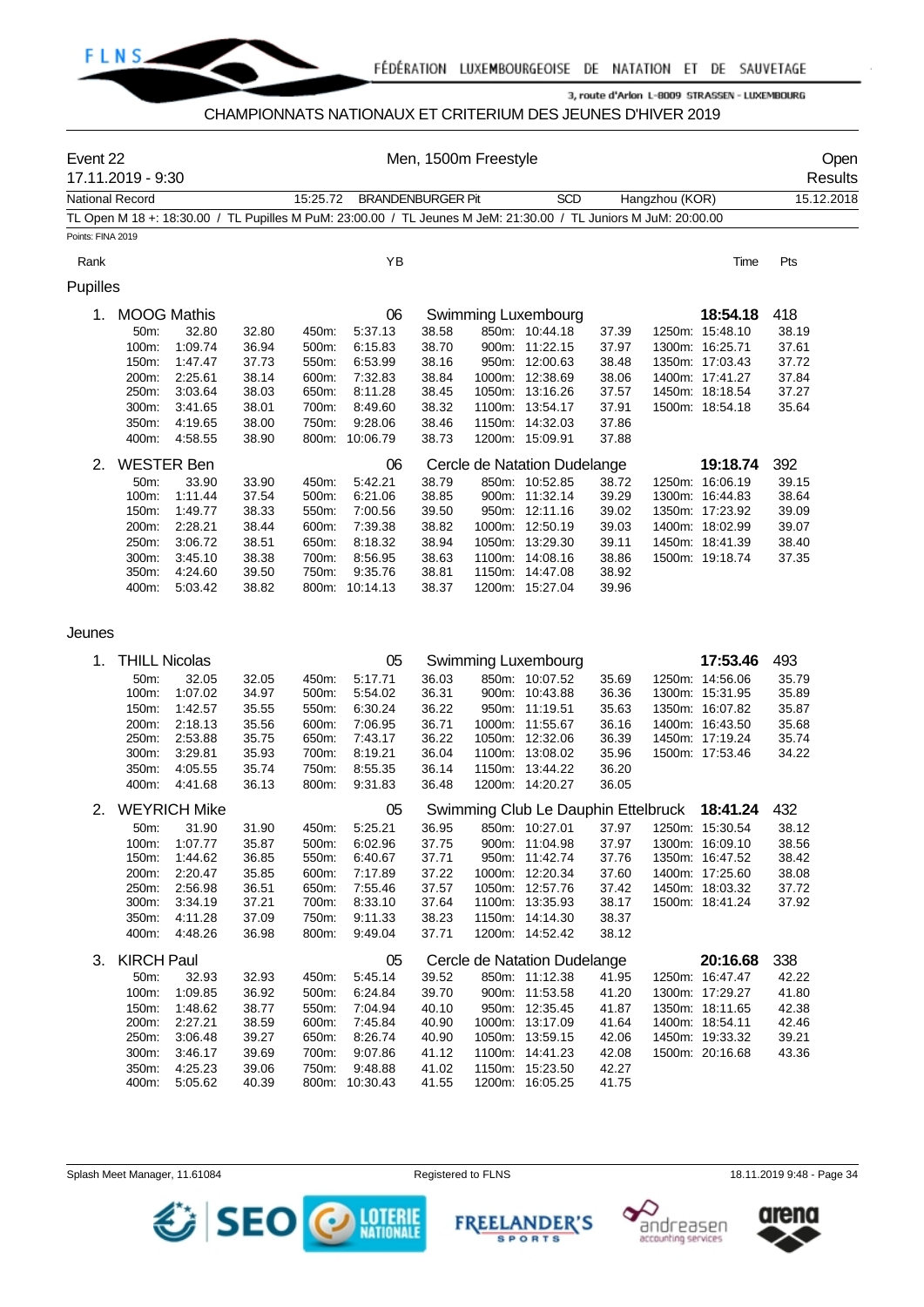

CHAMPIONNATS NATIONAUX ET CRITERIUM DES JEUNES D'HIVER 2019

Event 22, Men, 1500m Freestyle

#### **Juniors**

|                    | 1. SCHMITZ Jacques |       |          | 02      |       | Swimming Club Redange | 16:13.80        | 660   |  |                 |       |
|--------------------|--------------------|-------|----------|---------|-------|-----------------------|-----------------|-------|--|-----------------|-------|
| $50m$ :            | 27.99              | 27.99 | 450m:    | 4:48.43 | 32.65 | 850m:                 | 9:10.53         | 32.76 |  | 1250m: 13:33.22 | 32.86 |
| 100m:              | 59.58              | 31.59 | $500m$ : | 5:21.35 | 32.92 | 900m:                 | 9:43.35         | 32.82 |  | 1300m: 14:05.73 | 32.51 |
| 150m:              | 1:32.11            | 32.53 | 550m:    | 5:53.98 | 32.63 |                       | 950m: 10:16.38  | 33.03 |  | 1350m: 14:38.57 | 32.84 |
| 200 <sub>m</sub> : | 2:04.71            | 32.60 | 600m:    | 6:26.51 | 32.53 |                       | 1000m: 10:49.09 | 32.71 |  | 1400m: 15:11.29 | 32.72 |
| 250m:              | 2:37.45            | 32.74 | 650m:    | 6:59.32 | 32.81 |                       | 1050m: 11:21.85 | 32.76 |  | 1450m: 15:43.70 | 32.41 |
| $300m$ :           | 3:10.15            | 32.70 | 700m:    | 7:32.15 | 32.83 |                       | 1100m: 11:54.76 | 32.91 |  | 1500m: 16:13.80 | 30.10 |
| $350m$ :           | 3:42.94            | 32.79 | 750m:    | 8:05.05 | 32.90 |                       | 1150m: 12:27.59 | 32.83 |  |                 |       |
| 400m:              | 4:15.78            | 32.84 | 800m:    | 8:37.77 | 32.72 | 1200m:                | 13:00.36        | 32.77 |  |                 |       |

## Open

| 1. |                      | <b>SCHMITZ Jacques</b> |       |       | 02<br>Swimming Club Redange |       |       |                                     |       |  |                 | 660   |
|----|----------------------|------------------------|-------|-------|-----------------------------|-------|-------|-------------------------------------|-------|--|-----------------|-------|
|    | 50m:                 | 27.99                  | 27.99 | 450m: | 4:48.43                     | 32.65 | 850m: | 9:10.53                             | 32.76 |  | 1250m: 13:33.22 | 32.86 |
|    | 100m:                | 59.58                  | 31.59 | 500m: | 5:21.35                     | 32.92 | 900m: | 9:43.35                             | 32.82 |  | 1300m: 14:05.73 | 32.51 |
|    | 150m:                | 1:32.11                | 32.53 | 550m: | 5:53.98                     | 32.63 |       | 950m: 10:16.38                      | 33.03 |  | 1350m: 14:38.57 | 32.84 |
|    | 200m:                | 2:04.71                | 32.60 | 600m: | 6:26.51                     | 32.53 |       | 1000m: 10:49.09                     | 32.71 |  | 1400m: 15:11.29 | 32.72 |
|    | 250m:                | 2:37.45                | 32.74 | 650m: | 6:59.32                     | 32.81 |       | 1050m: 11:21.85                     | 32.76 |  | 1450m: 15:43.70 | 32.41 |
|    | 300m:                | 3:10.15                | 32.70 | 700m: | 7:32.15                     | 32.83 |       | 1100m: 11:54.76                     | 32.91 |  | 1500m: 16:13.80 | 30.10 |
|    | 350m:                | 3:42.94                | 32.79 | 750m: | 8:05.05                     | 32.90 |       | 1150m: 12:27.59                     | 32.83 |  |                 |       |
|    | 400m:                | 4:15.78                | 32.84 | 800m: | 8:37.77                     | 32.72 |       | 1200m: 13:00.36                     | 32.77 |  |                 |       |
| 2. | <b>THILL Nicolas</b> |                        |       |       | 05                          |       |       | Swimming Luxembourg                 |       |  | 17:53.46        | 493   |
|    | 50m:                 | 32.05                  | 32.05 | 450m: | 5:17.71                     | 36.03 |       | 850m: 10:07.52                      | 35.69 |  | 1250m: 14:56.06 | 35.79 |
|    | 100m:                | 1:07.02                | 34.97 | 500m: | 5:54.02                     | 36.31 |       | 900m: 10:43.88                      | 36.36 |  | 1300m: 15:31.95 | 35.89 |
|    | 150m:                | 1:42.57                | 35.55 | 550m: | 6:30.24                     | 36.22 |       | 950m: 11:19.51                      | 35.63 |  | 1350m: 16:07.82 | 35.87 |
|    | 200m:                | 2:18.13                | 35.56 | 600m: | 7:06.95                     | 36.71 |       | 1000m: 11:55.67                     | 36.16 |  | 1400m: 16:43.50 | 35.68 |
|    | 250m:                | 2:53.88                | 35.75 | 650m: | 7:43.17                     | 36.22 |       | 1050m: 12:32.06                     | 36.39 |  | 1450m: 17:19.24 | 35.74 |
|    | 300m:                | 3:29.81                | 35.93 | 700m: | 8:19.21                     | 36.04 |       | 1100m: 13:08.02                     | 35.96 |  | 1500m: 17:53.46 | 34.22 |
|    | 350m:                | 4:05.55                | 35.74 | 750m: | 8:55.35                     | 36.14 |       | 1150m: 13:44.22                     | 36.20 |  |                 |       |
|    | 400m:                | 4:41.68                | 36.13 | 800m: | 9:31.83                     | 36.48 |       | 1200m: 14:20.27                     | 36.05 |  |                 |       |
| 3. |                      | <b>WEYRICH Mike</b>    |       |       | 05                          |       |       | Swimming Club Le Dauphin Ettelbruck |       |  | 18:41.24        | 432   |
|    | 50m:                 | 31.90                  | 31.90 | 450m: | 5:25.21                     | 36.95 |       | 850m: 10:27.01                      | 37.97 |  | 1250m: 15:30.54 | 38.12 |
|    | 100m:                | 1:07.77                | 35.87 | 500m: | 6:02.96                     | 37.75 |       | 900m: 11:04.98                      | 37.97 |  | 1300m: 16:09.10 | 38.56 |
|    | 150m:                | 1:44.62                | 36.85 | 550m: | 6:40.67                     | 37.71 |       | 950m: 11:42.74                      | 37.76 |  | 1350m: 16:47.52 | 38.42 |
|    | 200m:                | 2:20.47                | 35.85 | 600m: | 7:17.89                     | 37.22 |       | 1000m: 12:20.34                     | 37.60 |  | 1400m: 17:25.60 | 38.08 |
|    | 250m:                | 2:56.98                | 36.51 | 650m: | 7:55.46                     | 37.57 |       | 1050m: 12:57.76                     | 37.42 |  | 1450m: 18:03.32 | 37.72 |
|    | 300m:                | 3:34.19                | 37.21 | 700m: | 8:33.10                     | 37.64 |       | 1100m: 13:35.93                     | 38.17 |  | 1500m: 18:41.24 | 37.92 |
|    | 350m:                | 4:11.28                | 37.09 | 750m: | 9:11.33                     | 38.23 |       | 1150m: 14:14.30                     | 38.37 |  |                 |       |
|    | 400m:                | 4:48.26                | 36.98 | 800m: | 9:49.04                     | 37.71 |       | 1200m: 14:52.42                     | 38.12 |  |                 |       |
| 4. | <b>MOOG Mathis</b>   |                        |       |       | 06                          |       |       | Swimming Luxembourg                 |       |  | 18:54.18        | 418   |
|    | 50m:                 | 32.80                  | 32.80 | 450m: | 5:37.13                     | 38.58 |       | 850m: 10:44.18                      | 37.39 |  | 1250m: 15:48.10 | 38.19 |
|    | 100m:                | 1:09.74                | 36.94 | 500m: | 6:15.83                     | 38.70 |       | 900m: 11:22.15                      | 37.97 |  | 1300m: 16:25.71 | 37.61 |
|    | 150m:                | 1:47.47                | 37.73 | 550m: | 6:53.99                     | 38.16 |       | 950m: 12:00.63                      | 38.48 |  | 1350m: 17:03.43 | 37.72 |
|    | 200m:                | 2:25.61                | 38.14 | 600m: | 7:32.83                     | 38.84 |       | 1000m: 12:38.69                     | 38.06 |  | 1400m: 17:41.27 | 37.84 |
|    | 250m:                | 3:03.64                | 38.03 | 650m: | 8:11.28                     | 38.45 |       | 1050m: 13:16.26                     | 37.57 |  | 1450m: 18:18.54 | 37.27 |
|    | 300m:                | 3:41.65                | 38.01 | 700m: | 8:49.60                     | 38.32 |       | 1100m: 13:54.17                     | 37.91 |  | 1500m: 18:54.18 | 35.64 |
|    | 350m:                | 4:19.65                | 38.00 | 750m: | 9:28.06                     | 38.46 |       | 1150m: 14:32.03                     | 37.86 |  |                 |       |
|    | 400m:                | 4:58.55                | 38.90 |       | 800m: 10:06.79              | 38.73 |       | 1200m: 15:09.91                     | 37.88 |  |                 |       |
| 5. | <b>WESTER Ben</b>    |                        |       |       | 06                          |       |       | Cercle de Natation Dudelange        |       |  | 19:18.74        | 392   |
|    | 50m:                 | 33.90                  | 33.90 | 450m: | 5:42.21                     | 38.79 |       | 850m: 10:52.85                      | 38.72 |  | 1250m: 16:06.19 | 39.15 |
|    | 100m:                | 1:11.44                | 37.54 | 500m: | 6:21.06                     | 38.85 |       | 900m: 11:32.14                      | 39.29 |  | 1300m: 16:44.83 | 38.64 |
|    | 150m:                | 1:49.77                | 38.33 | 550m: | 7:00.56                     | 39.50 |       | 950m: 12:11.16                      | 39.02 |  | 1350m: 17:23.92 | 39.09 |
|    | 200m:                | 2:28.21                | 38.44 | 600m: | 7:39.38                     | 38.82 |       | 1000m: 12:50.19                     | 39.03 |  | 1400m: 18:02.99 | 39.07 |
|    | 250m:                | 3:06.72                | 38.51 | 650m: | 8:18.32                     | 38.94 |       | 1050m: 13:29.30                     | 39.11 |  | 1450m: 18:41.39 | 38.40 |
|    | 300m:                | 3:45.10                | 38.38 | 700m: | 8:56.95                     | 38.63 |       | 1100m: 14:08.16                     | 38.86 |  | 1500m: 19:18.74 | 37.35 |
|    | 350m.                | 4:24.60                | 39.50 | 750m: | 9:35.76                     | 38.81 |       | 1150m: 14:47.08                     | 38.92 |  |                 |       |
|    | 400m:                | 5:03.42                | 38.82 |       | 800m: 10:14.13              | 38.37 |       | 1200m: 15:27.04                     | 39.96 |  |                 |       |

Splash Meet Manager, 11.61084 **Registered to FLNS** 18.11.2019 9:48 - Page 35



**FREELANDER'S** 

**SPORTS** 



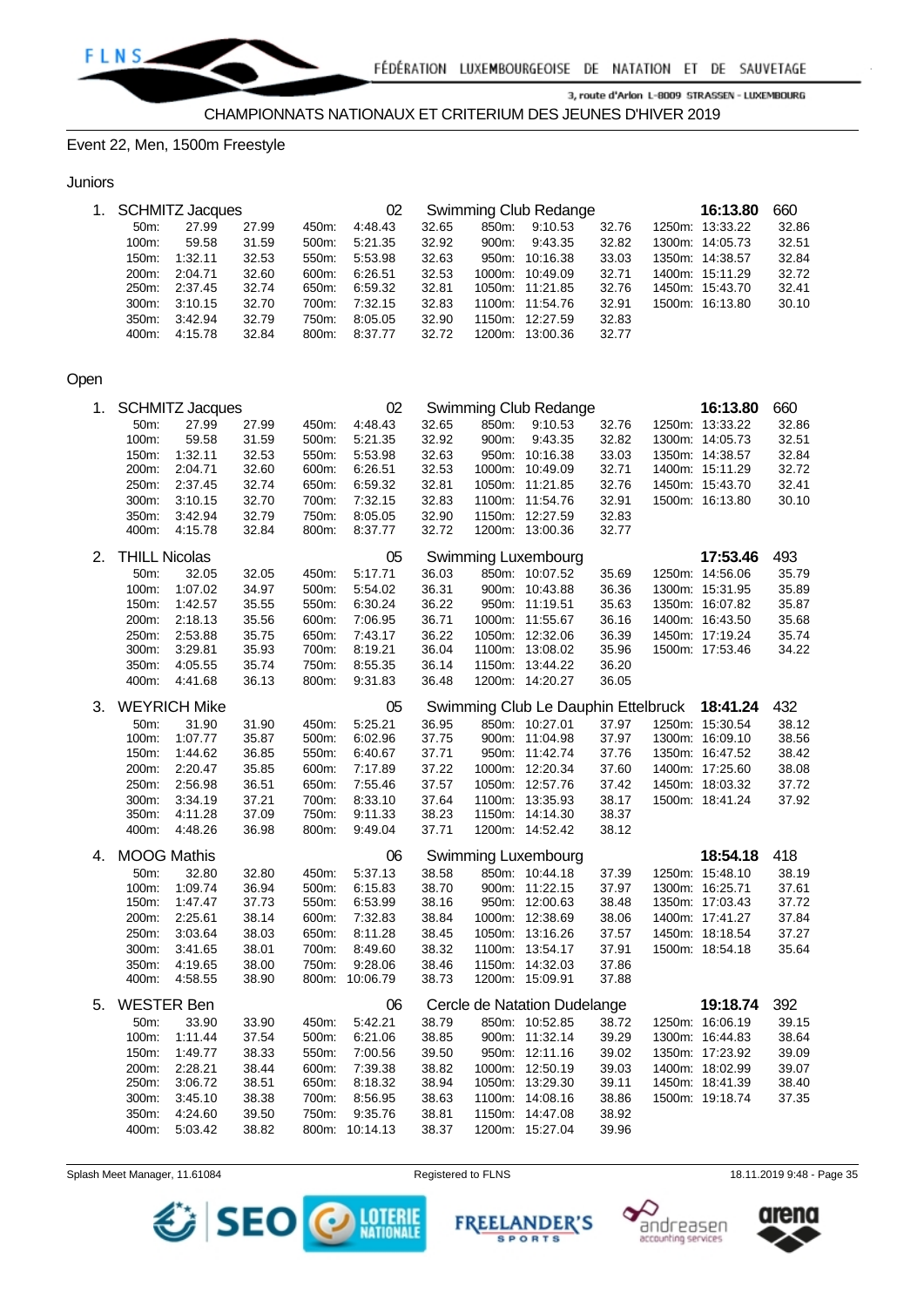#### Event 22, Men, 1500m Freestyle, Open

| Rank |                   |         |       |       | ΥB             |       |        |                              |       | Time            | Pts   |
|------|-------------------|---------|-------|-------|----------------|-------|--------|------------------------------|-------|-----------------|-------|
| 6.   | <b>KIRCH Paul</b> |         |       |       | 05             |       |        | Cercle de Natation Dudelange |       | 20:16.68        | 338   |
|      | $50m$ :           | 32.93   | 32.93 | 450m: | 5:45.14        | 39.52 |        | 850m: 11:12.38               | 41.95 | 1250m: 16:47.47 | 42.22 |
|      | $100m$ :          | 1:09.85 | 36.92 | 500m: | 6:24.84        | 39.70 |        | 900m: 11:53.58               | 41.20 | 1300m: 17:29.27 | 41.80 |
|      | 150m:             | 1:48.62 | 38.77 | 550m: | 7:04.94        | 40.10 |        | 950m: 12:35.45               | 41.87 | 1350m: 18:11.65 | 42.38 |
|      | 200m:             | 2:27.21 | 38.59 | 600m: | 7:45.84        | 40.90 |        | 1000m: 13:17.09              | 41.64 | 1400m: 18:54.11 | 42.46 |
|      | 250m:             | 3:06.48 | 39.27 | 650m: | 8:26.74        | 40.90 |        | 1050m: 13:59.15              | 42.06 | 1450m: 19:33.32 | 39.21 |
|      | 300m:             | 3:46.17 | 39.69 | 700m: | 9:07.86        | 41.12 |        | 1100m: 14:41.23              | 42.08 | 1500m: 20:16.68 | 43.36 |
|      | 350m:             | 4:25.23 | 39.06 | 750m: | 9:48.88        | 41.02 |        | 1150m: 15:23.50              | 42.27 |                 |       |
|      | 400m:             | 5:05.62 | 40.39 |       | 800m: 10:30.43 | 41.55 | 1200m: | 16:05.25                     | 41.75 |                 |       |

| Event 2. |  |
|----------|--|
|----------|--|

Points: FINA 2019

# Event 23 Nomen, 50m Butterfly<br>
Event 23 Nomen, 23 November 2014

| 17.11.2019 - 9:51   |       |                    |             |           | <b>Results Prelim</b> |
|---------------------|-------|--------------------|-------------|-----------|-----------------------|
| National Record     | 27.13 | MEYNEN Julie       | <b>SCDE</b> | Dudelange | 13.12.2015            |
| Meet Record         |       | 27.13 MEYNEN Julie | LUX         | Dudelange | 13.12.2015            |
| TI 50m OPFN : 35.50 |       |                    |             |           |                       |

| Rank |                           | ΥB |                                     | Time  | Pts |         |
|------|---------------------------|----|-------------------------------------|-------|-----|---------|
|      | <b>PETERS Lena</b>        | 05 | Cercle de Natation Dudelange        | 29.13 | 586 | Q       |
| 2.   | <b>PETERS Emma</b>        | 03 | Cercle de Natation Dudelange        | 29.53 | 562 | Q       |
| 3.   | <b>HAMEN SAIEG Yael</b>   | 01 | Swimming Luxembourg                 | 29.98 | 537 | Q       |
| 4.   | <b>REDING Alyssa</b>      | 04 | Swimming Club Le Dauphin Ettelbruck | 31.48 | 464 | Q       |
| 5.   | SOFFIO Mara               | 06 | Schwammclub Monnerech               | 31.57 | 460 | Q       |
| 6.   | <b>FABIANI Chanel</b>     | 03 | Cercle de Natation Dudelange        | 31.69 | 455 | Q       |
| 7.   | <b>HRIC Laura</b>         | 05 | Swimming Luxembourg                 | 32.11 | 437 | R       |
| 8.   | <b>DEVISCOUR Sarah</b>    | 05 | Cercle Nautique Echternach          | 32.23 | 432 | R       |
| 9.   | <b>CARNEIRO Sofia</b>     | 06 | Swimming Luxembourg                 | 33.10 | 399 | R       |
| 10.  | <b>HAN Mengjia</b>        | 07 | Swimming Luxembourg                 | 33.19 | 396 |         |
| 11.  | <b>WIRTH Mandy</b>        | 00 | Schwammclub Deifferdang             | 33.39 | 389 |         |
| 12.  | <b>HAAG Nora</b>          | 04 | Swimming Club Redange               | 33.69 | 378 |         |
| 13.  | <b>BARBERON Sophie</b>    | 05 | Cercle de Natation Dudelange        | 33.94 | 370 |         |
| 14.  | <b>PHILIPPART Lina</b>    | 07 | Schwammclub Monnerech               | 33.98 | 369 |         |
| 15.  | <b>LINDMARK MELO Maia</b> | 07 | Cercle de Natation Dudelange        | 34.01 | 368 |         |
| 16.  | <b>HRIC Nina</b>          | 08 | Swimming Luxembourg                 | 34.26 | 360 |         |
| 17.  | <b>REDING Sevda</b>       | 07 | Cercle de Natation Dudelange        | 35.56 | 322 |         |
| 18.  | <b>TER HEEGDE Lisa</b>    | 02 | Cercle Nautique Echternach          | 37.06 | 284 |         |
| 19.  | <b>CORREIA Eva</b>        | 05 | Cercle de Natation Diekirch         | 38.17 | 260 |         |
| 20.  | DE WAHA Lina-Marie        | 07 | Cercle de Natation Diekirch         | 42.10 | 194 | $\star$ |

Splash Meet Manager, 11.61084 **Registered to FLNS** 18.11.2019 9:48 - Page 36







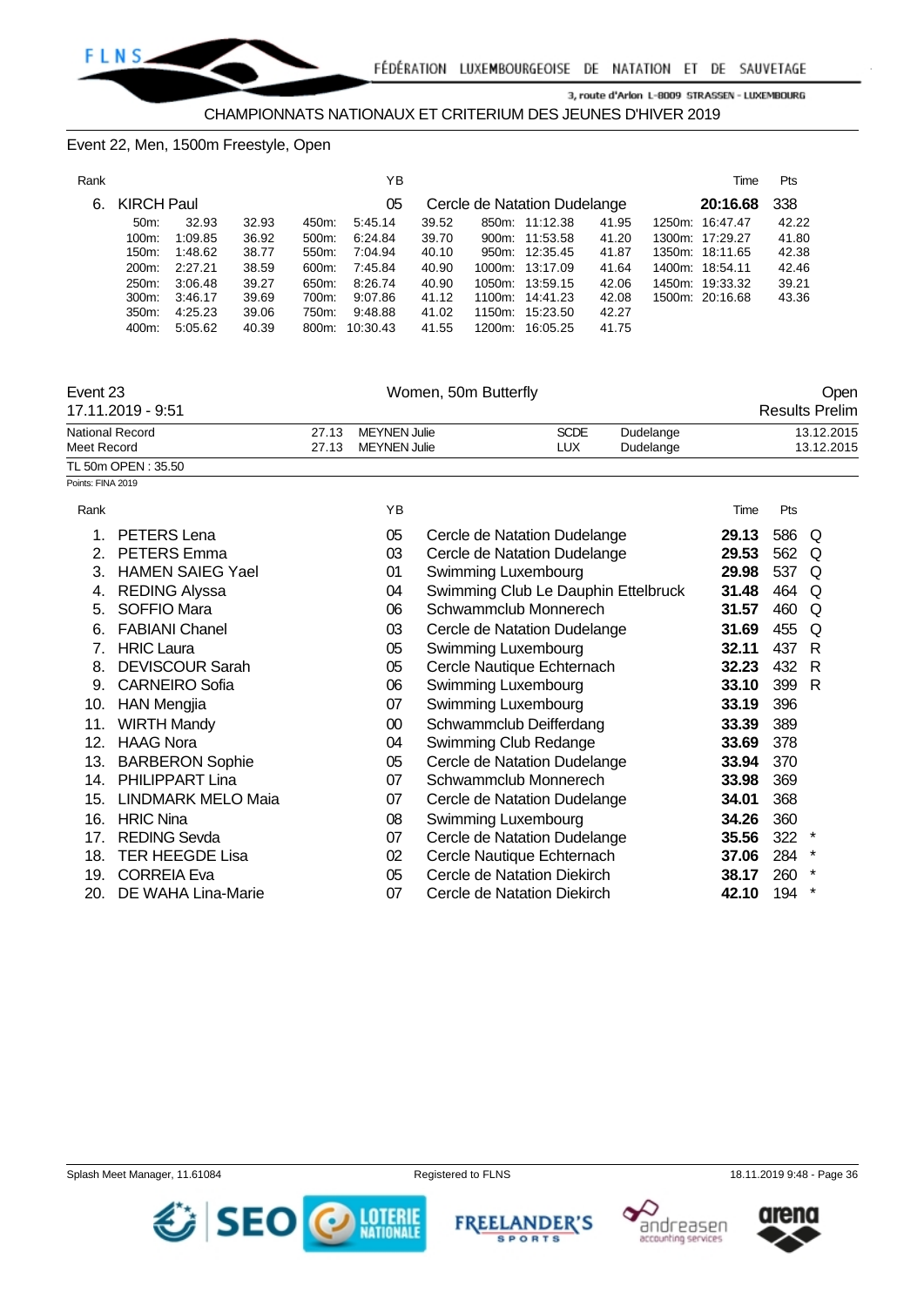

#### CHAMPIONNATS NATIONAUX ET CRITERIUM DES JEUNES D'HIVER 2019

| Event 24          | 17.11.2019 - 9:56                      |                             |           | Men, 50m Butterfly                  |       |            | Open<br><b>Results Prelim</b> |
|-------------------|----------------------------------------|-----------------------------|-----------|-------------------------------------|-------|------------|-------------------------------|
|                   | <b>National Record</b>                 | 23.31<br><b>HENX Julien</b> |           | <b>CNDu</b><br>Montpellier (FRA)    |       | 18.11.2018 |                               |
|                   | TL 50m OPEN: 31.50                     |                             |           |                                     |       |            |                               |
| Points: FINA 2019 |                                        |                             |           |                                     |       |            |                               |
| Rank              |                                        |                             | <b>YB</b> |                                     | Time  | Pts        |                               |
| 1.                | <b>HENX Julien</b>                     |                             | 95        | Cercle de Natation Dudelange        | 24.75 | 678        | Q                             |
| 2.                | DALEIDEN CIUFERRI Ralph<br>MP 16 years |                             | 03        | Swimming Luxembourg                 | 25.24 |            | 639 Q MP                      |
| 3.                | <b>FRIPPIAT Florian</b>                |                             | 98        | Schwammclub Deifferdang             | 26.32 | 564 Q      |                               |
| 4.                | <b>GLOESENER Louis</b>                 |                             | 95        | Swimming Luxembourg                 | 26.66 | 542        | Q                             |
| 5.                | <b>PAGANELLI Tom</b>                   |                             | 03        | Swimming Luxembourg                 | 26.71 | 539        | Q                             |
| 6.                | <b>JAAS Jeff</b>                       |                             | 04        | Swimming Club Le Dauphin Ettelbruck | 26.84 | 532        | Q                             |
| 7.                | VANDERSCHRICK Stephan                  |                             | $00\,$    | Swimming Luxembourg                 | 26.85 | 531        | R                             |
| 8.                | <b>CONZEMIUS Jerome</b>                |                             | 99        | Swimming Luxembourg                 | 27.32 | 504        | R                             |
|                   | 9. BECKERS Felix                       |                             | 01        | Swimming Club Le Dauphin Ettelbruck | 27.48 | 495        | $\mathsf{R}$                  |
| 10.               | CONSTANTINO CAEIRO Diogo               |                             | 03        | Cercle de Natation Dudelange        | 27.62 | 488        |                               |
| 11.               | <b>LANNERS Nicolas</b>                 |                             | 04        | Schwammclub Deifferdang             | 27.73 | 482        |                               |
| 12.               | SIMAO NOGUEIRA Joao                    |                             | 04        | Schwammclub Deifferdang             | 27.79 | 479        |                               |
| 13.               | <b>BOKOV Rodion</b>                    |                             | 03        | Swimming Luxembourg                 | 28.00 | 468        |                               |
| 14.               | <b>MORIS Cedric</b>                    |                             | 98        | Swimming Club Le Dauphin Ettelbruck | 28.02 | 467        |                               |
| 15.               | <b>WEIDERT Jo</b>                      |                             | 03        | Cercle Nautique Echternach          | 28.19 | 459        |                               |
| 16.               | <b>WIRTH David</b>                     |                             | 02        | Schwammclub Deifferdang             | 28.35 | 451        |                               |
| 17.               | <b>FLOREAN Darius</b>                  |                             | 05        | Swimming Luxembourg                 | 28.65 | 437        |                               |
|                   | 18. MORARU Matteo                      |                             | 04        | Swimming Luxembourg                 | 28.75 | 432        |                               |
|                   | 19. BANKY Jordan                       |                             | 01        | Swimming Luxembourg                 | 28.89 | 426        |                               |
| 20.               | <b>DENTER Arthur</b>                   |                             | 04        | Cercle Nautique Echternach          | 29.45 | 402        |                               |
| 21.               | <b>MICHIELS Patrick</b>                |                             | 02        | Cercle Nautique Echternach          | 29.60 | 396        |                               |
| 22.               | MILANOVSKI Nikola                      |                             | 04        | Swimming Luxembourg                 | 30.97 | 346        |                               |
|                   | 23. VIGUIER Elyan                      |                             | 04        | Swimming Luxembourg                 | 31.02 | 344        |                               |
| 24.               | <b>JOMINET Dan</b>                     |                             | 03        | Swimming Luxembourg                 | 31.18 | 339        |                               |
| 25.               | <b>MOHR Sam</b>                        |                             | 04        | Cercle Nautique Echternach          | 34.03 | 261        | $^\star$                      |
|                   |                                        |                             |           |                                     |       |            |                               |

| Event 25                              |                |                            | Women, 50m Backstroke               |  |       |                          | Open                  |
|---------------------------------------|----------------|----------------------------|-------------------------------------|--|-------|--------------------------|-----------------------|
| 17.11.2019 - 10:01                    |                |                            |                                     |  |       |                          | <b>Results Prelim</b> |
| <b>National Record</b><br>Meet Record | 28.46<br>28.58 | ROLKO Sarah<br>ROLKO Sarah | Berlin (GER)<br>Bonnevoie           |  |       | 14.11.2009<br>02.12.2012 |                       |
| TL 50m OPEN: 37.00                    |                |                            |                                     |  |       |                          |                       |
| Points: FINA 2019                     |                |                            |                                     |  |       |                          |                       |
| Rank                                  |                | ΥB                         |                                     |  | Time  | Pts                      |                       |
| <b>BANKY Jacqueline</b>               |                | 96                         | Swimming Luxembourg                 |  | 29.74 | 643 Q                    |                       |
| <b>VANDERSCHRICK Laura</b>            |                | 02                         | Swimming Luxembourg                 |  | 30.36 | 604                      | O                     |
| <b>BLACK Sarah</b><br>3               |                | 01                         | Cercle de Natation Dudelange        |  | 31.44 | 544 Q                    |                       |
| <b>FABER Maiti</b><br>4.              |                | 01                         | Swimming Club Le Dauphin Ettelbruck |  | 31.62 | 535 Q                    |                       |
| <b>HAMEN SAIEG Yael</b><br>5.         |                | 01                         | Swimming Luxembourg                 |  | 31.73 | 529                      | O                     |
| <b>PETERS</b> Lena<br>6.              |                | 05                         | Cercle de Natation Dudelange        |  | 32.20 | 506 Q                    |                       |
| <b>BLACK Rachael</b>                  |                | 01                         | Cercle de Natation Dudelange        |  | 32.21 | 506                      | R                     |

- 8. SINNER Caroline 90 Swimming Club Le Dauphin Ettelbruck **32.42** 496 R 9. FABIANI Chanel 03 Cercle de Natation Dudelange **32.99** 471 R
- 10. WIRTH Mandy 00 Schwammclub Deifferdang **33.30** 458







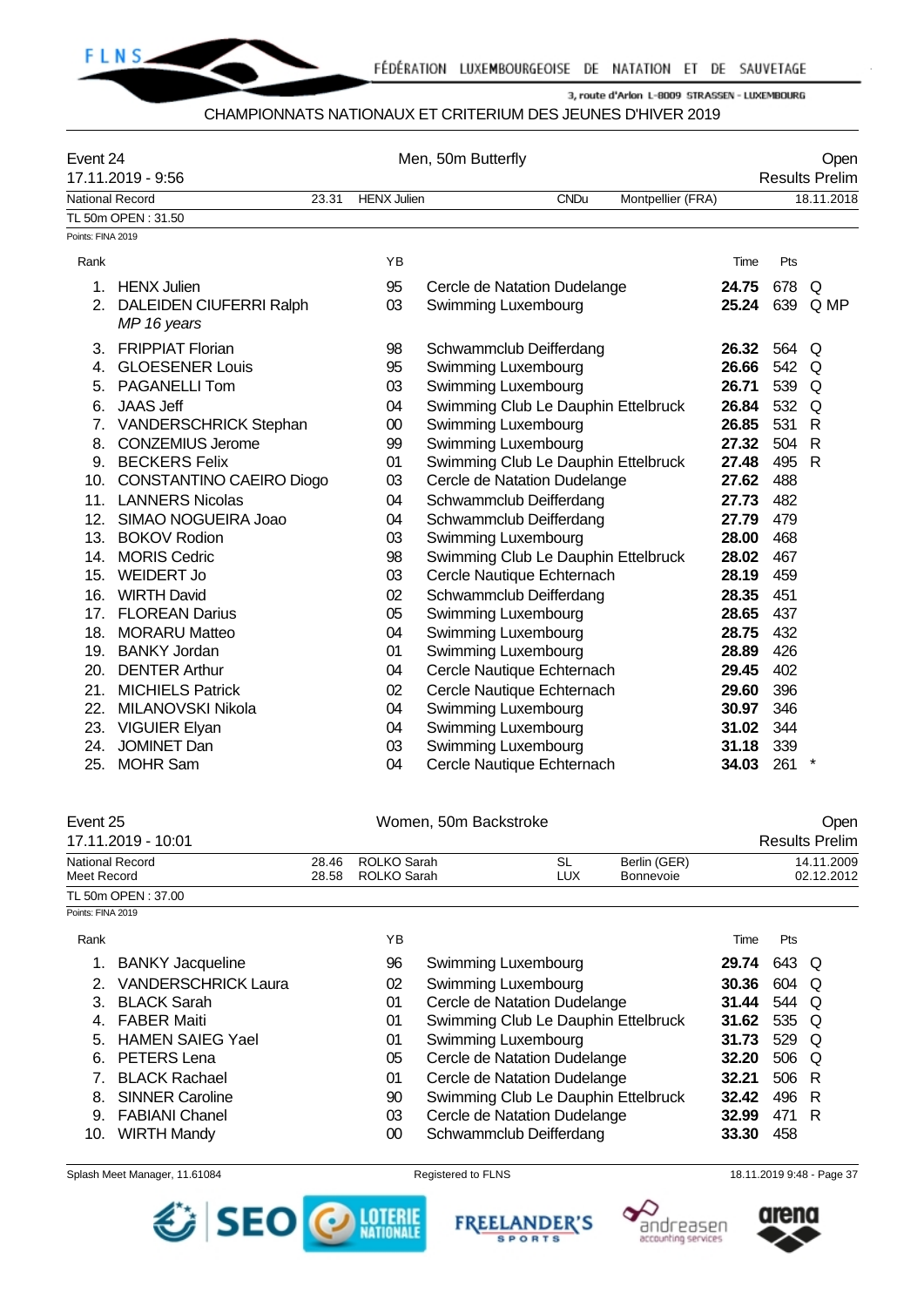#### Event 25, Women, 50m Backstroke, Prelim, Open

| Rank |                        | YB. |                             | Time  | Pts     |        |
|------|------------------------|-----|-----------------------------|-------|---------|--------|
| 11.  | <b>DEVISCOUR Sarah</b> | 05  | Cercle Nautique Echternach  | 33.81 | 437     |        |
|      | 12. FETZ Melanie       | 01  | Cercle Nautique Echternach  | 34.04 | 428     |        |
| 13.  | <b>CARNEIRO Sofia</b>  | 06  | Swimming Luxembourg         | 34.47 | 413     |        |
| 14.  | PETESCH Lea            | 07  | Schwammclub Monnerech       | 34.82 | 400     |        |
| 15.  | HARIZIA Celia          | 05  | Schwammclub Monnerech       | 34.92 | 397     |        |
|      | 16. SCHOLER Amelie     | 08  | Swimming Luxembourg         | 35.83 | 367     |        |
|      | 17. ELCHEROTH Niki     | 07  | Swimming Club Redange       | 36.68 | 342     |        |
| 18.  | <b>ELCHEROTH Milly</b> | 03  | Swimming Club Redange       | 36.82 | 338     |        |
|      | 19. TER HEEGDE Lisa    | 02  | Cercle Nautique Echternach  | 37.71 | $315$ * |        |
| 20.  | <b>CORREIA Eva</b>     | 05  | Cercle de Natation Diekirch | 37.85 | 311     | *      |
| 21.  | DE WAHA Lina-Marie     | 07  | Cercle de Natation Diekirch | 42.26 | 224     | $\ast$ |

| Event 26               | Men. 50m Backstroke       |             |            |                       |  |  |  |
|------------------------|---------------------------|-------------|------------|-----------------------|--|--|--|
| 17.11.2019 - 10:07     |                           |             |            | <b>Results Prelim</b> |  |  |  |
| <b>National Record</b> | 24.65 STACCHIOTTI Raphaël | <b>SCDE</b> | Luxembourg | 02.12.2012            |  |  |  |
| Meet Record            | 24.65 STACCHIOTTI Raphaël | LUX.        | Bonnevoie  | 02.12.2012            |  |  |  |
| TL 50m OPEN: 33.50     |                           |             |            |                       |  |  |  |

| Points: FINA 2019 |                              |        |                                     |       |       |   |
|-------------------|------------------------------|--------|-------------------------------------|-------|-------|---|
| Rank              |                              | YB     |                                     | Time  | Pts   |   |
| 1.                | <b>MANNES Max</b>            | 97     | Swimming Luxembourg                 | 25.72 | 644 Q |   |
| $2 -$             | <b>FABIANI Remi</b>          | 01     | Schwammclub Deifferdang             | 27.04 | 554   | Q |
| 3.                | <b>VANDERSCHRICK Stephan</b> | $00\,$ | Swimming Luxembourg                 | 28.29 | 484   | Q |
| 4.                | <b>MICHIELS Olivier</b>      | 01     | Cercle Nautique Echternach          | 28.42 | 477   | Q |
| 5.                | <b>WALTZING Loic</b>         | $00\,$ | Schwammclub Deifferdang             | 28.58 | 469   | Q |
| 6.                | <b>JAAS Jeff</b>             | 04     | Swimming Club Le Dauphin Ettelbruck | 28.59 | 469   | Q |
| 7 <sub>1</sub>    | <b>BECKERS Felix</b>         | 01     | Swimming Club Le Dauphin Ettelbruck | 28.65 | 466   | R |
| 8.                | <b>WALTZING Florian</b>      | 97     | Schwammclub Deifferdang             | 29.00 | 449   | R |
| 9.                | WEIDERT Jo                   | 03     | Cercle Nautique Echternach          | 29.43 | 430   | R |
| 10.               | <b>GIRS Matheo</b>           | 02     | Cercle de Natation Wiltz            | 29.50 | 427   |   |
| 11.               | <b>BOKOV Rodion</b>          | 03     | Swimming Luxembourg                 | 29.54 | 425   |   |
| 12.               | <b>CARNEIRO Nuno</b>         | 05     | Swimming Luxembourg                 | 30.13 | 401   |   |
| 13.               | <b>KIRCH Felix</b>           | 03     | Cercle de Natation Dudelange        | 30.59 | 383   |   |
| 14.               | <b>WIRTH David</b>           | 02     | Schwammclub Deifferdang             | 30.61 | 382   |   |
| 15.               | <b>MULDER Anael</b>          | 02     | Schwammclub Deifferdang             | 30.67 | 380   |   |
| 16.               | FETZ Tom                     | 04     | Cercle Nautique Echternach          | 30.94 | 370   |   |
| 17.               | <b>DENTER Arthur</b>         | 04     | Cercle Nautique Echternach          | 31.01 | 367   |   |
| 18.               | <b>MORARU Matteo</b>         | 04     | Swimming Luxembourg                 | 32.07 | 332   |   |
| 19.               | PALAGNIOUK Romain            | 04     | Cercle Nautique Petange             | 32.14 | 330   |   |
| 20.               | <b>PEUSCH Kevin</b>          | 06     | <b>Swimming Luxembourg</b>          | 32.73 | 312   |   |
| 21.               | <b>THILL Nicolas</b>         | 05     | Swimming Luxembourg                 | 32.79 | 311   |   |
| 22.               | <b>MOHR Sam</b>              | 04     | Cercle Nautique Echternach          | 34.47 | 267   |   |
| 23.               | <b>WESTER Ben</b>            | 06     | Cercle de Natation Dudelange        | 35.05 | 254   |   |
| 24.               | <b>WENZEL Gregory</b>        | 04     | Cercle de Natation Diekirch         | 35.32 | 248   |   |







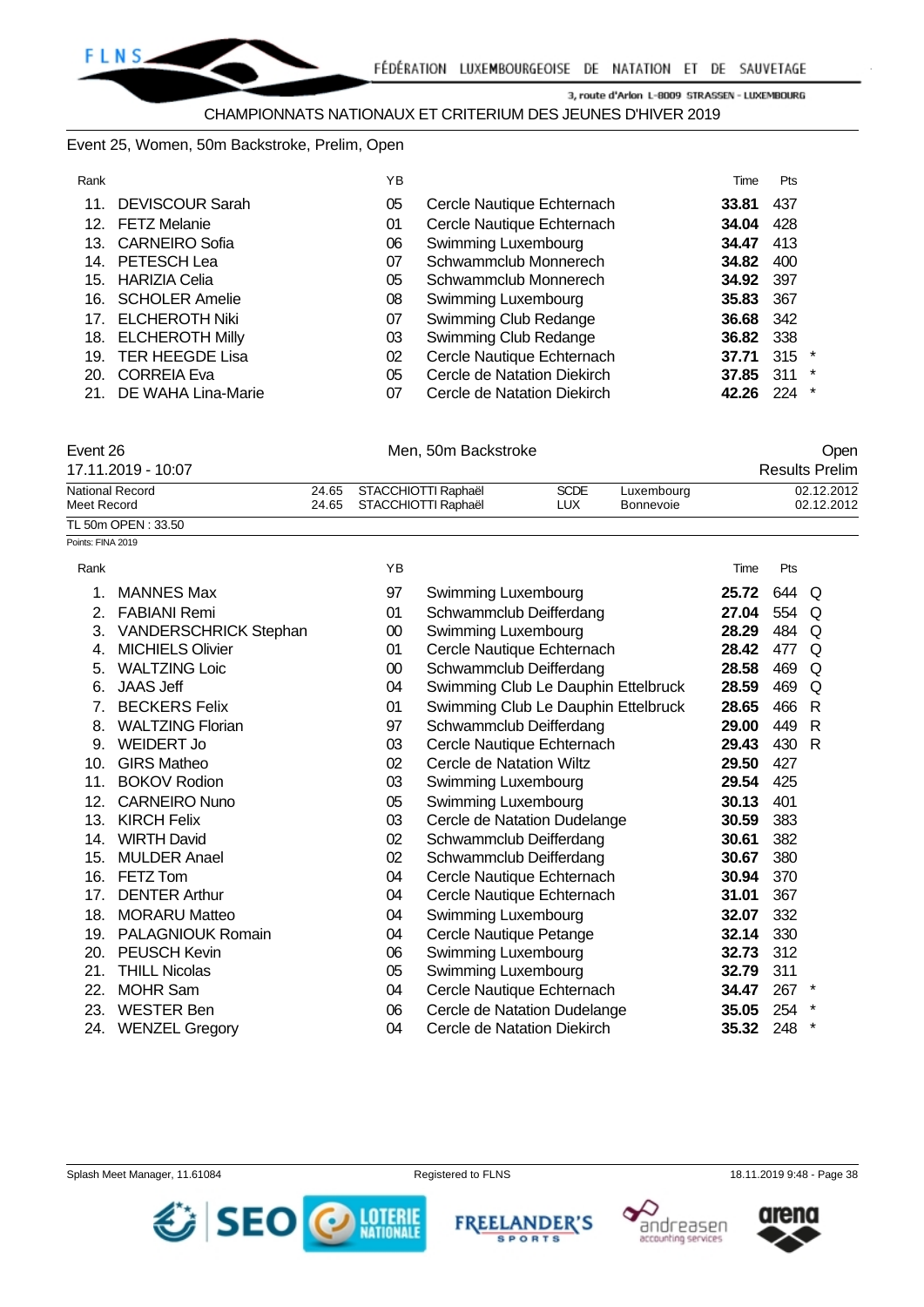

#### CHAMPIONNATS NATIONAUX ET CRITERIUM DES JEUNES D'HIVER 2019

| Event 27                              | 17.11.2019 - 10:11 |                            |                |                    |                                                  | Women, 800m Freestyle |                |                                                                                                                 |                |                                |                           | Open<br>Results          |
|---------------------------------------|--------------------|----------------------------|----------------|--------------------|--------------------------------------------------|-----------------------|----------------|-----------------------------------------------------------------------------------------------------------------|----------------|--------------------------------|---------------------------|--------------------------|
| <b>National Record</b><br>Meet Record |                    |                            |                | 8:35.09<br>8:51.19 | <b>OLIVIER Monique</b><br><b>OLIVIER Monique</b> |                       |                | <b>SL</b><br><b>LUX</b>                                                                                         |                | Doha (QAT)<br><b>Bonnevoie</b> |                           | 04.12.2014<br>01.12.2013 |
|                                       |                    |                            |                |                    |                                                  |                       |                | TL Open D 16 +: 11:00.00 / TL Pupilles D PuD: 13:30.00 / TL Jeunes D JeD: 12:30.00 / TL Juniors D JuD: 11:30.00 |                |                                |                           |                          |
| Points: FINA 2019                     |                    |                            |                |                    |                                                  |                       |                |                                                                                                                 |                |                                |                           |                          |
|                                       |                    |                            |                |                    |                                                  |                       |                |                                                                                                                 |                |                                |                           |                          |
| Rank                                  |                    |                            |                |                    | YB                                               |                       |                |                                                                                                                 |                |                                | Time                      | Pts                      |
| Pupilles                              |                    |                            |                |                    |                                                  |                       |                |                                                                                                                 |                |                                |                           |                          |
| 1.                                    |                    | <b>BLESES Joyce</b>        |                |                    | 08                                               |                       |                | Swimming Club Le Dauphin Ettelbruck                                                                             |                |                                | 10:42.33                  | 415                      |
|                                       | 50m:               | 34.35                      | 34.35          | 250m:              | 3:15.40                                          | 40.55                 | 450m:          | 5:59.13                                                                                                         | 40.85          | 650m:                          | 8:43.87                   | 41.27                    |
|                                       | 100m:              | 1:13.62                    | 39.27          | 300m:              | 3:56.39                                          | 40.99                 | 500m:          | 6:40.29                                                                                                         | 41.16          | 700m:                          | 9:24.52                   | 40.65                    |
|                                       | 150m:              | 1:54.40                    | 40.78          | 350m:              | 4:37.47                                          | 41.08                 | 550m:          | 7:21.34<br>8:02.60                                                                                              | 41.05          |                                | 750m: 10:04.40            | 39.88                    |
|                                       | 200m:              | 2:34.85                    | 40.45          | 400m:              | 5:18.28                                          | 40.81                 | 600m:          |                                                                                                                 | 41.26          |                                | 800m: 10:42.33            | 37.93                    |
| Jeunes                                |                    |                            |                |                    |                                                  |                       |                |                                                                                                                 |                |                                |                           |                          |
| 1.                                    | <b>HAN Mengjia</b> |                            |                |                    | 07                                               |                       |                | Swimming Luxembourg                                                                                             |                |                                | 9:51.13                   | 533                      |
|                                       | 50m:               | 33.31                      | 33.31          | 250m:              | 3:02.10                                          | 36.74                 | 450m:          | 5:31.05                                                                                                         | 37.21          | 650m:                          | 8:00.95                   | 36.87                    |
|                                       | 100m:              | 1:10.61                    | 37.30          | 300m:              | 3:39.31                                          | 37.21                 | 500m:          | 6:08.64                                                                                                         | 37.59          | 700m:                          | 8:38.26                   | 37.31                    |
|                                       | 150m:              | 1:48.00                    | 37.39          | 350m:              | 4:16.44                                          | 37.13                 | 550m:          | 6:45.94                                                                                                         | 37.30          | 750m:                          | 9:15.51                   | 37.25                    |
|                                       | 200m:              | 2:25.36                    | 37.36          | 400m:              | 4:53.84                                          | 37.40                 | 600m:          | 7:24.08                                                                                                         | 38.14          | 800m:                          | 9:51.13                   | 35.62                    |
| 2.                                    |                    | <b>REINESCH Leeloo</b>     |                |                    | 07                                               |                       |                | Schwammclub Monnerech                                                                                           |                |                                | 10:05.57                  | 495                      |
|                                       | 50m:               | 34.24                      | 34.24          | 250m:              | 3:02.12                                          | 36.71                 | 450m:          | 5:34.45                                                                                                         | 38.49          | 650m:                          | 8:10.00                   | 39.33                    |
|                                       | 100m:              | 1:11.85                    | 37.61          | 300m:              | 3:39.94                                          | 37.82                 | 500m:          | 6:13.12                                                                                                         | 38.67          | 700m:                          | 8:49.09                   | 39.09                    |
|                                       | 150m:<br>200m:     | 1:49.08<br>2:25.41         | 37.23<br>36.33 | 350m:<br>400m:     | 4:17.78<br>4:55.96                               | 37.84<br>38.18        | 550m:<br>600m: | 6:52.20<br>7:30.67                                                                                              | 39.08<br>38.47 | 750m:                          | 9:28.11<br>800m: 10:05.57 | 39.02<br>37.46           |
|                                       |                    |                            |                |                    |                                                  |                       |                |                                                                                                                 |                |                                |                           |                          |
| 3.                                    |                    | <b>BORDONARO Madeleine</b> |                |                    | 06                                               |                       |                | <b>Barracuda Esch Natation</b>                                                                                  |                |                                | 10:07.21                  | 491                      |
|                                       | 50m:<br>100m:      | 33.46<br>1:10.76           | 33.46<br>37.30 | 250m:<br>300m:     | 3:06.42<br>3:45.64                               | 38.63<br>39.22        | 450m:<br>500m: | 5:41.90<br>6:20.00                                                                                              | 38.56<br>38.10 | 650m:<br>700m:                 | 8:14.91<br>8:53.06        | 38.02<br>38.15           |
|                                       | 150m:              | 1:49.39                    | 38.63          | 350m:              | 4:24.15                                          | 38.51                 | 550m:          | 6:58.57                                                                                                         | 38.57          | 750m:                          | 9:31.04                   | 37.98                    |
|                                       | 200m:              | 2:27.79                    | 38.40          | 400m:              | 5:03.34                                          | 39.19                 | 600m:          | 7:36.89                                                                                                         | 38.32          |                                | 800m: 10:07.21            | 36.17                    |
| 4.                                    | <b>THILL Gina</b>  |                            |                |                    | 07                                               |                       |                | Schwammclub Monnerech                                                                                           |                |                                | 10:33.69                  | 432                      |
|                                       | 50m:               | 35.48                      | 35.48          | 250m:              | 3:13.97                                          | 39.77                 | 450m:          | 5:55.35                                                                                                         | 40.20          | 650m:                          | 8:35.39                   | 40.39                    |
|                                       | 100m:              | 1:14.67                    | 39.19          | 300m:              | 3:54.32                                          | 40.35                 | 500m:          | 6:35.64                                                                                                         | 40.29          | 700m:                          | 9:14.98                   | 39.59                    |
|                                       | 150m:              | 1:54.25                    | 39.58          | 350m:              | 4:34.85                                          | 40.53                 | 550m:          | 7:15.42                                                                                                         | 39.78          | 750m:                          | 9:54.37                   | 39.39                    |
|                                       | 200m:              | 2:34.20                    | 39.95          | 400m:              | 5:15.15                                          | 40.30                 | 600m:          | 7:55.00                                                                                                         | 39.58          |                                | 800m: 10:33.69            | 39.32                    |
| 5.                                    |                    | <b>REDING Sevda</b>        |                |                    | 07                                               |                       |                | Cercle de Natation Dudelange                                                                                    |                |                                | 11:33.88                  | 329                      |
|                                       | 50m:               | 36.98                      | 36.98          | 250m:              | 3:30.06                                          | 44.42                 | 450m:          | 6:26.27                                                                                                         | 43.97          |                                | 650m: 9:24.38             | 44.92                    |
|                                       | 100m:              | 1:19.04                    | 42.06          | 300m:              | 4:14.11                                          | 44.05                 | 500m:          | 7:10.79                                                                                                         | 44.52          |                                | 700m: 10:07.95            | 43.57                    |
|                                       | 150m:              | 2:02.20                    | 43.16          | 350m:              | 4:58.26                                          | 44.15                 | 550m:          | 7:55.35                                                                                                         | 44.56          |                                | 750m: 10:51.35            | 43.40                    |
|                                       | 200m:              | 2:45.64                    | 43.44          | 400m:              | 5:42.30                                          | 44.04                 | 600m:          | 8:39.46                                                                                                         | 44.11          |                                | 800m: 11:33.88            | 42.53                    |
| Juniors                               |                    |                            |                |                    |                                                  |                       |                |                                                                                                                 |                |                                |                           |                          |
| 1.                                    | <b>JOMINET Lou</b> |                            |                |                    | 05                                               |                       |                | Swimming Luxembourg                                                                                             |                |                                | 9:07.29                   | 671                      |
|                                       | 50m:               | 31.48                      | 31.48          | 250m:              | 2:49.59                                          | 34.95                 | 450m:          | 5:07.06                                                                                                         | 34.50          | 650m:                          | 7:25.47                   | 34.67                    |
|                                       | 100m:              | 1:05.68                    | 34.20          | 300m:              | 3:23.72                                          | 34.13                 | 500m:          | 5:41.74                                                                                                         | 34.68          | 700m:                          | 8:00.26                   | 34.79                    |
|                                       | 150m:              | 1:39.95                    | 34.27          | 350m:              | 3:58.16                                          | 34.44                 | 550m:          | 6:16.05                                                                                                         | 34.31          | 750m:                          | 8:34.76                   | 34.50                    |
|                                       | 200m:              | 2:14.64                    | 34.69          | 400m:              | 4:32.56                                          | 34.40                 | 600m:          | 6:50.80                                                                                                         | 34.75          | 800m:                          | 9:07.29                   | 32.53                    |
| 2.                                    |                    | <b>BOUZIDI</b> Imene       |                |                    | 05                                               |                       |                | Schwammclub Monnerech                                                                                           |                |                                | 10:13.91                  | 476                      |
|                                       | 50m:               | 33.75                      | 33.75          | 250m:              | 3:05.60                                          | 38.30                 | 450m:          | 5:42.08                                                                                                         | 39.40          | 650m:                          | 8:18.76                   | 39.38                    |
|                                       | 100m:              | 1:11.16                    | 37.41          | 300m:              | 3:44.63                                          | 39.03                 | 500m:          | 6:21.16                                                                                                         | 39.08          | 700m:                          | 8:58.05                   | 39.29                    |
|                                       | 150m:<br>200m:     | 1:49.50<br>2:27.30         | 38.34<br>37.80 | 350m:<br>400m:     | 4:23.66<br>5:02.68                               | 39.03<br>39.02        | 550m:<br>600m: | 7:00.43<br>7:39.38                                                                                              | 39.27<br>38.95 | 750m:                          | 9:37.01<br>800m: 10:13.91 | 38.96<br>36.90           |
|                                       |                    |                            |                |                    |                                                  |                       |                |                                                                                                                 |                |                                |                           |                          |

Splash Meet Manager, 11.61084 **Registered to FLNS** Registered to FLNS 18.11.2019 9:48 - Page 39



**FREELANDER'S** 

**SPORTS** 





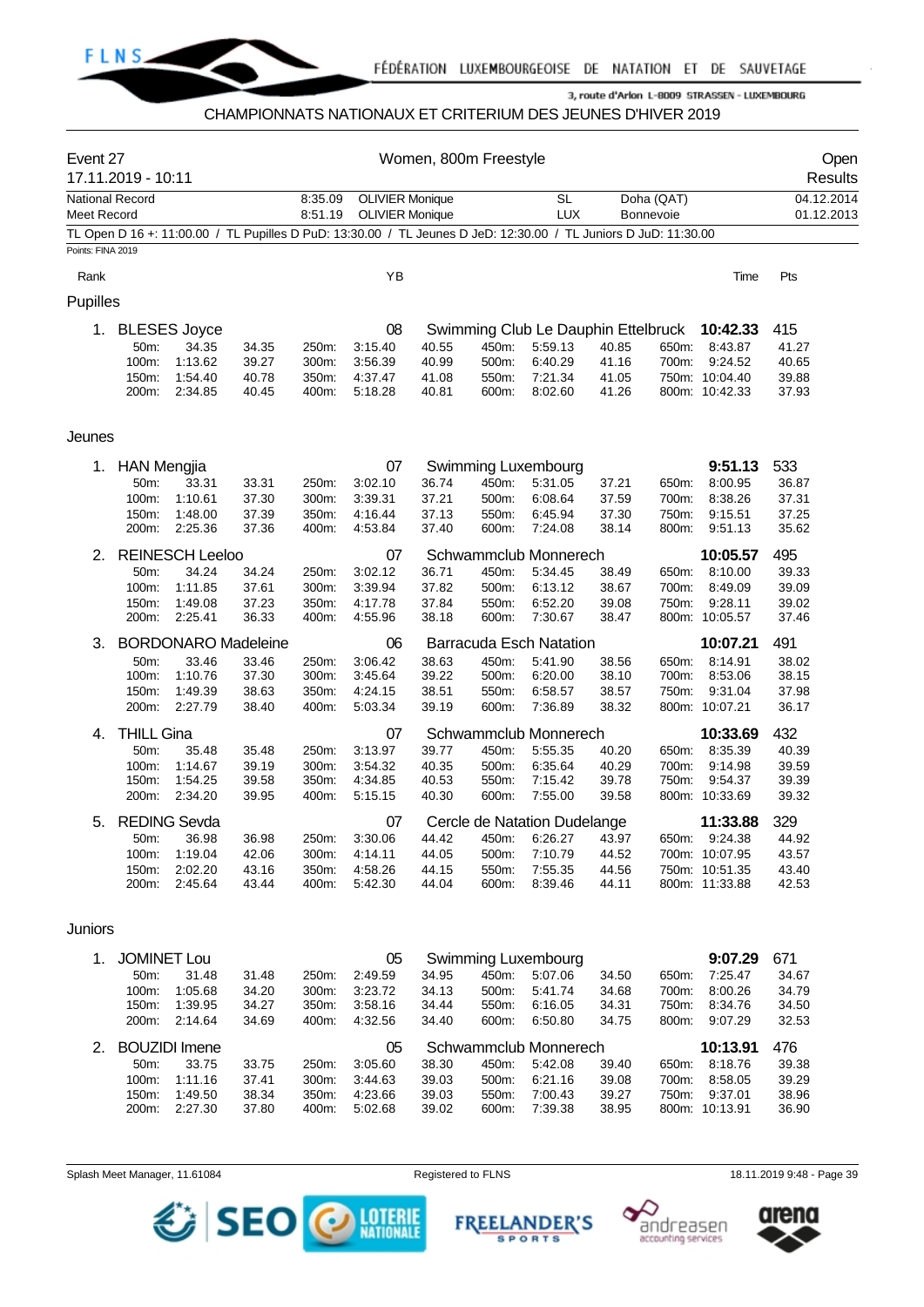

#### Event 27, Girls, 800m Freestyle, Juniors

| Rank |                    |                            |                |                | YB                 |                |                |                                              |                |       | Time                             | Pts            |
|------|--------------------|----------------------------|----------------|----------------|--------------------|----------------|----------------|----------------------------------------------|----------------|-------|----------------------------------|----------------|
| 3.   |                    | <b>BARBERON Sophie</b>     |                |                | 05                 |                |                | Cercle de Natation Dudelange                 |                |       | 10:56.25                         | 389            |
|      | 50m:               | 35.04                      | 35.04          | 250m:          | 3:17.99            | 41.83          | 450m:          | 6:06.46                                      | 41.22          | 650m: | 8:54.15                          | 41.43          |
|      | 100m:              | 1:14.64                    | 39.60          | 300m:          | 4:00.17            | 42.18          | 500m:          | 6:48.71                                      | 42.25          | 700m: | 9:35.50                          | 41.35          |
|      | 150m:              | 1:55.23                    | 40.59          | 350m:          | 4:42.31            | 42.14          | 550m:          | 7:31.03                                      | 42.32          |       | 750m: 10:17.15                   | 41.65          |
|      | 200m:              | 2:36.16                    | 40.93          | 400m:          | 5:25.24            | 42.93          | 600m:          | 8:12.72                                      | 41.69          |       | 800m: 10:56.25                   | 39.10          |
|      |                    |                            |                |                |                    |                |                |                                              |                |       |                                  |                |
| Open |                    |                            |                |                |                    |                |                |                                              |                |       |                                  |                |
| 1.   | <b>JOMINET Lou</b> |                            |                |                | 05                 |                |                |                                              |                |       | 9:07.29                          | 671            |
|      | 50m:               | 31.48                      | 31.48          | 250m:          | 2:49.59            | 34.95          | 450m:          | Swimming Luxembourg<br>5:07.06               | 34.50          | 650m: | 7:25.47                          | 34.67          |
|      | 100m:              | 1:05.68                    | 34.20          | 300m:          | 3:23.72            | 34.13          | 500m:          | 5:41.74                                      | 34.68          | 700m: | 8:00.26                          | 34.79          |
|      | 150m:              | 1:39.95                    | 34.27          | 350m:          | 3:58.16            | 34.44          | 550m:          | 6:16.05                                      | 34.31          | 750m: | 8:34.76                          | 34.50          |
|      | 200m:              | 2:14.64                    | 34.69          | 400m:          | 4:32.56            | 34.40          | 600m:          | 6:50.80                                      | 34.75          | 800m: | 9:07.29                          | 32.53          |
| 2.   | <b>HAN Mengjia</b> |                            |                |                | 07                 |                |                | Swimming Luxembourg                          |                |       | 9:51.13                          | 533            |
|      | 50m:               | 33.31                      | 33.31          | 250m:          | 3:02.10            | 36.74          | 450m:          | 5:31.05                                      | 37.21          | 650m: | 8:00.95                          | 36.87          |
|      | 100m:              | 1:10.61                    | 37.30          | 300m:          | 3:39.31            | 37.21          | 500m:          | 6:08.64                                      | 37.59          | 700m: | 8:38.26                          | 37.31          |
|      | 150m:              | 1:48.00                    | 37.39          | 350m:          | 4:16.44            | 37.13          | 550m:          | 6:45.94                                      | 37.30          | 750m: | 9:15.51                          | 37.25          |
|      | 200m:              | 2:25.36                    | 37.36          | 400m:          | 4:53.84            | 37.40          | 600m:          | 7:24.08                                      | 38.14          | 800m: | 9:51.13                          | 35.62          |
| 3.   |                    | <b>REINESCH Leeloo</b>     |                |                | 07                 |                |                | Schwammclub Monnerech                        |                |       | 10:05.57                         | 495            |
|      | 50m:               | 34.24                      | 34.24          | 250m:          | 3:02.12            | 36.71          | 450m:          | 5:34.45                                      | 38.49          | 650m: | 8:10.00                          | 39.33          |
|      | 100m:              | 1:11.85                    | 37.61          | 300m:          | 3:39.94            | 37.82          | 500m:          | 6:13.12                                      | 38.67          | 700m: | 8:49.09                          | 39.09          |
|      | 150m:              | 1:49.08                    | 37.23          | 350m:          | 4:17.78            | 37.84          | 550m:          | 6:52.20                                      | 39.08          | 750m: | 9:28.11                          | 39.02          |
|      | 200m:              | 2:25.41                    | 36.33          | 400m:          | 4:55.96            | 38.18          | 600m:          | 7:30.67                                      | 38.47          |       | 800m: 10:05.57                   | 37.46          |
| 4.   |                    | <b>BORDONARO Madeleine</b> |                |                | 06                 |                |                | <b>Barracuda Esch Natation</b>               |                |       | 10:07.21                         | 491            |
|      | 50m:               | 33.46                      | 33.46          | 250m:          | 3:06.42            | 38.63          | 450m:          | 5:41.90                                      | 38.56          | 650m: | 8:14.91                          | 38.02          |
|      | 100m:              | 1:10.76                    | 37.30          | 300m:          | 3:45.64            | 39.22          | 500m:          | 6:20.00                                      | 38.10          | 700m: | 8:53.06                          | 38.15          |
|      | 150m:              | 1:49.39                    | 38.63          | 350m:          | 4:24.15            | 38.51          | 550m:          | 6:58.57                                      | 38.57          | 750m: | 9:31.04                          | 37.98          |
|      | 200m:              | 2:27.79                    | 38.40          | 400m:          | 5:03.34            | 39.19          | 600m:          | 7:36.89                                      | 38.32          |       | 800m: 10:07.21                   | 36.17          |
| 5.   |                    | <b>BOUZIDI</b> Imene       |                |                | 05                 |                |                | Schwammclub Monnerech                        |                |       | 10:13.91                         | 476            |
|      | 50m:               | 33.75                      | 33.75          | 250m:          | 3:05.60            | 38.30          | 450m:          | 5:42.08                                      | 39.40          | 650m: | 8:18.76                          | 39.38          |
|      | 100m:              | 1:11.16                    | 37.41          | 300m:          | 3:44.63            | 39.03          | 500m:          | 6:21.16                                      | 39.08          | 700m: | 8:58.05                          | 39.29          |
|      | 150m:              | 1:49.50                    | 38.34          | 350m:          | 4:23.66            | 39.03          | 550m:          | 7:00.43                                      | 39.27          | 750m: | 9:37.01                          | 38.96          |
|      | 200m:              | 2:27.30                    | 37.80          | 400m:          | 5:02.68            | 39.02          | 600m:          | 7:39.38                                      | 38.95          |       | 800m: 10:13.91                   | 36.90          |
| 6.   | <b>THILL Gina</b>  |                            |                |                | 07                 |                |                | Schwammclub Monnerech                        |                |       | 10:33.69                         | 432            |
|      | 50m:               | 35.48                      | 35.48          | 250m:          | 3:13.97            | 39.77          | 450m:          | 5:55.35                                      | 40.20          | 650m: | 8:35.39                          | 40.39          |
|      | 100m:              | 1:14.67                    | 39.19          | 300m:          | 3:54.32            | 40.35          | 500m:          | 6:35.64                                      | 40.29          | 700m: | 9:14.98                          | 39.59          |
|      | 150m:              | 1:54.25                    | 39.58          | 350m:          | 4:34.85            | 40.53          | 550m:          | 7:15.42                                      | 39.78          | 750m: | 9:54.37                          | 39.39          |
|      | 200m:              | 2:34.20                    | 39.95          | 400m:          | 5:15.15            | 40.30          | 600m:          | 7:55.00                                      | 39.58          |       | 800m: 10:33.69                   | 39.32          |
|      |                    | 7. BLESES Joyce            |                |                | 08                 |                |                | Swimming Club Le Dauphin Ettelbruck 10:42.33 |                |       |                                  | 415            |
|      | 50m:               | 34.35                      | 34.35          | 250m:          | 3:15.40            | 40.55          | 450m:          | 5:59.13                                      | 40.85          | 650m: | 8:43.87                          | 41.27          |
|      | 100m:              | 1:13.62                    | 39.27          | 300m:          | 3:56.39            | 40.99          | 500m:          | 6:40.29                                      | 41.16          | 700m: | 9:24.52                          | 40.65          |
|      | 150m:              | 1:54.40                    | 40.78          | 350m:          | 4:37.47            | 41.08          | 550m:          | 7:21.34                                      | 41.05          |       | 750m: 10:04.40                   | 39.88          |
|      | 200m:              | 2:34.85                    | 40.45          | 400m:          | 5:18.28            | 40.81          | 600m:          | 8:02.60                                      | 41.26          |       | 800m: 10:42.33                   | 37.93          |
| 8.   |                    | <b>BARBERON Sophie</b>     |                |                | 05                 |                |                | Cercle de Natation Dudelange                 |                |       | 10:56.25                         | 389            |
|      | 50m:               | 35.04                      | 35.04          | 250m:          | 3:17.99            | 41.83          | 450m:          | 6:06.46                                      | 41.22          | 650m: | 8:54.15                          | 41.43          |
|      | 100m:              | 1:14.64                    | 39.60          | 300m:          | 4:00.17            | 42.18          | 500m:          | 6:48.71                                      | 42.25          | 700m: | 9:35.50                          | 41.35          |
|      | 150m:              | 1:55.23                    | 40.59          | 350m:          | 4:42.31            | 42.14          | 550m:          | 7:31.03                                      | 42.32          |       | 750m: 10:17.15                   | 41.65          |
|      |                    |                            | 40.93          | 400m:          | 5:25.24            | 42.93          | 600m:          | 8:12.72                                      | 41.69          |       | 800m: 10:56.25                   | 39.10          |
|      | 200m:              | 2:36.16                    |                |                |                    |                |                |                                              |                |       |                                  |                |
| 9.   |                    | <b>REDING Sevda</b>        |                |                | 07                 |                |                | Cercle de Natation Dudelange                 |                |       | 11:33.88                         | 329            |
|      | 50m:               | 36.98                      | 36.98          | 250m:          | 3:30.06            | 44.42          | 450m:          | 6:26.27                                      | 43.97          | 650m: | 9:24.38                          | 44.92          |
|      | 100m:              | 1:19.04                    | 42.06          | 300m:          | 4:14.11            | 44.05          | 500m:          | 7:10.79                                      | 44.52          |       | 700m: 10:07.95                   | 43.57          |
|      | 150m:<br>200m:     | 2:02.20<br>2:45.64         | 43.16<br>43.44 | 350m:<br>400m: | 4:58.26<br>5:42.30 | 44.15<br>44.04 | 550m:<br>600m: | 7:55.35<br>8:39.46                           | 44.56<br>44.11 |       | 750m: 10:51.35<br>800m: 11:33.88 | 43.40<br>42.53 |

Splash Meet Manager, 11.61084 Registered to FLNS 18.11.2019 9:48 - Page 40



**FREELANDER'S** 

**SPORTS** 



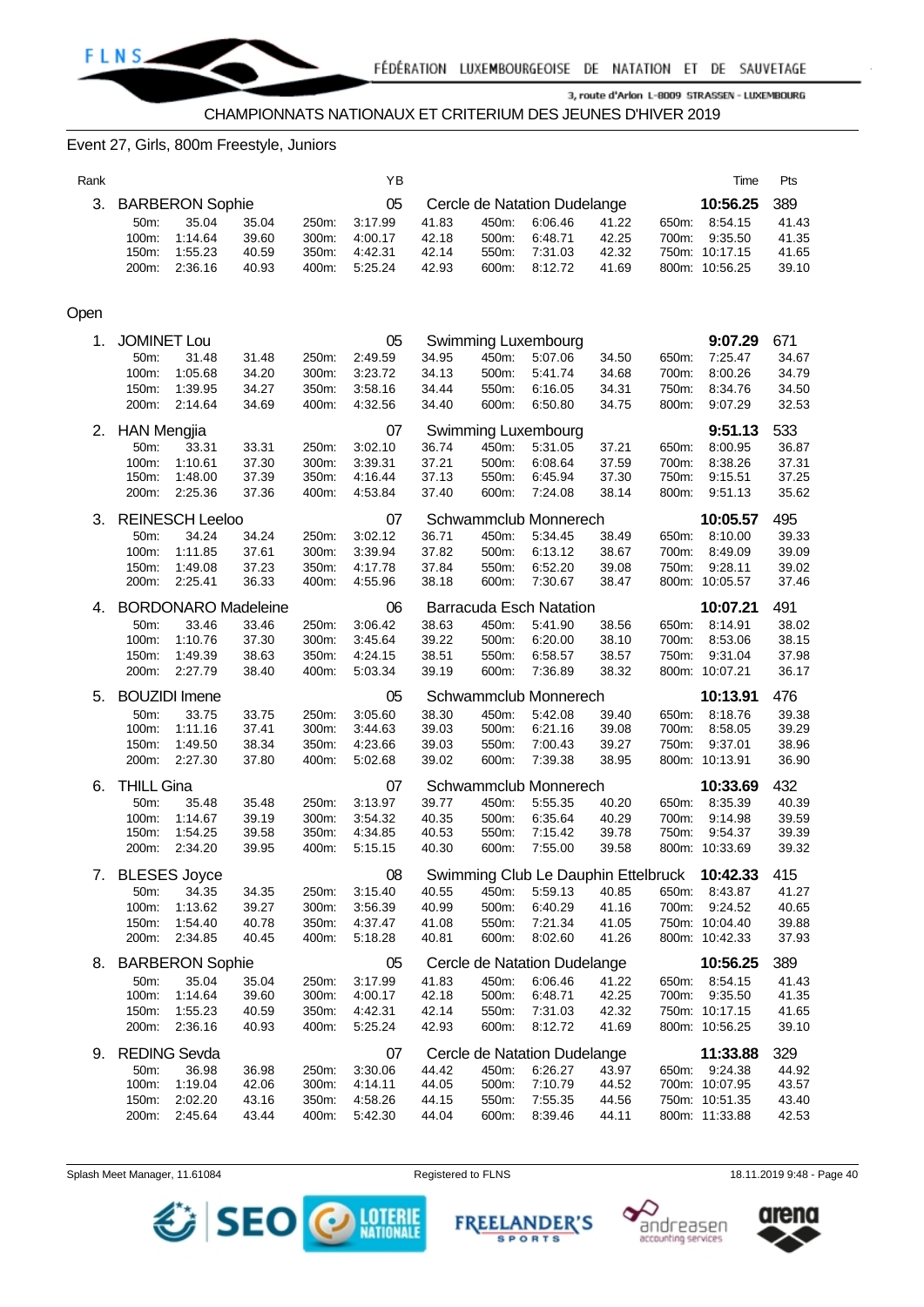

## CHAMPIONNATS NATIONAUX ET CRITERIUM DES JEUNES D'HIVER 2019

| Event 28<br>17.11.2019 - 10:46        |          | Men, 200m Butterfly                                                                                         |                    | Open<br>Results |                 |                                                    |           |            |
|---------------------------------------|----------|-------------------------------------------------------------------------------------------------------------|--------------------|-----------------|-----------------|----------------------------------------------------|-----------|------------|
| <b>National Record</b>                |          | 1:57.20<br>STACCHIOTTI Raphaël                                                                              | <b>SCDE</b>        | Dudelange       |                 |                                                    |           | 13.12.2015 |
| Meet Record                           |          | 1:57.20<br>STACCHIOTTI Raphaël                                                                              | <b>LUX</b>         | Dudelange       |                 |                                                    |           | 13.12.2015 |
| Points: FINA 2019                     |          | TL Open M 18 +: 2:40.00 / TL Pupilles M PuM: 3:25.00 / TL Jeunes M JeM: 3:07.00 / TL Juniors M JuM: 2:50.00 |                    |                 |                 |                                                    |           |            |
|                                       |          |                                                                                                             |                    |                 |                 |                                                    |           |            |
| Rank                                  | YB       |                                                                                                             | Time               | Pts             | 50 <sub>m</sub> | 100m                                               | 150m 200m |            |
| Pupilles                              |          |                                                                                                             |                    |                 |                 |                                                    |           |            |
| 1. CALMES Nicolas                     | 06       | Schwammclub Monnerech                                                                                       | 2:45.87            | 277             |                 | 32.57 40.21 44.17 48.92                            |           |            |
| 2. VIGUIER Evan                       | 08       | Swimming Luxembourg                                                                                         | 2:52.14            | 248             |                 | 37.07 43.37 45.53 46.17                            |           |            |
| 3. JAAS Tom                           | 06       | Swimming Club Le Dauphin Ettelbruck 3:05.71                                                                 |                    | 197             |                 | 39.24 47.15 50.09 49.23                            |           |            |
| 4. ANDREEV Alex                       | 08       | Swimming Luxembourg                                                                                         | 3:07.90            | 191             |                 | 41.71 48.53 50.08 47.58                            |           |            |
| Jeunes                                |          |                                                                                                             |                    |                 |                 |                                                    |           |            |
| 1. LANNERS Nicolas                    | 04       | Schwammclub Deifferdang                                                                                     | 2:14.28            | 523             |                 | 29.52 34.36 34.97 35.43                            |           |            |
| 2. SIMAO NOGUEIRA Joao                | 04       | Schwammclub Deifferdang                                                                                     | 2:19.27            | 469             |                 | 29.83 35.78 37.16 36.50                            |           |            |
| 3. JAAS Jeff                          | 04       | Swimming Club Le Dauphin Ettelbruck 2:19.72                                                                 |                    | 464             |                 | 29.57 35.33 37.91 36.91                            |           |            |
| 4. LUKA Mory                          | 04       | Swimming Luxembourg                                                                                         | 2:24.56            | 419             |                 | 31.44 36.16 37.71 39.25                            |           |            |
| 5. VIGUIER Elyan                      | 04       | Swimming Luxembourg                                                                                         | 2:38.05            | 321             |                 | 33.83 40.37 42.17 41.68                            |           |            |
| 6. OLINGER Liam                       | 05       | Schwammclub Monnerech                                                                                       | 2:54.24            | 239             |                 | 36.42 45.67 46.45 45.70                            |           |            |
| Juniors                               |          |                                                                                                             |                    |                 |                 |                                                    |           |            |
| 1. CARNEIRO Joao<br>MP 16 years       | 03       | Swimming Luxembourg                                                                                         | 2:02.50            | 689 MP          |                 | 26.91 30.41 31.82 33.36                            |           |            |
|                                       |          | 2. CONSTANTINO CAEIRO Di03p Cercle de Natation Dudelange                                                    | 2:21.28            | 449             |                 | 30.14 35.55 37.37 38.22                            |           |            |
| Open                                  |          |                                                                                                             |                    |                 |                 |                                                    |           |            |
| 1. CARNEIRO Joao<br>MP 16 years       | 03       | Swimming Luxembourg                                                                                         | 2:02.50            | 689 MP          |                 | 26.91 30.41 31.82 33.36                            |           |            |
| 2. FRIPPIAT Florian                   | 98       | Schwammclub Deifferdang                                                                                     | 2:08.37            | 599             |                 | 28.20 32.49 33.34 34.34                            |           |            |
| 3. LANNERS Nicolas                    | 04       | Schwammclub Deifferdang                                                                                     | 2:14.28            | 523             |                 | 29.52 34.36 34.97 35.43                            |           |            |
| 4. SIMAO NOGUEIRA Joao                | 04       | Schwammclub Deifferdang                                                                                     | 2:19.27            | 469             |                 | 29.83 35.78 37.16 36.50                            |           |            |
| 5. JAAS Jeff                          | 04       | Swimming Club Le Dauphin Ettelbruck 2:19.72                                                                 |                    | 464             |                 | 29.57 35.33 37.91 36.91                            |           |            |
|                                       |          | 6. CONSTANTINO CAEIRO Di03p Cercle de Natation Dudelange                                                    | 2:21.28            | 449             |                 | 30.14 35.55 37.37 38.22                            |           |            |
| 7. LUKA Mory                          | 04       | Swimming Luxembourg                                                                                         | 2:24.56            | 419             |                 | 31.44 36.16 37.71 39.25                            |           |            |
| 8. VIGUIER Elyan                      | 04       | Swimming Luxembourg                                                                                         | 2:38.05            | 321             |                 | 33.83 40.37 42.17 41.68                            |           |            |
| 9. CALMES Nicolas<br>10. VIGUIER Evan | 06<br>08 | Schwammclub Monnerech<br>Swimming Luxembourg                                                                | 2:45.87<br>2:52.14 | 277<br>248      |                 | 32.57 40.21 44.17 48.92<br>37.07 43.37 45.53 46.17 |           |            |
| 11. OLINGER Liam                      | 05       | Schwammclub Monnerech                                                                                       | 2:54.24            | 239             |                 | 36.42 45.67 46.45 45.70                            |           |            |
| 12. JAAS Tom                          | 06       | Swimming Club Le Dauphin Ettelbruck 3:05.71                                                                 |                    | 197             |                 | 39.24 47.15 50.09 49.23                            |           |            |
| 13. ANDREEV Alex                      | 08       | Swimming Luxembourg                                                                                         | 3:07.90            | 191             |                 | 41.71 48.53 50.08 47.58                            |           |            |







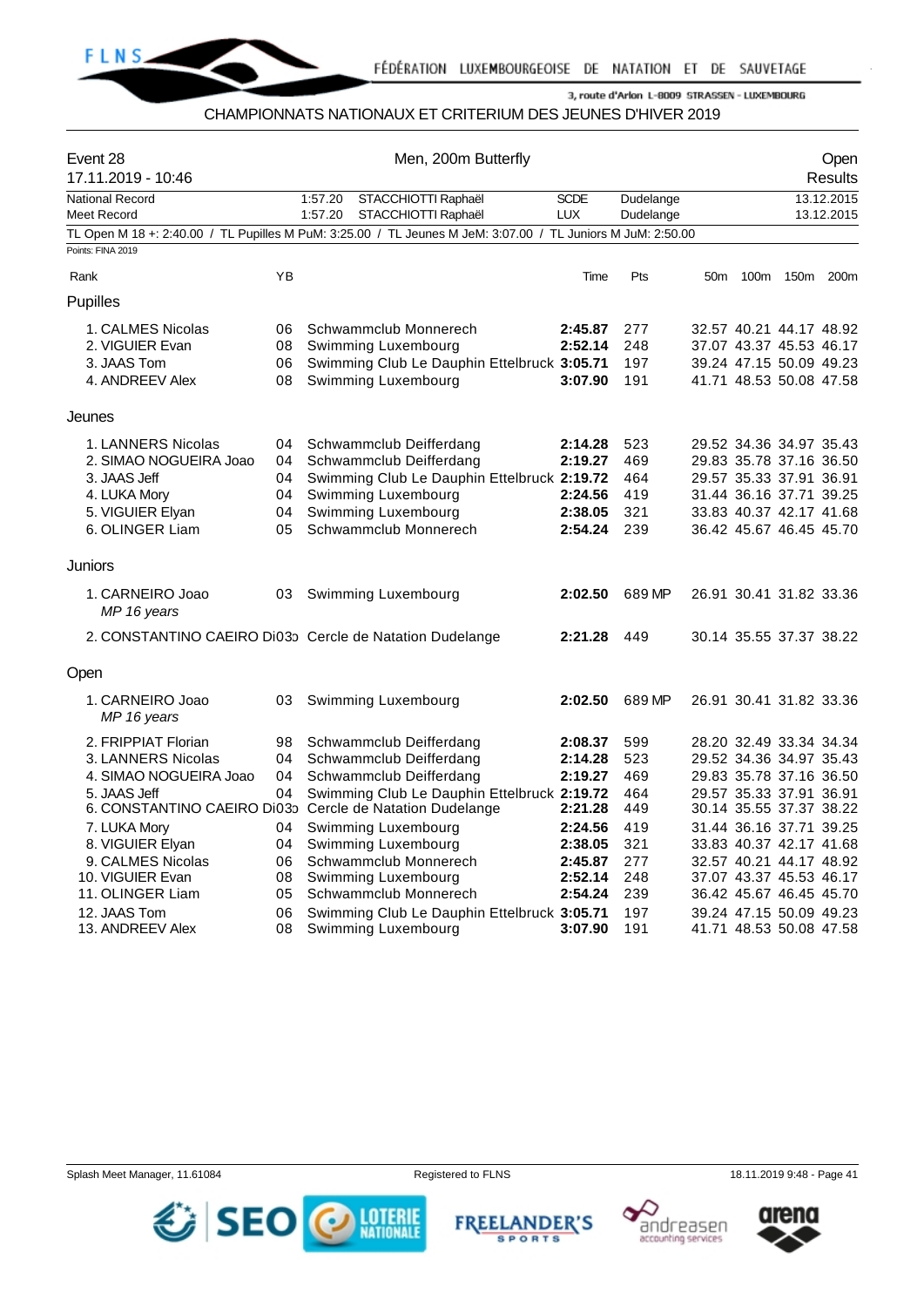

# CHAMPIONNATS NATIONAUX ET CRITERIUM DES JEUNES D'HIVER 2019

| Event 29<br>17.11.2019 - 10:57        |    | Women, 200m Butterfly                                                                                                                |           | Open<br><b>Results</b> |                         |  |           |                          |
|---------------------------------------|----|--------------------------------------------------------------------------------------------------------------------------------------|-----------|------------------------|-------------------------|--|-----------|--------------------------|
| <b>National Record</b><br>Meet Record |    | 2:13.12<br><b>OLIVIER Monique</b><br><b>OLIVIER Monique</b><br>2:15.58                                                               | SL<br>LUX | Dudelange              | Stavanger (NOR)         |  |           | 01.11.2019<br>13.12.2015 |
|                                       |    | TL Open D 16 +: 3:00.00 / TL Pupilles D PuD: 3:30.00 / TL Jeunes D JeD: 3:20.00 / TL Juniors D JuD: 3:10.00                          |           |                        |                         |  |           |                          |
| Points: FINA 2019                     |    |                                                                                                                                      |           |                        |                         |  |           |                          |
| Rank                                  | YB |                                                                                                                                      | Time      | Pts                    | 50 <sub>m</sub>         |  | 100m 150m | 200m                     |
| Pupilles                              |    |                                                                                                                                      |           |                        |                         |  |           |                          |
| 1. HRIC Nina                          | 08 | Swimming Luxembourg                                                                                                                  | 3:09.70   | 250                    | 40.04 48.96 50.53 50.17 |  |           |                          |
| Jeunes                                |    |                                                                                                                                      |           |                        |                         |  |           |                          |
| 1. SOFFIO Mara                        | 06 | Schwammclub Monnerech                                                                                                                | 2:46.45   | 371                    | 34.92 43.30 45.57 42.66 |  |           |                          |
| 2. LINDMARK MELO Maia                 | 07 | Cercle de Natation Dudelange                                                                                                         | 2:50.55   | 344                    | 35.67 42.37 45.78 46.73 |  |           |                          |
| 3. PHILIPPART Lina                    | 07 | Schwammclub Monnerech                                                                                                                | 3:06.83   | 262                    | 38.37 47.45 50.19 50.82 |  |           |                          |
| <b>DSQ CARNEIRO Sofia</b>             | 06 | Swimming Luxembourg                                                                                                                  |           |                        |                         |  |           |                          |
| 11:12)                                |    | P5 - did not touch the wall with both hands simultaneously and separated at the turn / finish (SW 8.4) (Time:                        |           |                        |                         |  |           |                          |
| Juniors                               |    |                                                                                                                                      |           |                        |                         |  |           |                          |
| 1. PETERS Lena                        | 05 | Cercle de Natation Dudelange                                                                                                         | 2:26.40   | 545                    | 31.70 37.97 38.60 38.13 |  |           |                          |
| 2. HAAG Nora                          | 04 | Swimming Club Redange                                                                                                                | 2:50.34   | 346                    | 34.62 41.78 46.48 47.46 |  |           |                          |
| 3. GEORGES Madeleine                  | 05 | Schwammclub Deifferdang                                                                                                              | 2:50.35   | 346                    | 34.51 41.14 45.30 49.40 |  |           |                          |
| Open                                  |    |                                                                                                                                      |           |                        |                         |  |           |                          |
| 1. PETERS Lena                        | 05 | Cercle de Natation Dudelange                                                                                                         | 2:26.40   | 545                    | 31.70 37.97 38.60 38.13 |  |           |                          |
| 2. SOFFIO Mara                        | 06 | Schwammclub Monnerech                                                                                                                | 2:46.45   | 371                    | 34.92 43.30 45.57 42.66 |  |           |                          |
| 3. HAAG Nora                          | 04 | Swimming Club Redange                                                                                                                | 2:50.34   | 346                    | 34.62 41.78 46.48 47.46 |  |           |                          |
| 4. GEORGES Madeleine                  | 05 | Schwammclub Deifferdang                                                                                                              | 2:50.35   | 346                    | 34.51 41.14 45.30 49.40 |  |           |                          |
| 5. LINDMARK MELO Maia                 | 07 | Cercle de Natation Dudelange                                                                                                         | 2:50.55   | 344                    | 35.67 42.37 45.78 46.73 |  |           |                          |
| 6. PHILIPPART Lina                    | 07 | Schwammclub Monnerech                                                                                                                | 3:06.83   | 262                    | 38.37 47.45 50.19 50.82 |  |           |                          |
| 7. HRIC Nina                          | 08 | Swimming Luxembourg                                                                                                                  | 3:09.70   | 250                    | 40.04 48.96 50.53 50.17 |  |           |                          |
| <b>DSQ CARNEIRO Sofia</b>             | 06 | Swimming Luxembourg<br>P5 - did not touch the wall with both hands simultaneously and separated at the turn / finish (SW 8.4) (Time: |           |                        |                         |  |           |                          |
| 11:12)                                |    |                                                                                                                                      |           |                        |                         |  |           |                          |
| Event 30                              |    | Men, 200m Backstroke                                                                                                                 |           |                        |                         |  |           | Open                     |
| 17.11.2019 - 11:04                    |    |                                                                                                                                      |           |                        |                         |  |           | <b>Results</b>           |
| Points: FINA 2019                     |    | TL Open M 18 +: 2:40.00 / TL Pupilles M PuM: 3:20.00 / TL Jeunes M JeM: 3:04.00 / TL Juniors M JuM: 2:48.00                          |           |                        |                         |  |           |                          |
| Rank                                  | YB |                                                                                                                                      | Time      | Pts                    | 50 <sub>m</sub>         |  | 100m 150m | 200m                     |
| Pupilles                              |    |                                                                                                                                      |           |                        |                         |  |           |                          |
| 1. RIKKERT Thijmen                    | 06 | Swimming Luxembourg                                                                                                                  | 2:30.73   | 344                    | 34.07 37.79 39.65 39.22 |  |           |                          |
| 2. WESTER Ben                         | 06 | Cercle de Natation Dudelange                                                                                                         | 2:33.97   | 322                    | 36.34 38.94 39.62 39.07 |  |           |                          |
| 3. HOLLERICH Tom                      | 06 | Swimming Club Le Dauphin Ettelbruck 2:35.80                                                                                          |           | 311                    | 37.15 39.69 40.49 38.47 |  |           |                          |
| 4. CALMES Nicolas                     | 06 | Schwammclub Monnerech                                                                                                                | 2:39.51   | 290                    | 35.56 40.41 42.37 41.17 |  |           |                          |
| 5. FEDOSEEV Anton                     | 07 | Swimming Luxembourg                                                                                                                  | 2:41.57   | 279                    | 37.55 41.22 41.82 40.98 |  |           |                          |
| 6. MOOG Mathis                        | 06 | Swimming Luxembourg                                                                                                                  | 2:45.37   | 260                    | 38.87 42.61 42.38 41.51 |  |           |                          |
| 7. ESCHETTE Louis                     | 07 | Cercle de Natation Wiltz                                                                                                             | 2:46.97   | 253                    | 40.12 43.57 42.28 41.00 |  |           |                          |
| 8. BOZONCA Gabriel<br>06              |    | Schwammclub Deifferdang                                                                                                              | 2:53.11   | 227                    | 40.48 43.91 45.35 43.37 |  |           |                          |







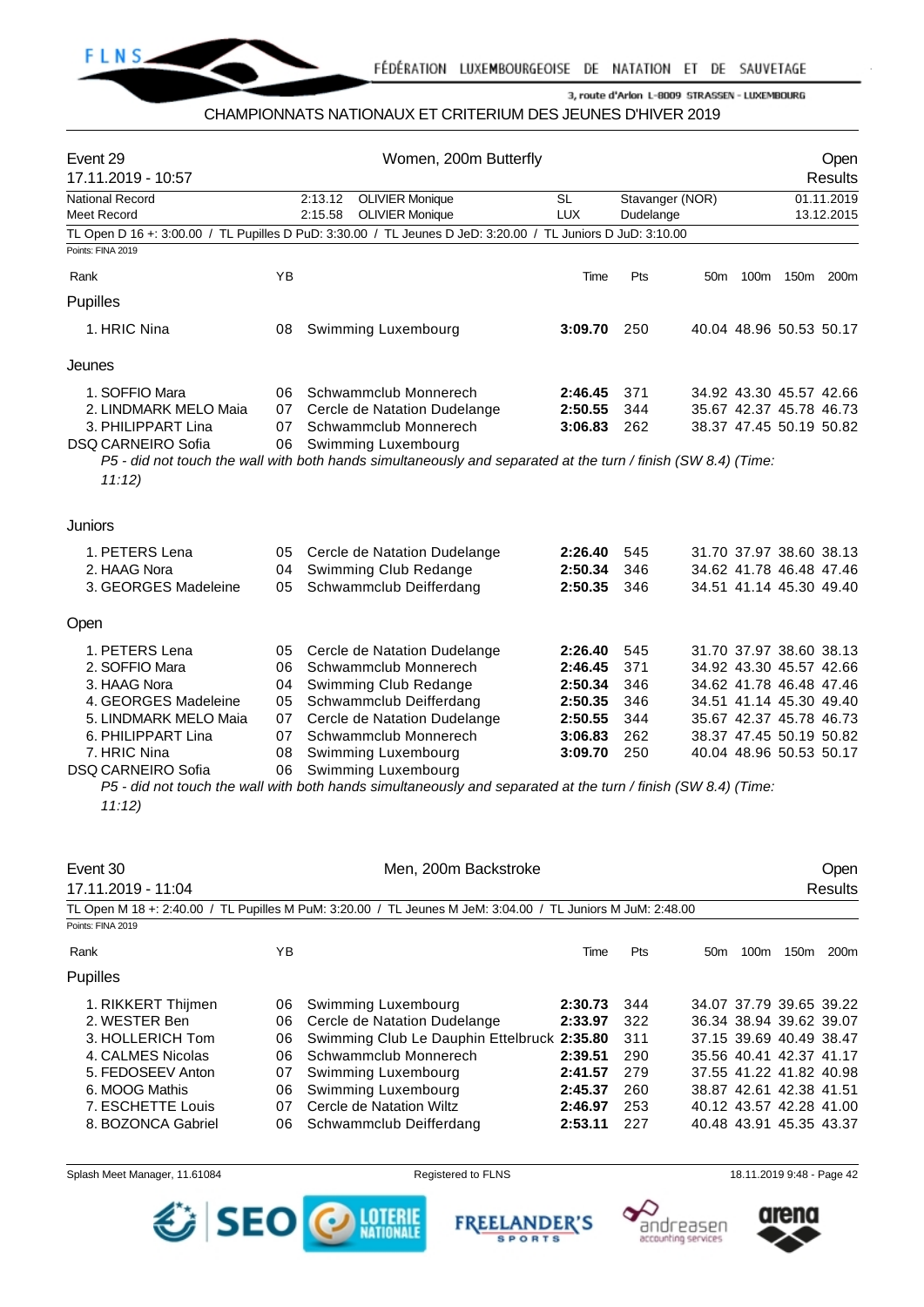| Event 30, Boys, 200m Backstroke, Pupilles                                                                                                                                                              |                                                    |                                                                                                                                                                                                                                                                            |                                                                                      |                                                             |                                                                                                                                                                                                                                                 |  |
|--------------------------------------------------------------------------------------------------------------------------------------------------------------------------------------------------------|----------------------------------------------------|----------------------------------------------------------------------------------------------------------------------------------------------------------------------------------------------------------------------------------------------------------------------------|--------------------------------------------------------------------------------------|-------------------------------------------------------------|-------------------------------------------------------------------------------------------------------------------------------------------------------------------------------------------------------------------------------------------------|--|
| Rank<br>9. D'HAES William<br>10. KROMBACH Alex<br><b>DSQ PEUSCH Kevin</b>                                                                                                                              | YB<br>06<br>08<br>06                               | Schwammclub Deifferdang<br>Swimming Luxembourg<br>Swimming Luxembourg                                                                                                                                                                                                      | Time<br>2:56.96<br>2:59.11                                                           | Pts<br>212<br>205                                           | 50m 100m 150m 200m<br>40.34 45.99 46.60 44.03<br>41.80 45.92 46.17 45.22                                                                                                                                                                        |  |
| DSQ JAAS Joe                                                                                                                                                                                           |                                                    | D6 - turn not executed in accordance with the rules (SW 6.5) (Time: 11:29)<br>06 Swimming Club Le Dauphin Ettelbruck<br>D8 - upon the finish the swimmer did not touch the wall on the back (SW 6.6) (Time: 11:29)                                                         |                                                                                      |                                                             |                                                                                                                                                                                                                                                 |  |
| <b>DSQ ANDREEV Alex</b>                                                                                                                                                                                |                                                    | 08 Swimming Luxembourg<br>D6 - turn not executed in accordance with the rules (SW 6.5) (Time: 11:15)                                                                                                                                                                       |                                                                                      |                                                             |                                                                                                                                                                                                                                                 |  |
| <b>DSQ MOOG Jules</b><br>11:29                                                                                                                                                                         |                                                    | 08 Swimming Luxembourg<br>D3 - swimmer did not stay upon his back throughout the race except when executing the turn (SW 6.3) (Time:                                                                                                                                       |                                                                                      |                                                             |                                                                                                                                                                                                                                                 |  |
| DNS SCHOCKMEL Julien                                                                                                                                                                                   | 06                                                 | Swimming Club Redange                                                                                                                                                                                                                                                      |                                                                                      |                                                             |                                                                                                                                                                                                                                                 |  |
| Jeunes                                                                                                                                                                                                 |                                                    |                                                                                                                                                                                                                                                                            |                                                                                      |                                                             |                                                                                                                                                                                                                                                 |  |
| 1. CARNEIRO Nuno<br>2. FLOREAN Darius<br>3. THILL Nicolas<br>4. FETZ Tom<br>5. PALAGNIOUK Romain<br>6. TRESSEL Yannis<br>7. BOENTGES Kimi<br>8. KIRCH Paul<br>9. WENZEL Gregory                        | 05<br>05<br>05<br>04<br>04<br>05<br>05<br>05<br>04 | Swimming Luxembourg<br>Swimming Luxembourg<br>Swimming Luxembourg<br>Cercle Nautique Echternach<br>Cercle Nautique Petange<br>Swimming Club Le Dauphin Ettelbruck 2:43.89<br>Cercle Nautique Petange<br>Cercle de Natation Dudelange<br>Cercle de Natation Diekirch        | 2:19.29<br>2:22.80<br>2:28.32<br>2:31.08<br>2:35.62<br>2:45.05<br>2:45.39<br>2:56.36 | 436<br>404<br>361<br>341<br>312<br>267<br>262<br>260<br>214 | 31.78 35.46 36.12 35.93<br>33.11 36.20 36.79 36.70<br>34.58 38.08 38.62 37.04<br>34.72 38.98 40.24 37.14<br>35.33 38.97 40.98 40.34<br>39.67 42.34 42.56 39.32<br>37.43 42.92 44.22 40.48<br>37.71 42.80 43.55 41.33<br>39.05 44.59 46.78 45.94 |  |
| Juniors                                                                                                                                                                                                |                                                    |                                                                                                                                                                                                                                                                            |                                                                                      |                                                             |                                                                                                                                                                                                                                                 |  |
| 1. DALEIDEN CIUFERRI Ralpl03<br>2. PAGANELLI Tom<br>3. MULDER Anael<br>4. GIRS Matheo<br>5. WEIDERT Jo<br>6. KIRCH Felix                                                                               | 03<br>02<br>03<br>03                               | Swimming Luxembourg<br>Swimming Luxembourg<br>Schwammclub Deifferdang<br>02 Cercle de Natation Wiltz<br>Cercle Nautique Echternach<br>Cercle de Natation Dudelange                                                                                                         | 2:06.71<br>2:15.94<br>2:22.22<br>2:24.64<br>2:25.17<br>2:25.51                       | 579<br>469<br>409<br>389<br>385<br>382                      | 29.36 31.77 32.47 33.11<br>32.39 34.58 34.96 34.01<br>32.34 35.59 37.30 36.99<br>31.90 36.99 37.90 37.85<br>32.40 37.39 39.54 35.84<br>32.80 36.44 38.03 38.24                                                                                  |  |
| Open                                                                                                                                                                                                   |                                                    |                                                                                                                                                                                                                                                                            |                                                                                      |                                                             |                                                                                                                                                                                                                                                 |  |
| 1. FABIANI Remi<br>National Record + Meet Record + MP 18 years                                                                                                                                         | 01                                                 | Schwammclub Deifferdang                                                                                                                                                                                                                                                    | 1:56.29                                                                              | 749 NR                                                      | 27.32 29.90 29.51 29.56                                                                                                                                                                                                                         |  |
| 2. STACCHIOTTI Raphael<br>3. DALEIDEN CIUFERRI Ralpl03<br>4. WALTZING Loic<br>5. BECKERS Felix<br>6. PAGANELLI Tom<br>7. MICHIELS Olivier<br>8. CARNEIRO Nuno<br>9. MULDER Anael<br>10. FLOREAN Darius | 92<br>00<br>01<br>03<br>01<br>05<br>02<br>05       | Swimming Club Le Dauphin Ettelbruck 1:57.07<br>Swimming Luxembourg<br>Schwammclub Deifferdang<br>Swimming Club Le Dauphin Ettelbruck 2:14.28<br>Swimming Luxembourg<br>Cercle Nautique Echternach<br>Swimming Luxembourg<br>Schwammclub Deifferdang<br>Swimming Luxembourg | 2:06.71<br>2:12.39<br>2:15.94<br>2:18.95<br>2:19.29<br>2:22.22<br>2:22.80            | 734<br>579<br>507<br>486<br>469<br>439<br>436<br>409<br>404 | 27.77 30.05 30.23 29.02<br>29.36 31.77 32.47 33.11<br>30.85 32.93 34.09 34.52<br>31.77 34.78 34.78 32.95<br>32.39 34.58 34.96 34.01<br>30.89 34.77 36.60 36.69<br>31.78 35.46 36.12 35.93<br>32.34 35.59 37.30 36.99<br>33.11 36.20 36.79 36.70 |  |
| 11. GIRS Matheo<br>12. WEIDERT Jo<br>13. KIRCH Felix<br>14. THILL Nicolas<br>15. RIKKERT Thijmen<br>16. FETZ Tom                                                                                       | 02<br>03<br>03<br>05<br>06<br>04                   | Cercle de Natation Wiltz<br>Cercle Nautique Echternach<br>Cercle de Natation Dudelange<br>Swimming Luxembourg<br>Swimming Luxembourg<br>Cercle Nautique Echternach                                                                                                         | 2:24.64<br>2:25.17<br>2:25.51<br>2:28.32<br>2:30.73<br>2:31.08                       | 389<br>385<br>382<br>361<br>344<br>341                      | 31.90 36.99 37.90 37.85<br>32.40 37.39 39.54 35.84<br>32.80 36.44 38.03 38.24<br>34.58 38.08 38.62 37.04<br>34.07 37.79 39.65 39.22<br>34.72 38.98 40.24 37.14                                                                                  |  |

Splash Meet Manager, 11.61084 **Registered to FLNS** Registered to FLNS 18.11.2019 9:48 - Page 43



**FREELANDER'S SPORTS** 



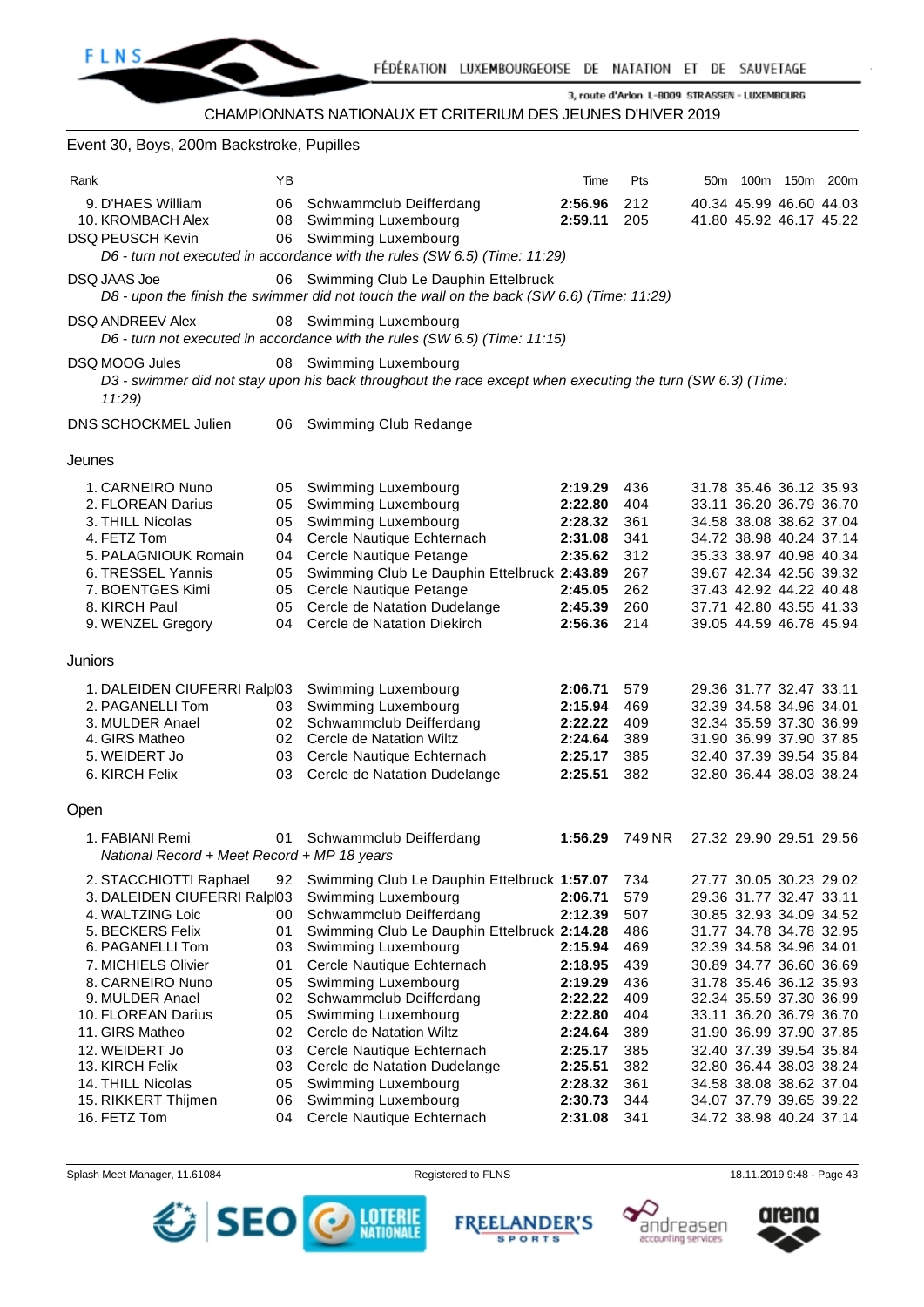#### Event 30, Men, 200m Backstroke, Open

| Rank                                  | ΥB  |                                                                                                                                   | Time                    | Pts                         | 50m             |      | 100m 150m 200m          |                          |
|---------------------------------------|-----|-----------------------------------------------------------------------------------------------------------------------------------|-------------------------|-----------------------------|-----------------|------|-------------------------|--------------------------|
| 17. WESTER Ben                        | 06  | Cercle de Natation Dudelange                                                                                                      | 2:33.97                 | 322                         |                 |      | 36.34 38.94 39.62 39.07 |                          |
| 18. PALAGNIOUK Romain                 | 04  | Cercle Nautique Petange                                                                                                           | 2:35.62                 | 312                         |                 |      | 35.33 38.97 40.98 40.34 |                          |
| 19. HOLLERICH Tom                     | 06  | Swimming Club Le Dauphin Ettelbruck 2:35.80                                                                                       |                         | 311                         |                 |      | 37.15 39.69 40.49 38.47 |                          |
| 20. CALMES Nicolas                    | 06  | Schwammclub Monnerech                                                                                                             | 2:39.51                 | 290                         |                 |      | 35.56 40.41 42.37 41.17 |                          |
| 21. FEDOSEEV Anton                    | 07  | Swimming Luxembourg                                                                                                               | 2:41.57                 | 279                         |                 |      | 37.55 41.22 41.82 40.98 |                          |
| 22. TRESSEL Yannis                    | 05  | Swimming Club Le Dauphin Ettelbruck 2:43.89                                                                                       |                         | 267                         |                 |      | 39.67 42.34 42.56 39.32 |                          |
| 23. BOENTGES Kimi                     | 05  | Cercle Nautique Petange                                                                                                           | 2:45.05                 | 262                         |                 |      | 37.43 42.92 44.22 40.48 |                          |
| 24. MOOG Mathis                       | 06  | Swimming Luxembourg                                                                                                               | 2:45.37                 | 260                         |                 |      | 38.87 42.61 42.38 41.51 |                          |
| 25. KIRCH Paul                        | 05  | Cercle de Natation Dudelange                                                                                                      | 2:45.39                 | 260                         |                 |      | 37.71 42.80 43.55 41.33 |                          |
| 26. ESCHETTE Louis                    | 07  | Cercle de Natation Wiltz                                                                                                          | 2:46.97                 | 253                         |                 |      | 40.12 43.57 42.28 41.00 |                          |
| 27. BOZONCA Gabriel                   | 06  | Schwammclub Deifferdang                                                                                                           | 2:53.11                 | 227                         |                 |      | 40.48 43.91 45.35 43.37 |                          |
| 28. WENZEL Gregory                    | 04  | Cercle de Natation Diekirch                                                                                                       | 2:56.36                 | 214                         |                 |      | 39.05 44.59 46.78 45.94 |                          |
| 29. D'HAES William                    | 06  | Schwammclub Deifferdang                                                                                                           | 2:56.96                 | 212                         |                 |      | 40.34 45.99 46.60 44.03 |                          |
| 30. KROMBACH Alex                     | 08  | Swimming Luxembourg                                                                                                               | 2:59.11                 | 205                         |                 |      | 41.80 45.92 46.17 45.22 |                          |
| <b>DSQ PEUSCH Kevin</b>               | 06  | Swimming Luxembourg                                                                                                               |                         |                             |                 |      |                         |                          |
|                                       |     | D6 - turn not executed in accordance with the rules (SW 6.5) (Time: 11:29)                                                        |                         |                             |                 |      |                         |                          |
| <b>DSQ JAAS Joe</b>                   | 06. | Swimming Club Le Dauphin Ettelbruck<br>D8 - upon the finish the swimmer did not touch the wall on the back (SW 6.6) (Time: 11:29) |                         |                             |                 |      |                         |                          |
| <b>DSQ ANDREEV Alex</b>               | 08. | Swimming Luxembourg<br>D6 - turn not executed in accordance with the rules (SW 6.5) (Time: 11:15)                                 |                         |                             |                 |      |                         |                          |
| DSQ MOOG Jules                        | 08  | Swimming Luxembourg                                                                                                               |                         |                             |                 |      |                         |                          |
| 11:29                                 |     | D3 - swimmer did not stay upon his back throughout the race except when executing the turn (SW 6.3) (Time:                        |                         |                             |                 |      |                         |                          |
|                                       |     |                                                                                                                                   |                         |                             |                 |      |                         |                          |
| <b>DNS SCHOCKMEL Julien</b>           | 06  | Swimming Club Redange                                                                                                             |                         |                             |                 |      |                         |                          |
|                                       |     |                                                                                                                                   |                         |                             |                 |      |                         |                          |
| Event 31                              |     | Women, 200m Backstroke                                                                                                            |                         |                             |                 |      |                         | Open                     |
| 17.11.2019 - 11:25                    |     |                                                                                                                                   |                         |                             |                 |      |                         | <b>Results</b>           |
| National Record<br><b>Meet Record</b> |     | <b>ROLKO Sarah</b><br>2:11.31<br>2:13.08<br><b>ROLKO Sarah</b>                                                                    | <b>SL</b><br><b>LUX</b> | Chartres (FRA)<br>Dudelange |                 |      |                         | 25.11.2012<br>22.11.2009 |
| Points: FINA 2019                     |     | TL Open D 16 +: 2:50.00 / TL Pupilles D PuD: 3:26.00 / TL Jeunes D JeD: 3:12.00 / TL Juniors D JuD: 2:58.00                       |                         |                             |                 |      |                         |                          |
| Rank                                  | ΥB  |                                                                                                                                   | Time                    | Pts                         | 50 <sub>m</sub> | 100m | 150m                    | 200 <sub>m</sub>         |
| <b>Dunilloc</b>                       |     |                                                                                                                                   |                         |                             |                 |      |                         |                          |

Pupilles

| 1. SCHOLER Amelie                                                          |  | 08 Swimming Luxembourg                             | 2:41.45 402   |      |  |  | 37.77 41.01 41.79 40.88 |  |  |  |
|----------------------------------------------------------------------------|--|----------------------------------------------------|---------------|------|--|--|-------------------------|--|--|--|
| 2. BLESES Joyce                                                            |  | 08 Swimming Club Le Dauphin Ettelbruck 2:53.64 323 |               |      |  |  | 40.91 44.58 45.37 42.78 |  |  |  |
| 3. MILANOVSKA Maja                                                         |  | 09 Swimming Luxembourg                             | 2:55.40 314   |      |  |  | 42.34 45.27 44.68 43.11 |  |  |  |
| 4. WAGNER Caroline                                                         |  | 08 Cercle de Natation Dudelange                    | 2:58.12 299   |      |  |  | 41.93 45.85 46.55 43.79 |  |  |  |
| 5. BOUWMEISTER Yfke                                                        |  | 08 Swimming Luxembourg                             | 3:10.09       | -246 |  |  | 45.11 48.93 49.43 46.62 |  |  |  |
| 6. GHIRELLI Lynn                                                           |  | 08 Swimming Club Le Dauphin Ettelbruck 3:13.80 232 |               |      |  |  | 44.92 50.75 51.71 46.42 |  |  |  |
| 7. GEORGES Violette                                                        |  | 08 Schwammclub Deifferdang                         | $3:20.03$ 211 |      |  |  | 47.17 50.36 51.76 50.74 |  |  |  |
| DSQ MARTUCCI Sofia                                                         |  | 08 Schwammclub Deifferdang                         |               |      |  |  |                         |  |  |  |
| D6 - turn not executed in accordance with the rules (SW 6.5) (Time: 11:42) |  |                                                    |               |      |  |  |                         |  |  |  |
|                                                                            |  |                                                    |               |      |  |  |                         |  |  |  |

DSQ BOUWMEISTER Annebelle 08 Swimming Luxembourg

**SEO** 

*D6 - turn not executed in accordance with the rules (SW 6.5) (Time: 11:42)*

**DESCRIPTIONALE** 

**FREEL** 

ANDER'S

**SPORTS** 



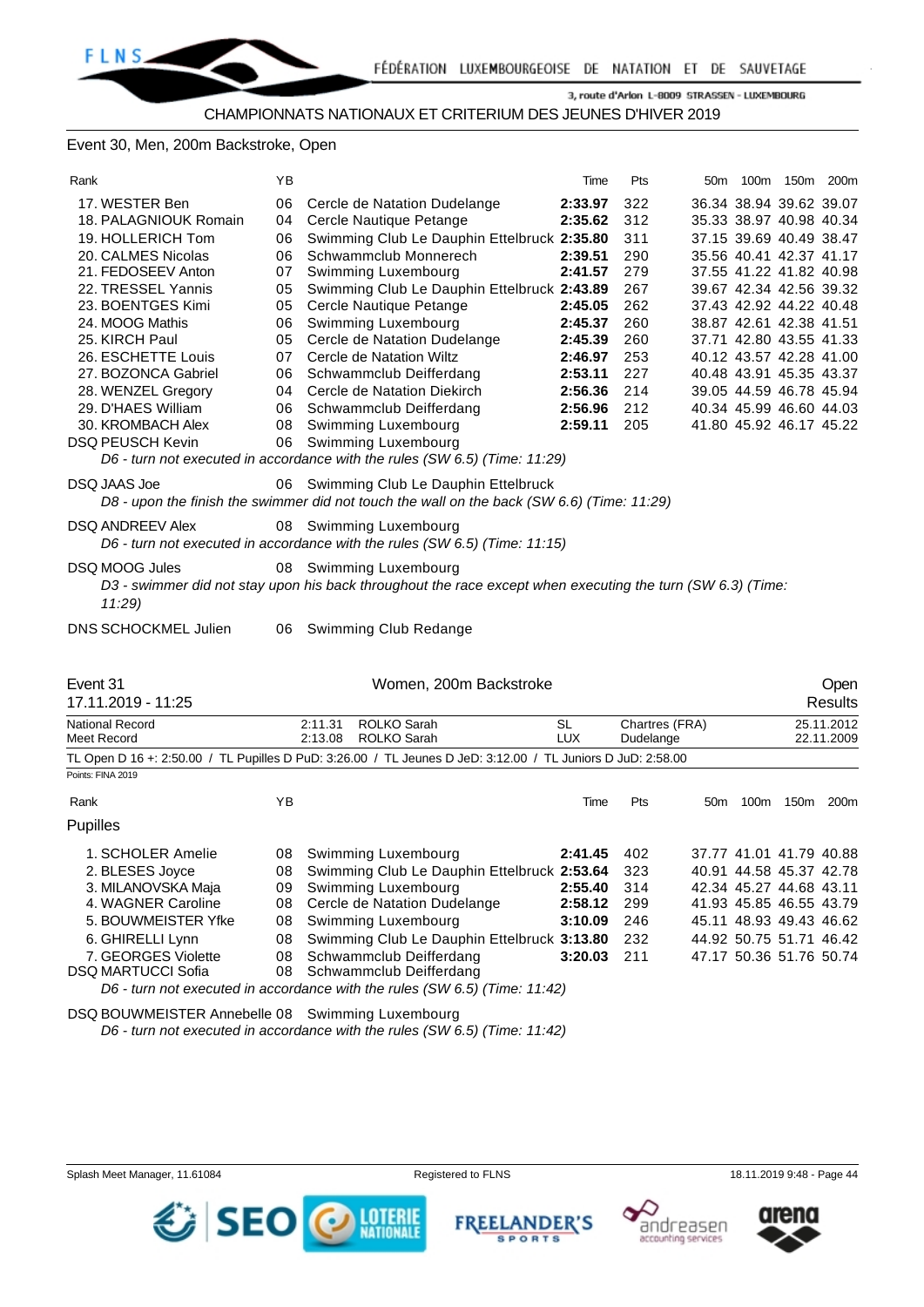#### Event 31, Women, 200m Backstroke

#### Jeunes

| 1. REINESCH Leeloo<br>2. ELCHEROTH Niki<br>3. PETESCH Lea<br>4. NOTHUM Gwen<br>5. DE WAHA Lina-Marie                                                                                                                                                                                                                                                                                                                                                                                 | 07<br>07<br>07<br>06<br>07                                                                                                       | Schwammclub Monnerech<br>Swimming Club Redange<br>Schwammclub Monnerech<br>Swimming Club Redange<br>Cercle de Natation Diekirch                                                                                                                                                                                                                                                                                                                                                                                                                                                                                                                                  | 2:42.91<br>2:46.47<br>2:50.02<br>2:50.14<br>3:11.84                                                                                                                                                           | 392<br>367<br>344<br>344<br>240                                                                                                                        |  | 38.04 41.47 42.34 41.06<br>39.28 41.86 43.21 42.12<br>38.78 42.90 45.09 43.25<br>39.21 43.07 44.31 43.55<br>43.51 49.98 49.71 48.64                                                                                                                                                                                                                                                                                                                                                                                                                                                                            |  |
|--------------------------------------------------------------------------------------------------------------------------------------------------------------------------------------------------------------------------------------------------------------------------------------------------------------------------------------------------------------------------------------------------------------------------------------------------------------------------------------|----------------------------------------------------------------------------------------------------------------------------------|------------------------------------------------------------------------------------------------------------------------------------------------------------------------------------------------------------------------------------------------------------------------------------------------------------------------------------------------------------------------------------------------------------------------------------------------------------------------------------------------------------------------------------------------------------------------------------------------------------------------------------------------------------------|---------------------------------------------------------------------------------------------------------------------------------------------------------------------------------------------------------------|--------------------------------------------------------------------------------------------------------------------------------------------------------|--|----------------------------------------------------------------------------------------------------------------------------------------------------------------------------------------------------------------------------------------------------------------------------------------------------------------------------------------------------------------------------------------------------------------------------------------------------------------------------------------------------------------------------------------------------------------------------------------------------------------|--|
| Juniors                                                                                                                                                                                                                                                                                                                                                                                                                                                                              |                                                                                                                                  |                                                                                                                                                                                                                                                                                                                                                                                                                                                                                                                                                                                                                                                                  |                                                                                                                                                                                                               |                                                                                                                                                        |  |                                                                                                                                                                                                                                                                                                                                                                                                                                                                                                                                                                                                                |  |
| 1. HRIC Laura<br>2. GEORGES Madeleine<br>3. DEVISCOUR Sarah<br>4. HARIZIA Celia<br>5. CORREIA Eva<br>6. ERNENS Chloe                                                                                                                                                                                                                                                                                                                                                                 | 05<br>05<br>05<br>05<br>05<br>05                                                                                                 | Swimming Luxembourg<br>Schwammclub Deifferdang<br>Cercle Nautique Echternach<br>Schwammclub Monnerech<br>Cercle de Natation Diekirch<br>Schwammclub Deifferdang                                                                                                                                                                                                                                                                                                                                                                                                                                                                                                  | 2:32.94<br>2:43.10<br>2:44.61<br>2:46.34<br>2:49.58<br>2:57.06                                                                                                                                                | 473<br>390<br>380<br>368<br>347<br>305                                                                                                                 |  | 35.00 38.63 39.49 39.82<br>39.36 40.60 41.87 41.27<br>36.74 40.47 40.25 47.15<br>37.44 41.99 44.02 42.89<br>40.48 43.14 43.44 42.52<br>42.45 44.92 45.32 44.37                                                                                                                                                                                                                                                                                                                                                                                                                                                 |  |
| Open                                                                                                                                                                                                                                                                                                                                                                                                                                                                                 |                                                                                                                                  |                                                                                                                                                                                                                                                                                                                                                                                                                                                                                                                                                                                                                                                                  |                                                                                                                                                                                                               |                                                                                                                                                        |  |                                                                                                                                                                                                                                                                                                                                                                                                                                                                                                                                                                                                                |  |
| 1. BANKY Jacqueline<br>2. VANDERSCHRICK Laura<br>3. BLACK Sarah<br>4. FABER Maiti<br>5. HRIC Laura<br>6. HOLLERICH Anne<br>7. SCHOLER Amelie<br>8. REINESCH Leeloo<br>9. GEORGES Madeleine<br>10. DEVISCOUR Sarah<br>11. HARIZIA Celia<br>12. ELCHEROTH Niki<br>13. TER HEEGDE Lisa<br>14. CORREIA Eva<br>15. PETESCH Lea<br>16. NOTHUM Gwen<br>17. BLESES Joyce<br>18. MILANOVSKA Maja<br>19. ERNENS Chloe<br>20. WAGNER Caroline<br>21. BOUWMEISTER Yfke<br>22. DE WAHA Lina-Marie | 96<br>02<br>01<br>01<br>05<br>01<br>08<br>07<br>05<br>05<br>05<br>07<br>02<br>05<br>07<br>06<br>08<br>09<br>05<br>08<br>08<br>07 | Swimming Luxembourg<br>Swimming Luxembourg<br>Cercle de Natation Dudelange<br>Swimming Club Le Dauphin Ettelbruck 2:26.44<br>Swimming Luxembourg<br>Swimming Club Le Dauphin Ettelbruck 2:37.47<br>Swimming Luxembourg<br>Schwammclub Monnerech<br>Schwammclub Deifferdang<br>Cercle Nautique Echternach<br>Schwammclub Monnerech<br>Swimming Club Redange<br>Cercle Nautique Echternach<br>Cercle de Natation Diekirch<br>Schwammclub Monnerech<br>Swimming Club Redange<br>Swimming Club Le Dauphin Ettelbruck 2:53.64<br>Swimming Luxembourg<br>Schwammclub Deifferdang<br>Cercle de Natation Dudelange<br>Swimming Luxembourg<br>Cercle de Natation Diekirch | 2:14.17<br>2:20.49<br>2:20.95<br>2:32.94<br>2:41.45<br>2:42.91<br>2:43.10<br>2:44.61<br>2:46.34<br>2:46.47<br>2:49.19<br>2:49.58<br>2:50.02<br>2:50.14<br>2:55.40<br>2:57.06<br>2:58.12<br>3:10.09<br>3:11.84 | 701<br>611<br>605<br>539<br>473<br>434<br>402<br>392<br>390<br>380<br>368<br>367<br>349<br>347<br>344<br>344<br>323<br>314<br>305<br>299<br>246<br>240 |  | 31.18 33.79 34.60 34.60<br>32.08 34.69 36.57 37.15<br>32.81 35.67 36.53 35.94<br>34.18 36.60 38.03 37.63<br>35.00 38.63 39.49 39.82<br>36.97 40.80 40.53 39.17<br>37.77 41.01 41.79 40.88<br>38.04 41.47 42.34 41.06<br>39.36 40.60 41.87 41.27<br>36.74 40.47 40.25 47.15<br>37.44 41.99 44.02 42.89<br>39.28 41.86 43.21 42.12<br>39.82 42.64 43.70 43.03<br>40.48 43.14 43.44 42.52<br>38.78 42.90 45.09 43.25<br>39.21 43.07 44.31 43.55<br>40.91 44.58 45.37 42.78<br>42.34 45.27 44.68 43.11<br>42.45 44.92 45.32 44.37<br>41.93 45.85 46.55 43.79<br>45.11 48.93 49.43 46.62<br>43.51 49.98 49.71 48.64 |  |
| 23. GHIRELLI Lynn<br>24. GEORGES Violette<br><b>DSQ MARTUCCI Sofia</b>                                                                                                                                                                                                                                                                                                                                                                                                               | 08<br>08<br>08                                                                                                                   | Swimming Club Le Dauphin Ettelbruck 3:13.80<br>Schwammclub Deifferdang<br>Schwammclub Deifferdang                                                                                                                                                                                                                                                                                                                                                                                                                                                                                                                                                                | 3:20.03                                                                                                                                                                                                       | 232<br>211                                                                                                                                             |  | 44.92 50.75 51.71 46.42<br>47.17 50.36 51.76 50.74                                                                                                                                                                                                                                                                                                                                                                                                                                                                                                                                                             |  |
| $\mathbf{p}$ and $\mathbf{p}$ and $\mathbf{p}$ and $\mathbf{p}$ and $\mathbf{p}$ and $\mathbf{p}$ and $\mathbf{p}$ and $\mathbf{p}$ and $\mathbf{p}$ and $\mathbf{p}$ and $\mathbf{p}$ and $\mathbf{p}$ and $\mathbf{p}$ and $\mathbf{p}$ and $\mathbf{p}$ and $\mathbf{p}$ and $\mathbf{p}$ and                                                                                                                                                                                     |                                                                                                                                  | $(1, 1)$ $(2, 1)$ $(2, 1)$ $(2, 1)$ $(2, 1)$ $(3, 1)$                                                                                                                                                                                                                                                                                                                                                                                                                                                                                                                                                                                                            |                                                                                                                                                                                                               |                                                                                                                                                        |  |                                                                                                                                                                                                                                                                                                                                                                                                                                                                                                                                                                                                                |  |

*D6 - turn not executed in accordance with the rules (SW 6.5) (Time: 11:42)*

DSQ BOUWMEISTER Annebelle 08 Swimming Luxembourg *D6 - turn not executed in accordance with the rules (SW 6.5) (Time: 11:42)*







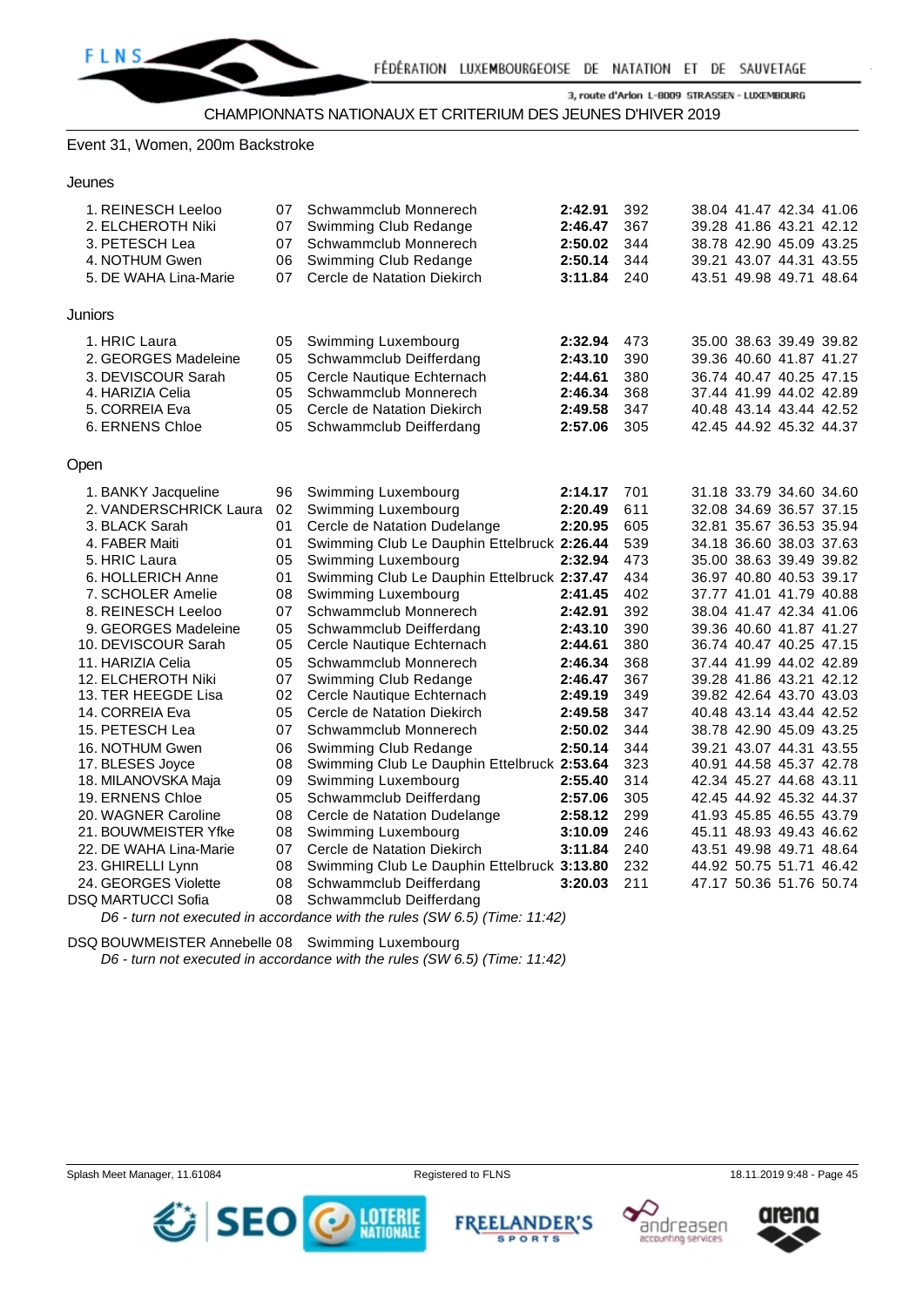

#### CHAMPIONNATS NATIONAUX ET CRITERIUM DES JEUNES D'HIVER 2019

| Swimming Luxembourg<br><b>SL</b><br>Bonnevoie<br>National Record<br>3:49.77<br><b>LUX</b><br>3:49.77<br>Swimming Luxembourg<br><b>Bonnevoie</b><br>Meet Record<br>Points: FINA 2019<br>Rank<br>Time<br>3:42.85<br>1.<br>Swimming Luxembourg 1<br>Swimming Luxembourg<br>National Record + Meet Record<br><b>MANNES Max</b><br>DALEIDEN CIUFERRI Ralph<br>97<br>26.80<br>54.85<br>03<br>25.72<br>VAN DEN BOSSCHE Yann<br>28.78<br>01<br>1:01.75<br>VANDERSCHRICK Stephan<br>00<br>23.69<br>2. Schwammclub Déifferdang 1<br>Schwammclub Deifferdang<br>3:50.51 | 14.12.2014<br>14.12.2014  |
|--------------------------------------------------------------------------------------------------------------------------------------------------------------------------------------------------------------------------------------------------------------------------------------------------------------------------------------------------------------------------------------------------------------------------------------------------------------------------------------------------------------------------------------------------------------|---------------------------|
|                                                                                                                                                                                                                                                                                                                                                                                                                                                                                                                                                              |                           |
|                                                                                                                                                                                                                                                                                                                                                                                                                                                                                                                                                              | Pts                       |
|                                                                                                                                                                                                                                                                                                                                                                                                                                                                                                                                                              | 713<br><b>NR</b>          |
|                                                                                                                                                                                                                                                                                                                                                                                                                                                                                                                                                              | 55.69<br>50.56            |
| <b>FRIPPIAT Florian</b><br><b>FABIANI Remi</b><br>56.00<br>01<br>27.09<br>25.44<br>98<br><b>WALTZING Loic</b><br>00<br><b>BRANDENBURGER Pit</b><br>24.12<br>31.04<br>1:07.86<br>95                                                                                                                                                                                                                                                                                                                                                                           | 644<br>56.26<br>50.39     |
| 3:51.72<br>3. Swimming Club Le Dauphin Ettelbruck 1<br>Swimming Club Le Dauphin Ettelbruck<br>National Record + Meet Record R. Stacchiotti 100m Backstroke                                                                                                                                                                                                                                                                                                                                                                                                   | 634 NR                    |
| <b>JAAS Jeff</b><br>STACCHIOTTI Raphael<br>92<br>26.09<br>53.50<br>04<br>26.62<br><b>BECKERS Felix</b><br>29.89<br>25.46<br>01<br>1:04.90<br><b>ADAMI Mike</b><br>99                                                                                                                                                                                                                                                                                                                                                                                         | 59.69<br>53.63            |
| 4. Swimming Luxembourg 2<br>Swimming Luxembourg<br>4:03.22<br><b>CARNEIRO Nuno</b><br><b>GLOESENER Louis</b><br>05<br>30.78<br>1:03.90<br>26.60<br>95<br>CARNEIRO Joao<br>03<br>1:05.98<br><b>BOKOV Rodion</b><br>25.88<br>31.18<br>03                                                                                                                                                                                                                                                                                                                       | 549<br>58.68<br>54.66     |
| 5. Schwammclub Déifferdang 2<br>Schwammclub Deifferdang<br>4:13.87<br><b>GRAF Alex</b><br>SIMAO NOGUEIRA Joao<br>99<br>31.50<br>1:05.00<br>04<br>28.09<br><b>LANNERS Nicolas</b><br>04<br>32.20<br>1:10.80<br><b>WIRTH David</b><br>02<br>26.65                                                                                                                                                                                                                                                                                                              | 482<br>1:01.16<br>56.91   |
| 6. Cercle de Natation Dudelange 1<br>4:41.62<br>Cercle de Natation Dudelange<br>CONSTANTINO CAEIRO Diogo<br><b>KIRCH Felix</b><br>32.59<br>1:09.45<br>28.34<br>03<br>03<br><b>KIRCH Paul</b><br>05<br>SUKHANOV Maxim<br>29.31<br>39.80<br>1:28.67<br>04                                                                                                                                                                                                                                                                                                      | 353<br>1:02.19<br>1:01.31 |
| 7. Cercle Nautique Pétange 1<br>5:07.71<br>Cercle Nautique Petange<br>PALAGNIOUK Romain<br>1:13.26<br><b>BOENTGES Kimi</b><br>33.31<br>04<br>34.50<br>05<br><b>TORKELUND Robert</b><br>59<br>38.13<br>1:21.70<br>SZYBOWSKI Jakub<br>07<br>35.06                                                                                                                                                                                                                                                                                                              | 271<br>1:17.95<br>1:14.80 |
| WDR Swimming Luxembourg 3<br>Swimming Luxembourg                                                                                                                                                                                                                                                                                                                                                                                                                                                                                                             |                           |
| Event 33<br>Women, 4 x 100m Medley<br>17.11.2019 - 12:15<br>Points: FINA 2019                                                                                                                                                                                                                                                                                                                                                                                                                                                                                | Open<br><b>Results</b>    |
| Rank<br>Time                                                                                                                                                                                                                                                                                                                                                                                                                                                                                                                                                 | Pts                       |
| Swimming Luxembourg 1<br>Swimming Luxembourg<br>4:24.17<br>1.<br><b>HAMEN SAIEG Yael</b><br><b>VANDERSCHRICK Laura</b><br>02<br>31.52<br>1:05.17<br>30.31<br>01<br><b>LEONARD Lis</b><br>05<br>35.51<br>1:16.66<br><b>BANKY Jacqueline</b><br>96<br>26.96                                                                                                                                                                                                                                                                                                    | 619<br>1:05.26<br>57.08   |
| 4:26.10<br>2. Cercle de Natation Dudelange 1<br>Cercle de Natation Dudelange<br>PETERS Lena<br><b>BLACK Sarah</b><br>31.71<br>29.92<br>01<br>1:05.67<br>05<br>PETERS Emma<br>1:16.14<br>03<br>35.04<br><b>FABIANI Chanel</b><br>03<br>28.16                                                                                                                                                                                                                                                                                                                  | 606<br>1:03.80<br>1:00.49 |
| 3. Swimming Club Le Dauphin Ettelbruck 1<br>Swimming Club Le Dauphin Ettelbruck<br>4:39.27<br><b>FABER Maiti</b><br>33.16<br><b>REDING Alyssa</b><br>32.10<br>01<br>1:07.71<br>04<br><b>HOLLERICH Anne</b><br><b>ALBERS Neele</b><br>05<br>35.36<br>1:15.02<br>01<br>31.24                                                                                                                                                                                                                                                                                   | 524<br>1:10.78<br>1:05.76 |
| 4. Schwammclub Monnerech 2<br>Schwammclub Monnerech<br>5:04.90<br><b>HARIZIA Celia</b><br>05<br>1:16.60<br>SOFFIO Mara<br>32.85<br>36.53<br>06<br><b>CALMES Lara</b><br>04<br>40.24<br>1:26.74<br><b>BOUZIDI</b> Imene<br>31.38<br>05                                                                                                                                                                                                                                                                                                                        | 402<br>1:14.95<br>1:06.61 |

Splash Meet Manager, 11.61084 **Registered to FLNS** Registered to FLNS 18.11.2019 9:48 - Page 46



**FREELANDER'S** 

**SPORTS** 



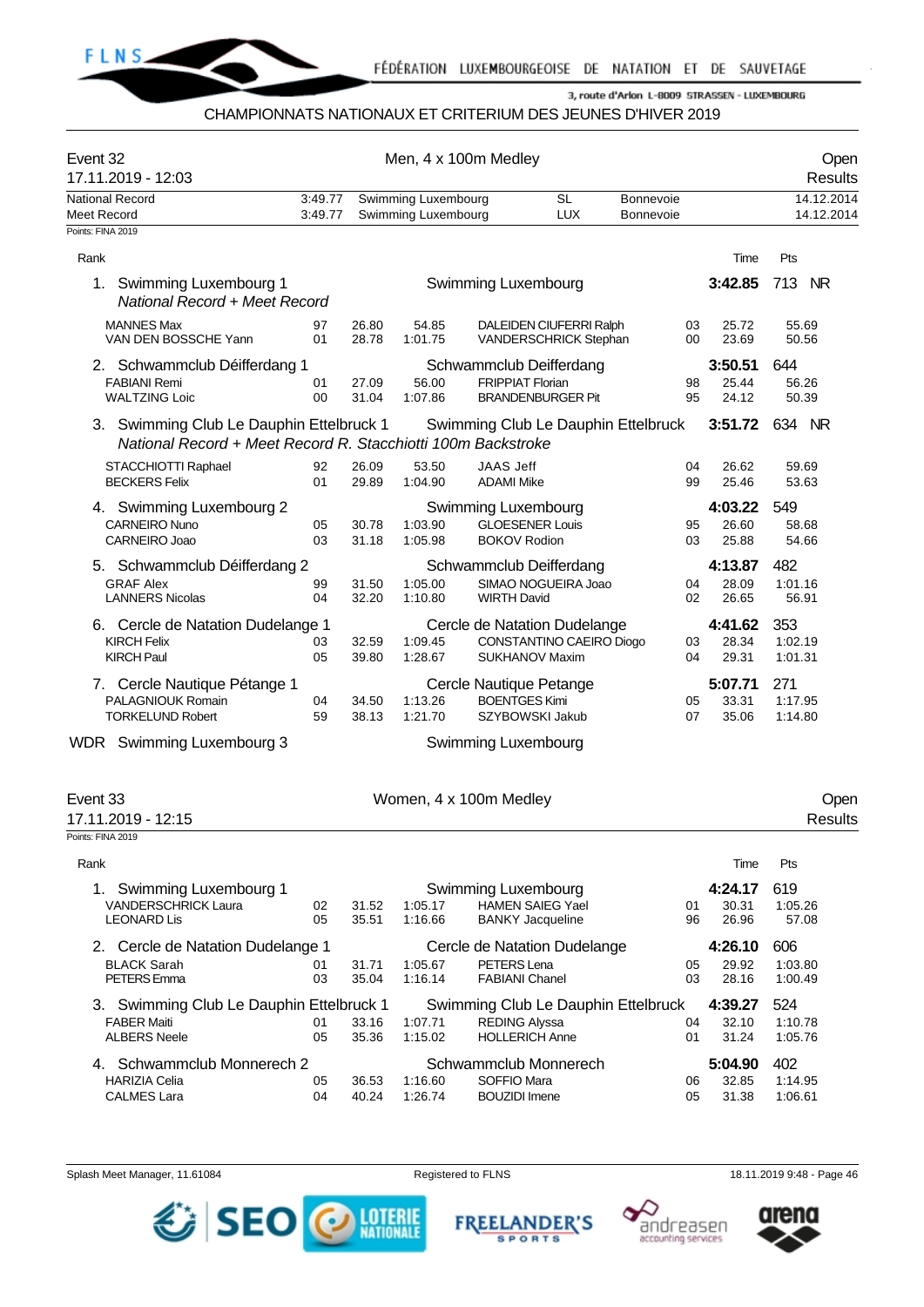

CHAMPIONNATS NATIONAUX ET CRITERIUM DES JEUNES D'HIVER 2019

Event 33, Women, 4 x 100m Medley, Open

Rank **Time Pts** 

3, route d'Arlon L-8009 STRASSEN - LUXEMBOURG

DSQ Schwammclub Monnerech 1 Schwammclub Monnerech *B14 - Did not touch the wall with both hands simultaneously and separated at the turn / finish (SW 7.6) (Time: 12:26)*

PETESCH Lea, THILL Gina, REINESCH Leeloo, PHILIPPART Lina

| Event 50<br>17.11.2019 - 15:45                                        |       |                    | 50m Freestyle<br><b>Special Olympics</b>           | <b>Special Olympics</b><br><b>Results</b> |                    |            |                                           |  |
|-----------------------------------------------------------------------|-------|--------------------|----------------------------------------------------|-------------------------------------------|--------------------|------------|-------------------------------------------|--|
| Points: FINA 2019                                                     |       |                    |                                                    |                                           |                    |            |                                           |  |
| Rank                                                                  |       | YB                 |                                                    |                                           | Time               | Pts        |                                           |  |
| <b>CALHORDO Silvio</b><br>1.<br><b>OTTENS Marten</b><br>$\mathcal{P}$ |       |                    | <b>Special Olympics</b><br><b>Special Olympics</b> |                                           | 37.31<br>39.72     | 160<br>132 |                                           |  |
| Event 51<br>17.11.2019 - 15:46                                        |       |                    | 50m Breaststroke<br><b>Special Olympics</b>        |                                           |                    |            | <b>Special Olympics</b><br><b>Results</b> |  |
| Points: FINA 2019                                                     |       |                    |                                                    |                                           |                    |            |                                           |  |
| Rank                                                                  |       | YB                 |                                                    |                                           | Time               | Pts        |                                           |  |
| <b>SCHRAMBOURG Caroline</b><br>1.<br><b>GEORGES Elise</b><br>2.       |       |                    | <b>Special Olympics</b><br><b>Special Olympics</b> |                                           | 1:08.10<br>1:10.91 | 73<br>65   |                                           |  |
| Event 124<br>17.11.2019 - 16:00                                       |       |                    | Men, 50m Butterfly                                 |                                           |                    |            | Open<br><b>Results Final</b>              |  |
| <b>National Record</b>                                                | 23.31 | <b>HENX Julien</b> |                                                    | <b>CNDu</b>                               | Montpellier (FRA)  |            | 18.11.2018                                |  |
| Points: FINA 2019                                                     |       |                    |                                                    |                                           |                    |            |                                           |  |
| Rank                                                                  |       | YB                 |                                                    |                                           | Time               | Pts        |                                           |  |
| <b>HENX Julien</b><br>1.<br><b>Meet Record</b>                        |       | 95                 | Cercle de Natation Dudelange                       |                                           | 23.59              | 783        | MR                                        |  |

2. DALEIDEN CIUFERRI Ralph 03 Swimming Luxembourg **25.01** 657 MP *MP 16 years* 3. FRIPPIAT Florian 98 Schwammclub Deifferdang **25.37** 630 4. VANDERSCHRICK Stephan 00 Swimming Luxembourg **26.24** 569 5. JAAS Jeff 04 Swimming Club Le Dauphin Ettelbruck **26.32** 564 6. PAGANELLI Tom 03 Swimming Luxembourg **26.62** 545





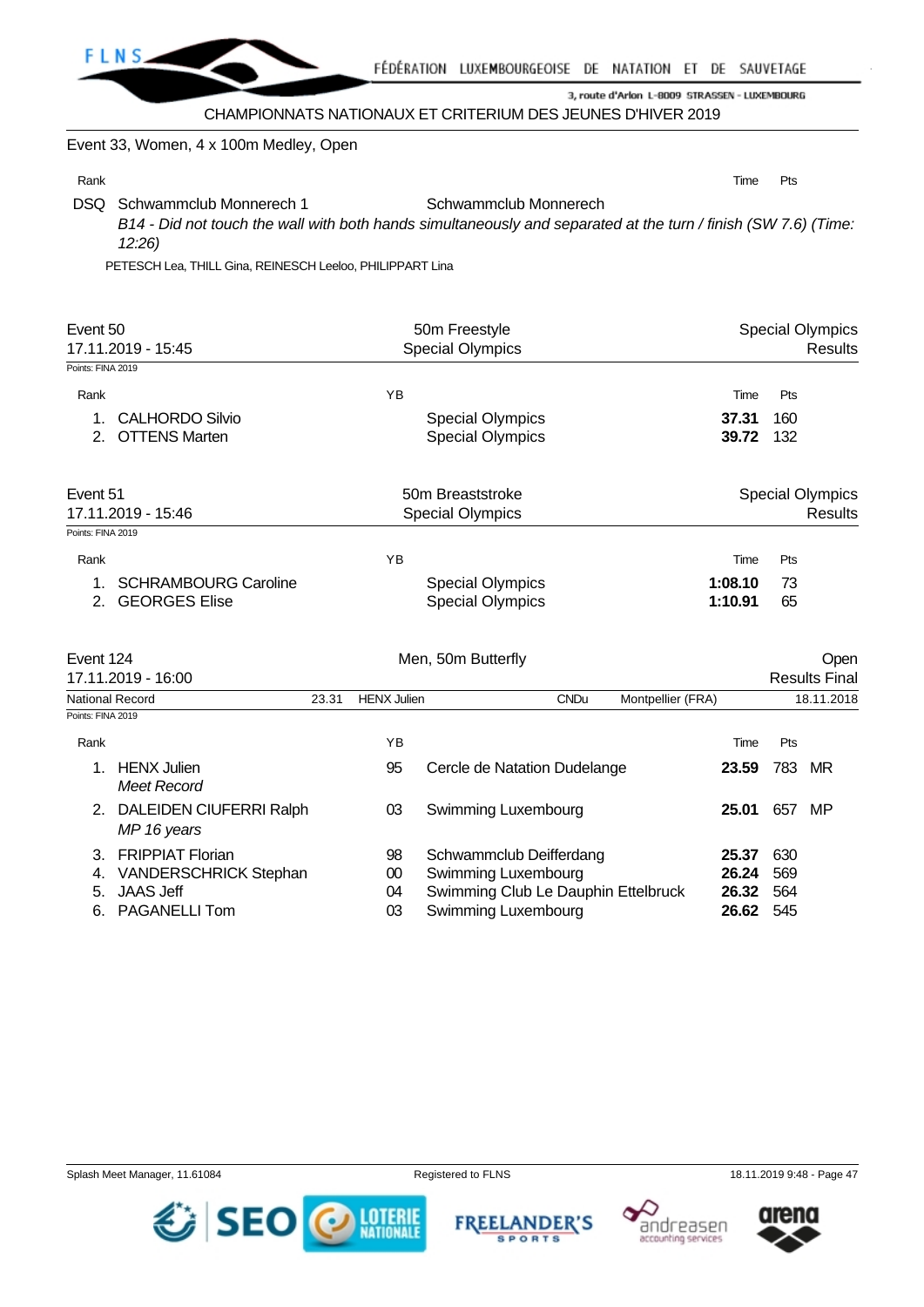

#### CHAMPIONNATS NATIONAUX ET CRITERIUM DES JEUNES D'HIVER 2019

| Event 123<br>17.11.2019 - 16:01                                                                                                                                                  |                |                                            | Women, 50m Butterfly                                                                                                                                                       |                           |                                  |                                                    | Open<br><b>Results Final</b>           |
|----------------------------------------------------------------------------------------------------------------------------------------------------------------------------------|----------------|--------------------------------------------|----------------------------------------------------------------------------------------------------------------------------------------------------------------------------|---------------------------|----------------------------------|----------------------------------------------------|----------------------------------------|
| <b>National Record</b><br><b>Meet Record</b>                                                                                                                                     | 27.13<br>27.13 | <b>MEYNEN Julie</b><br><b>MEYNEN Julie</b> |                                                                                                                                                                            | <b>SCDE</b><br>LUX.       | Dudelange<br>Dudelange           |                                                    | 13.12.2015<br>13.12.2015               |
| Points: FINA 2019                                                                                                                                                                |                |                                            |                                                                                                                                                                            |                           |                                  |                                                    |                                        |
| Rank                                                                                                                                                                             |                | ΥB                                         |                                                                                                                                                                            |                           |                                  | Time                                               | Pts                                    |
| PETERS Lena<br>1.<br><b>PETERS</b> Emma<br>2.<br><b>HAMEN SAIEG Yael</b><br>3.<br><b>REDING Alyssa</b><br>4.<br><b>SOFFIO Mara</b><br>5.<br><b>HRIC Laura</b><br>6.              |                | 05<br>03<br>01<br>04<br>06<br>05           | Cercle de Natation Dudelange<br>Cercle de Natation Dudelange<br>Swimming Luxembourg<br>Swimming Club Le Dauphin Ettelbruck<br>Schwammclub Monnerech<br>Swimming Luxembourg |                           |                                  | 28.68<br>29.05<br>29.65<br>30.91<br>31.25<br>31.47 | 614<br>591<br>555<br>490<br>474<br>464 |
| Event 126<br>17.11.2019 - 16:13                                                                                                                                                  |                |                                            | Men, 50m Backstroke                                                                                                                                                        |                           |                                  |                                                    | Open<br><b>Results Final</b>           |
| <b>National Record</b><br>Meet Record                                                                                                                                            | 24.65<br>24.65 |                                            | STACCHIOTTI Raphaël<br>STACCHIOTTI Raphaël                                                                                                                                 | <b>SCDE</b><br><b>LUX</b> | Luxembourg<br>Bonnevoie          |                                                    | 02.12.2012<br>02.12.2012               |
| Points: FINA 2019                                                                                                                                                                |                |                                            |                                                                                                                                                                            |                           |                                  |                                                    |                                        |
| Rank                                                                                                                                                                             |                | ΥB                                         |                                                                                                                                                                            |                           |                                  | Time                                               | Pts                                    |
| <b>FABIANI Remi</b><br>1.<br>2.<br><b>MANNES Max</b><br>VANDERSCHRICK Stephan<br>3.<br><b>BECKERS Felix</b><br>4.<br><b>MICHIELS Olivier</b><br>5.<br><b>WALTZING Loic</b><br>6. |                | 01<br>97<br>00<br>01<br>01<br>00           | Schwammclub Deifferdang<br>Swimming Luxembourg<br>Swimming Luxembourg<br>Swimming Club Le Dauphin Ettelbruck<br>Cercle Nautique Echternach<br>Schwammclub Deifferdang      |                           |                                  | 25.37<br>25.41<br>27.58<br>28.41<br>28.57<br>28.85 | 671<br>668<br>522<br>478<br>470<br>456 |
| Event 125<br>17.11.2019 - 16:14                                                                                                                                                  |                |                                            | Women, 50m Backstroke                                                                                                                                                      |                           |                                  |                                                    | Open<br><b>Results Final</b>           |
| <b>National Record</b><br>Meet Record                                                                                                                                            | 28.46<br>28.58 | <b>ROLKO Sarah</b><br>ROLKO Sarah          |                                                                                                                                                                            | <b>SL</b><br><b>LUX</b>   | Berlin (GER)<br><b>Bonnevoie</b> |                                                    | 14.11.2009<br>02.12.2012               |
| Points: FINA 2019                                                                                                                                                                |                |                                            |                                                                                                                                                                            |                           |                                  |                                                    |                                        |
| Rank                                                                                                                                                                             |                | ΥB                                         |                                                                                                                                                                            |                           |                                  | Time                                               | Pts                                    |
| $\mathbf{D}$ ANII/V/ $\mathbf{L}$                                                                                                                                                |                | $\sim$                                     | Outlessels at Lucasakaus                                                                                                                                                   |                           |                                  | <b>OD 10</b>                                       | CCF                                    |

| <b>1. DAINNT Jacquellite</b> |  |
|------------------------------|--|
| $\Omega$ $\Omega$ $\Omega$   |  |

- 2. VANDERSCHRICK Laura 02 Swimming Luxembourg **30.18** 615 3. HAMEN SAIEG Yael **01 Swimming Luxembourg 2016**
- 
- 4. BLACK Sarah 01 Cercle de Natation Dudelange **31.43** 544
- 5. FABER Maiti **31.45** 61 Swimming Club Le Dauphin C
- 6. PETERS Lena 05 Cercle de Natation Dudelange **31.92** 520

| nk |                                               | ΥB       |                                                   | Time                      | Pts |
|----|-----------------------------------------------|----------|---------------------------------------------------|---------------------------|-----|
|    | 1. BANKY Jacqueline<br>2. VANDERSCHRICK Laura | 96<br>02 | Swimming Luxembourg<br><b>Swimming Luxembourg</b> | 29.40<br><b>30.18</b> 615 | 665 |
|    | 3. HAMEN SAIEG Yael                           | 01       | Swimming Luxembourg                               | <b>31.24</b> 554          |     |
|    | 4. BLACK Sarah                                | 01       | Cercle de Natation Dudelange                      | 31.43 544                 |     |
|    | 5. FABER Maiti                                | 01       | Swimming Club Le Dauphin Ettelbruck               | 31.45 543                 |     |
|    | 6. PETERS Lena                                | 05       | Cercle de Natation Dudelange                      | <b>31.92</b> 520          |     |
|    |                                               |          |                                                   |                           |     |

Splash Meet Manager, 11.61084 **Registered to FLNS** 18.11.2019 9:48 - Page 48







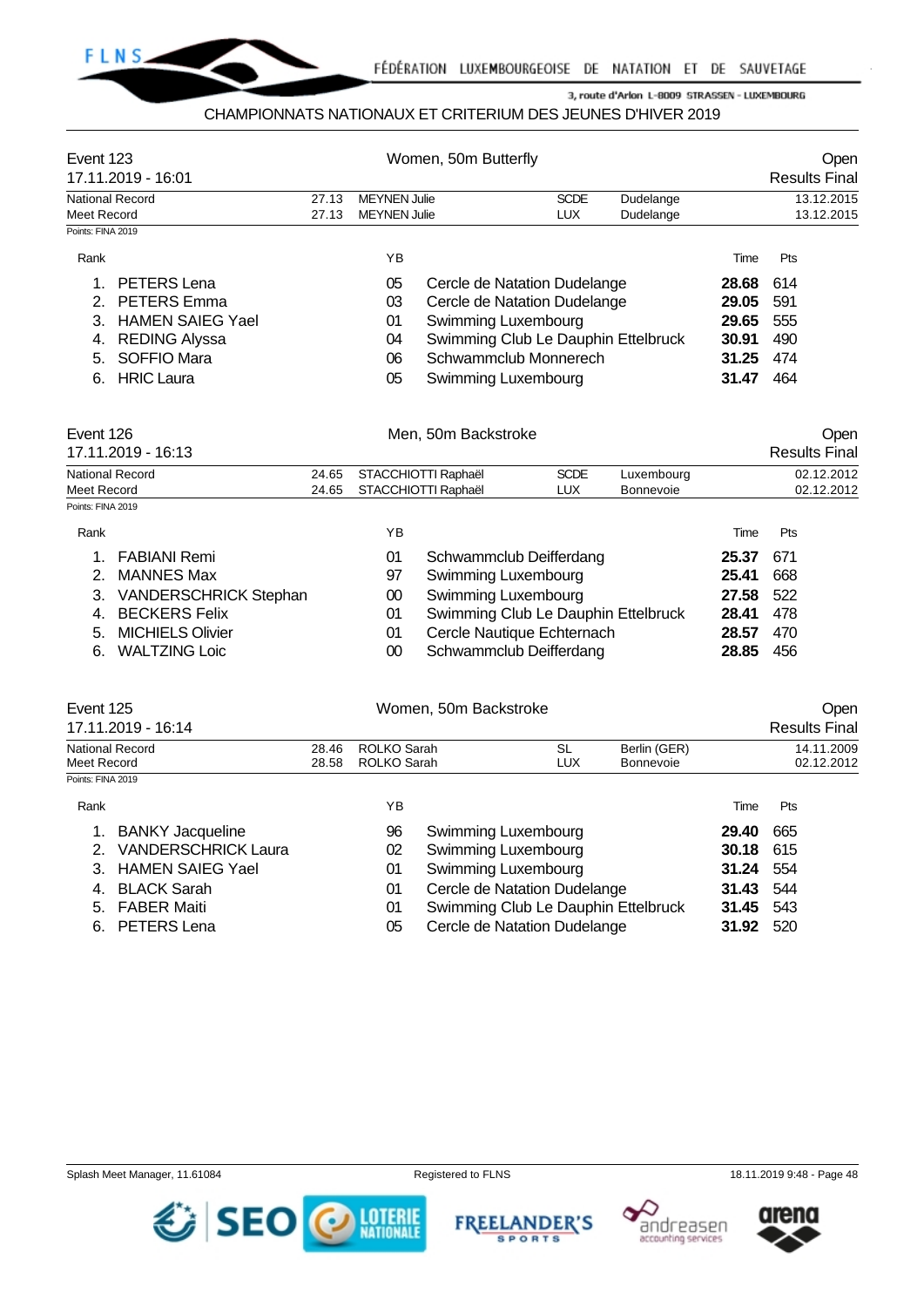

# CHAMPIONNATS NATIONAUX ET CRITERIUM DES JEUNES D'HIVER 2019

| Event 52          | 17.11.2019 - 16:26                                                                                                      |                                             | 100m Freestyle<br><b>Special Olympics</b>          |             |                        |                    | <b>Special Olympics</b> | <b>Results</b>         |
|-------------------|-------------------------------------------------------------------------------------------------------------------------|---------------------------------------------|----------------------------------------------------|-------------|------------------------|--------------------|-------------------------|------------------------|
| Points: FINA 2019 |                                                                                                                         |                                             |                                                    |             |                        |                    |                         |                        |
| Rank              |                                                                                                                         | ΥB                                          |                                                    |             | Time                   | Pts                | 50 <sub>m</sub>         | 100m                   |
| 1.                | <b>CALHORDO Silvio</b>                                                                                                  |                                             | <b>Special Olympics</b>                            |             | 1:28.46                | 131                | 44.33                   | 44.13                  |
| 2.                | <b>OTTENS Marten</b>                                                                                                    |                                             | <b>Special Olympics</b>                            |             | 1:37.38                | 98                 |                         | 45.17 52.21            |
| Event 53          | 17.11.2019 - 16:28                                                                                                      | 50m Breaststroke<br><b>Special Olympics</b> |                                                    |             |                        |                    | <b>Special Olympics</b> | <b>Results</b>         |
| Points: FINA 2019 |                                                                                                                         |                                             |                                                    |             |                        |                    |                         |                        |
| Rank              |                                                                                                                         |                                             | YB                                                 |             |                        | Time               | Pts                     |                        |
| 1.<br>2.          | <b>GEORGES Elise</b><br><b>SCHRAMBOURG Caroline</b>                                                                     |                                             | <b>Special Olympics</b><br><b>Special Olympics</b> |             |                        | 1:10.05<br>1:16.95 | 67<br>51                |                        |
| Event 34          | 17.11.2019 - 16:30                                                                                                      |                                             | Men, 100m Breaststroke                             |             |                        |                    |                         | Open<br><b>Results</b> |
|                   | <b>National Record</b>                                                                                                  | 59.48                                       | STACCHIOTTI Raphaël                                | <b>SCDE</b> | Dudelange              |                    |                         | 13.12.2015             |
| Meet Record       |                                                                                                                         | 59.48                                       | STACCHIOTTI Raphaël                                | <b>LUX</b>  | Dudelange              |                    |                         | 13.12.2015             |
| Points: FINA 2019 | TL Open M 18 +: 1:18.00 / TL Pupilles M PuM: 1:40.00 / TL Jeunes M JeM: 1:30.00 / TL Juniors M JuM: 1:22.00             |                                             |                                                    |             |                        |                    |                         |                        |
|                   |                                                                                                                         |                                             |                                                    |             |                        |                    |                         |                        |
| Rank              |                                                                                                                         | ΥB                                          |                                                    |             | Time                   | Pts                | 50 <sub>m</sub>         | 100m                   |
| Pupilles          |                                                                                                                         |                                             |                                                    |             |                        |                    |                         |                        |
|                   | 1. CALMES Nicolas                                                                                                       | 06                                          | Schwammclub Monnerech                              |             | 1:19.13                | 347                |                         | 37.05 42.08            |
| 2.                | <b>CHAUSSARD Albert</b>                                                                                                 | 07                                          | Cercle de Natation Dudelange                       |             | 1:20.77                | 326                | 38.04                   | 42.73                  |
| 3.                | PASSER Daniel                                                                                                           | 07                                          | Swimming Luxembourg                                |             | 1:21.28                | 320                |                         | 39.03 42.25            |
| 4.                | <b>RIKKERT Thijmen</b>                                                                                                  | 06                                          | Swimming Luxembourg                                |             | 1:23.15                | 299                |                         | 39.28 43.87            |
| 5.                | <b>LEY Jamie</b>                                                                                                        | 07                                          | Swimming Club Le Dauphin Ettelbruck                |             | 1:29.94                | 236                | 42.21                   | 47.73                  |
| 6.                | PUETZ Jonah                                                                                                             | 07                                          | Swimming Club Le Dauphin Ettelbruck                |             | 1:30.27                | 233                | 41.82 48.45             |                        |
| 7.                | <b>VISSER Mats</b><br><b>ORTIZ BOGDANOV Pablo</b>                                                                       | 08<br>08                                    | Swimming Club Le Dauphin Ettelbruck                |             | 1:32.89                | 214<br>211         | 43.87                   | 49.02<br>50.00         |
| 8.<br>9.          | SAMMARCO Andrea                                                                                                         | 08                                          | Swimming Luxembourg<br>Swimming Luxembourg         |             | 1:33.27<br>1:34.52 203 |                    | 43.27<br>45.19 49.33    |                        |
|                   | DSQ DUSEMON Paul                                                                                                        | 07                                          | Swimming Luxembourg                                |             |                        |                    |                         |                        |
|                   | B11 - movements of the legs not simultaneous, not on the same horizontal plane or alternating (SW 7.4) (Time:<br>16:33) |                                             |                                                    |             |                        |                    |                         |                        |
| DNS               | <b>SCHOCKMEL Julien</b>                                                                                                 | 06                                          | Swimming Club Redange                              |             |                        |                    |                         |                        |
| Jeunes            |                                                                                                                         |                                             |                                                    |             |                        |                    |                         |                        |
| 1.                | <b>LUKA Mory</b>                                                                                                        | 04                                          | Swimming Luxembourg                                |             | 1:11.39                | 472                |                         | 33.56 37.83            |
| 2.                | <b>DURAKOVIC Tarik</b>                                                                                                  | 05                                          | Swimming Luxembourg                                |             | 1:12.85                | 444                |                         | 34.12 38.73            |
| 3.                | <b>KEMP Finn</b>                                                                                                        | 05                                          | Swimming Luxembourg                                |             | 1:15.45                | 400                | 35.04                   | 40.41                  |
| 4.                | <b>BOURGUIGNON Benjamin</b>                                                                                             | 05                                          | Swimming Club Le Dauphin Ettelbruck                |             | 1:15.46                | 400                | 35.11                   | 40.35                  |
| 5.                | <b>DENTER Arthur</b>                                                                                                    | 04                                          | Cercle Nautique Echternach                         |             | 1:18.66                | 353                | 36.65                   | 42.01                  |
|                   | 6. KOHL Charel                                                                                                          | 04                                          | Swimming Club Le Dauphin Ettelbruck                |             | 1:20.94                | 324                | 38.01                   | 42.93                  |
|                   | <b>DHONTE Henri</b>                                                                                                     | 04                                          | Swimming Luxembourg                                |             | 1:20.94                | 324                | 37.81                   | 43.13                  |
| 8.                | NAFFOUTI Nael                                                                                                           | 05                                          | Cercle de Natation Wiltz                           |             | 1:21.25                | 320                | 36.96                   | 44.29                  |
| 9.<br>10.         | NTAGANDA Alexis<br><b>OLINGER Liam</b>                                                                                  | 05<br>05                                    | Swimming Luxembourg<br>Schwammclub Monnerech       |             | 1:23.44<br>1:26.41     | 296<br>266         | 39.95                   | 38.08 45.36<br>46.46   |
| 11.               | <b>MOHR Sam</b>                                                                                                         | 04                                          | Cercle Nautique Echternach                         |             | 1:27.46                | 257                |                         | 41.20 46.26            |
|                   | 12. KIRCH Paul                                                                                                          | 05                                          | Cercle de Natation Dudelange                       |             | 1:27.48                | 256                |                         | 40.07 47.41            |
|                   |                                                                                                                         |                                             |                                                    |             |                        |                    |                         |                        |

Splash Meet Manager, 11.61084 **Registered to FLNS** Registered to FLNS 18.11.2019 9:48 - Page 49







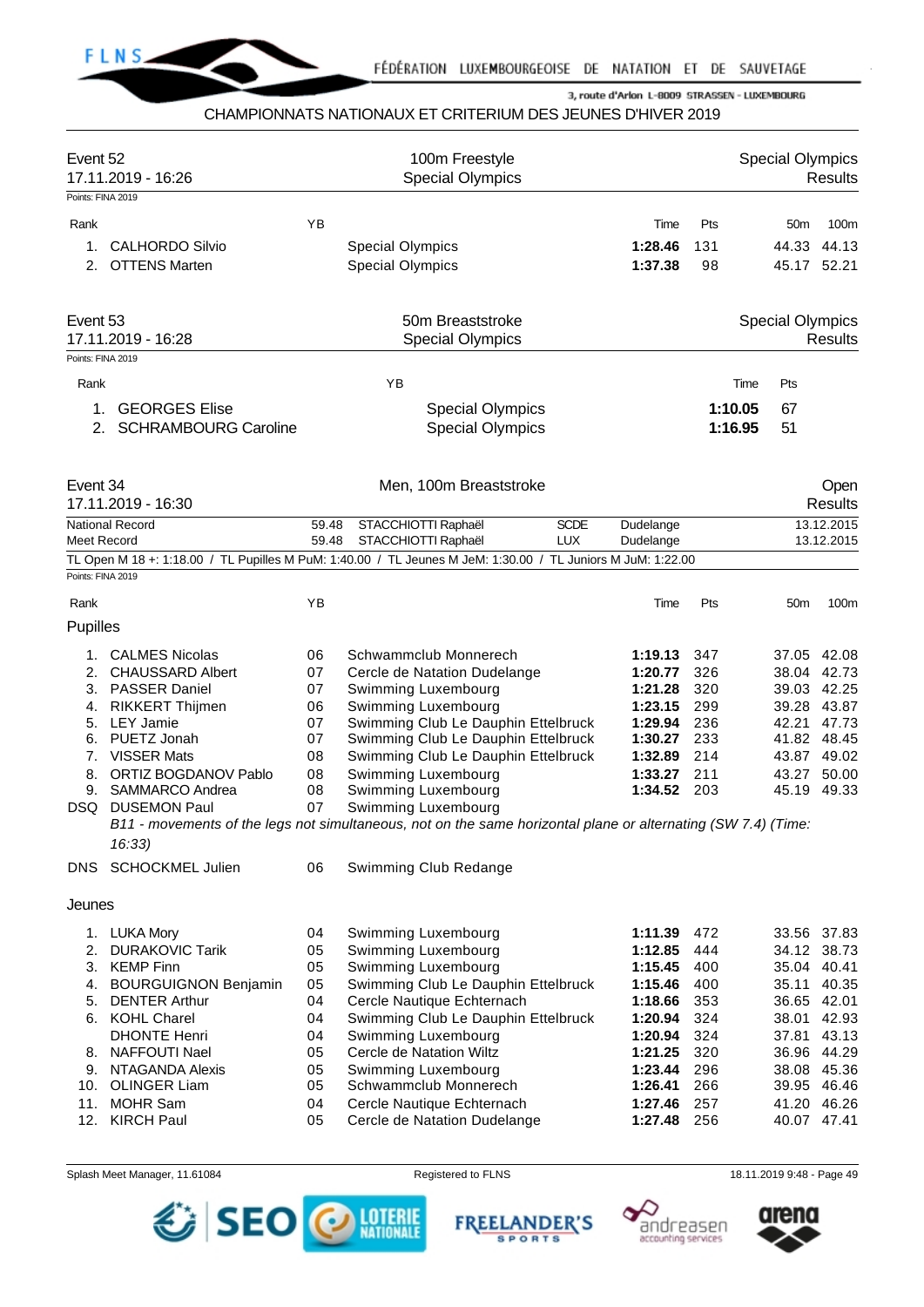CHAMPIONNATS NATIONAUX ET CRITERIUM DES JEUNES D'HIVER 2019

#### Event 34, Boys, 100m Breaststroke, Jeunes

| Rank    |                                        | YB |                                                                                                               | Time            | Pts    | 50 <sub>m</sub> | 100m        |
|---------|----------------------------------------|----|---------------------------------------------------------------------------------------------------------------|-----------------|--------|-----------------|-------------|
|         | 13. DELIEGE Brice                      | 04 | Schwammclub Deifferdang                                                                                       | 1:29.28 241     |        | 41.27 48.01     |             |
| Juniors |                                        |    |                                                                                                               |                 |        |                 |             |
|         | 1. MAAS-KOOB Cedric                    | 02 | Swimming Club Le Dauphin Ettelbruck                                                                           | 1:12.69 447     |        | 34.42 38.27     |             |
|         | 2. MICHIELS Patrick                    | 02 | Cercle Nautique Echternach                                                                                    | 1:15.32 402     |        |                 | 34.69 40.63 |
|         | 3. JACOBY Dale                         | 02 | Cercle de Natation Wiltz                                                                                      | 1:23.43 296 $*$ |        | 38.17 45.26     |             |
| Open    |                                        |    |                                                                                                               |                 |        |                 |             |
|         | 1. VAN DEN BOSSCHE Yann<br>MP 18 years | 01 | Swimming Luxembourg                                                                                           | 1:02.36         | 709 MP | 28.90 33.46     |             |
|         | 2. BRANDENBURGER Pit                   | 95 | Schwammclub Deifferdang                                                                                       | 1:03.64         | 667    | 29.90 33.74     |             |
|         | 3. ROLKO Ricky                         | 99 | Swimming Luxembourg                                                                                           | 1:04.41         | 643    | 30.08 34.33     |             |
|         | 4. BECKERS Felix                       | 01 | Swimming Club Le Dauphin Ettelbruck                                                                           | 1:07.12 568     |        | 31.77 35.35     |             |
|         | 5. MORIS Cedric                        | 98 | Swimming Club Le Dauphin Ettelbruck                                                                           | 1:08.68 530     |        | 31.87 36.81     |             |
|         | 6. LUKA Mory                           | 04 | Swimming Luxembourg                                                                                           | 1:11.39 472     |        | 33.56 37.83     |             |
|         | 7. MAAS-KOOB Cedric                    | 02 | Swimming Club Le Dauphin Ettelbruck                                                                           | 1:12.69         | 447    | 34.42 38.27     |             |
|         | 8. DURAKOVIC Tarik                     | 05 | Swimming Luxembourg                                                                                           | 1:12.85         | 444    | 34.12 38.73     |             |
|         | 9. BANKY Jordan                        | 01 | Swimming Luxembourg                                                                                           | 1:13.04 441     |        | 33.24 39.80     |             |
|         | 10. MICHIELS Patrick                   | 02 | Cercle Nautique Echternach                                                                                    | 1:15.32 402     |        | 34.69 40.63     |             |
|         | 11. KEMP Finn                          | 05 | Swimming Luxembourg                                                                                           | 1:15.45 400     |        | 35.04 40.41     |             |
|         | 12. BOURGUIGNON Benjamin               | 05 | Swimming Club Le Dauphin Ettelbruck                                                                           | 1:15.46 400     |        | 35.11 40.35     |             |
|         | 13. DENTER Arthur                      | 04 | Cercle Nautique Echternach                                                                                    | 1:18.66         | 353    | 36.65 42.01     |             |
|         | 14. CALMES Nicolas                     | 06 | Schwammclub Monnerech                                                                                         | 1:19.13         | 347    | 37.05 42.08     |             |
|         | 15. CHAUSSARD Albert                   | 07 | Cercle de Natation Dudelange                                                                                  | 1:20.77         | 326    | 38.04 42.73     |             |
|         | 16. KOHL Charel                        | 04 | Swimming Club Le Dauphin Ettelbruck                                                                           | 1:20.94         | 324    | 38.01 42.93     |             |
|         | <b>DHONTE Henri</b>                    | 04 | Swimming Luxembourg                                                                                           | 1:20.94         | 324    | 37.81 43.13     |             |
|         | 18. NAFFOUTI Nael                      | 05 | Cercle de Natation Wiltz                                                                                      | 1:21.25         | 320    | 36.96 44.29     |             |
|         | 19. PASSER Daniel                      | 07 | Swimming Luxembourg                                                                                           | 1:21.28         | 320    | 39.03 42.25     |             |
|         | 20. RIKKERT Thijmen                    | 06 | Swimming Luxembourg                                                                                           | 1:23.15 299     |        | 39.28 43.87     |             |
| 21.     | JACOBY Dale                            | 02 | Cercle de Natation Wiltz                                                                                      | 1:23.43         | 296 *  | 38.17 45.26     |             |
|         | 22. NTAGANDA Alexis                    | 05 | Swimming Luxembourg                                                                                           | 1:23.44         | 296    | 38.08 45.36     |             |
|         | 23. OLINGER Liam                       | 05 | Schwammclub Monnerech                                                                                         | 1:26.41         | 266    | 39.95 46.46     |             |
|         | 24. MOHR Sam                           | 04 | Cercle Nautique Echternach                                                                                    | 1:27.46         | 257    | 41.20 46.26     |             |
|         | 25. KIRCH Paul                         | 05 | Cercle de Natation Dudelange                                                                                  | 1:27.48         | 256    | 40.07 47.41     |             |
|         | 26. DELIEGE Brice                      | 04 | Schwammclub Deifferdang                                                                                       | 1:29.28         | 241    | 41.27 48.01     |             |
|         | 27. LEY Jamie                          | 07 | Swimming Club Le Dauphin Ettelbruck                                                                           | 1:29.94 236     |        | 42.21 47.73     |             |
|         | 28. PUETZ Jonah                        | 07 | Swimming Club Le Dauphin Ettelbruck                                                                           | 1:30.27         | 233    | 41.82 48.45     |             |
|         | 29. VISSER Mats                        | 08 | Swimming Club Le Dauphin Ettelbruck                                                                           | 1:32.89         | 214    | 43.87 49.02     |             |
|         | 30. ORTIZ BOGDANOV Pablo               | 08 | Swimming Luxembourg                                                                                           | 1:33.27         | 211    | 43.27 50.00     |             |
|         | 31. SAMMARCO Andrea                    | 08 | Swimming Luxembourg                                                                                           | 1:34.52 203     |        | 45.19 49.33     |             |
|         | <b>DSQ DUSEMON Paul</b>                | 07 | Swimming Luxembourg                                                                                           |                 |        |                 |             |
|         |                                        |    | B11 - movements of the legs not simultaneous, not on the same horizontal plane or alternating (SW 7.4) (Time: |                 |        |                 |             |
|         | 16:33)                                 |    |                                                                                                               |                 |        |                 |             |

DNS SCHOCKMEL Julien 06 Swimming Club Redange

Splash Meet Manager, 11.61084 **Registered to FLNS** 18.11.2019 9:48 - Page 50







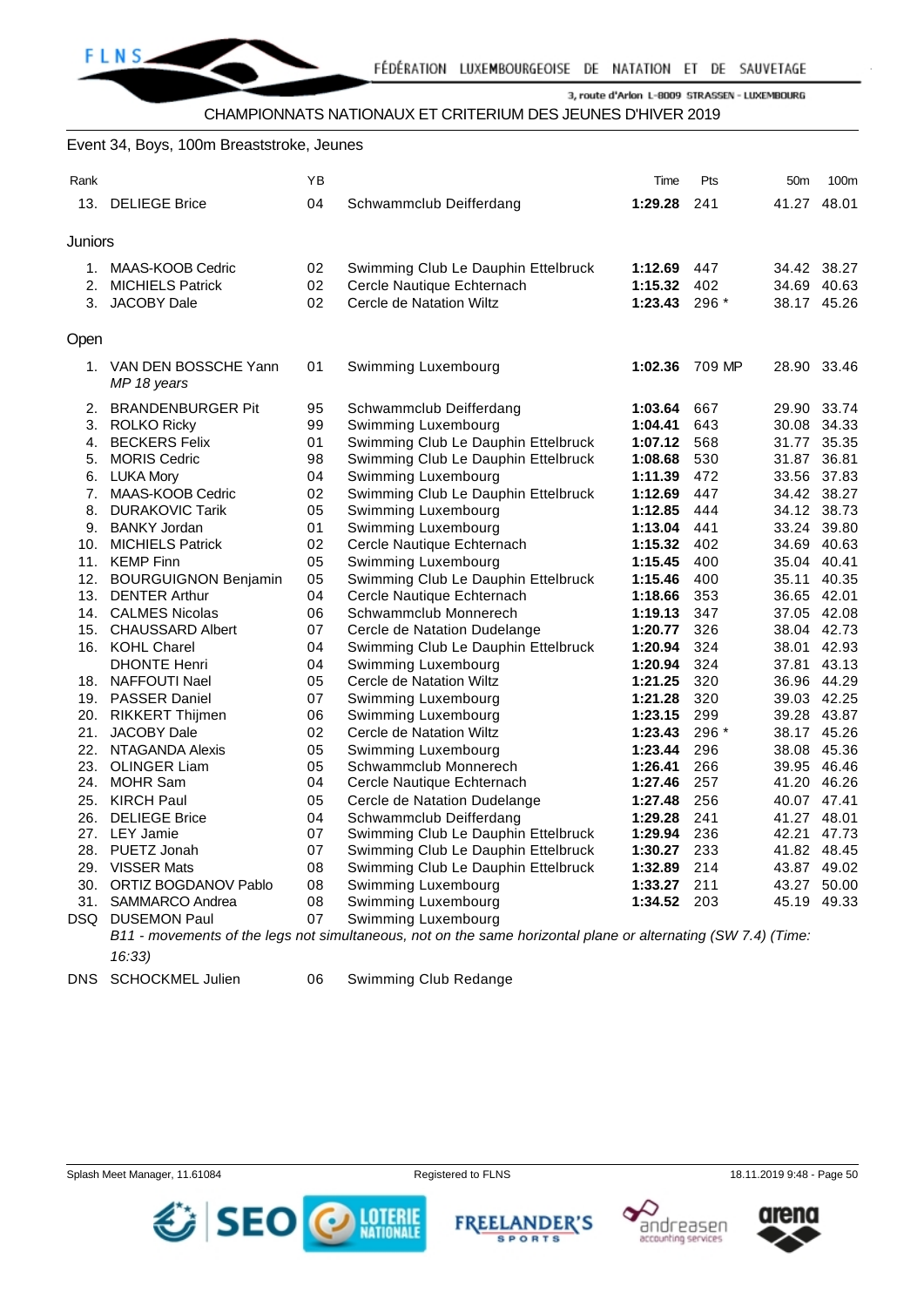

# CHAMPIONNATS NATIONAUX ET CRITERIUM DES JEUNES D'HIVER 2019

| Event 35           | 17.11.2019 - 16:43            |         | Women, 100m Breaststroke                                                                                    |                 |        |                 | Open<br>Results |
|--------------------|-------------------------------|---------|-------------------------------------------------------------------------------------------------------------|-----------------|--------|-----------------|-----------------|
|                    | <b>National Record</b>        | 1:11.14 | <b>WALTZING Aurélie</b><br><b>SCD</b>                                                                       | Bonn (GER)      |        |                 | 27.11.2010      |
| <b>Meet Record</b> |                               | 1:11.63 | <b>SCD</b><br><b>WALTZING Aurélie</b>                                                                       | Dudelange       |        |                 | 22.11.2009      |
| Points: FINA 2019  |                               |         | TL Open D 16 +: 1:28.00 / TL Pupilles D PuD: 1:44.00 / TL Jeunes D JeD: 1:37.00 / TL Juniors D JuD: 1:30.00 |                 |        |                 |                 |
|                    |                               |         |                                                                                                             |                 |        |                 |                 |
| Rank               |                               | ΥB      |                                                                                                             | Time            | Pts    | 50 <sub>m</sub> | 100m            |
| Pupilles           |                               |         |                                                                                                             |                 |        |                 |                 |
|                    | 1. ALLAR Maud                 | 08      | Cercle Nautique Petange                                                                                     | 1:29.87         | 334    | 42.40 47.47     |                 |
| 2.                 | <b>GRUJIC-MARTINS Teodora</b> | 09      | Swimming Luxembourg                                                                                         | 1:32.28         | 308    | 43.79 48.49     |                 |
|                    | 3. OLIVERO Francesca          | 08      | Swimming Luxembourg                                                                                         | 1:32.87         | 302    | 43.51           | 49.36           |
|                    | 4. DONDELINGER Elisa          | 08      | Swimming Luxembourg                                                                                         | 1:34.44         | 287    | 44.62 49.82     |                 |
|                    | 5. HRIC Nina                  | 08      | Swimming Luxembourg                                                                                         | 1:35.53         | 278    | 45.30 50.23     |                 |
|                    | 6. NEMETI Borbala             | 08      | Swimming Luxembourg                                                                                         | 1:36.03         | 273    | 44.93 51.10     |                 |
|                    | 7. BARTHEL Emma               | 10      | Swimming Luxembourg                                                                                         | 1:40.78         | 236    | 47.83 52.95     |                 |
| 8.                 | <b>STRASSER Amelie</b>        | 08      | Swimming Club Le Dauphin Ettelbruck                                                                         | 1:42.86         | 222    | 47.52 55.34     |                 |
|                    | 9. BOUWMEISTER Annebelle      | 08      | Swimming Luxembourg                                                                                         | 1:44.07         | $215*$ | 50.05 54.02     |                 |
|                    | 10. CONSTANTIN Sophia         | 09      | Swimming Luxembourg                                                                                         | 1:46.62 200 $*$ |        | 49.89 56.73     |                 |
| Jeunes             |                               |         |                                                                                                             |                 |        |                 |                 |
|                    | 1. BORDONARO Madeleine        | 06      | <b>Barracuda Esch Natation</b>                                                                              | 1:19.30         | 486    | 37.66 41.64     |                 |
|                    | 2. KIDD Francesca             | 06      | Swimming Luxembourg                                                                                         | 1:23.29         | 419    | 38.95 44.34     |                 |
|                    | 3. KETTENMEYER Yin            | 06      | Swimming Club Le Dauphin Ettelbruck                                                                         | 1:23.88         | 410    | 39.36 44.52     |                 |
|                    | 4. THILL Gina                 | 07      | Schwammclub Monnerech                                                                                       | 1:24.59         | 400    | 40.28 44.31     |                 |
|                    | 5. KROMBACH Linda             | 07      | Swimming Luxembourg                                                                                         | 1:26.03         | 380    | 40.65 45.38     |                 |
| 6.                 | <b>CORBEEL BASTIN Ava</b>     | 07      | Swimming Club Le Dauphin Ettelbruck                                                                         | 1:30.91         | 322    | 41.30 49.61     |                 |
| 7.                 | <b>BOKOVA Marta</b>           | 06      | Swimming Luxembourg                                                                                         | 1:33.36         | 298    | 42.98 50.38     |                 |
|                    | 8. NOTHUM Gwen                | 06      | Swimming Club Redange                                                                                       | 1:33.59         | 295    | 44.91           | 48.68           |
|                    | 9. BOUWMEISTER Philine        | 07      | Swimming Luxembourg                                                                                         | 1:33.79         | 293    | 44.49           | 49.30           |
| 10.                | <b>CONTER Anja</b>            | 07      | Swimming Luxembourg                                                                                         | 1:34.91         | 283    | 45.08 49.83     |                 |
|                    | 11. AHMED Farida              | 07      | Swimming Luxembourg                                                                                         | 1:35.84 275     |        | 44.56 51.28     |                 |
| Juniors            |                               |         |                                                                                                             |                 |        |                 |                 |
|                    | 1. ALBERS Neele               | 05      | Swimming Club Le Dauphin Ettelbruck                                                                         | 1:15.45         | 564    | 36.03 39.42     |                 |
|                    | 2. LEONARD Lis                | 05      | Swimming Luxembourg                                                                                         | 1:16.99         | 531    | 36.35 40.64     |                 |
|                    | 3. HAAG Nora                  | 04      | Swimming Club Redange                                                                                       | 1:21.99         | 439    | 37.77 44.22     |                 |
| 4.                 | <b>CALMES Lara</b>            | 04      | Schwammclub Monnerech                                                                                       | 1:23.52 416     |        |                 | 39.38 44.14     |
|                    | 5. BOUZIDI Imene              | 05      | Schwammclub Monnerech                                                                                       | 1:26.23 378     |        | 41.52 44.71     |                 |
| Open               |                               |         |                                                                                                             |                 |        |                 |                 |
|                    |                               |         |                                                                                                             |                 |        |                 |                 |
|                    | 1. ALBERS Neele               | 05      | Swimming Club Le Dauphin Ettelbruck                                                                         | 1:15.45         | 564    |                 | 36.03 39.42     |
|                    | 2. LEONARD Lis                | 05      | Swimming Luxembourg                                                                                         | 1:16.99         | 531    |                 | 36.35 40.64     |
|                    | 3. PETERS Emma                | 03      | Cercle de Natation Dudelange                                                                                | 1:17.59         | 519    | 36.12 41.47     |                 |
|                    | 4. BORDONARO Madeleine        | 06      | <b>Barracuda Esch Natation</b>                                                                              | 1:19.30         | 486    | 37.66 41.64     |                 |
|                    | 5. HAAG Nora                  | 04      | Swimming Club Redange                                                                                       | 1:21.99         | 439    |                 | 37.77 44.22     |
| 6.                 | <b>KIDD Francesca</b>         | 06      | Swimming Luxembourg                                                                                         | 1:23.29         | 419    | 38.95 44.34     |                 |
| 7.                 | <b>CALMES Lara</b>            | 04      | Schwammclub Monnerech                                                                                       | 1:23.52         | 416    | 39.38 44.14     |                 |
|                    | 8. BRAVACCINI Sabrina         | 95      | Swimming Club Le Dauphin Ettelbruck                                                                         | 1:23.58         | 415    | 38.08 45.50     |                 |
|                    | 9. PEDROSA ANTONIO Monica     | 03      | Cercle de Natation Diekirch                                                                                 | 1:23.62         | 414    | 38.73 44.89     |                 |
|                    | 10. KETTENMEYER Yin           | 06      | Swimming Club Le Dauphin Ettelbruck                                                                         | 1:23.88         | 410    | 39.36 44.52     |                 |
|                    | 11. THILL Gina                | 07      | Schwammclub Monnerech                                                                                       | 1:24.59         | 400    | 40.28 44.31     |                 |
| 12.                | <b>KROMBACH Linda</b>         | 07      | Swimming Luxembourg                                                                                         | 1:26.03         | 380    | 40.65 45.38     |                 |
| 13.                | <b>BOUZIDI</b> Imene          | 05      | Schwammclub Monnerech                                                                                       | 1:26.23         | 378    | 41.52 44.71     |                 |







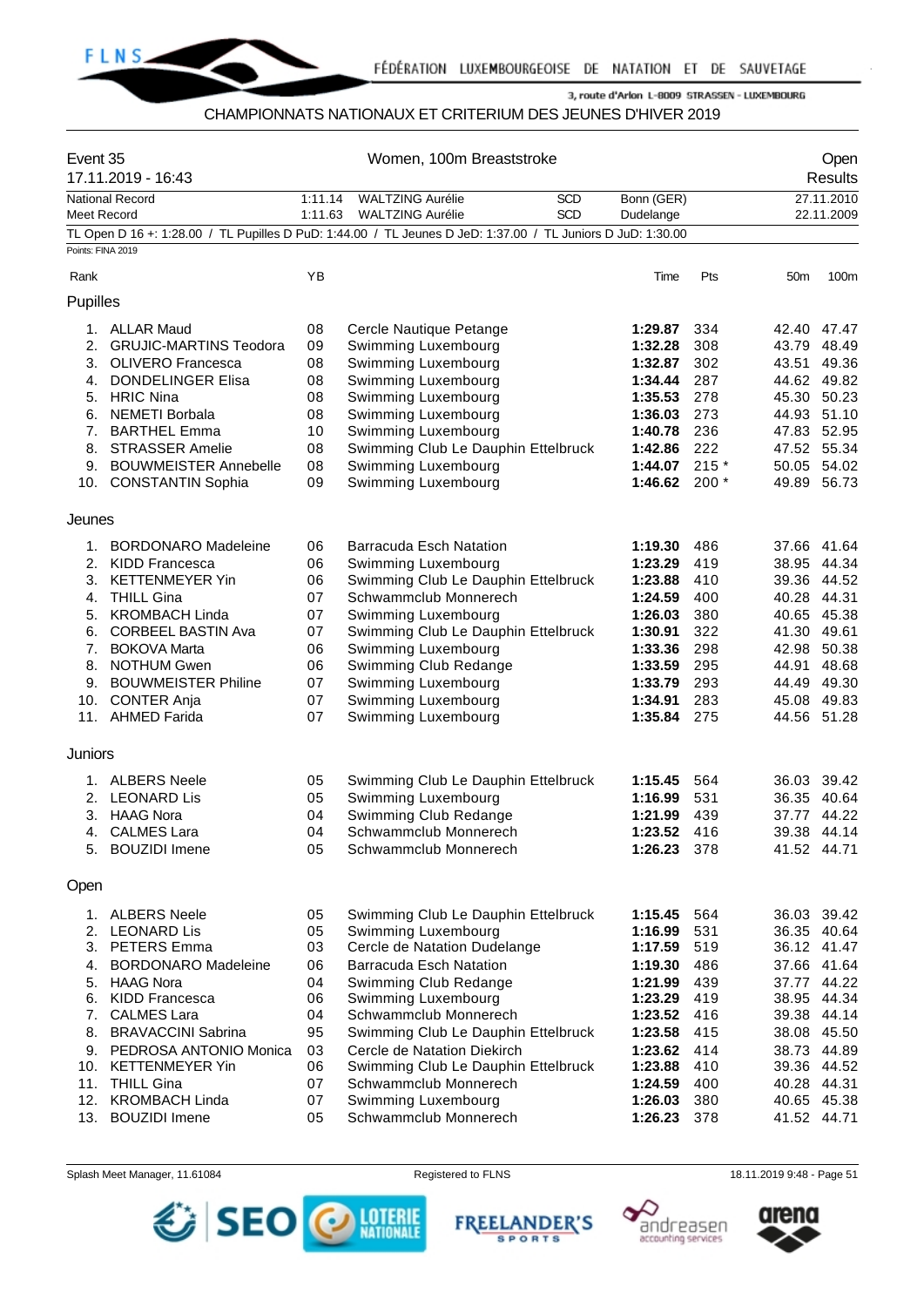#### Event 35, Women, 100m Breaststroke, Open

|                                                 | YB       |                                            | Time               | Pts        | 50 <sub>m</sub> | 100m                                                     |
|-------------------------------------------------|----------|--------------------------------------------|--------------------|------------|-----------------|----------------------------------------------------------|
| <b>ALLAR Maud</b>                               | 08       | Cercle Nautique Petange                    | 1:29.87            | 334        |                 |                                                          |
| <b>CORBEEL BASTIN Ava</b>                       | 07       | Swimming Club Le Dauphin Ettelbruck        | 1:30.91            | 322        | 41.30           | 49.61                                                    |
| <b>GRUJIC-MARTINS Teodora</b>                   | 09       | Swimming Luxembourg                        | 1:32.28            | 308        | 43.79           | 48.49                                                    |
| <b>OLIVERO</b> Francesca<br><b>BOKOVA Marta</b> | 08<br>06 | Swimming Luxembourg<br>Swimming Luxembourg | 1:32.87<br>1:33.36 | 302<br>298 | 43.51<br>42.98  | 49.36<br>50.38                                           |
| <b>NOTHUM Gwen</b>                              | 06       | Swimming Club Redange                      | 1:33.59            | 295        | 44.91           | 48.68                                                    |
| <b>BOUWMEISTER Philine</b>                      | 07       | Swimming Luxembourg                        | 1:33.79            | 293        | 44.49           | 49.30                                                    |
| <b>DONDELINGER Elisa</b>                        | 08       | Swimming Luxembourg                        | 1:34.44            | 287        |                 |                                                          |
| <b>CONTER Anja</b>                              | 07       | Swimming Luxembourg                        | 1:34.91            | 283        | 45.08           | 49.83                                                    |
| <b>HRIC Nina</b>                                | 08       | Swimming Luxembourg                        | 1:35.53            | 278        | 45.30           | 50.23                                                    |
| <b>AHMED Farida</b>                             | 07       | Swimming Luxembourg                        | 1:35.84            | 275        | 44.56           | 51.28                                                    |
| NEMETI Borbala                                  | 08       | Swimming Luxembourg                        | 1:36.03            | 273        | 44.93           | 51.10                                                    |
| <b>BARTHEL Emma</b>                             | 10       | Swimming Luxembourg                        | 1:40.78            | 236        |                 |                                                          |
| <b>STRASSER Amelie</b>                          | 08       | Swimming Club Le Dauphin Ettelbruck        | 1:42.86            | 222        |                 |                                                          |
| <b>BOUWMEISTER Annebelle</b>                    | 08       | Swimming Luxembourg                        | 1:44.07            | $215*$     | 50.05           | 54.02                                                    |
| <b>CONSTANTIN Sophia</b>                        | 09       | Swimming Luxembourg                        | 1:46.62            | $200*$     | 49.89           | 56.73                                                    |
|                                                 | 29.      |                                            |                    |            |                 | 42.40 47.47<br>44.62 49.82<br>47.83 52.95<br>47.52 55.34 |

| Event 36                                                                                                    | Men, 400m Medley            |             |               | Open       |
|-------------------------------------------------------------------------------------------------------------|-----------------------------|-------------|---------------|------------|
| 17.11.2019 - 16:55                                                                                          |                             | Results     |               |            |
| National Record                                                                                             | 4:06.48 STACCHIOTTI Raphaël | <b>SCDE</b> | Netanya (ISR) | 03.12.2015 |
| Meet Record                                                                                                 | 4:25.77 STACCHIOTTI Raphaël | <b>SCDE</b> | Bonnevoie     | 02.12.2012 |
| TL Open M 18 +: 5:40.00 / TL Pupilles M PuM: 6:30.00 / TL Jeunes M JeM: 6:10.00 / TL Juniors M JuM: 5:55.00 |                             |             |               |            |
| Points: FINA 2019                                                                                           |                             |             |               |            |

| Rank            |                                         |                                                 |                |                | ΥB                       |                |                |                                                           |                |                | Time                          | Pts                   |
|-----------------|-----------------------------------------|-------------------------------------------------|----------------|----------------|--------------------------|----------------|----------------|-----------------------------------------------------------|----------------|----------------|-------------------------------|-----------------------|
| <b>Pupilles</b> |                                         |                                                 |                |                |                          |                |                |                                                           |                |                |                               |                       |
| 1.              | $50m$ :<br>100m:                        | <b>CHAUSSARD Albert</b><br>36.44<br>1:19.46     | 36.44<br>43.02 | 150m.<br>200m: | 07<br>2:05.23<br>2:48.86 | 45.77<br>43.63 | 250m:<br>300m: | Cercle de Natation Dudelange<br>3:34.45<br>4:20.81        | 45.59<br>46.36 | 350m:<br>400m: | 5:37.46<br>4:59.89<br>5:37.46 | 339<br>39.08<br>37.57 |
| 2.              | <b>PEUSCH Kevin</b><br>$50m$ :<br>100m: | 34.56<br>1:19.51                                | 34.56<br>44.95 | 150m:<br>200m: | 06<br>2:02.43<br>2:42.98 | 42.92<br>40.55 | 250m:<br>300m: | Swimming Luxembourg<br>3:37.06<br>4:29.44                 | 54.08<br>52.38 | 350m:<br>400m: | 5:39.48<br>5:05.62<br>5:39.48 | 333<br>36.18<br>33.86 |
| 3.              | $50m$ :<br>100m:                        | FEDOSEEV Anton<br>36.54<br>1:22.82              | 36.54<br>46.28 | 150m:<br>200m: | 07<br>2:05.56<br>2:47.99 | 42.74<br>42.43 | 250m:<br>300m: | Swimming Luxembourg<br>3:36.50<br>4:25.62                 | 48.51<br>49.12 | 350m:<br>400m: | 5:41.69<br>5:04.07<br>5:41.69 | 327<br>38.45<br>37.62 |
| 4.              | <b>JAAS Tom</b><br>$50m$ :<br>100m:     | 37.21<br>1:23.35                                | 37.21<br>46.14 | 150m.<br>200m: | 06<br>2:10.58<br>2:56.46 | 47.23<br>45.88 | 250m:<br>300m: | Swimming Club Le Dauphin Ettelbruck<br>3:47.18<br>4:39.94 | 50.72<br>52.76 | 350m:<br>400m: | 5:57.78<br>5:20.33<br>5:57.78 | 285<br>40.39<br>37.45 |
| 5.              | <b>VIGUIER Evan</b><br>50m:<br>100m:    | 38.87<br>1:24.55                                | 38.87<br>45.68 | 150m.<br>200m: | 08<br>2:10.99<br>2:56.88 | 46.44<br>45.89 | 250m:<br>300m: | Swimming Luxembourg<br>3:49.54<br>4:43.18                 | 52.66<br>53.64 | 350m:<br>400m: | 6:05.70<br>5:25.22<br>6:05.70 | 267<br>42.04<br>40.48 |
| 6.              | $50m$ :<br>100m:                        | <b>ORTIZ BOGDANOV Pablo</b><br>40.17<br>1:32.35 | 40.17<br>52.18 | 150m:<br>200m: | 08<br>2:18.04<br>3:03.30 | 45.69<br>45.26 | 250m:<br>300m: | Swimming Luxembourg<br>3:58.74<br>4:55.00                 | 55.44<br>56.26 | 350m:<br>400m: | 6:24.27<br>5:39.29<br>6:24.27 | 230<br>44.29<br>44.98 |

#### Jeunes

|         | 1. CARNEIRO Nuno |       |               |       | 05 Swimming Luxembourg |       | 4:59.17 487   |       |
|---------|------------------|-------|---------------|-------|------------------------|-------|---------------|-------|
| $50m$ : | 30.89            | 30.89 | 150m: 1:46.58 |       | 38.69 250m 3:06.56     | 43.16 | 350m: 4:26.20 | 35.53 |
|         | 100m: 1:07.89    | 37.00 | 200m. 2:23.40 | 36.82 | 300m. 3:50.67          | 44.11 | 400m: 4:59.17 | 32.97 |

Splash Meet Manager, 11.61084 **Registered to FLNS** 18.11.2019 9:48 - Page 52

SEO O MIERE

**SPORTS** 





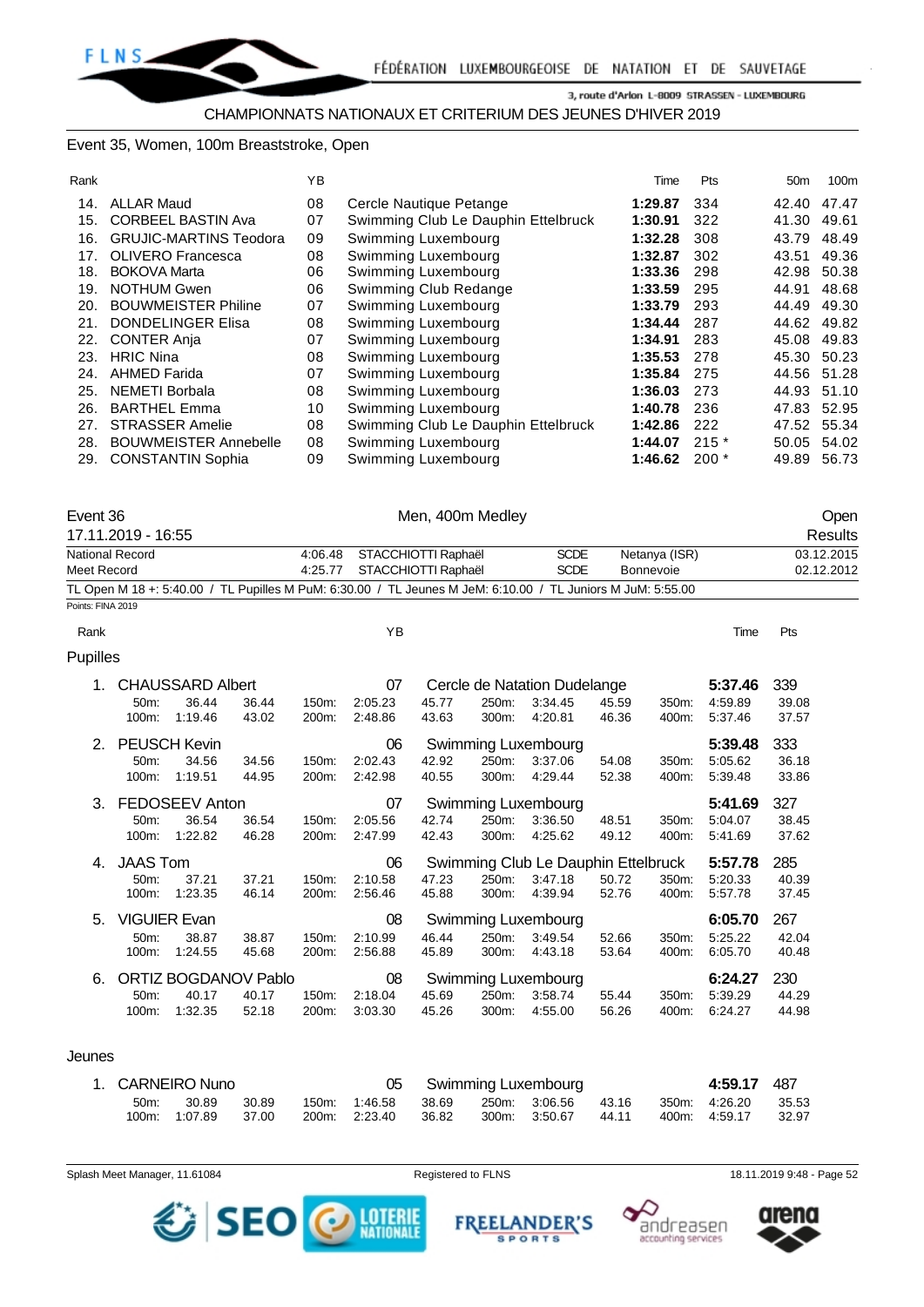

Event 36, Boys, 400m Medley, Jeunes

| Rank |                                                                            |                     |       |       | ΥB      |       |       |                                             |       |       | Time    | Pts   |
|------|----------------------------------------------------------------------------|---------------------|-------|-------|---------|-------|-------|---------------------------------------------|-------|-------|---------|-------|
| 2    |                                                                            | <b>WEYRICH Mike</b> |       |       | 05      |       |       | Swimming Club Le Dauphin Ettelbruck 5:20.67 |       |       |         | - 396 |
|      | 50m                                                                        | 32.70               | 32.70 | 150m: | 1:53.93 | 40.88 | 250m: | 3:21.46                                     | 46.43 | 350m: | 4:45.71 | 36.25 |
|      | 100m:                                                                      | 1:13.05             | 40.35 | 200m: | 2:35.03 | 41.10 | 300m: | 4:09.46                                     | 48.00 | 400m: | 5:20.67 | 34.96 |
|      | <b>DSQ</b> LANNERS Nicolas<br>Schwammclub Deifferdang<br>04                |                     |       |       |         |       |       |                                             |       |       |         |       |
|      | D6 - turn not executed in accordance with the rules (SW 6.5) (Time: 17:12) |                     |       |       |         |       |       |                                             |       |       |         |       |

#### Juniors

| $1_{-}$ | <b>CARNEIRO Joao</b><br>Swimming Luxembourg<br>03 |                        |       |                    |         |       |          |                       | 4:26.19 | 692   |         |       |
|---------|---------------------------------------------------|------------------------|-------|--------------------|---------|-------|----------|-----------------------|---------|-------|---------|-------|
|         | $50m$ :                                           | 27.53                  | 27.53 | 150m:              | 1:34.65 | 35.47 | 250m:    | 2:46.49               | 37.22   | 350m: | 3:55.95 | 31.32 |
|         | 100m:                                             | 59.18                  | 31.65 | 200m:              | 2:09.27 | 34.62 | $300m$ : | 3:24.63               | 38.14   | 400m: | 4:26.19 | 30.24 |
| 2.      |                                                   | <b>SCHMITZ Jacques</b> |       |                    | 02      |       |          | Swimming Club Redange |         |       | 4:45.00 | 564   |
|         | $50m$ :                                           | 28.35                  | 28.35 | 150m:              | 1:39.90 | 38.36 | 250m:    | 2:58.24               | 40.79   | 350m: | 4:13.28 | 33.38 |
|         | 100m:                                             | 1:01.54                | 33.19 | 200 <sub>m</sub> : | 2:17.45 | 37.55 | $300m$ : | 3:39.90               | 41.66   | 400m: | 4:45.00 | 31.72 |
| 3.      | <b>PAGANELLI Tom</b><br>03                        |                        |       |                    |         |       |          | Swimming Luxembourg   |         |       | 4:46.93 | 552   |
|         | $50m$ :                                           | 29.34                  | 29.34 | 150m:              | 1:42.62 | 37.92 | 250m:    | 3:00.31               | 40.19   | 350m: | 4:15.22 | 33.59 |
|         | 100m:                                             | 1:04.70                | 35.36 | 200 <sub>m</sub> : | 2:20.12 | 37.50 | 300m:    | 3:41.63               | 41.32   | 400m: | 4:46.93 | 31.71 |

## Open

|    | 1. STACCHIOTTI Raphael<br>Meet Record |       |       | 92      |       |                       | Swimming Club Le Dauphin Ettelbruck 4:22.14 |         |       |         | 725 MR |
|----|---------------------------------------|-------|-------|---------|-------|-----------------------|---------------------------------------------|---------|-------|---------|--------|
|    | 26.94<br>50m:                         | 26.94 | 150m: | 1:32.57 | 33.98 | 250m:                 | 2:42.72                                     | 36.43   | 350m: | 3:51.53 | 31.76  |
|    | 100m:<br>58.59                        | 31.65 | 200m: | 2:06.29 | 33.72 | 300m:                 | 3:19.77                                     | 37.05   | 400m: | 4:22.14 | 30.61  |
| 2. | CARNEIRO Joao                         |       |       | 03      |       |                       | Swimming Luxembourg                         |         |       | 4:26.19 | 692    |
|    | 50m:<br>27.53                         | 27.53 | 150m: | 1:34.65 | 35.47 | 250m:                 | 2:46.49                                     | 37.22   | 350m: | 3:55.95 | 31.32  |
|    | 100m:<br>59.18                        | 31.65 | 200m: | 2:09.27 | 34.62 | 300m:                 | 3:24.63                                     | 38.14   | 400m: | 4:26.19 | 30.24  |
| 3. | <b>FRIPPIAT Florian</b>               |       |       | 98      |       |                       | Schwammclub Deifferdang                     |         |       | 4:32.55 | 645    |
|    | 50m:<br>28.83                         | 28.83 | 150m: | 1:36.07 | 34.37 | 250m:                 | 2:49.22                                     | 39.77   | 350m: | 4:01.74 | 32.38  |
|    | 100m:<br>1:01.70                      | 32.87 | 200m: | 2:09.45 | 33.38 | 300m:                 | 3:29.36                                     | 40.14   | 400m: | 4:32.55 | 30.81  |
| 4. | <b>SCHMITZ Jacques</b>                |       |       | 02      |       | Swimming Club Redange |                                             | 4:45.00 | 564   |         |        |
|    | 28.35<br>50m:                         | 28.35 | 150m: | 1:39.90 | 38.36 | 250m:                 | 2:58.24                                     | 40.79   | 350m: | 4:13.28 | 33.38  |
|    | 1:01.54<br>100m:                      | 33.19 | 200m: | 2:17.45 | 37.55 | 300m:                 | 3:39.90                                     | 41.66   | 400m: | 4:45.00 | 31.72  |
| 5. | <b>PAGANELLI Tom</b>                  |       |       | 03      |       |                       | Swimming Luxembourg                         |         |       | 4:46.93 | 552    |
|    | 50m:<br>29.34                         | 29.34 | 150m: | 1:42.62 | 37.92 | 250m:                 | 3:00.31                                     | 40.19   | 350m: | 4:15.22 | 33.59  |
|    | 1:04.70<br>100m:                      | 35.36 | 200m: | 2:20.12 | 37.50 | 300m:                 | 3:41.63                                     | 41.32   | 400m: | 4:46.93 | 31.71  |
| 6. | <b>WALTZING Loic</b>                  |       |       | 00      |       |                       | Schwammclub Deifferdang                     |         |       | 4:57.46 | 496    |
|    | 30.98<br>50m:                         | 30.98 | 150m: | 1:49.37 | 40.34 | 250m:                 | 3:06.84                                     | 38.70   | 350m: | 4:22.58 | 34.73  |
|    | 1:09.03<br>100m:                      | 38.05 | 200m: | 2:28.14 | 38.77 | 300m:                 | 3:47.85                                     | 41.01   | 400m: | 4:57.46 | 34.88  |
| 7. | <b>CARNEIRO Nuno</b>                  |       |       | 05      |       |                       | Swimming Luxembourg                         |         |       | 4:59.17 | 487    |
|    | 30.89<br>50m:                         | 30.89 | 150m: | 1:46.58 | 38.69 | 250m:                 | 3:06.56                                     | 43.16   | 350m: | 4:26.20 | 35.53  |
|    | 100m:<br>1:07.89                      | 37.00 | 200m: | 2:23.40 | 36.82 | 300m:                 | 3:50.67                                     | 44.11   | 400m: | 4:59.17 | 32.97  |
| 8. | <b>WEYRICH Mike</b>                   |       |       | 05      |       |                       | Swimming Club Le Dauphin Ettelbruck         |         |       | 5:20.67 | 396    |
|    | 32.70<br>50m:                         | 32.70 | 150m: | 1:53.93 | 40.88 | 250m:                 | 3:21.46                                     | 46.43   | 350m: | 4:45.71 | 36.25  |
|    | 1:13.05<br>100m:                      | 40.35 | 200m: | 2:35.03 | 41.10 | 300m:                 | 4:09.46                                     | 48.00   | 400m: | 5:20.67 | 34.96  |
| 9. | <b>CHAUSSARD Albert</b>               |       |       | 07      |       |                       | Cercle de Natation Dudelange                |         |       | 5:37.46 | 339    |
|    | 36.44<br>50m:                         | 36.44 | 150m: | 2:05.23 | 45.77 | 250m:                 | 3:34.45                                     | 45.59   | 350m: | 4:59.89 | 39.08  |
|    | 1:19.46<br>100m:                      | 43.02 | 200m: | 2:48.86 | 43.63 | 300m:                 | 4.20.81                                     | 46.36   | 400m: | 5:37.46 | 37.57  |

Splash Meet Manager, 11.61084 **Registered to FLNS** 18.11.2019 9:48 - Page 53



**FREEI NDER'S SPORTS** 



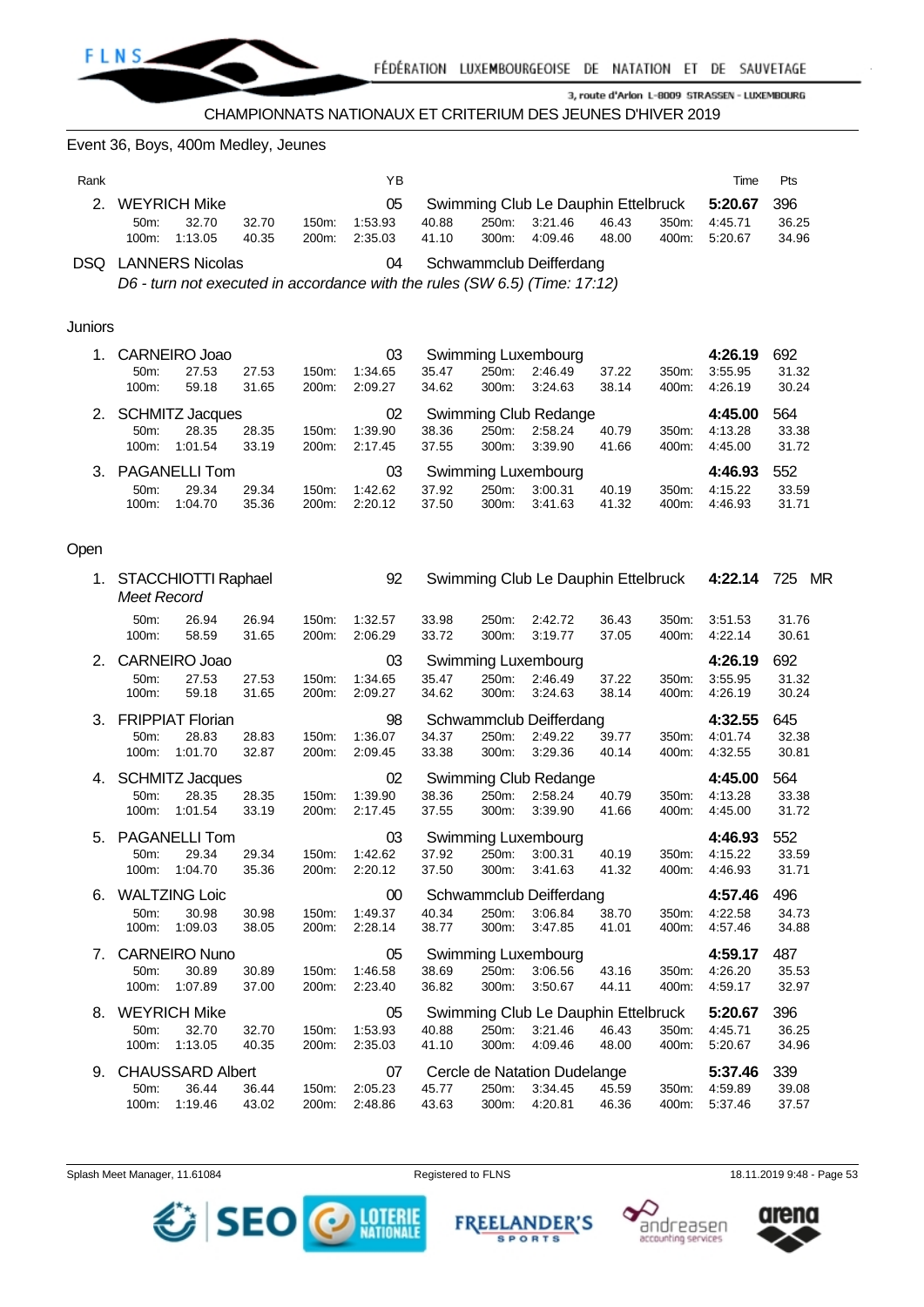

#### Event 36, Men, 400m Medley, Open

| Rank |                   |                              |                |                                           | YB                 |                                    |                |                                |                |                | Time               | Pts            |
|------|-------------------|------------------------------|----------------|-------------------------------------------|--------------------|------------------------------------|----------------|--------------------------------|----------------|----------------|--------------------|----------------|
| 10.  | $50m$ :           | <b>PEUSCH Kevin</b><br>34.56 | 34.56          | 150m:                                     | 06<br>2:02.43      | 42.92                              | 250m:          | Swimming Luxembourg<br>3:37.06 | 54.08          | 350m:          | 5:39.48<br>5:05.62 | 333<br>36.18   |
|      | 100m:             | 1:19.51                      | 44.95          | 200m:                                     | 2:42.98            | 40.55                              | 300m:          | 4:29.44                        | 52.38          | 400m:          | 5:39.48            | 33.86          |
| 11.  |                   | <b>FEDOSEEV Anton</b>        |                |                                           | 07                 |                                    |                | Swimming Luxembourg            |                |                | 5:41.69            | 327            |
|      | $50m$ :<br>100m:  | 36.54<br>1:22.82             | 36.54<br>46.28 | 150m:<br>200m:                            | 2:05.56<br>2:47.99 | 42.74<br>42.43                     | 250m:<br>300m: | 3:36.50<br>4:25.62             | 48.51<br>49.12 | 350m:<br>400m: | 5:04.07<br>5:41.69 | 38.45<br>37.62 |
| 12.  | <b>JAAS Tom</b>   |                              |                | 06<br>Swimming Club Le Dauphin Ettelbruck |                    |                                    |                |                                |                |                | 5:57.78            | 285            |
|      | 50 <sub>m</sub> : | 37.21                        | 37.21          | 150m:                                     | 2:10.58            | 47.23                              | 250m:          | 3:47.18                        | 50.72          | 350m:          | 5:20.33            | 40.39          |
|      | 100m:             | 1:23.35                      | 46.14          | 200m:                                     | 2:56.46            | 45.88                              | 300m:          | 4:39.94                        | 52.76          | 400m:          | 5:57.78            | 37.45          |
| 13.  |                   | <b>VIGUIER Evan</b>          |                |                                           | 08                 |                                    |                | Swimming Luxembourg            |                |                | 6:05.70            | 267            |
|      | 50 <sub>m</sub> : | 38.87                        | 38.87          | 150m:                                     | 2:10.99            | 46.44                              | 250m:          | 3:49.54                        | 52.66          | 350m:          | 5:25.22            | 42.04          |
|      | 100m:             | 1:24.55                      | 45.68          | 200m:                                     | 2:56.88            | 45.89                              | 300m:          | 4:43.18                        | 53.64          | 400m:          | 6:05.70            | 40.48          |
| 14.  |                   | <b>ORTIZ BOGDANOV Pablo</b>  |                |                                           | 08                 | Swimming Luxembourg                |                |                                |                |                | 6:24.27            | 230            |
|      | 50 <sub>m</sub> : | 40.17                        | 40.17          | 150m:                                     | 2:18.04            | 45.69<br>250m:<br>3:58.74<br>55.44 |                |                                |                | 350m:          | 5:39.29            | 44.29          |
|      | 100m:             | 1:32.35                      | 52.18          | 200m:                                     | 3:03.30            | 45.26                              | 300m:          | 4:55.00                        | 56.26          | 400m:          | 6:24.27            | 44.98          |
| DSQ  |                   | <b>LANNERS Nicolas</b>       |                |                                           | 04                 |                                    |                | Schwammclub Deifferdang        |                |                |                    |                |

*D6 - turn not executed in accordance with the rules (SW 6.5) (Time: 17:12)*

| Event 37                       |                                                  |                                                |                |                    |                                                  | Women, 400m Medley |                |                                                                                                             |                |                           |                               |                          | Open    |
|--------------------------------|--------------------------------------------------|------------------------------------------------|----------------|--------------------|--------------------------------------------------|--------------------|----------------|-------------------------------------------------------------------------------------------------------------|----------------|---------------------------|-------------------------------|--------------------------|---------|
|                                | 17.11.2019 - 17:14                               |                                                |                |                    |                                                  |                    |                |                                                                                                             |                |                           |                               |                          | Results |
| National Record<br>Meet Record |                                                  |                                                |                | 4:48.36<br>4:50.10 | <b>OLIVIER Monique</b><br><b>OLIVIER Monique</b> |                    |                | <b>SL</b><br><b>LUX</b>                                                                                     |                | Angers (FRA)<br>Dudelange |                               | 22.11.2015<br>13.12.2015 |         |
|                                |                                                  |                                                |                |                    |                                                  |                    |                | TL Open D 16 +: 6:05.00 / TL Pupilles D PuD: 6:50.00 / TL Jeunes D JeD: 6:35.00 / TL Juniors D JuD: 6:20.00 |                |                           |                               |                          |         |
| Points: FINA 2019              |                                                  |                                                |                |                    |                                                  |                    |                |                                                                                                             |                |                           |                               |                          |         |
| Rank                           |                                                  |                                                |                |                    | YB                                               |                    |                |                                                                                                             |                |                           | Time                          | Pts                      |         |
| Jeunes                         |                                                  |                                                |                |                    |                                                  |                    |                |                                                                                                             |                |                           |                               |                          |         |
| 1.                             | 50m:<br>100m:                                    | <b>BORDONARO Madeleine</b><br>34.63<br>1:16.80 | 34.63<br>42.17 | 150m:<br>200m:     | 06<br>2:00.09<br>2:42.42                         | 43.29<br>42.33     | 250m:<br>300m: | <b>Barracuda Esch Natation</b><br>3:27.23<br>4:13.09                                                        | 44.81<br>45.86 | 350m:<br>400m:            | 5:28.86<br>4:51.77<br>5:28.86 | 488<br>38.68<br>37.09    |         |
| 2.                             | <b>HAN Mengjia</b><br>50 <sub>m</sub> :<br>100m: | 35.48<br>1:17.05                               | 35.48<br>41.57 | 150m.<br>200m:     | 07<br>2:00.55<br>2:42.38                         | 43.50<br>41.83     | 250m:<br>300m: | Swimming Luxembourg<br>3:29.74<br>4:18.25                                                                   | 47.36<br>48.51 | 350m:<br>400m:            | 5:29.76<br>4:54.78<br>5:29.76 | 484<br>36.53<br>34.98    |         |
| 3.                             | 50m:<br>100m:                                    | <b>REINESCH Leeloo</b><br>35.12<br>1:16.07     | 35.12<br>40.95 | 150m:<br>200m:     | 07<br>1:59.20<br>2:40.91                         | 43.13<br>41.71     | 250m:<br>300m: | Schwammclub Monnerech<br>3:30.57<br>4:20.61                                                                 | 49.66<br>50.04 | 350m:<br>400m:            | 5:32.75<br>4:58.11<br>5:32.75 | 471<br>37.50<br>34.64    |         |
| 4.                             | 50 <sub>m</sub> :<br>100m:                       | <b>CARNEIRO Sofia</b><br>35.32<br>1:16.69      | 35.32<br>41.37 | 150m.<br>200m:     | 06<br>1:59.30<br>2:41.14                         | 42.61<br>41.84     | 250m:<br>300m: | Swimming Luxembourg<br>3:29.79<br>4:19.58                                                                   | 48.65<br>49.79 | 350m:<br>400m:            | 5:32.78<br>4:57.49<br>5.32.78 | 471<br>37.91<br>35.29    |         |
| 5.                             | <b>THILL Gina</b><br>50m:<br>100m:               | 36.24<br>1:20.13                               | 36.24<br>43.89 | 150m:<br>200m:     | 07<br>2:06.77<br>2:52.57                         | 46.64<br>45.80     | 250m:<br>300m: | Schwammclub Monnerech<br>3:40.43<br>4.29.45                                                                 | 47.86<br>49.02 | 350m:<br>400m:            | 5:48.58<br>5:09.32<br>5:48.58 | 409<br>39.87<br>39.26    |         |
| 6.                             | 50m:<br>100m:                                    | <b>LINDMARK MELO Maia</b><br>37.44<br>1:22.29  | 37.44<br>44.85 | 150m:<br>200m:     | 07<br>2:08.27<br>2:51.12                         | 45.98<br>42.85     | 250m:<br>300m: | Cercle de Natation Dudelange<br>3:40.88<br>4.33.59                                                          | 49.76<br>52.71 | 350m:<br>400m:            | 5:53.38<br>5:14.59<br>5:53.38 | 393<br>41.00<br>38.79    |         |
| <b>WDR</b>                     |                                                  | <b>PHILIPPART Lina</b>                         |                |                    | 07                                               |                    |                | Schwammclub Monnerech                                                                                       |                |                           |                               |                          |         |

Splash Meet Manager, 11.61084 **Registered to FLNS** 18.11.2019 9:48 - Page 54



**FREEI** ANDER'S **SPORTS** 



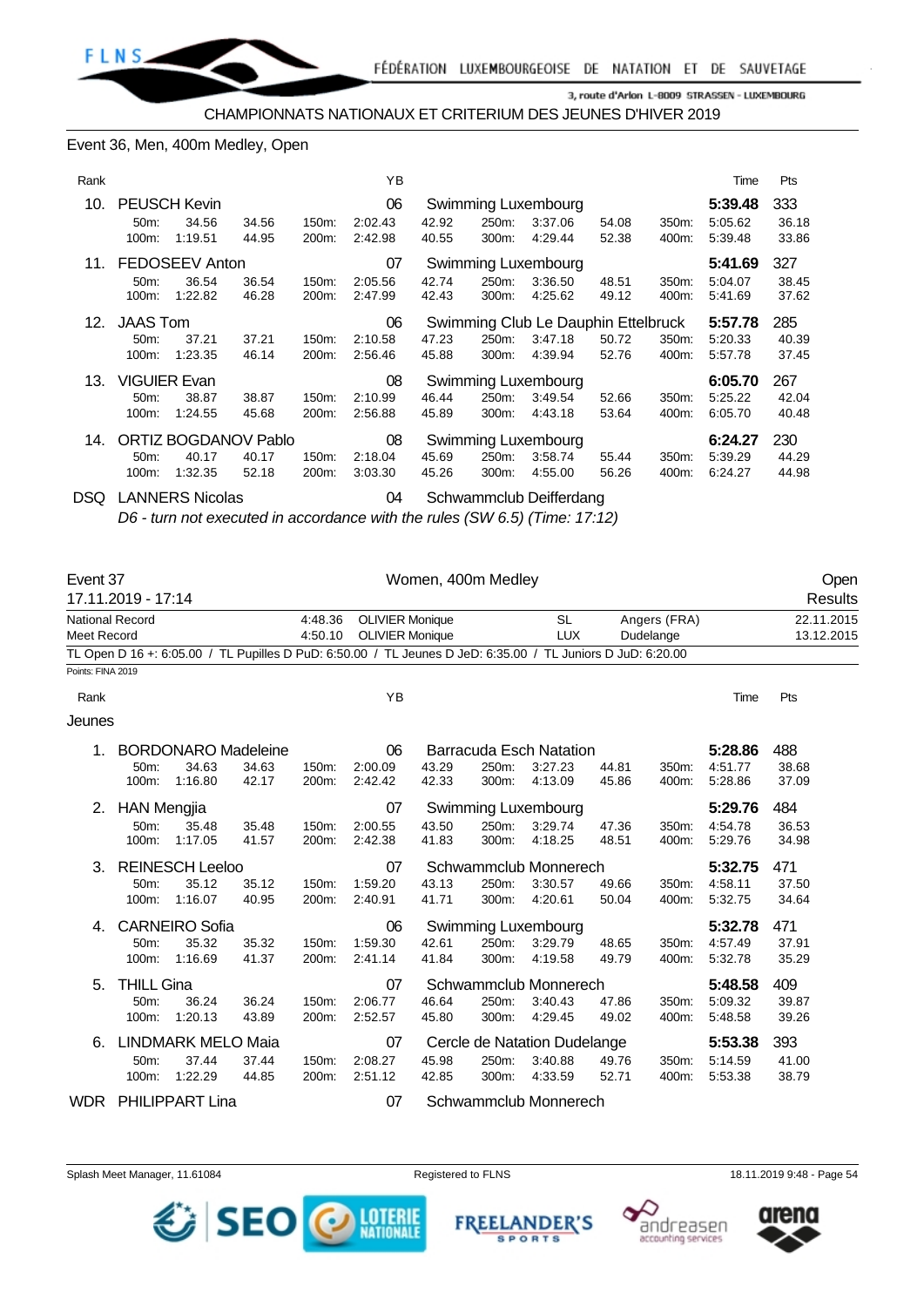

#### Event 37, Women, 400m Medley

#### **Juniors**

|             | <b>JOMINET Lou</b><br>Swimming Luxembourg<br>05   |                          |       |                    |         |       |          |                         | 5:04.41 | 615                |         |       |
|-------------|---------------------------------------------------|--------------------------|-------|--------------------|---------|-------|----------|-------------------------|---------|--------------------|---------|-------|
|             | $50m$ :                                           | 32.81                    | 32.81 | 150m:              | 1:49.72 | 39.62 | 250m:    | 3:13.23                 | 44.68   | 350m:              | 4:32.39 | 33.86 |
|             | 100m:                                             | 1:10.10                  | 37.29 | 200 <sub>m</sub> : | 2:28.55 | 38.83 | $300m$ : | 3:58.53                 | 45.30   | 400m:              | 5:04.41 | 32.02 |
| $2^{\circ}$ | PETERS Lena<br>Cercle de Natation Dudelange<br>05 |                          |       |                    |         |       |          | 5:12.31                 | 569     |                    |         |       |
|             | $50m$ :                                           | 31.98                    | 31.98 | $150m$ :           | 1:50.71 | 41.03 | 250m.    | 3:16.72                 | 46.47   | 350 <sub>m</sub> : | 4:38.09 | 34.84 |
|             | 100m:                                             | 1:09.68                  | 37.70 | 200m:              | 2:30.25 | 39.54 | $300m$ : | 4:03.25                 | 46.53   | 400m:              | 5:12.31 | 34.22 |
| 3.          |                                                   | <b>GEORGES Madeleine</b> |       |                    | 05      |       |          | Schwammclub Deifferdang |         |                    | 5:45.76 | 420   |
|             | $50m$ :                                           | 35.61                    | 35.61 | 150m:              | 2:02.34 | 44.53 | 250m.    | 3:35.37                 | 49.32   | 350 <sub>m</sub> : | 5:06.01 | 40.27 |
|             | 100m:                                             | 1:17.81                  | 42.20 | 200m:              | 2:46.05 | 43.71 | 300m:    | 4:25.74                 | 50.37   | 400m:              | 5:45.76 | 39.75 |

#### Open

|     | 1. JOMINET Lou                    |                                                   |                |                | 05                             |                |                | Swimming Luxembourg                                             |                |                | 5:04.41                                   | 615                   |
|-----|-----------------------------------|---------------------------------------------------|----------------|----------------|--------------------------------|----------------|----------------|-----------------------------------------------------------------|----------------|----------------|-------------------------------------------|-----------------------|
|     | 50m:<br>100m:                     | 32.81<br>1:10.10                                  | 32.81<br>37.29 | 150m:<br>200m: | 1:49.72<br>2:28.55             | 39.62<br>38.83 | 300m:          | 250m: 3:13.23<br>3:58.53                                        | 44.68<br>45.30 | 400m:          | 350m: 4:32.39<br>5:04.41                  | 33.86<br>32.02        |
|     | 2. BLACK Sarah<br>50m:            | 32.26<br>100m: 1:10.21                            | 32.26<br>37.95 | 150m:<br>200m: | 01<br>1:47.97<br>2:26.80       | 37.76<br>38.83 | 250m:<br>300m: | Cercle de Natation Dudelange<br>3:12.84<br>3:59.18              | 46.04<br>46.34 | 350m:<br>400m: | 5:08.31<br>4:34.31<br>5:08.31             | 592<br>35.13<br>34.00 |
|     | 3. PETERS Lena<br>50 <sub>m</sub> | 31.98<br>100m: 1:09.68                            | 31.98<br>37.70 | 150m:<br>200m: | 05<br>1:50.71<br>2:30.25       | 41.03<br>39.54 | 250m:          | Cercle de Natation Dudelange<br>3:16.72<br>300m: 4:03.25        | 46.47<br>46.53 |                | 5:12.31<br>350m: 4:38.09<br>400m: 5:12.31 | 569<br>34.84<br>34.22 |
|     | 50 <sub>m</sub> :<br>100m:        | 4. KETTENMEYER-REULAND Carole<br>35.58<br>1:15.81 | 35.58<br>40.23 | 150m:<br>200m: | 78<br>1:57.58<br>2:38.36       | 41.77<br>40.78 | 300m:          | Swimming Club Le Dauphin Ettelbruck<br>250m: 3:25.07<br>4:12.43 | 46.71<br>47.36 | 400m:          | 5:26.36<br>350m: 4:49.79<br>5:26.36       | 499<br>37.36<br>36.57 |
|     | 50m:                              | 5. BORDONARO Madeleine<br>34.63<br>100m: 1:16.80  | 34.63<br>42.17 | 150m:<br>200m: | 06<br>2:00.09<br>2:42.42       | 43.29<br>42.33 | 250m:<br>300m: | <b>Barracuda Esch Natation</b><br>3:27.23<br>4:13.09            | 44.81<br>45.86 | 350m:<br>400m: | 5:28.86<br>4:51.77<br>5:28.86             | 488<br>38.68<br>37.09 |
|     | 6. HAN Mengjia<br>50m:            | 35.48<br>100m: 1:17.05                            | 35.48<br>41.57 | 200m:          | 07<br>150m: 2:00.55<br>2:42.38 | 43.50<br>41.83 |                | Swimming Luxembourg<br>250m: 3:29.74<br>300m: 4:18.25           | 47.36<br>48.51 |                | 5:29.76<br>350m: 4:54.78<br>400m: 5:29.76 | 484<br>36.53<br>34.98 |
|     | 50m:<br>100m:                     | 7. REINESCH Leeloo<br>35.12<br>1:16.07            | 35.12<br>40.95 | 150m:<br>200m: | 07<br>1:59.20<br>2:40.91       | 43.13<br>41.71 | 250m:<br>300m: | Schwammclub Monnerech<br>3:30.57<br>4:20.61                     | 49.66<br>50.04 | 400m:          | 5:32.75<br>350m: 4:58.11<br>5:32.75       | 471<br>37.50<br>34.64 |
|     | 50m:<br>100m:                     | 8. CARNEIRO Sofia<br>35.32<br>1:16.69             | 35.32<br>41.37 | 150m:<br>200m: | 06<br>1:59.30<br>2:41.14       | 42.61<br>41.84 | 250m:<br>300m: | Swimming Luxembourg<br>3:29.79<br>4:19.58                       | 48.65<br>49.79 | 350m:<br>400m: | 5:32.78<br>4:57.49<br>5:32.78             | 471<br>37.91<br>35.29 |
|     | 50 <sub>m</sub>                   | 9. GEORGES Madeleine<br>35.61<br>100m: 1:17.81    | 35.61<br>42.20 | 150m:<br>200m: | 05<br>2:02.34<br>2:46.05       | 44.53<br>43.71 |                | Schwammclub Deifferdang<br>250m: 3:35.37<br>300m: 4:25.74       | 49.32<br>50.37 | 400m:          | 5:45.76<br>350m: 5:06.01<br>5:45.76       | 420<br>40.27<br>39.75 |
|     | 10. THILL Gina<br>50m:<br>100m:   | 36.24<br>1:20.13                                  | 36.24<br>43.89 | 150m:<br>200m: | 07<br>2:06.77<br>2:52.57       | 46.64<br>45.80 | 250m:<br>300m: | Schwammclub Monnerech<br>3:40.43<br>4:29.45                     | 47.86<br>49.02 | 400m:          | 5:48.58<br>350m: 5:09.32<br>5:48.58       | 409<br>39.87<br>39.26 |
|     | 50m:<br>100m:                     | 11. LINDMARK MELO Maia<br>37.44<br>1:22.29        | 37.44<br>44.85 | 150m:<br>200m: | 07<br>2:08.27<br>2:51.12       | 45.98<br>42.85 | 250m:<br>300m: | Cercle de Natation Dudelange<br>3:40.88<br>4:33.59              | 49.76<br>52.71 | 400m:          | 5:53.38<br>350m: 5:14.59<br>5:53.38       | 393<br>41.00<br>38.79 |
| WDR |                                   | PHILIPPART Lina                                   |                |                | 07                             |                |                | Schwammclub Monnerech                                           |                |                |                                           |                       |





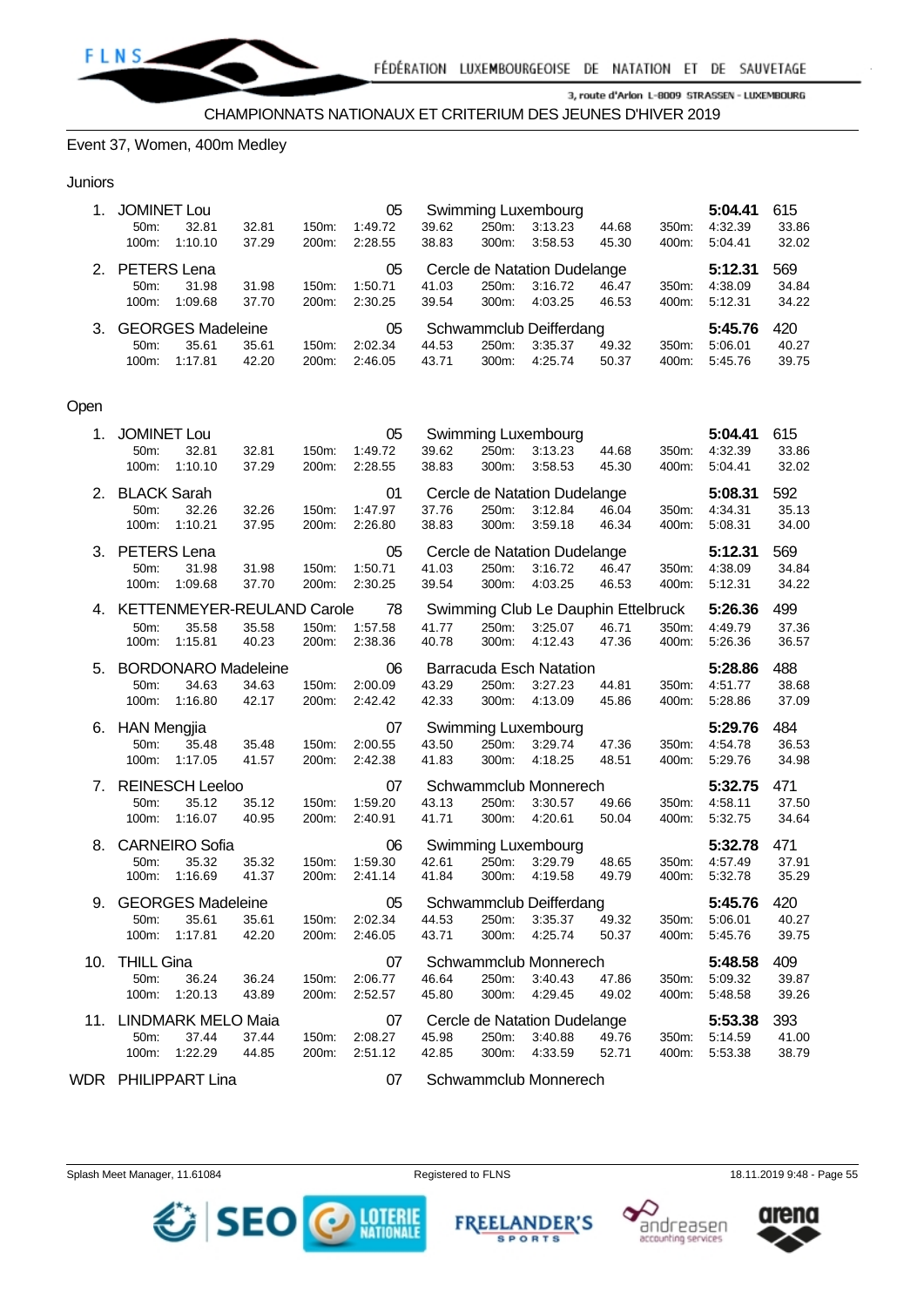

#### CHAMPIONNATS NATIONAUX ET CRITERIUM DES JEUNES D'HIVER 2019

| Event 38<br>17.11.2019 - 17:28 |                                | Men, 100m Freestyle |                                                                                                             |                                |     |                 | Open<br><b>Results</b>   |  |
|--------------------------------|--------------------------------|---------------------|-------------------------------------------------------------------------------------------------------------|--------------------------------|-----|-----------------|--------------------------|--|
| Meet Record                    | <b>National Record</b>         | 48.27<br>48.42      | <b>HENX Julien</b><br><b>CNDu</b><br><b>LUX</b><br>STACCHIOTTI Raphaël                                      | Montpellier (FRA)<br>Dudelange |     |                 | 03.12.2017<br>13.12.2015 |  |
|                                |                                |                     | TL Open M 18 +: 1:02.00 / TL Pupilles M PuM: 1:20.00 / TL Jeunes M JeM: 1:11.00 / TL Juniors M JuM: 1:05.00 |                                |     |                 |                          |  |
| Points: FINA 2019              |                                |                     |                                                                                                             |                                |     |                 |                          |  |
| Rank                           |                                | ΥB                  |                                                                                                             | Time                           | Pts | 50 <sub>m</sub> | 100m                     |  |
| Pupilles                       |                                |                     |                                                                                                             |                                |     |                 |                          |  |
| 1.                             | <b>CALMES Nicolas</b>          | 06                  | Schwammclub Monnerech                                                                                       | 1:01.98                        | 381 | 29.59           | 32.39                    |  |
| 2.                             | <b>PEUSCH Kevin</b>            | 06                  | Swimming Luxembourg                                                                                         | 1:02.66                        | 368 |                 | 30.14 32.52              |  |
|                                | 3. MOOG Mathis                 | 06                  | Swimming Luxembourg                                                                                         | 1:03.86                        | 348 | 30.58           | 33.28                    |  |
|                                | 4. HOLLERICH Tom               | 06                  | Swimming Club Le Dauphin Ettelbruck                                                                         | 1:04.40                        | 339 | 31.34 33.06     |                          |  |
| 5.                             | <b>RIKKERT Thijmen</b>         | 06                  | Swimming Luxembourg                                                                                         | 1:04.46                        | 338 |                 | 31.03 33.43              |  |
| 6.                             | <b>ESCHETTE Louis</b>          | 07                  | Cercle de Natation Wiltz                                                                                    | 1:05.95                        | 316 | 31.70           | 34.25                    |  |
| 7.                             | <b>TUCHILA Ionut Alexandru</b> | 06                  | Swimming Luxembourg                                                                                         | 1:07.26                        | 298 | 32.31           | 34.95                    |  |
| 8.                             | <b>WESTER Ben</b>              | 06                  | Cercle de Natation Dudelange                                                                                | 1:07.43                        | 296 | 32.09           | 35.34                    |  |
|                                | 9. LEY Jamie                   | 07                  | Swimming Club Le Dauphin Ettelbruck                                                                         | 1:08.32                        | 284 |                 | 33.66 34.66              |  |
|                                | 10. WEYLAND Philippe           | 07                  | Swimming Luxembourg                                                                                         | 1:08.58                        | 281 |                 | 33.22 35.36              |  |
| 11.                            | <b>PASSER Daniel</b>           | 07                  | Swimming Luxembourg                                                                                         | 1:08.99                        | 276 |                 | 32.62 36.37              |  |
| 12.                            | <b>BOZONCA Gabriel</b>         | 06                  | Schwammclub Deifferdang                                                                                     | 1:09.60                        | 269 |                 | 33.02 36.58              |  |
| 13.                            | <b>VIGUIER Evan</b>            | 08                  | Swimming Luxembourg                                                                                         | 1:10.26                        | 261 |                 | 33.82 36.44              |  |
|                                | 14. THILL Louis                | 07                  | Swimming Luxembourg                                                                                         | 1:10.54                        | 258 |                 | 33.62 36.92              |  |
|                                | 15. GONZALEZ PEREZ Rodrigo     | 07                  | Swimming Luxembourg                                                                                         | 1:11.06                        | 252 | 34.10           | 36.96                    |  |
| 16.                            | D'HAES William                 | 06                  | Schwammclub Deifferdang                                                                                     | 1:11.30                        | 250 |                 | 34.32 36.98              |  |
| 17.                            | <b>JAAS Joe</b>                | 06                  | Swimming Club Le Dauphin Ettelbruck                                                                         | 1:11.32                        | 250 | 33.64           | 37.68                    |  |
| 18.                            | MILANOVSKI Stefan              | 06                  | Swimming Luxembourg                                                                                         | 1:11.87                        | 244 | 34.29           | 37.58                    |  |
| 19.                            | <b>VISSER Mats</b>             | 08                  | Swimming Club Le Dauphin Ettelbruck                                                                         | 1:12.19                        | 241 | 34.70           | 37.49                    |  |
|                                | 20. KUNEN Fynn                 | 08                  | Swimming Luxembourg                                                                                         | 1:13.51                        | 228 | 33.64           | 39.87                    |  |
| 21.                            | <b>DUSEMON Paul</b>            | 07                  | Swimming Luxembourg                                                                                         | 1:14.27                        | 221 |                 | 35.54 38.73              |  |
| 22.                            | <b>ANDREEV Alex</b>            | 08                  | Swimming Luxembourg                                                                                         | 1:15.61                        | 209 | 37.48           | 38.13                    |  |
| 23.                            | SZYBOWSKI Jakub                | 07                  | Cercle Nautique Petange                                                                                     | 1:15.81                        | 208 | 36.49           | 39.32                    |  |
|                                | 24. PUETZ Jonah                | 07                  | Swimming Club Le Dauphin Ettelbruck                                                                         | 1:16.79                        | 200 |                 | 36.36 40.43              |  |
| 25.                            | SOUSA DA COSTA Bryan           | 07                  | <b>Barracuda Esch Natation</b>                                                                              | 1:17.81                        | 192 | 36.09           | 41.72                    |  |
|                                | 26. KRIES Leo                  | 08                  | Swimming Luxembourg                                                                                         | 1:17.84                        | 192 |                 | 37.51 40.33              |  |
| <b>DNS</b>                     | <b>SCHOCKMEL Julien</b>        | 06                  | Swimming Club Redange                                                                                       |                                |     |                 |                          |  |
|                                | WDR KROMBACH Alex              | 08                  | Swimming Luxembourg                                                                                         |                                |     |                 |                          |  |
| Jeunes                         |                                |                     |                                                                                                             |                                |     |                 |                          |  |
|                                | 1. JAAS Jeff                   | 04                  | Swimming Club Le Dauphin Ettelbruck                                                                         | 54.31                          | 566 |                 | 25.93 28.38              |  |
| 2.                             | <b>FLOREAN Darius</b>          | 05                  | Swimming Luxembourg                                                                                         | 55.00                          | 545 |                 | 26.64 28.36              |  |
| 3.                             | <b>LANNERS Nicolas</b>         | 04                  | Schwammclub Deifferdang                                                                                     | 55.29                          | 536 |                 | 26.76 28.53              |  |
| 4.                             | SIMAO NOGUEIRA Joao            | 04                  | Schwammclub Deifferdang                                                                                     | 56.52                          | 502 |                 | 26.91 29.61              |  |
| 5.                             | <b>MORARU Matteo</b>           | 04                  | Swimming Luxembourg                                                                                         | 56.97                          | 490 |                 | 27.25 29.72              |  |
| 6.                             | <b>DURAKOVIC Tarik</b>         | 05                  | Swimming Luxembourg                                                                                         | 57.29                          | 482 |                 | 27.14 30.15              |  |
| 7.                             | <b>KOHL Charel</b>             | 04                  | Swimming Club Le Dauphin Ettelbruck                                                                         | 59.40                          | 433 | 28.71           | 30.69                    |  |
| 8.                             | LUKA Mory                      | 04                  | Swimming Luxembourg                                                                                         | 59.52                          | 430 |                 | 28.25 31.27              |  |
| 9.                             | <b>SUKHANOV Maxim</b>          | 04                  | Cercle de Natation Dudelange                                                                                | 59.55                          | 429 | 28.99           | 30.56                    |  |
| 10.                            | <b>THILL Nicolas</b>           | 05                  | Swimming Luxembourg                                                                                         | 59.72 426                      |     |                 | 28.56 31.16              |  |
| 11.                            | MILANOVSKI Nikola              | 04                  | Swimming Luxembourg                                                                                         | 1:00.34                        | 413 |                 | 28.61 31.73              |  |
| 12.                            | <b>DENTER Arthur</b>           | 04                  | Cercle Nautique Echternach                                                                                  | 1:00.50                        | 409 |                 | 28.10 32.40              |  |
| 13.                            | NAFFOUTI Nael                  | 05                  | Cercle de Natation Wiltz                                                                                    | 1:00.79                        | 404 |                 | 28.96 31.83              |  |
|                                | 14. FETZ Tom                   | 04                  | Cercle Nautique Echternach                                                                                  | 1:01.68                        | 386 |                 | 29.26 32.42              |  |
| 15.                            | <b>BOENTGES Kimi</b>           | 05                  | Cercle Nautique Petange                                                                                     | 1:01.83                        | 383 | 30.11           | 31.72                    |  |
| 16.                            | NTAGANDA Alexis                | 05                  | Swimming Luxembourg                                                                                         | 1:02.00                        | 380 |                 | 29.82 32.18              |  |
| 17.                            | PALAGNIOUK Romain              | 04                  | Cercle Nautique Petange                                                                                     | 1:02.09                        | 379 |                 | 29.30 32.79              |  |

Splash Meet Manager, 11.61084 **Registered to FLNS** Registered to FLNS 18.11.2019 9:48 - Page 56







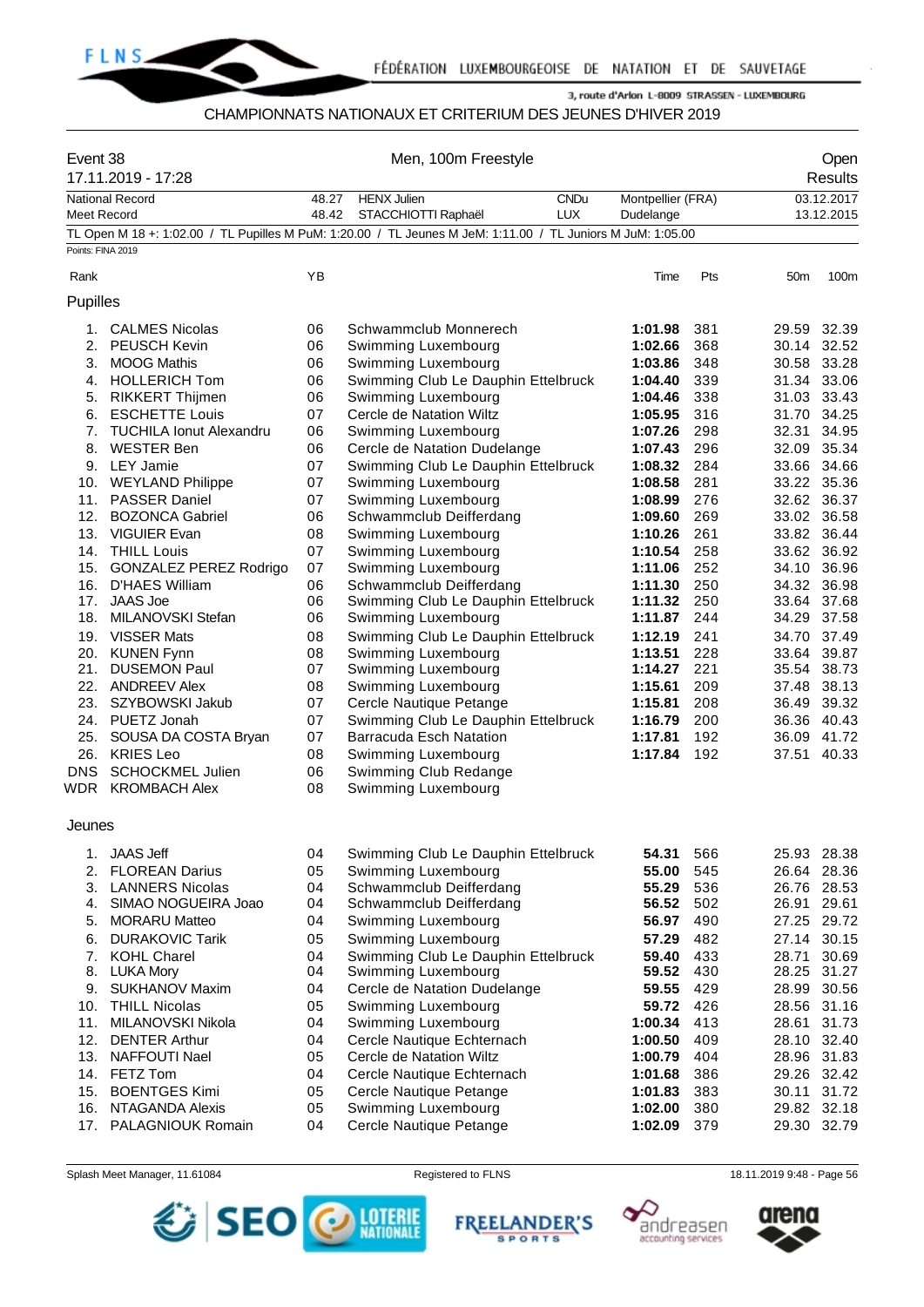#### Event 38, Boys, 100m Freestyle, Jeunes

| . |
|---|
|---|

| Rank     |                                                                                            | ΥB |                                                         | Time      | Pts | 50m   | 100m        |
|----------|--------------------------------------------------------------------------------------------|----|---------------------------------------------------------|-----------|-----|-------|-------------|
| 18.      | <b>KIRCH Paul</b>                                                                          | 05 | Cercle de Natation Dudelange                            | 1:02.93   | 364 |       | 29.24 33.69 |
| 19.      | <b>BOURGUIGNON Benjamin</b>                                                                | 05 | Swimming Club Le Dauphin Ettelbruck                     | 1:03.01   | 362 |       | 29.65 33.36 |
| 20.      | <b>MOHR Sam</b>                                                                            | 04 | Cercle Nautique Echternach                              | 1:05.54   | 322 |       | 31.87 33.67 |
|          | 21. DHONTE Henri                                                                           | 04 | Swimming Luxembourg                                     | 1:06.39   | 310 |       | 31.15 35.24 |
|          | 22. TRESSEL Yannis                                                                         | 05 | Swimming Club Le Dauphin Ettelbruck                     | 1:06.50   | 308 |       | 32.25 34.25 |
|          | 23. OLINGER Liam                                                                           | 05 | Schwammclub Monnerech                                   | 1:06.53   | 308 |       | 31.04 35.49 |
|          | 24. DELIEGE Brice                                                                          | 04 | Schwammclub Deifferdang                                 | 1:08.94   | 277 |       | 32.89 36.05 |
|          | 25. WENZEL Gregory                                                                         | 04 | Cercle de Natation Diekirch                             | 1:09.50   | 270 |       | 31.82 37.68 |
| Juniors  |                                                                                            |    |                                                         |           |     |       |             |
|          | 1. DALEIDEN CIUFERRI Ralph                                                                 | 03 | Swimming Luxembourg                                     | 50.90     | 688 |       | 24.38 26.52 |
| 2.       | <b>BOKOV Rodion</b>                                                                        | 03 | Swimming Luxembourg                                     | 54.12     | 572 |       | 26.07 28.05 |
|          | 3. CONSTANTINO CAEIRO Diogo03                                                              |    | Cercle de Natation Dudelange                            | 56.22     | 510 | 27.11 | 29.11       |
|          | 4. WIRTH David                                                                             | 02 | Schwammclub Deifferdang                                 | 57.33     | 481 |       | 27.27 30.06 |
| 5.       | <b>GIRS Matheo</b>                                                                         | 02 | Cercle de Natation Wiltz                                | 57.93     | 466 |       | 27.60 30.33 |
|          |                                                                                            | 03 | Cercle Nautique Echternach                              | 58.67     | 449 |       | 27.68 30.99 |
| 6.       | WEIDERT Jo<br><b>KIRCH Felix</b>                                                           | 03 |                                                         | 59.08     | 440 |       | 27.75 31.33 |
| 7.<br>8. | <b>MULDER Anael</b>                                                                        | 02 | Cercle de Natation Dudelange<br>Schwammclub Deifferdang | 59.14     | 438 |       | 28.52 30.62 |
|          | <b>JACOBY Dale</b>                                                                         |    |                                                         |           |     |       | 30.44 32.57 |
| 9.       | <b>JOMINET Dan</b>                                                                         | 02 | Cercle de Natation Wiltz                                | 1:03.01   | 362 |       |             |
| 10.      |                                                                                            | 03 | Swimming Luxembourg                                     | 1:03.97   | 346 |       | 30.77 33.20 |
| DSQ.     | <b>MICHIELS Patrick</b><br>G2 - Starting before the starting signal (SW 4.4) (Time: 17:48) | 02 | Cercle Nautique Echternach                              |           |     |       |             |
|          |                                                                                            |    |                                                         |           |     |       |             |
|          |                                                                                            |    |                                                         |           |     |       |             |
| Open     |                                                                                            |    |                                                         |           |     |       |             |
|          | 1. FABIANI Remi                                                                            | 01 | Schwammclub Deifferdang                                 | 49.43     | 751 |       | 23.59 25.84 |
| 2.       | <b>MANNES Max</b>                                                                          | 97 | Swimming Luxembourg                                     | 50.15     | 719 |       | 24.19 25.96 |
|          | 3. BRANDENBURGER Pit                                                                       | 95 | Schwammclub Deifferdang                                 | 50.18     | 718 |       | 24.49 25.69 |
|          | 4. VANDERSCHRICK Stephan                                                                   | 00 | Swimming Luxembourg                                     | 50.76     | 693 |       | 24.96 25.80 |
| 5.       | DALEIDEN CIUFERRI Ralph                                                                    | 03 | Swimming Luxembourg                                     | 50.90     | 688 |       | 24.38 26.52 |
| 6.       | <b>SAUBER Bob</b>                                                                          | 01 | Swimming Club Redange                                   | 51.32     | 671 |       | 24.38 26.94 |
| 7.       | <b>ROLKO Ricky</b>                                                                         | 99 | Swimming Luxembourg                                     | 53.24     | 601 |       | 25.33 27.91 |
| 8.       | VAN DEN BOSSCHE Yann                                                                       | 01 | Swimming Luxembourg                                     | 53.55     | 591 |       | 25.53 28.02 |
| 9.       | <b>BOKOV Rodion</b>                                                                        | 03 | Swimming Luxembourg                                     | 54.12     | 572 |       | 26.07 28.05 |
|          | 10. JAAS Jeff                                                                              | 04 | Swimming Club Le Dauphin Ettelbruck                     | 54.31     | 566 |       | 25.93 28.38 |
|          | 11. BECKERS Felix                                                                          | 01 | Swimming Club Le Dauphin Ettelbruck                     | 54.45     | 562 |       | 26.23 28.22 |
|          | 12. CONZEMIUS Jerome                                                                       | 99 | Swimming Luxembourg                                     | 54.69     | 554 |       | 26.30 28.39 |
|          | 13. FLOREAN Darius                                                                         | 05 | Swimming Luxembourg                                     | 55.00     | 545 |       | 26.64 28.36 |
|          | 14. LANNERS Nicolas                                                                        | 04 | Schwammclub Deifferdang                                 | 55.29 536 |     |       | 26.76 28.53 |
|          | 15. GRAF Alex                                                                              | 99 | Schwammclub Deifferdang                                 | 56.04     | 515 |       | 26.85 29.19 |
| 16.      | CONSTANTINO CAEIRO Diogo03                                                                 |    | Cercle de Natation Dudelange                            | 56.22     | 510 | 27.11 | 29.11       |
| 17.      | <b>MORIS Cedric</b>                                                                        | 98 | Swimming Club Le Dauphin Ettelbruck                     | 56.36     | 506 |       | 26.22 30.14 |
| 18.      | SIMAO NOGUEIRA Joao                                                                        | 04 | Schwammclub Deifferdang                                 | 56.52     | 502 |       | 26.91 29.61 |
| 19.      | <b>MICHIELS Olivier</b>                                                                    | 01 | Cercle Nautique Echternach                              | 56.59     | 500 |       | 27.00 29.59 |
| 20.      | <b>BANKY Jordan</b>                                                                        | 01 | Swimming Luxembourg                                     | 56.61     | 500 |       | 26.78 29.83 |
| 21.      | <b>MORARU Matteo</b>                                                                       | 04 | Swimming Luxembourg                                     | 56.97     | 490 |       | 27.25 29.72 |
|          | 22. DURAKOVIC Tarik                                                                        | 05 | Swimming Luxembourg                                     | 57.29     | 482 |       | 27.14 30.15 |
| 23.      | <b>WIRTH David</b>                                                                         | 02 | Schwammclub Deifferdang                                 | 57.33     | 481 |       | 27.27 30.06 |

26. KIRCH Felix 03 Cercle de Natation Dudelange **59.08** 440 27.75 31.33 27. MULDER Anael **02** Schwammclub Deifferdang **59.14** 438 28. KOHL Charel 04 Swimming Club Le Dauphin Ettelbruck **59.40** 433 28.71 30.69

29. LUKA Mory 04 Swimming Luxembourg **59.52** 430 28.25 31.27

Splash Meet Manager, 11.61084 **Registered to FLNS** 18.11.2019 9:48 - Page 57

24. GIRS Matheo 02 Cercle de Natation Wiltz **57.93** 466 27.60 30.33 25. WEIDERT Jo 03 Cercle Nautique Echternach **58.67** 449 27.68 30.99



**FREELANDER'S SPORTS** 



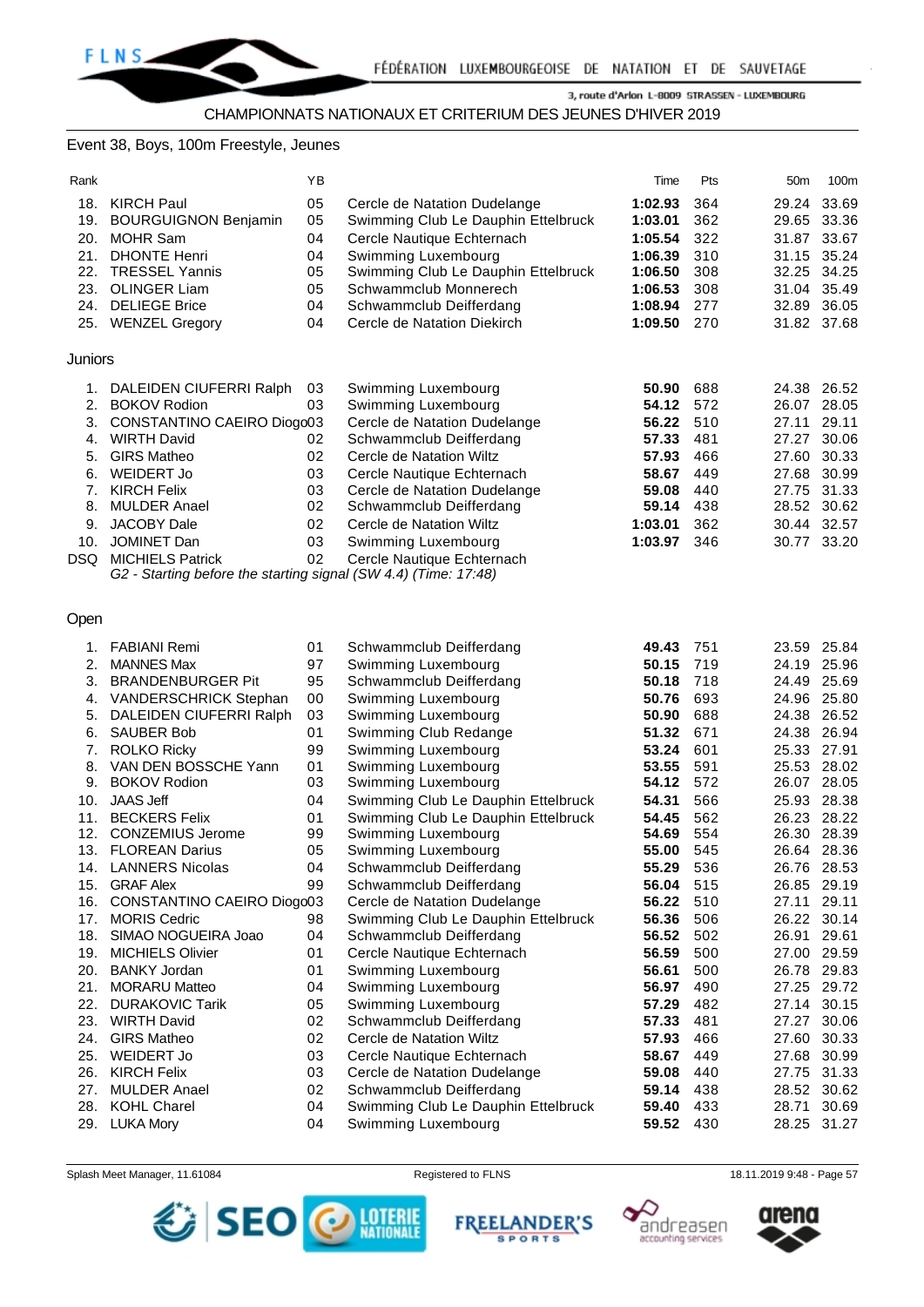#### Event 38, Men, 100m Freestyle, Open

| .<br>× |  |
|--------|--|

| Rank |                                                                 | ΥB       |                                            | Time               | Pts        | 50m         | 100m                       |
|------|-----------------------------------------------------------------|----------|--------------------------------------------|--------------------|------------|-------------|----------------------------|
| 30.  | SUKHANOV Maxim                                                  | 04       | Cercle de Natation Dudelange               | 59.55              | 429        | 28.99       | 30.56                      |
|      | 31. THILL Nicolas                                               | 05       | Swimming Luxembourg                        | 59.72              | 426        |             | 28.56 31.16                |
|      | 32. MILANOVSKI Nikola                                           | 04       | Swimming Luxembourg                        | 1:00.34            | 413        | 28.61       | 31.73                      |
|      | 33. DENTER Arthur                                               | 04       | Cercle Nautique Echternach                 | 1:00.50            | 409        |             | 28.10 32.40                |
|      | 34. NAFFOUTI Nael                                               | 05       | Cercle de Natation Wiltz                   | 1:00.79            | 404        |             | 28.96 31.83                |
|      | 35. FETZ Tom                                                    | 04       | Cercle Nautique Echternach                 | 1:01.68            | 386        |             | 29.26 32.42                |
|      | 36. BOENTGES Kimi                                               | 05       | Cercle Nautique Petange                    | 1:01.83            | 383        |             | 30.11 31.72                |
|      | 37. CALMES Nicolas                                              | 06       | Schwammclub Monnerech                      | 1:01.98            | 381        |             | 29.59 32.39                |
|      | 38. NTAGANDA Alexis                                             | 05       | Swimming Luxembourg                        | 1:02.00            | 380        |             | 29.82 32.18                |
|      | 39. PALAGNIOUK Romain                                           | 04       | Cercle Nautique Petange                    | 1:02.09            | 379        |             | 29.30 32.79                |
|      | 40. PEUSCH Kevin                                                | 06       | Swimming Luxembourg                        | 1:02.66            | 368        |             | 30.14 32.52                |
|      | 41. KIRCH Paul                                                  | 05       | Cercle de Natation Dudelange               | 1:02.93            | 364        |             | 29.24 33.69                |
|      | 42. JACOBY Dale                                                 | 02       | Cercle de Natation Wiltz                   | 1:03.01            | 362        |             | 30.44 32.57                |
|      | <b>BOURGUIGNON Benjamin</b>                                     | 05       | Swimming Club Le Dauphin Ettelbruck        | 1:03.01            | 362        |             | 29.65 33.36                |
|      | 44. MOOG Mathis                                                 | 06       | Swimming Luxembourg                        | 1:03.86            | 348        |             | 30.58 33.28                |
| 45.  | JOMINET Dan                                                     | 03       | Swimming Luxembourg                        | 1:03.97            | 346        |             | 30.77 33.20                |
|      | 46. HOLLERICH Tom                                               | 06       | Swimming Club Le Dauphin Ettelbruck        | 1:04.40            | 339        |             | 31.34 33.06                |
| 47.  | <b>RIKKERT Thijmen</b>                                          | 06       | Swimming Luxembourg                        | 1:04.46            | 338        |             | 31.03 33.43                |
|      | 48. MOHR Sam                                                    | 04       | Cercle Nautique Echternach                 | 1:05.54            | 322        |             | 31.87 33.67                |
|      | 49. ESCHETTE Louis                                              | 07       | Cercle de Natation Wiltz                   | 1:05.95            | 316        |             | 31.70 34.25                |
|      | 50. DHONTE Henri                                                | 04       | Swimming Luxembourg                        | 1:06.39            | 310        |             | 31.15 35.24                |
|      | 51. TRESSEL Yannis                                              | 05       | Swimming Club Le Dauphin Ettelbruck        | 1:06.50            | 308        |             | 32.25 34.25                |
|      | 52. OLINGER Liam                                                | 05       | Schwammclub Monnerech                      | 1:06.53            | 308        |             | 31.04 35.49                |
|      | 53. TUCHILA Ionut Alexandru                                     | 06       | Swimming Luxembourg                        | 1:07.26            | 298        | 32.31       | 34.95                      |
|      | 54. WESTER Ben                                                  | 06       | Cercle de Natation Dudelange               | 1:07.43            | 296        |             | 32.09 35.34                |
|      | 55. LEY Jamie                                                   | 07       | Swimming Club Le Dauphin Ettelbruck        | 1:08.32            | 284        |             | 33.66 34.66                |
|      | 56. WEYLAND Philippe                                            | 07       | Swimming Luxembourg                        | 1:08.58            | 281        |             | 33.22 35.36                |
|      | 57. DELIEGE Brice                                               | 04       | Schwammclub Deifferdang                    | 1:08.94            | 277        |             | 32.89 36.05                |
|      | 58. PASSER Daniel                                               | 07       | Swimming Luxembourg                        | 1:08.99            | 276        |             | 32.62 36.37                |
|      | 59. WENZEL Gregory                                              | 04       | Cercle de Natation Diekirch                | 1:09.50            | 270        |             | 31.82 37.68                |
|      | 60. BOZONCA Gabriel                                             | 06       | Schwammclub Deifferdang                    | 1:09.60            | 269        |             | 33.02 36.58                |
|      | 61. VIGUIER Evan                                                | 08       | Swimming Luxembourg                        | 1:10.26            | 261        |             | 33.82 36.44                |
|      | 62. THILL Louis                                                 | 07       | Swimming Luxembourg                        | 1:10.54            | 258        |             | 33.62 36.92                |
| 63.  | <b>GONZALEZ PEREZ Rodrigo</b>                                   | 07       | Swimming Luxembourg                        | 1:11.06            | 252        |             | 34.10 36.96                |
|      | 64. D'HAES William                                              | 06       | Schwammclub Deifferdang                    | 1:11.30            | 250        |             | 34.32 36.98                |
| 65.  | JAAS Joe                                                        | 06       | Swimming Club Le Dauphin Ettelbruck        | 1:11.32            | 250        |             | 33.64 37.68                |
|      | 66. MILANOVSKI Stefan                                           | 06       | Swimming Luxembourg                        | 1:11.87            | 244        |             | 34.29 37.58                |
|      | 67. VISSER Mats                                                 | 08<br>08 | Swimming Club Le Dauphin Ettelbruck        | 1:12.19<br>1:13.51 | 241<br>228 | 34.70 37.49 |                            |
| 69.  | 68. KUNEN Fynn<br><b>DUSEMON Paul</b>                           | 07       | Swimming Luxembourg                        | 1:14.27            | 221        |             | 33.64 39.87<br>35.54 38.73 |
|      | 70. ANDREEV Alex                                                |          | Swimming Luxembourg<br>Swimming Luxembourg |                    |            |             |                            |
| 71.  | SZYBOWSKI Jakub                                                 | 08<br>07 | Cercle Nautique Petange                    | 1:15.61<br>1:15.81 | 209<br>208 |             | 37.48 38.13<br>36.49 39.32 |
|      | 72. PUETZ Jonah                                                 | 07       | Swimming Club Le Dauphin Ettelbruck        |                    | 200        |             |                            |
|      | 73. SOUSA DA COSTA Bryan                                        | 07       | <b>Barracuda Esch Natation</b>             | 1:16.79<br>1:17.81 | 192        |             | 36.36 40.43<br>36.09 41.72 |
|      | 74. KRIES Leo                                                   | 08       | Swimming Luxembourg                        | 1:17.84            | 192        |             | 37.51 40.33                |
|      | DSQ MICHIELS Patrick                                            | 02       | Cercle Nautique Echternach                 |                    |            |             |                            |
|      | G2 - Starting before the starting signal (SW 4.4) (Time: 17:48) |          |                                            |                    |            |             |                            |
|      |                                                                 |          |                                            |                    |            |             |                            |
|      | DNS SCHOCKMEL Iulian                                            |          | 06 Swimming Club Redange                   |                    |            |             |                            |

DNS SCHOCKMEL Julien 06 Swimming Club Redange<br>
WDR KROMBACH Alex 08 Swimming Luxembourg WDR KROMBACH Alex 08 Swimming Luxembourg







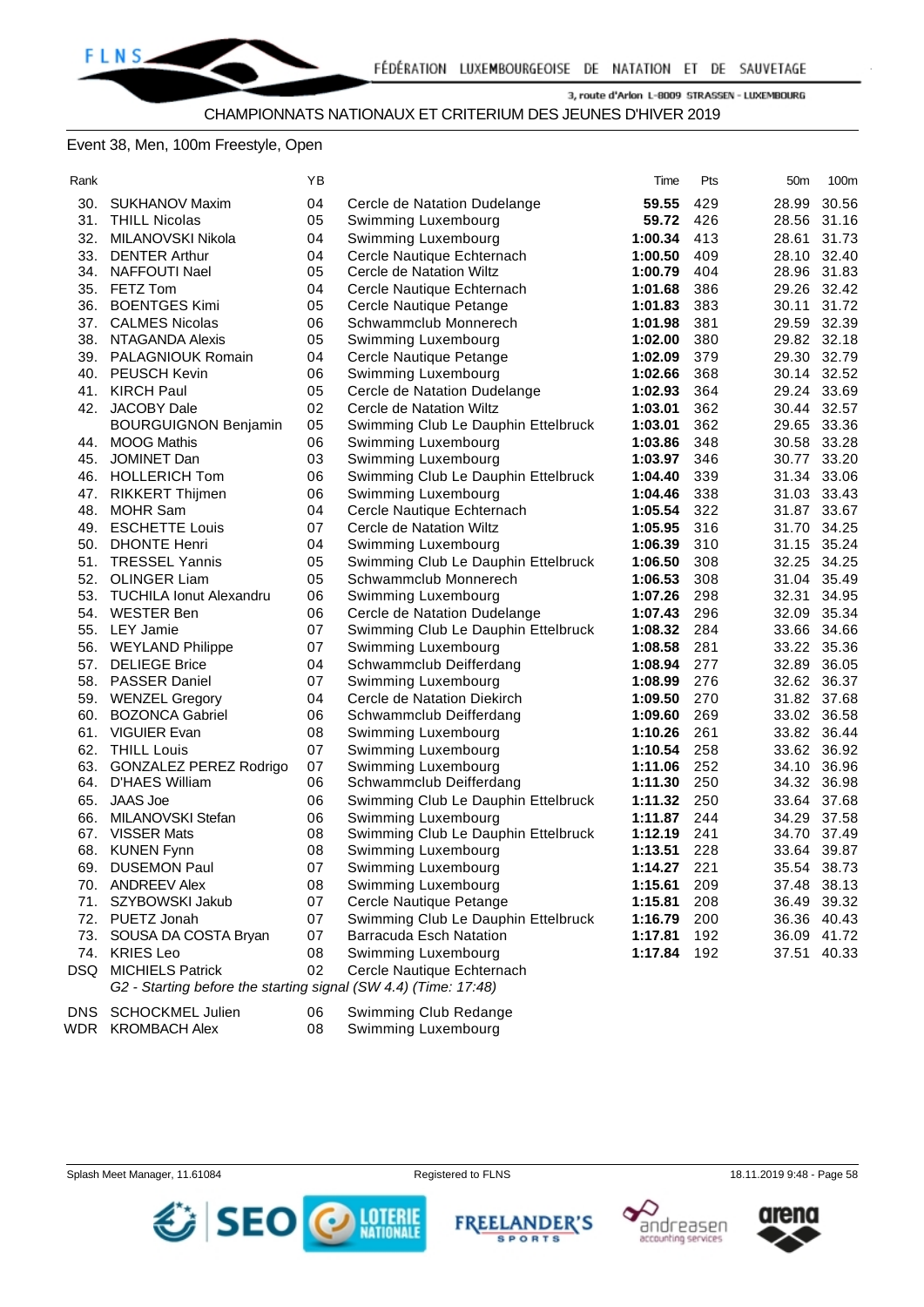

# CHAMPIONNATS NATIONAUX ET CRITERIUM DES JEUNES D'HIVER 2019

| Event 39<br>17.11.2019 - 17:52 |                                           | Women, 100m Freestyle                                        |                                                                                                                                    |            |                    |            | Open<br><b>Results</b>     |            |  |
|--------------------------------|-------------------------------------------|--------------------------------------------------------------|------------------------------------------------------------------------------------------------------------------------------------|------------|--------------------|------------|----------------------------|------------|--|
|                                | <b>National Record</b>                    | <b>MEYNEN Julie</b><br><b>SCDE</b><br>Netanya (ISR)<br>53.45 |                                                                                                                                    |            |                    | 03.12.2015 |                            |            |  |
| Meet Record                    |                                           | 53.92                                                        | <b>MEYNEN Julie</b><br>TL Open D 16 +: 1:09.00 / TL Pupilles D PuD: 1:22.00 / TL Jeunes D JeD: 1:17.00 / TL Juniors D JuD: 1:12.00 | <b>LUX</b> | Dudelange          |            |                            | 13.12.2015 |  |
| Points: FINA 2019              |                                           |                                                              |                                                                                                                                    |            |                    |            |                            |            |  |
| Rank                           |                                           | YB                                                           |                                                                                                                                    |            | Time               | Pts        | 50 <sub>m</sub>            | 100m       |  |
| Pupilles                       |                                           |                                                              |                                                                                                                                    |            |                    |            |                            |            |  |
| 1.                             | <b>SCHOLER Amelie</b>                     | 08                                                           | Swimming Luxembourg                                                                                                                |            | 1:07.54            | 411        | 32.16 35.38                |            |  |
|                                | 2. BLESES Joyce                           | 08                                                           | Swimming Club Le Dauphin Ettelbruck                                                                                                |            | 1:07.95            | 404        | 32.70 35.25                |            |  |
|                                | 3. ALLAR Maud                             | 08                                                           | Cercle Nautique Petange                                                                                                            |            | 1:10.28            | 365        | 33.90                      | 36.38      |  |
|                                | 4. HRIC Nina                              | 08                                                           | Swimming Luxembourg                                                                                                                |            | 1:10.29            | 365        | 33.66                      | 36.63      |  |
|                                | 5. GRUJIC-MARTINS Teodora                 | 09                                                           | Swimming Luxembourg                                                                                                                |            | 1:11.98            | 340        | 34.30 37.68                |            |  |
|                                | 6. OLIVERO Francesca                      | 08                                                           | Swimming Luxembourg                                                                                                                |            | 1:14.05            | 312        | 34.92 39.13                |            |  |
| 7.                             | <b>CONSTANTIN Sophia</b>                  | 09                                                           | Swimming Luxembourg                                                                                                                |            | 1:15.26            | 297        | 37.61                      | 37.65      |  |
| 8.<br>9.                       | MILANOVSKA Maja<br><b>WAGNER Caroline</b> | 09<br>08                                                     | Swimming Luxembourg                                                                                                                |            | 1:15.47<br>1:17.24 | 295<br>275 | 36.64 38.83<br>36.94 40.30 |            |  |
|                                | 10. LAMBIN Elisa                          | 09                                                           | Cercle de Natation Dudelange<br>Schwammclub Deifferdang                                                                            |            | 1:18.30            | 264        | 37.82 40.48                |            |  |
| 11.                            | <b>GEORGES Violette</b>                   | 08                                                           | Schwammclub Deifferdang                                                                                                            |            | 1:18.59            | 261        | 37.94 40.65                |            |  |
|                                | 12. NEMETI Borbala                        | 08                                                           | Swimming Luxembourg                                                                                                                |            | 1:18.81            | 259        | 37.58 41.23                |            |  |
|                                | 13. MARTUCCI Sofia                        | 08                                                           | Schwammclub Deifferdang                                                                                                            |            | 1:19.98            | 248        | 38.21 41.77                |            |  |
|                                |                                           |                                                              |                                                                                                                                    |            |                    |            |                            |            |  |
| Jeunes                         |                                           |                                                              |                                                                                                                                    |            |                    |            |                            |            |  |
| 1.                             | <b>REINESCH Leeloo</b>                    | 07                                                           | Schwammclub Monnerech                                                                                                              |            | 1:04.62            | 470        | 31.36 33.26                |            |  |
| 2.                             | SOFFIO Mara                               | 06                                                           | Schwammclub Monnerech                                                                                                              |            | 1:05.79            | 445        | 31.63 34.16                |            |  |
|                                | 3. HAN Mengjia                            | 07                                                           | Swimming Luxembourg                                                                                                                |            | 1:05.86            | 444        | 31.82 34.04                |            |  |
| 4.                             | <b>KIDD Francesca</b>                     | 06                                                           | Swimming Luxembourg                                                                                                                |            | 1:07.19            | 418        | 31.64 35.55                |            |  |
|                                | 5. PETESCH Lea                            | 07                                                           | Schwammclub Monnerech                                                                                                              |            | 1:07.39            | 414        | 32.26 35.13                |            |  |
| 6.                             | <b>KETTENMEYER Yin</b>                    | 06                                                           | Swimming Club Le Dauphin Ettelbruck                                                                                                |            | 1:07.77            | 407        | 32.19 35.58                |            |  |
| 7.                             | <b>KROMBACH Linda</b>                     | 07                                                           | Swimming Luxembourg                                                                                                                |            | 1:08.28            | 398        | 33.10 35.18                |            |  |
| 8.                             | <b>BOKOVA Marta</b>                       | 06                                                           | Swimming Luxembourg                                                                                                                |            | 1:08.29            | 398        | 32.53 35.76                |            |  |
|                                | 9. REDING Sevda                           | 07                                                           | Cercle de Natation Dudelange                                                                                                       |            | 1:08.35            | 397        | 31.95                      | 36.40      |  |
|                                | 10. BOUWMEISTER Philine                   | 07                                                           | Swimming Luxembourg                                                                                                                |            | 1:10.52            | 361        | 34.90                      | 35.62      |  |
| 11.                            | <b>ELCHEROTH Niki</b>                     | 07                                                           | Swimming Club Redange                                                                                                              |            | 1:12.02            | 339        | 35.08 36.94                |            |  |
| 12.                            | <b>NOTHUM Gwen</b>                        | 06                                                           | Swimming Club Redange                                                                                                              |            | 1:12.94            | 326        | 34.74 38.20                |            |  |
| 13.                            | NTAGANDA Sophie                           | 07                                                           | Swimming Luxembourg                                                                                                                |            | 1:13.15            | 324        | 35.79 37.36                |            |  |
|                                | 14. OLINGER Tina                          | 06                                                           | Swimming Club Redange                                                                                                              |            | 1:14.27            | 309        | 35.10 39.17                |            |  |
|                                | 15. CONTER Anja<br>WDR DE WAHA Lina-Marie | 07                                                           | Swimming Luxembourg                                                                                                                |            | 1:16.68            | 281        | 35.96 40.72                |            |  |
|                                | WDR PHILIPPART Lina                       | 07<br>07                                                     | Cercle de Natation Diekirch<br>Schwammclub Monnerech                                                                               |            |                    |            |                            |            |  |
|                                |                                           |                                                              |                                                                                                                                    |            |                    |            |                            |            |  |
| Juniors                        |                                           |                                                              |                                                                                                                                    |            |                    |            |                            |            |  |
| 1.                             | <b>JOMINET Lou</b>                        | 05                                                           | Swimming Luxembourg                                                                                                                |            | 59.59              | 599        | 29.11                      | 30.48      |  |
|                                | 2. PETERS Lena                            | 05                                                           | Cercle de Natation Dudelange                                                                                                       |            | 1:01.63            | 542        | 30.12 31.51                |            |  |
|                                | 3. HRIC Laura                             | 05                                                           | Swimming Luxembourg                                                                                                                |            | 1:02.04            | 531        | 29.57 32.47                |            |  |
| 4.                             | <b>DEVISCOUR Sarah</b>                    | 05                                                           | Cercle Nautique Echternach                                                                                                         |            | 1:03.42            | 497        | 29.71                      | 33.71      |  |
|                                | 5. ALBERS Neele                           | 05                                                           | Swimming Club Le Dauphin Ettelbruck                                                                                                |            | 1:04.77            | 466        | 31.40                      | 33.37      |  |
| 6.                             | <b>REDING Alyssa</b>                      | 04                                                           | Swimming Club Le Dauphin Ettelbruck                                                                                                |            | 1:04.80            | 466        | 30.61                      | 34.19      |  |
| 7.                             | <b>HARIZIA Celia</b>                      | 05                                                           | Schwammclub Monnerech                                                                                                              |            | 1:04.87            | 464        | 30.42 34.45                |            |  |
| 8.                             | <b>GEORGES Madeleine</b>                  | 05                                                           | Schwammclub Deifferdang                                                                                                            |            | 1:06.24            | 436        | 31.34 34.90                |            |  |
| 9.                             | <b>BOUZIDI</b> Imene                      | 05                                                           | Schwammclub Monnerech                                                                                                              |            | 1:07.00            | 421        | 32.36 34.64                |            |  |
|                                | 10. LEONARD Lis                           | 05                                                           | Swimming Luxembourg                                                                                                                |            | 1:07.04            | 421        | 32.22 34.82                |            |  |
| 11.<br>12.                     | <b>BARBERON Sophie</b>                    | 05<br>04                                                     | Cercle de Natation Dudelange<br>Schwammclub Monnerech                                                                              |            | 1:07.16<br>1:07.23 | 418<br>417 | 32.60 34.56                |            |  |
|                                | <b>CALMES Lara</b>                        |                                                              |                                                                                                                                    |            |                    |            | 31.99 35.24                |            |  |

Splash Meet Manager, 11.61084 **Registered to FLNS** Registered to FLNS 18.11.2019 9:48 - Page 59







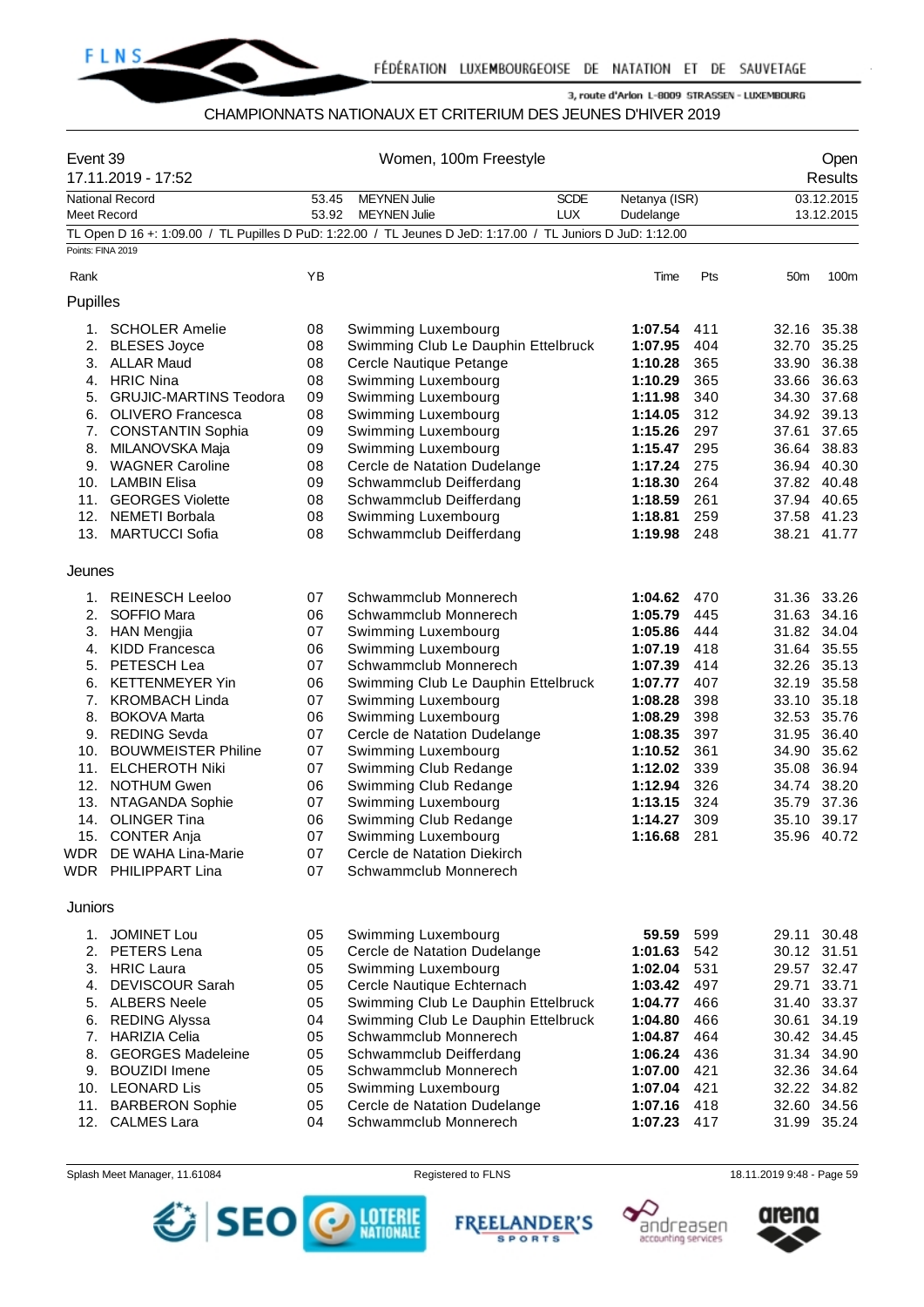# CHAMPIONNATS NATIONAUX ET CRITERIUM DES JEUNES D'HIVER 2019

#### Event 39, Girls, 100m Freestyle, Juniors

| Rank |                            | ΥB |                                     | Time        | Pts     | 50 <sub>m</sub> | 100m        |
|------|----------------------------|----|-------------------------------------|-------------|---------|-----------------|-------------|
| 13.  | <b>CORREIA Eva</b>         | 05 | Cercle de Natation Diekirch         | 1:08.48     | 395     | 32.83           | 35.65       |
|      | 14. ERNENS Chloe           | 05 | Schwammclub Deifferdang             | 1:13.15     | $324*$  |                 | 35.33 37.82 |
|      |                            |    |                                     |             |         |                 |             |
| Open |                            |    |                                     |             |         |                 |             |
| 1.   | <b>BANKY Jacqueline</b>    | 96 | Swimming Luxembourg                 | 57.21       | 677     |                 | 27.57 29.64 |
| 2.   | <b>JOMINET Lou</b>         | 05 | Swimming Luxembourg                 | 59.59       | 599     | 29.11           | 30.48       |
| 3.   | <b>HAMEN SAIEG Yael</b>    | 01 | Swimming Luxembourg                 | 59.69       | 596     | 29.08           | 30.61       |
| 4.   | <b>PETERS Emma</b>         | 03 | Cercle de Natation Dudelange        | 59.70       | 596     |                 | 28.84 30.86 |
| 5.   | <b>FABER Maiti</b>         | 01 | Swimming Club Le Dauphin Ettelbruck | 1:00.45     | 574     |                 | 29.28 31.17 |
| 6.   | <b>VANDERSCHRICK Laura</b> | 02 | Swimming Luxembourg                 | 1:00.67     | 568     |                 | 28.95 31.72 |
| 7.   | PETERS Lena                | 05 | Cercle de Natation Dudelange        | 1:01.63     | 542     | 30.12 31.51     |             |
| 8.   | <b>HRIC Laura</b>          | 05 | Swimming Luxembourg                 | 1:02.04     | 531     |                 | 29.57 32.47 |
| 9.   | <b>DEVISCOUR Sarah</b>     | 05 | Cercle Nautique Echternach          | 1:03.42     | 497     | 29.71           | 33.71       |
|      | 10. REINESCH Leeloo        | 07 | Schwammclub Monnerech               | 1:04.62     | 470     |                 | 31.36 33.26 |
| 11.  | <b>ALBERS Neele</b>        | 05 | Swimming Club Le Dauphin Ettelbruck | 1:04.77     | 466     |                 | 31.40 33.37 |
| 12.  | <b>REDING Alyssa</b>       | 04 | Swimming Club Le Dauphin Ettelbruck | 1:04.80     | 466     | 30.61           | 34.19       |
| 13.  | <b>HARIZIA Celia</b>       | 05 | Schwammclub Monnerech               | 1:04.87     | 464     |                 | 30.42 34.45 |
|      | 14. HOLLERICH Anne         | 01 | Swimming Club Le Dauphin Ettelbruck | 1:05.69     | 447     |                 | 31.70 33.99 |
| 15.  | <b>BRAVACCINI Sabrina</b>  | 95 | Swimming Club Le Dauphin Ettelbruck | 1:05.77     | 445     |                 | 31.37 34.40 |
| 16.  | SOFFIO Mara                | 06 | Schwammclub Monnerech               | 1:05.79     | 445     |                 | 31.63 34.16 |
|      | 17. HAN Mengjia            | 07 | Swimming Luxembourg                 | 1:05.86     | 444     |                 | 31.82 34.04 |
| 18.  | <b>GEORGES Madeleine</b>   | 05 | Schwammclub Deifferdang             | 1:06.24     | 436     | 31.34 34.90     |             |
|      | 19. BOUZIDI Imene          | 05 | Schwammclub Monnerech               | 1:07.00     | 421     |                 | 32.36 34.64 |
|      | 20. LEONARD Lis            | 05 | Swimming Luxembourg                 | 1:07.04     | 421     |                 | 32.22 34.82 |
| 21.  | <b>BARBERON Sophie</b>     | 05 | Cercle de Natation Dudelange        | 1:07.16     | 418     |                 | 32.60 34.56 |
|      | 22. KIDD Francesca         | 06 | Swimming Luxembourg                 | 1:07.19     | 418     |                 | 31.64 35.55 |
| 23.  | <b>CALMES Lara</b>         | 04 | Schwammclub Monnerech               | 1:07.23     | 417     |                 | 31.99 35.24 |
|      | 24. PETESCH Lea            | 07 | Schwammclub Monnerech               | 1:07.39     | 414     |                 | 32.26 35.13 |
|      | 25. SCHOLER Amelie         | 08 | Swimming Luxembourg                 | 1:07.54     | 411     |                 | 32.16 35.38 |
|      | 26. KETTENMEYER Yin        | 06 | Swimming Club Le Dauphin Ettelbruck | 1:07.77     | 407     |                 | 32.19 35.58 |
| 27.  | <b>BLESES Joyce</b>        | 08 | Swimming Club Le Dauphin Ettelbruck | 1:07.95     | 404     |                 | 32.70 35.25 |
| 28.  | <b>KROMBACH Linda</b>      | 07 | Swimming Luxembourg                 | 1:08.28     | 398     |                 | 33.10 35.18 |
| 29.  | <b>BOKOVA Marta</b>        | 06 | Swimming Luxembourg                 | 1:08.29     | 398     |                 | 32.53 35.76 |
|      | 30. REDING Sevda           | 07 | Cercle de Natation Dudelange        | 1:08.35     | 397     | 31.95           | 36.40       |
| 31.  | <b>ELCHEROTH Milly</b>     | 03 | Swimming Club Redange               | 1:08.39     | 396     | 32.69           | 35.70       |
|      | 32. CORREIA Eva            | 05 | Cercle de Natation Diekirch         | 1:08.48     | 395     | 32.83           | 35.65       |
|      | 33. ALLAR Maud             | 08 | Cercle Nautique Petange             | 1:10.28     | 365     | 33.90           | 36.38       |
|      | 34. HRIC Nina              | 08 | Swimming Luxembourg                 | 1:10.29     | 365     |                 | 33.66 36.63 |
|      | 35. BOUWMEISTER Philine    | 07 | Swimming Luxembourg                 | 1:10.52     | 361     |                 | 34.90 35.62 |
| 36.  | PEDROSA ANTONIO Monica     | 03 | Cercle de Natation Diekirch         | 1:11.33     | 349 *   |                 | 33.33 38.00 |
| 37.  | TER HEEGDE Lisa            | 02 | Cercle Nautique Echternach          | 1:11.39     | 348 *   |                 | 34.15 37.24 |
|      | 38. GRUJIC-MARTINS Teodora | 09 | Swimming Luxembourg                 | 1:11.98     | 340     |                 | 34.30 37.68 |
| 39.  | <b>ELCHEROTH Niki</b>      | 07 | Swimming Club Redange               | 1:12.02     | 339     |                 | 35.08 36.94 |
|      | 40. FETZ Melanie           | 01 | Cercle Nautique Echternach          | 1:12.81     | $328*$  |                 | 33.87 38.94 |
| 41.  | <b>NOTHUM Gwen</b>         | 06 | Swimming Club Redange               | 1:12.94     | 326     |                 | 34.74 38.20 |
|      | 42. ERNENS Chloe           | 05 | Schwammclub Deifferdang             | 1:13.15     | $324 *$ |                 | 35.33 37.82 |
|      | NTAGANDA Sophie            | 07 | Swimming Luxembourg                 | 1:13.15     | 324     |                 | 35.79 37.36 |
|      | 44. OLIVERO Francesca      | 08 | Swimming Luxembourg                 | 1:14.05     | 312     |                 | 34.92 39.13 |
| 45.  | <b>OLINGER Tina</b>        | 06 | Swimming Club Redange               | 1:14.27     | 309     |                 | 35.10 39.17 |
| 46.  | <b>CONSTANTIN Sophia</b>   | 09 | Swimming Luxembourg                 | 1:15.26     | 297     | 37.61           | 37.65       |
| 47.  | MILANOVSKA Maja            | 09 | Swimming Luxembourg                 | 1:15.47     | 295     |                 | 36.64 38.83 |
| 48.  | <b>CONTER Anja</b>         | 07 | Swimming Luxembourg                 | 1:16.68     | 281     |                 | 35.96 40.72 |
| 49.  | <b>WAGNER Caroline</b>     | 08 | Cercle de Natation Dudelange        | 1:17.24 275 |         |                 | 36.94 40.30 |
| 50.  | <b>LAMBIN Elisa</b>        | 09 | Schwammclub Deifferdang             | 1:18.30     | 264     |                 | 37.82 40.48 |

Splash Meet Manager, 11.61084 **Registered to FLNS** 18.11.2019 9:48 - Page 60



**FREELANDER'S SPORTS**